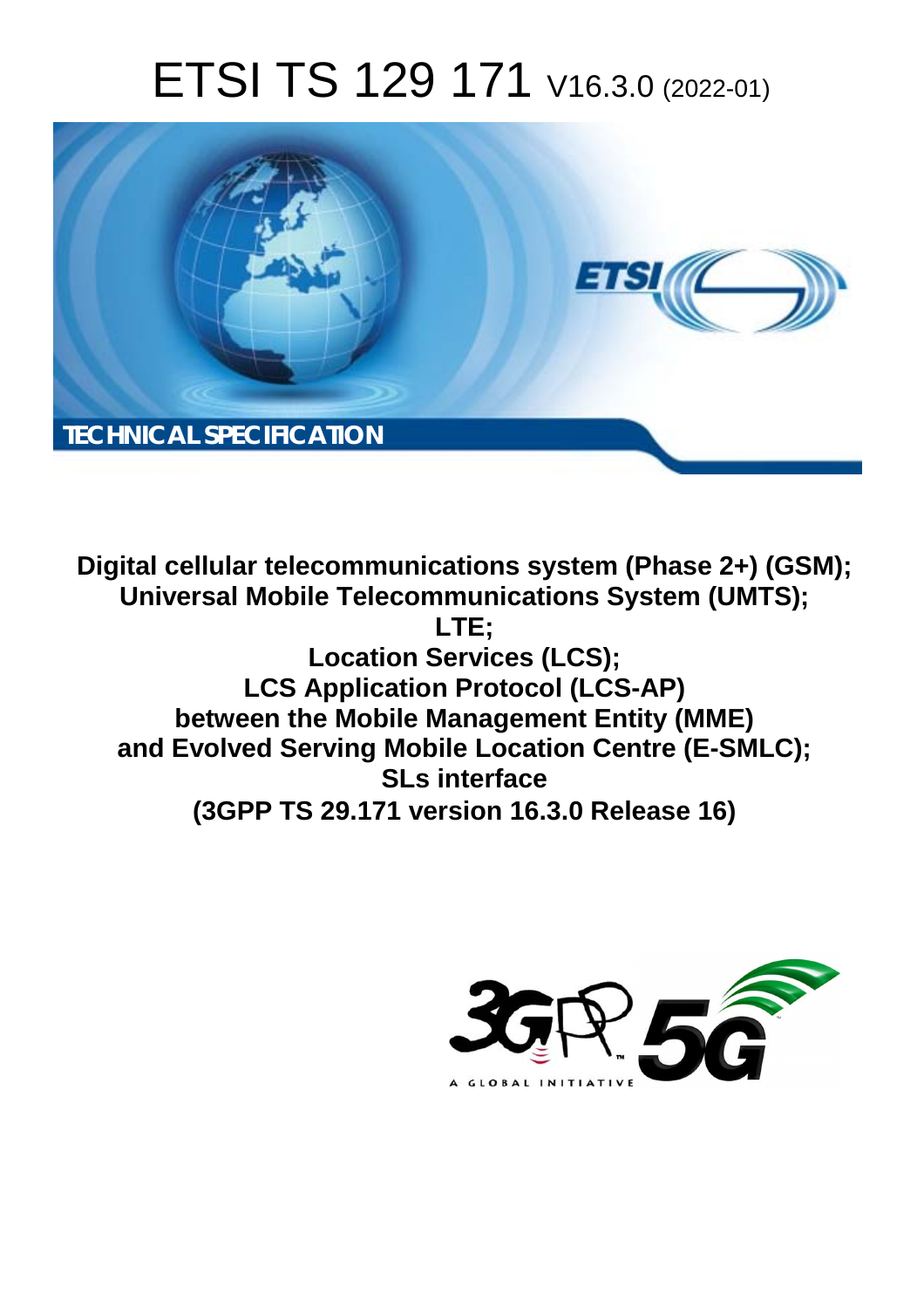Reference RTS/TSGC-0429171vg30

Keywords

GSM,LTE,UMTS

#### *ETSI*

650 Route des Lucioles F-06921 Sophia Antipolis Cedex - FRANCE

Tel.: +33 4 92 94 42 00 Fax: +33 4 93 65 47 16

Siret N° 348 623 562 00017 - APE 7112B Association à but non lucratif enregistrée à la Sous-Préfecture de Grasse (06) N° w061004871

#### *Important notice*

The present document can be downloaded from: <http://www.etsi.org/standards-search>

The present document may be made available in electronic versions and/or in print. The content of any electronic and/or print versions of the present document shall not be modified without the prior written authorization of ETSI. In case of any existing or perceived difference in contents between such versions and/or in print, the prevailing version of an ETSI deliverable is the one made publicly available in PDF format at [www.etsi.org/deliver](http://www.etsi.org/deliver).

Users of the present document should be aware that the document may be subject to revision or change of status. Information on the current status of this and other ETSI documents is available at <https://portal.etsi.org/TB/ETSIDeliverableStatus.aspx>

If you find errors in the present document, please send your comment to one of the following services: <https://portal.etsi.org/People/CommiteeSupportStaff.aspx>

#### *Notice of disclaimer & limitation of liability*

The information provided in the present deliverable is directed solely to professionals who have the appropriate degree of experience to understand and interpret its content in accordance with generally accepted engineering or other professional standard and applicable regulations.

No recommendation as to products and services or vendors is made or should be implied.

No representation or warranty is made that this deliverable is technically accurate or sufficient or conforms to any law and/or governmental rule and/or regulation and further, no representation or warranty is made of merchantability or fitness for any particular purpose or against infringement of intellectual property rights.

In no event shall ETSI be held liable for loss of profits or any other incidental or consequential damages.

Any software contained in this deliverable is provided "AS IS" with no warranties, express or implied, including but not limited to, the warranties of merchantability, fitness for a particular purpose and non-infringement of intellectual property rights and ETSI shall not be held liable in any event for any damages whatsoever (including, without limitation, damages for loss of profits, business interruption, loss of information, or any other pecuniary loss) arising out of or related to the use of or inability to use the software.

#### *Copyright Notification*

No part may be reproduced or utilized in any form or by any means, electronic or mechanical, including photocopying and microfilm except as authorized by written permission of ETSI. The content of the PDF version shall not be modified without the written authorization of ETSI.

The copyright and the foregoing restriction extend to reproduction in all media.

© ETSI 2022. All rights reserved.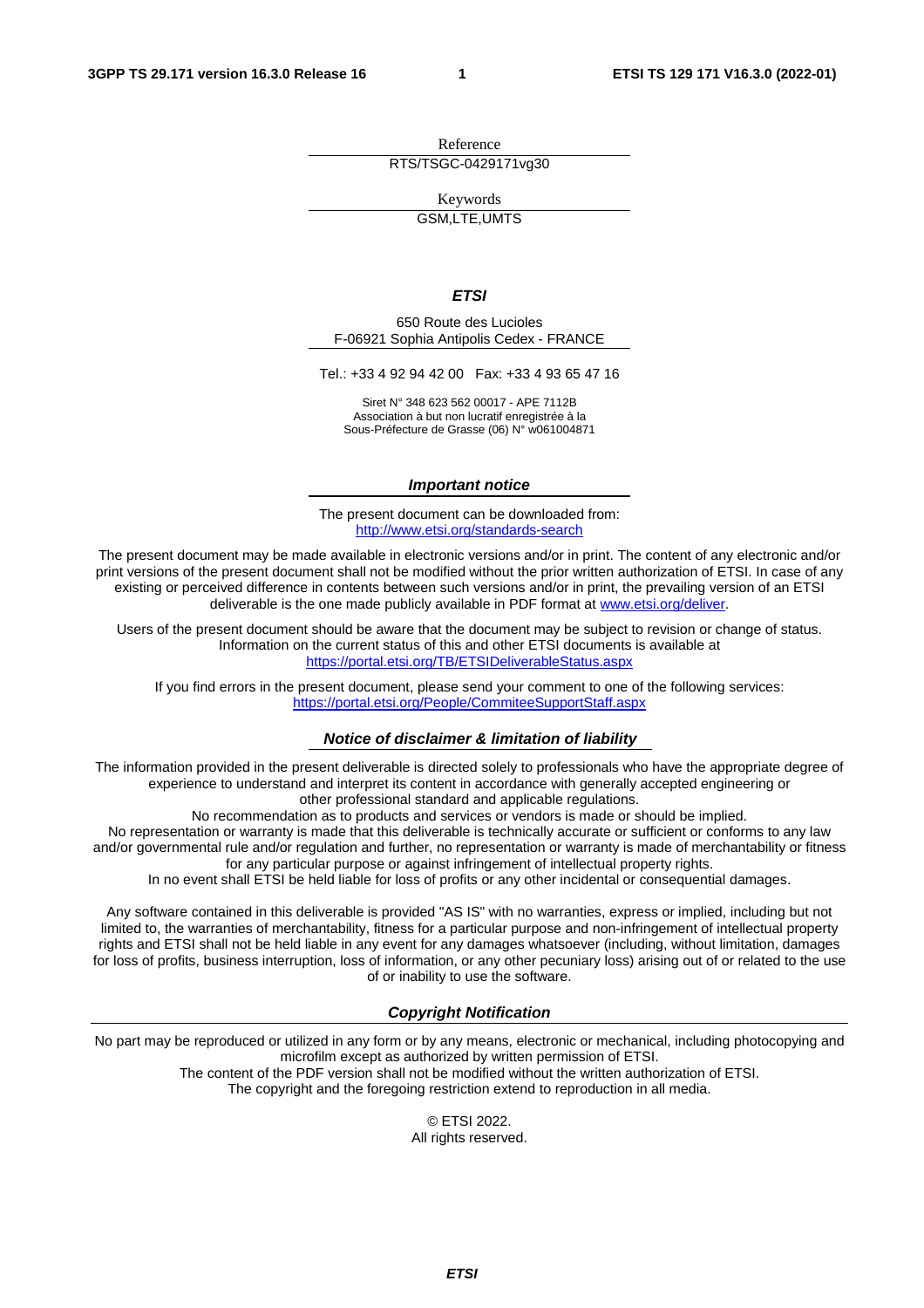## Intellectual Property Rights

#### Essential patents

IPRs essential or potentially essential to normative deliverables may have been declared to ETSI. The declarations pertaining to these essential IPRs, if any, are publicly available for **ETSI members and non-members**, and can be found in ETSI SR 000 314: *"Intellectual Property Rights (IPRs); Essential, or potentially Essential, IPRs notified to ETSI in respect of ETSI standards"*, which is available from the ETSI Secretariat. Latest updates are available on the ETSI Web server [\(https://ipr.etsi.org/](https://ipr.etsi.org/)).

Pursuant to the ETSI Directives including the ETSI IPR Policy, no investigation regarding the essentiality of IPRs, including IPR searches, has been carried out by ETSI. No guarantee can be given as to the existence of other IPRs not referenced in ETSI SR 000 314 (or the updates on the ETSI Web server) which are, or may be, or may become, essential to the present document.

#### **Trademarks**

The present document may include trademarks and/or tradenames which are asserted and/or registered by their owners. ETSI claims no ownership of these except for any which are indicated as being the property of ETSI, and conveys no right to use or reproduce any trademark and/or tradename. Mention of those trademarks in the present document does not constitute an endorsement by ETSI of products, services or organizations associated with those trademarks.

**DECT™**, **PLUGTESTS™**, **UMTS™** and the ETSI logo are trademarks of ETSI registered for the benefit of its Members. **3GPP™** and **LTE™** are trademarks of ETSI registered for the benefit of its Members and of the 3GPP Organizational Partners. **oneM2M™** logo is a trademark of ETSI registered for the benefit of its Members and of the oneM2M Partners. **GSM**® and the GSM logo are trademarks registered and owned by the GSM Association.

### Legal Notice

This Technical Specification (TS) has been produced by ETSI 3rd Generation Partnership Project (3GPP).

The present document may refer to technical specifications or reports using their 3GPP identities. These shall be interpreted as being references to the corresponding ETSI deliverables.

The cross reference between 3GPP and ETSI identities can be found under<http://webapp.etsi.org/key/queryform.asp>.

### Modal verbs terminology

In the present document "**shall**", "**shall not**", "**should**", "**should not**", "**may**", "**need not**", "**will**", "**will not**", "**can**" and "**cannot**" are to be interpreted as described in clause 3.2 of the [ETSI Drafting Rules](https://portal.etsi.org/Services/editHelp!/Howtostart/ETSIDraftingRules.aspx) (Verbal forms for the expression of provisions).

"**must**" and "**must not**" are **NOT** allowed in ETSI deliverables except when used in direct citation.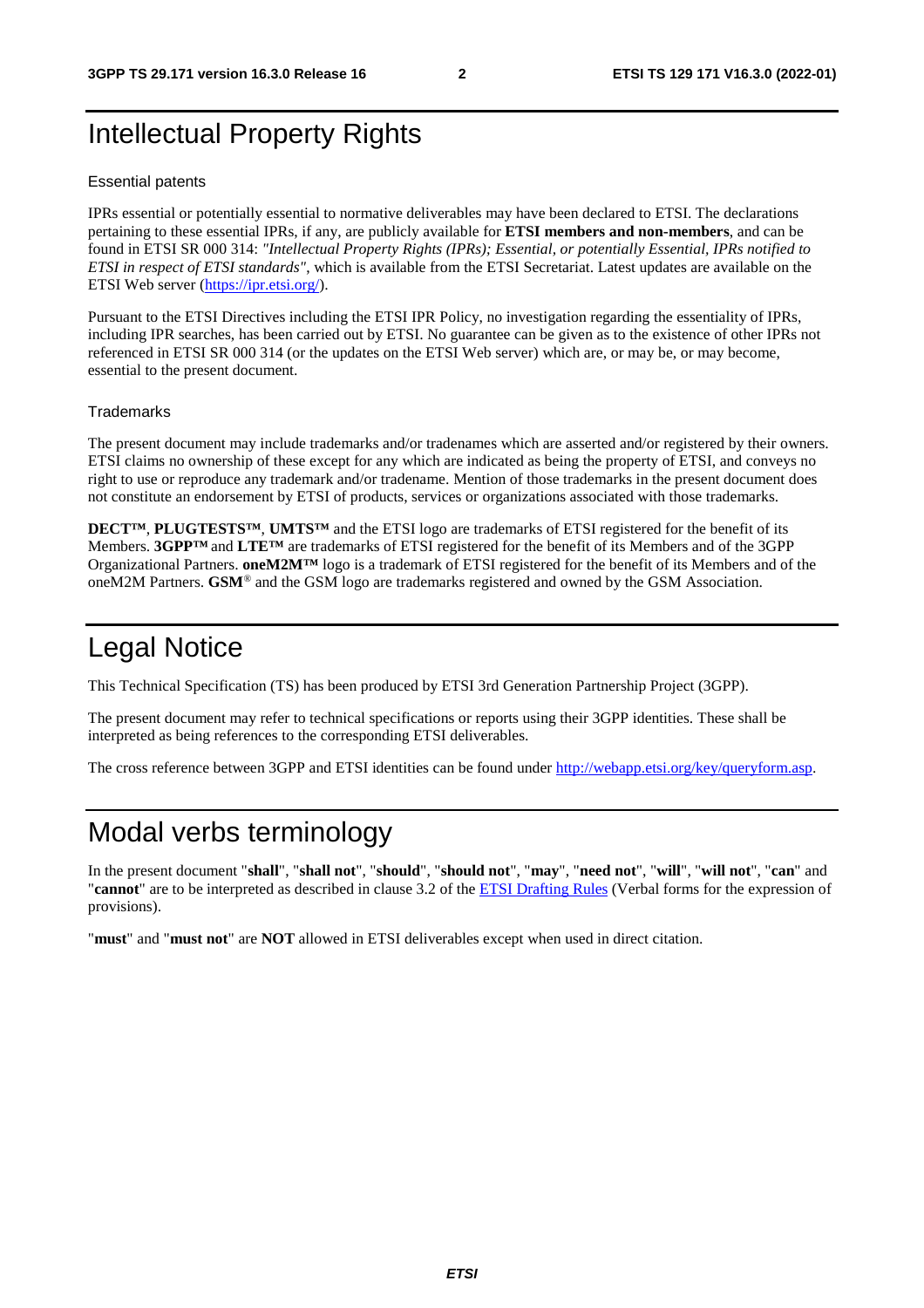$\mathbf{3}$ 

# Contents

| 1                  |  |
|--------------------|--|
| 2                  |  |
| 3                  |  |
| 3.1<br>3.2         |  |
| 4                  |  |
| 4.1                |  |
| 5                  |  |
| 5.1                |  |
| 5.2<br>5.3         |  |
|                    |  |
| 6                  |  |
| 6.1                |  |
| 6.2                |  |
| 6.2.1              |  |
| 6.2.1.1<br>6.2.1.2 |  |
| 6.2.1.3            |  |
| 6.2.2              |  |
| 6.2.2.1            |  |
| 6.2.2.1.1          |  |
| 6.2.2.1.2          |  |
| 6.2.2.1.3          |  |
| 6.2.2.2            |  |
| 6.2.2.2.1          |  |
| 6.2.2.2.2          |  |
| 6.2.2.2.3          |  |
| 6.2.2.2.4          |  |
| 6.2.3              |  |
| 6.2.3.1            |  |
| 6.2.3.2            |  |
| 6.2.3.3            |  |
| 6.3                |  |
| 6.3.1              |  |
| 6.3.1.1            |  |
| 6.3.1.2            |  |
| 6.3.1.3            |  |
| 6.3.2              |  |
| 6.3.2.1<br>6.3.2.2 |  |
| 6.3.2.3            |  |
| 6.4                |  |
| 6.4.1              |  |
| 6.4.2              |  |
|                    |  |
| 7                  |  |
| 7.1                |  |
| 7.2                |  |
| 7.3                |  |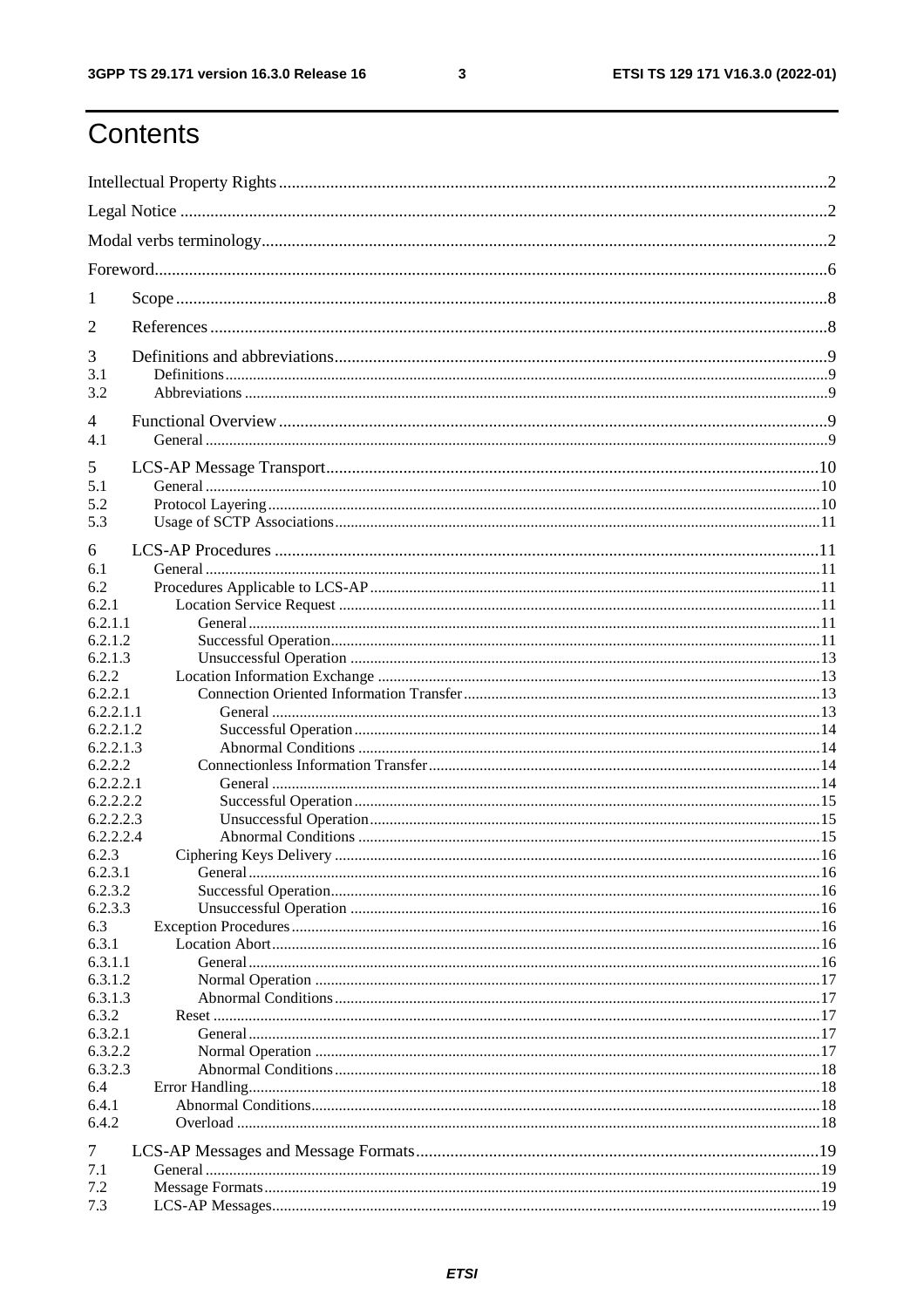| 7.3.1  |  |
|--------|--|
| 7.3.2  |  |
| 7.3.3  |  |
| 7.3.4  |  |
| 7.3.5  |  |
| 7.3.6  |  |
| 7.3.7  |  |
| 7.3.8  |  |
| 7.3.9  |  |
| 7.4    |  |
| 7.4.1  |  |
| 7.4.2  |  |
| 7.4.3  |  |
| 7.4.4  |  |
| 7.4.5  |  |
| 7.4.6  |  |
| 7.4.7  |  |
| 7.4.8  |  |
| 7.4.9  |  |
| 7.4.10 |  |
| 7.4.11 |  |
| 7.4.12 |  |
| 7.4.13 |  |
| 7.4.14 |  |
| 7.4.15 |  |
| 7.4.16 |  |
| 7.4.17 |  |
| 7.4.18 |  |
| 7.4.19 |  |
| 7.4.20 |  |
| 7.4.21 |  |
| 7.4.22 |  |
| 7.4.23 |  |
| 7.4.24 |  |
| 7.4.25 |  |
| 7.4.26 |  |
| 7.4.27 |  |
| 7.4.28 |  |
| 7.4.29 |  |
| 7.4.30 |  |
| 7.4.31 |  |
| 7.4.32 |  |
| 7.4.33 |  |
| 7.4.34 |  |
| 7.4.35 |  |
| 7.4.36 |  |
| 7.4.37 |  |
| 7.4.38 |  |
| 7.4.39 |  |
| 7.4.40 |  |
| 7.4.41 |  |
| 7.4.42 |  |
| 7.4.43 |  |
| 7.4.44 |  |
| 7.4.45 |  |
| 7.4.46 |  |
| 7.5    |  |
| 7.5.1  |  |
| 7.5.2  |  |
| 7.5.3  |  |
| 7.5.4  |  |
| 7.5.5  |  |
|        |  |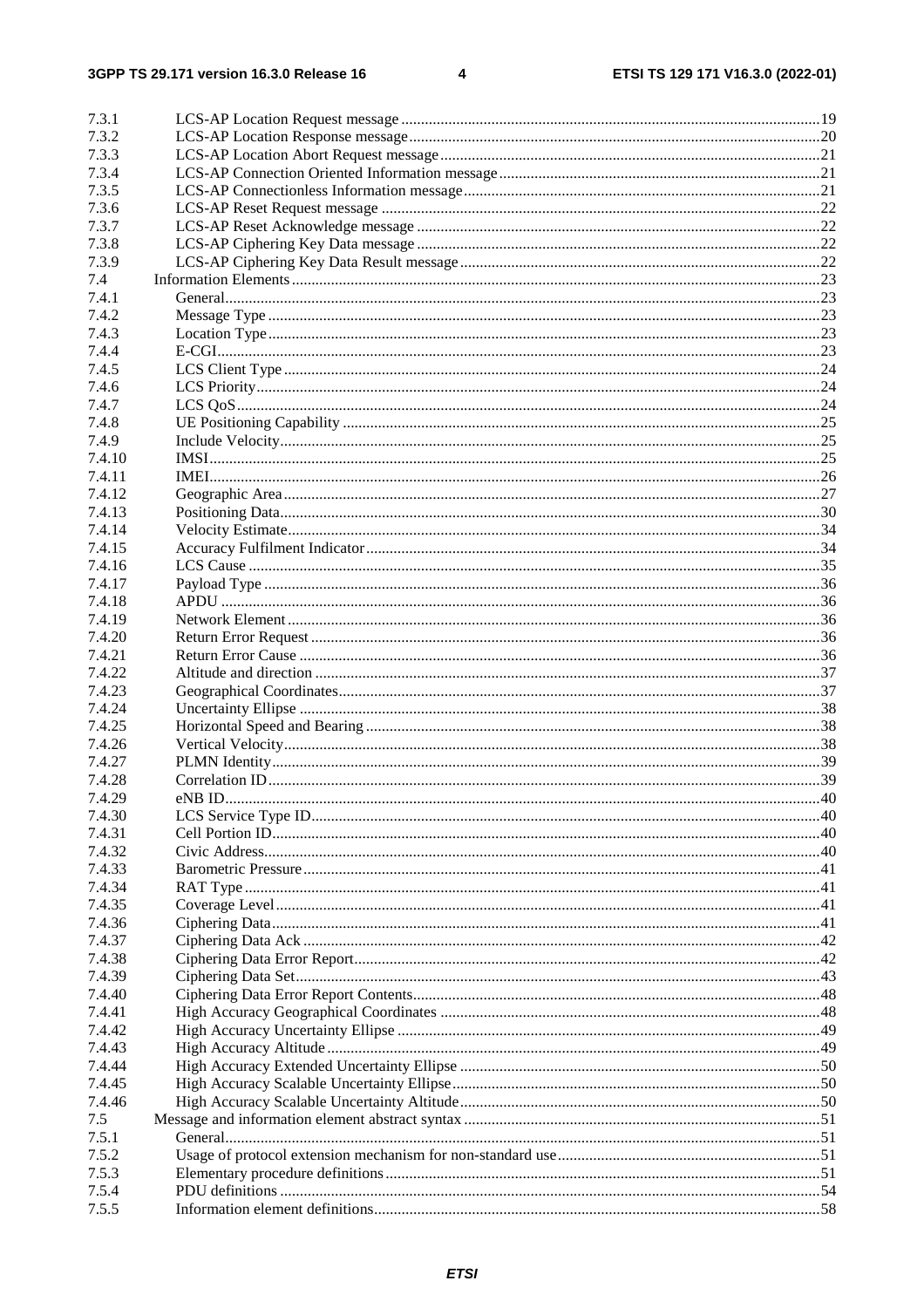#### $5\phantom{a}$

| 7.5.6          |  |
|----------------|--|
| 7.5.7          |  |
| 7.5.8          |  |
| 7.5.9          |  |
| 7.6            |  |
| 8 <sup>1</sup> |  |
| 8.1            |  |
| 8.2            |  |
|                |  |
|                |  |
|                |  |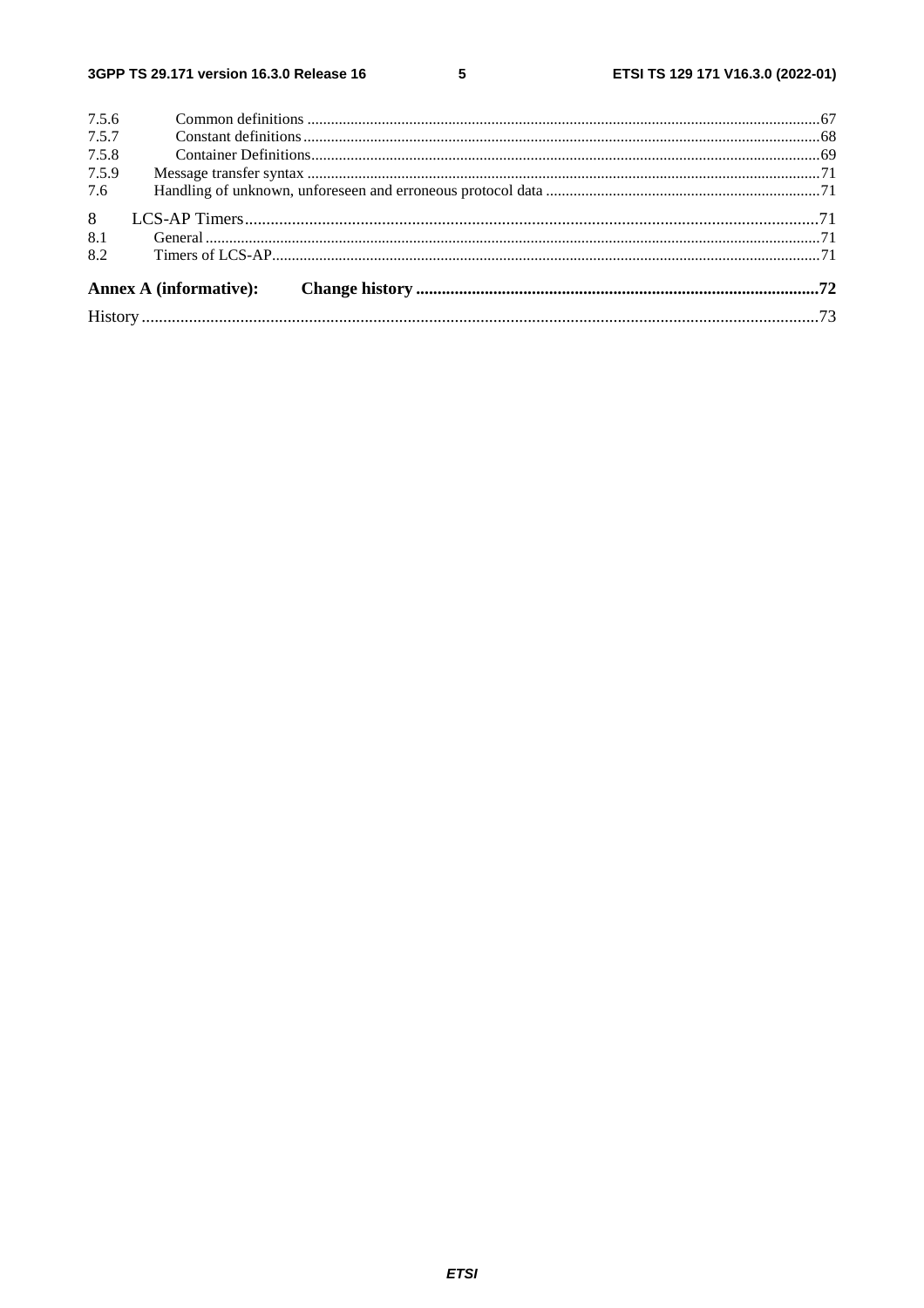## Foreword

This Technical Specification has been produced by the 3rd Generation Partnership Project (3GPP).

The contents of the present document are subject to continuing work within the TSG and may change following formal TSG approval. Should the TSG modify the contents of the present document, it will be re-released by the TSG with an identifying change of release date and an increase in version number as follows:

Version x.y.z

where:

- x the first digit:
	- 1 presented to TSG for information;
	- 2 presented to TSG for approval;
	- 3 or greater indicates TSG approved document under change control.
- y the second digit is incremented for all changes of substance, i.e. technical enhancements, corrections, updates, etc.
- z the third digit is incremented when editorial only changes have been incorporated in the document.

In the present document, modal verbs have the following meanings:

**shall** indicates a mandatory requirement to do something

**shall not** indicates an interdiction (prohibition) to do something

The constructions "shall" and "shall not" are confined to the context of normative provisions, and do not appear in Technical Reports.

The constructions "must" and "must not" are not used as substitutes for "shall" and "shall not". Their use is avoided insofar as possible, and they are not used in a normative context except in a direct citation from an external, referenced, non-3GPP document, or so as to maintain continuity of style when extending or modifying the provisions of such a referenced document.

| should     | indicates a recommendation to do something     |
|------------|------------------------------------------------|
| should not | indicates a recommendation not to do something |
| may        | indicates permission to do something           |
| need not   | indicates permission not to do something       |

The construction "may not" is ambiguous and is not used in normative elements. The unambiguous constructions "might not" or "shall not" are used instead, depending upon the meaning intended.

| can    | indicates that something is possible.  |
|--------|----------------------------------------|
| cannot | indicates that something is impossible |

The constructions "can" and "cannot" are not substitutes for "may" and "need not".

| will     | indicates that something is certain or expected to happen as a result of action taken by an agency<br>the behaviour of which is outside the scope of the present document     |
|----------|-------------------------------------------------------------------------------------------------------------------------------------------------------------------------------|
| will not | indicates that something is certain or expected not to happen as a result of action taken by an<br>agency the behaviour of which is outside the scope of the present document |
| might    | indicates a likelihood that something will happen as a result of action taken by some agency the<br>behaviour of which is outside the scope of the present document           |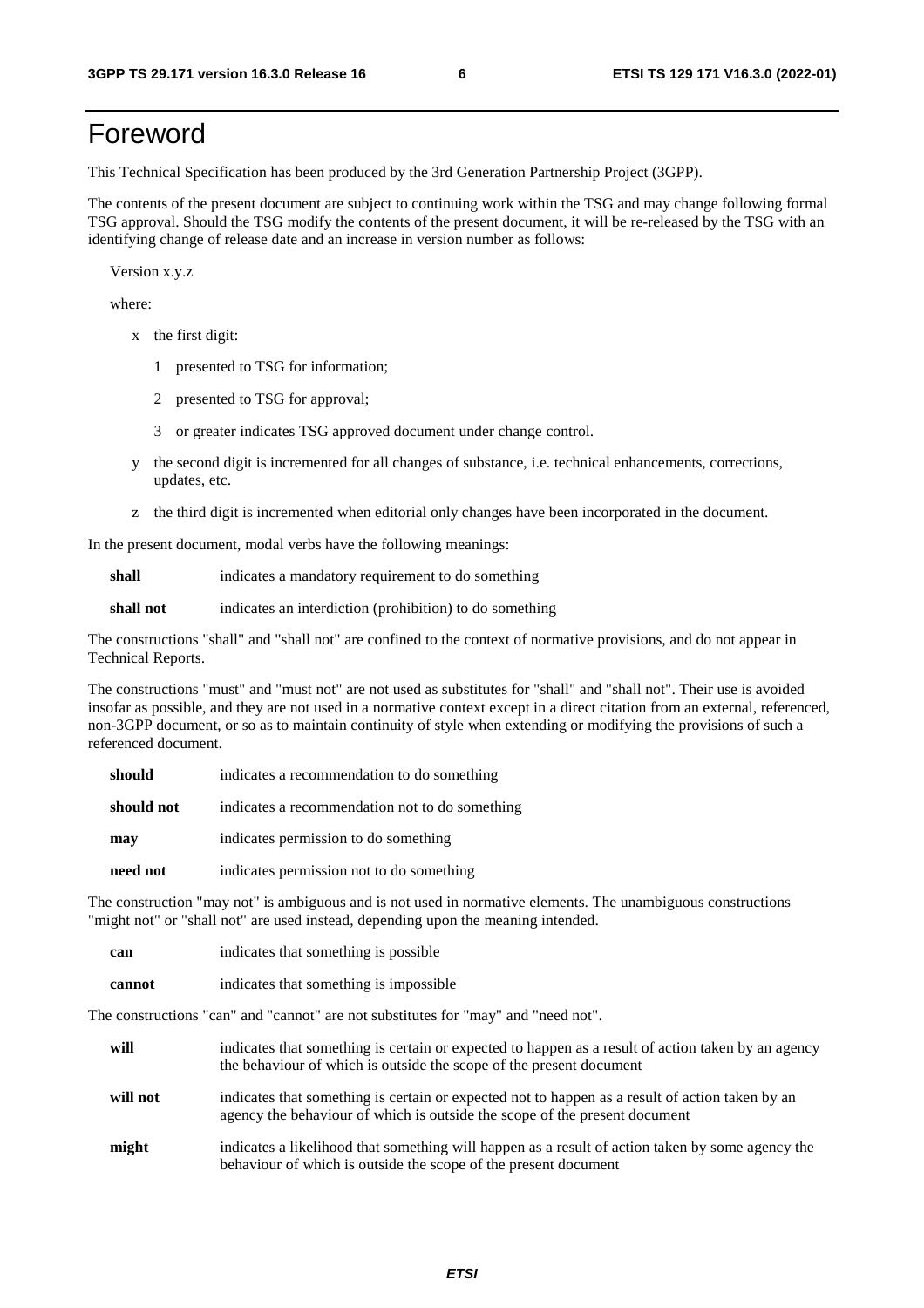**might not** indicates a likelihood that something will not happen as a result of action taken by some agency the behaviour of which is outside the scope of the present document

In addition:

- **is** (or any other verb in the indicative mood) indicates a statement of fact
- **is not** (or any other negative verb in the indicative mood) indicates a statement of fact

The constructions "is" and "is not" do not indicate requirements.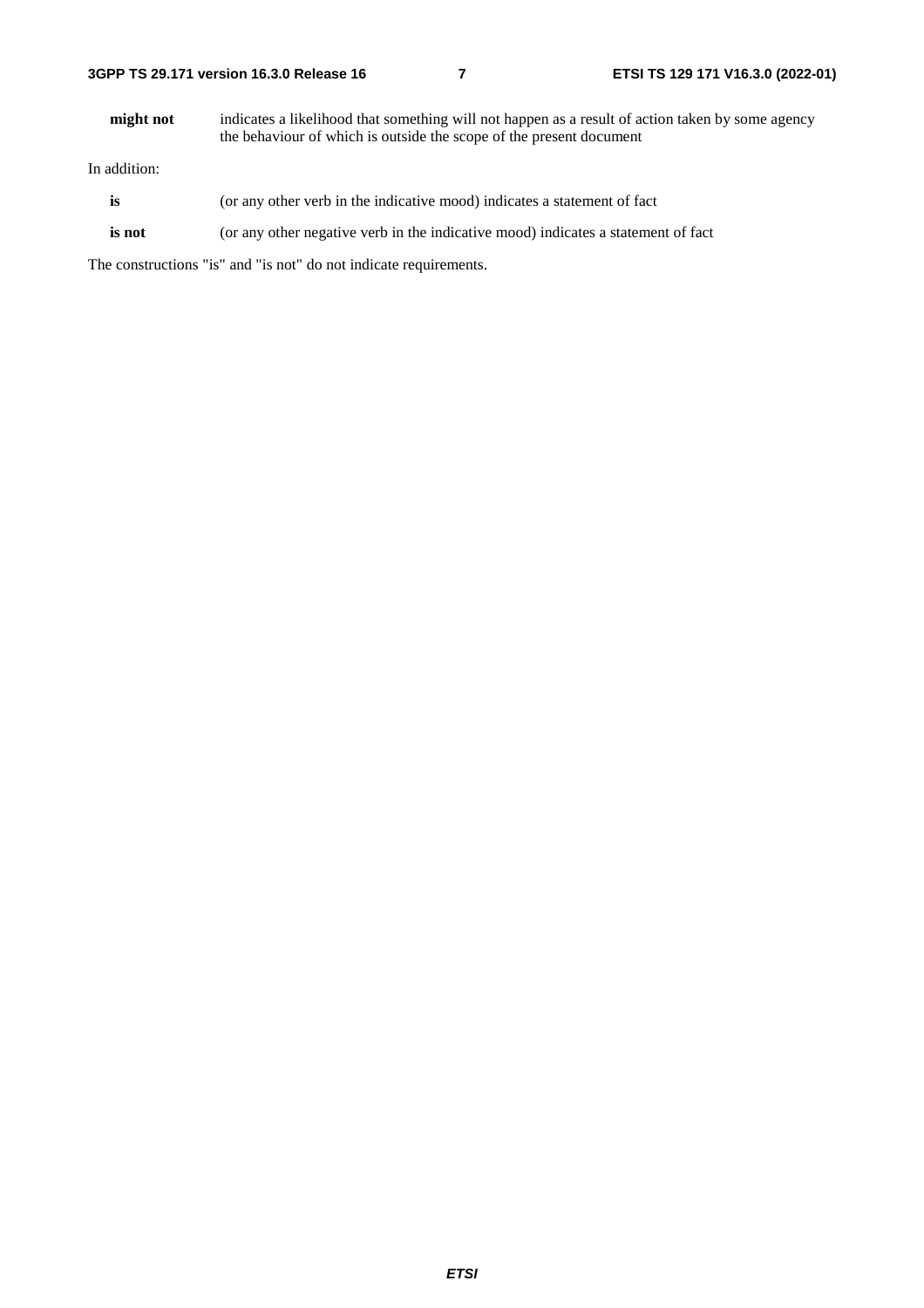### 1 Scope

The present document specifies the procedures and information coding for LCS Application Protocol (LCS-AP) that is needed to support the location services in E-UTRAN. The LCS-AP message set is applicable to the SLs interface between the E-SMLC and the MME. LCS-AP is developed in accordance to the general principles stated in 3GPP TS 23.271 [3].

## 2 References

The following documents contain provisions which, through reference in this text, constitute provisions of the present document.

- References are either specific (identified by date of publication, edition number, version number, etc.) or non-specific.
- For a specific reference, subsequent revisions do not apply.
- For a non-specific reference, the latest version applies. In the case of a reference to a 3GPP document (including a GSM document), a non-specific reference implicitly refers to the latest version of that document *in the same Release as the present document*.
- [1] 3GPP TR 21.905: "Vocabulary for 3GPP Specifications".
- [2] 3GPP TS 36.305: "Stage 2 functional specification of User Equipment (UE) positioning in E-UTRAN".
- [3] 3GPP TS 23.271: "Functional stage 2 description of Location Services (LCS)".
- [4] IETF RFC 4960: "Stream Control Transmission Protocol".
- [5] TIA/EIA/IS-J-STD-036 (2000): "Wireless Enhanced Emergency Services".
- [6] 3GPP TS 23.032: "Universal Geographical Area Description (GAD)".
- [7] 3GPP TS 36.413: "S1 Application Protocol (S1AP)".
- [8] ITU-T Recommendation X.680 (07/2002): "Information Technology Abstract Syntax Notation One (ASN.1): Specification of basic notation".
- [9] ITU-T Recommendation X.681 (07/2002): "Information Technology Abstract Syntax Notation One (ASN.1): Information object specification".
- [10] 3GPP TS 22.071: "Location Services (LCS); Service Description; Stage1".
- [11] 3GPP TS 23.003: "Numbering, addressing and identification".
- [12] ITU-T Recommendation X.691 (07/2002): "Information Technology ASN.1 encoding rules Specification of Packed Encoding Rules (PER)".
- [13] IETF RFC 4119: "A Presence-based GEOPRIV Location Object Format".
- [14] IETF RFC 5139: "Revised Civic Location Format for Presence Information Data Format Location Object".
- [15] IETF RFC 6848: "Specifying Civic Address Extensions in the Presence Information Data Format Location Object (PIDF-LO)".
- [16] IETF RFC 5905: "Network Time Protocol Version 4: Protocol and Algorithms Specification".
- [17] 3GPP TS 24.301: "Non-Access-Stratum (NAS) protocol for Evolved Packet System (EPS); Stage 3".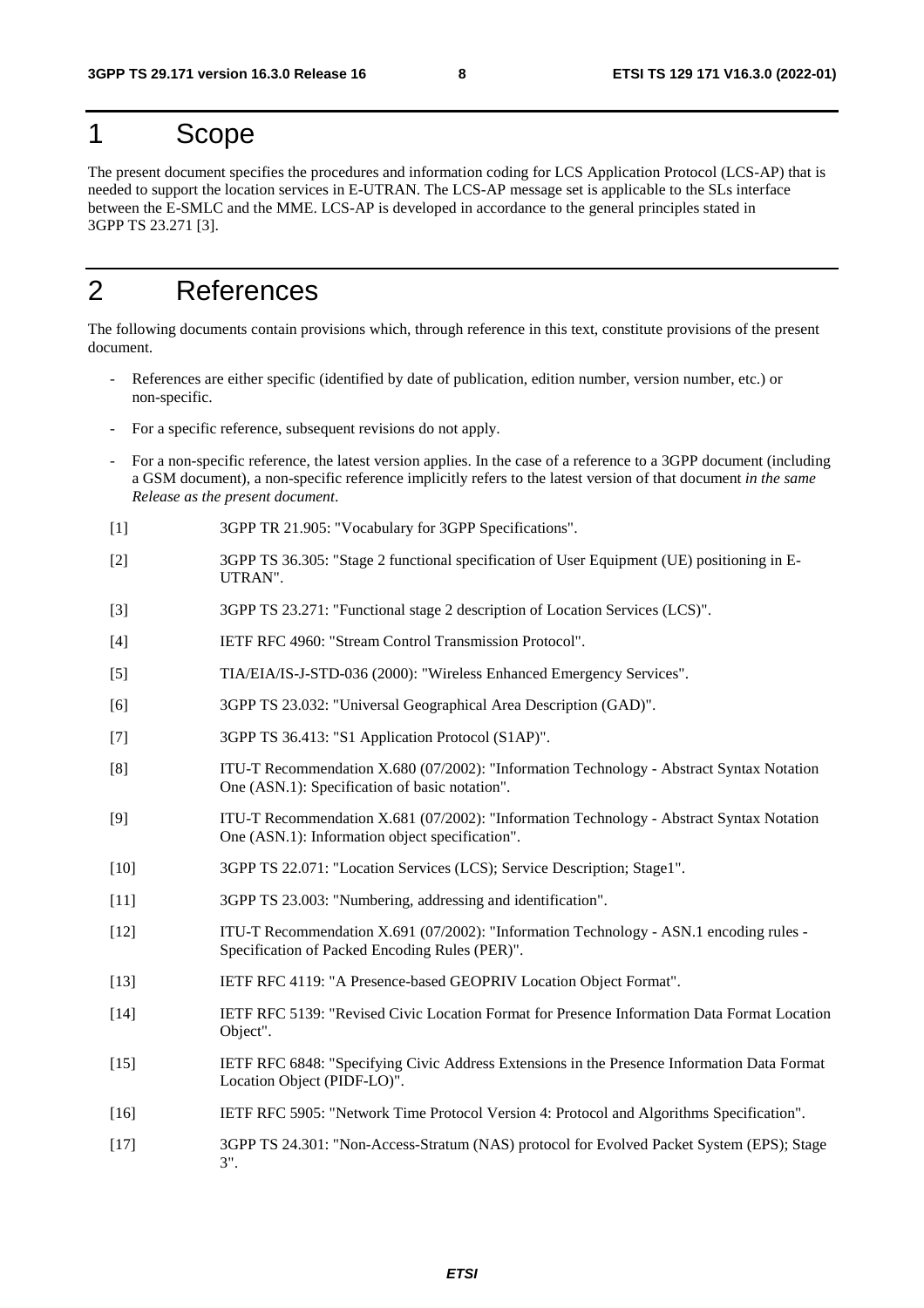## 3 Definitions and abbreviations

### 3.1 Definitions

For the purposes of the present document, the terms and definitions given in TR 21.905 [1] and the following apply. A term defined in the present document takes precedence over the definition of the same term, if any, in TR 21.905 [1].

**Elementary Procedure:** LCS-AP protocol consists of Elementary Procedures (EPs). An LCS-AP Elementary Procedure is a unit of interaction between the MME and the E-SMLC. An EP consists of an initiating message and possibly a response message. Two kinds of EPs are used:

- **Class 1:** Elementary Procedures with response (success or failure),
- **Class 2:** Elementary Procedures without response.

### 3.2 Abbreviations

For the purposes of the present document, the abbreviations given in TR 21.905 [1] and the following apply. An abbreviation defined in the present document takes precedence over the definition of the same abbreviation, if any, in TR 21.905 [1].

| CID            | Cell-ID (positioning method)                               |
|----------------|------------------------------------------------------------|
| E-CID          | Enhanced Cell-ID (positioning method)                      |
| E-SMLC         | <b>Enhanced Serving Mobile Location Centre</b>             |
| <b>E-UTRAN</b> | <b>Envolved Universal Terrestrial Radio Access Network</b> |
| <b>GNSS</b>    | Global Navigation Satellite System                         |
| <b>GPS</b>     | Global Positioning System                                  |
| <b>LCS</b>     | <b>LoCation Services</b>                                   |
| LCS-AP         | <b>LCS</b> Application Protocol                            |
| <b>LPP</b>     | <b>LTE Positioning Protocol</b>                            |
| LPPa           | <b>LTE Positioning Protocol Annex</b>                      |
| <b>LTE</b>     | Long Term Evolution                                        |
| <b>MBS</b>     | Metropolitan Beacon System                                 |
| MO-LR          | Mobile Originated Location Request                         |
| MT-LR          | Mobile Terminated Location Request                         |
| NI-LR          | <b>Network Induced Location Request</b>                    |
| <b>MME</b>     | <b>Mobility Management Entity</b>                          |
| <b>OTDOA</b>   | Observed Time Difference Of Arrival                        |
| <b>PDU</b>     | Protocol Data Unit                                         |
| <b>SCTP</b>    | <b>Stream Control Transmission Protocol</b>                |
| SET            | <b>SUPL Enabled Terminal</b>                               |
| <b>SLP</b>     | <b>SUPL Location Platform</b>                              |
| <b>SUPL</b>    | Secure User Plane Location                                 |
| TA             | Timing Advanced                                            |
| <b>UE</b>      | User Equipment                                             |
| <b>U-TDOA</b>  | Uplink Time Difference Of Arrival                          |
|                |                                                            |

## 4 Functional Overview

### 4.1 General

Figure 4.1-1 below shows the architecture applicable to the positioning of a UE with E-UTRAN access. The SLs interface is used to convey LCS-AP messages and parameters between the MME to the E-SMLC. It is also used for tunnelling LTE Positioning Protocols (LPP between the E-SMLC and the target UE, LPPa between the E-SMLC and the eNB), which are transparent to the MME as described in 3GPP TS 36.305 [2].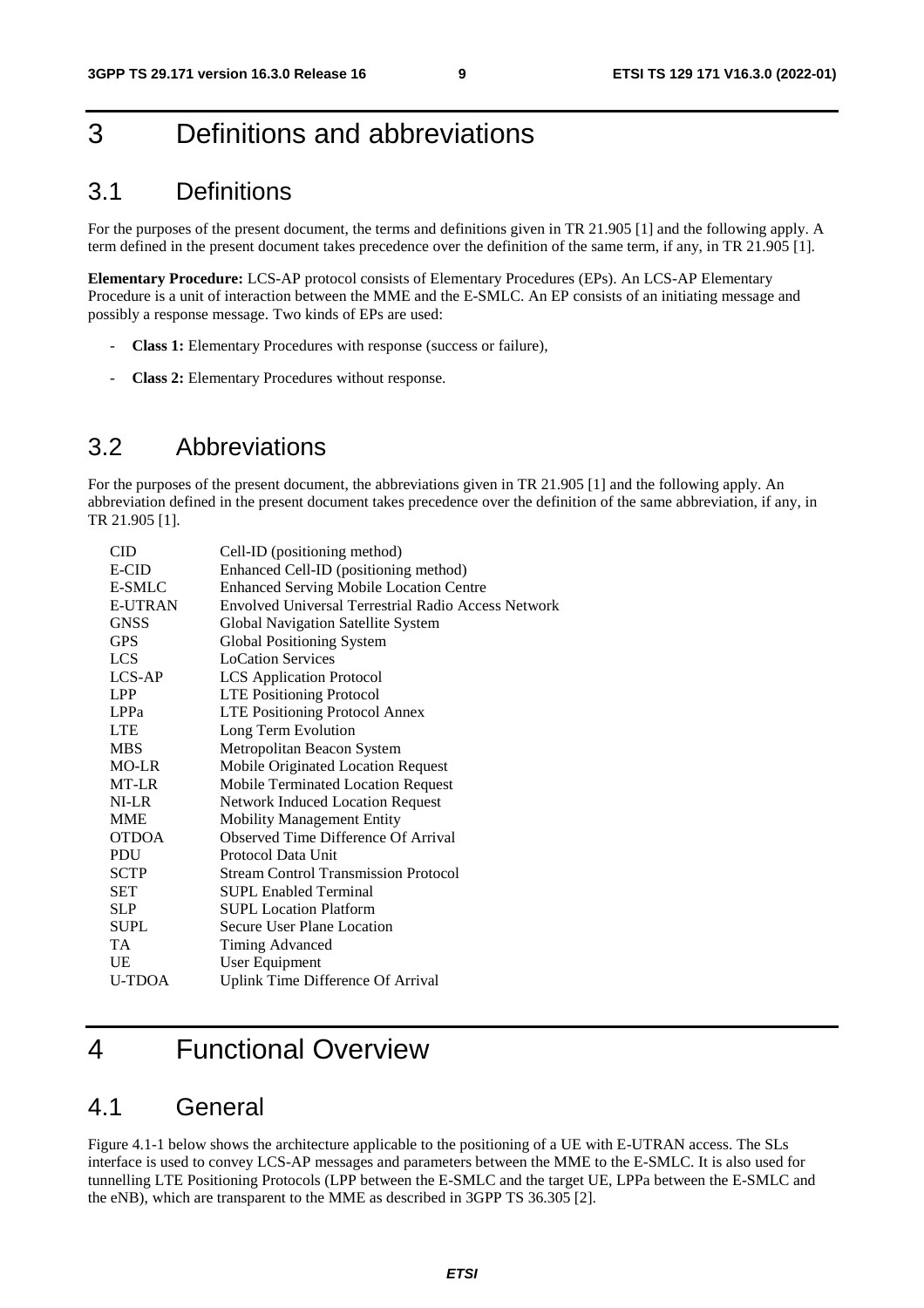

**Figure 4.1-1 Positioning Interfaces in E-UTRAN** 

# 5 LCS-AP Message Transport

### 5.1 General

The LCS-AP is a logical interface between the MME and the E-SMLC. This clause specifies the standards for signaling transport to be used across LCS-AP.

### 5.2 Protocol Layering

Figure 5.2-1 below shows the protocol layering used to support the transfer of LCS-AP PDUs between an E-SMLC and a MME. The LTE Positioning Protocols (LPP and LPPa) can be carried in LCS-AP messages which are transparent to the MME.



**Figure 5.2-1 Protocol Layering for LCS-AP**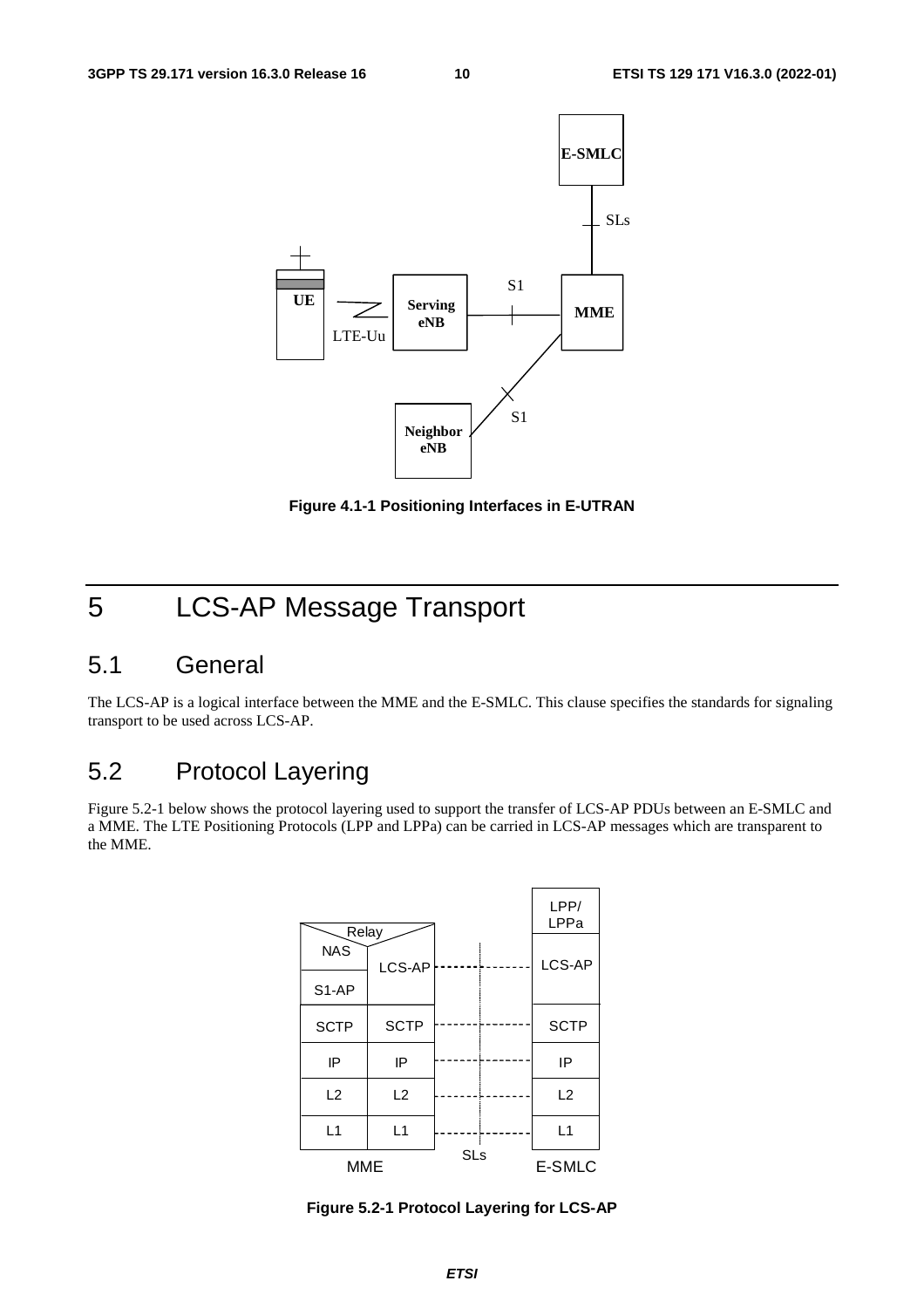### 5.3 Usage of SCTP Associations

SCTP (see IETF RFC 4960 [4]) shall be supported as the transport layer of LCS-AP messages.

Semi-permanent SCTP associations shall be established between MME and E-SMLC, i.e. the SCTP associations shall remain up under normal circumstances.

Local multi-homing should be supported. Remote multi-homing shall be supported.

Multiple local SCTP endpoints may be supported. Multiple remote SCTP endpoints shall be supported. When multiple local or remote SCTP endpoints are configured, several simultaneous SCTP associations shall be supported between MME and E-SMLC.

The MME shall establish the SCTP association. Since under normal operation there should always be an SCTP association established between an MME and an E-SMLC, if the E-SMLC needs to initiate a message towards an MME it shall do so over an existing SCTP association already established with that MME.

When an entity detects that an SCTP association has been lost, all resources for transactions open on that association shall be released.

The registered port number for LCS-AP is 9082. The registered payload protocol identifier for LCS-AP is 29.

## 6 LCS-AP Procedures

### 6.1 General

The LCS-AP interface can be divided into the following procedures:

- Location service request procedure
- Location information exchange procedure

The E-UTRAN positioning capabilities are intended to be forward compatible to other access types and other position methods, in an effort to reduce the amount of additional positioning support needed in the future.

### 6.2 Procedures Applicable to LCS-AP

#### 6.2.1 Location Service Request

#### 6.2.1.1 General

The purpose of the location service request procedure is to obtain the location estimate for a target UE in E-UTRAN.

#### 6.2.1.2 Successful Operation



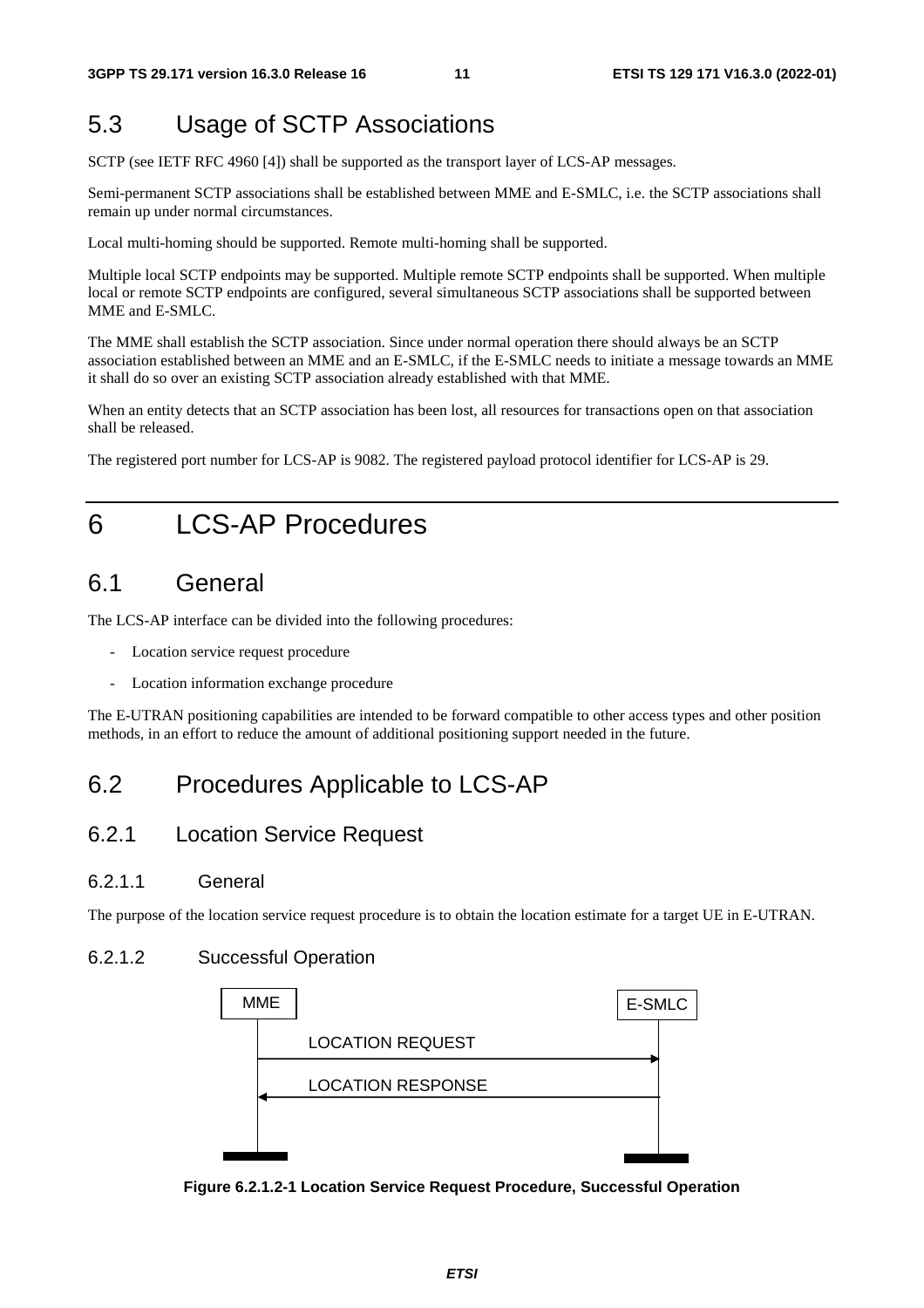The initiator (MME) of the location service request procedure sends a LCS-AP Location Request message to the E-SMLC associated with the current or last known serving cell for the target UE and starts the timer T3x01. The message contains the following mandatory (M), conditional (C) and optional (O) information, where conditional parameters are required if available.

- Correlation ID (M)
- Location Type (M)
- Cell Identifier (M)
- LCS Client Type (C)
- LCS Priority (C)
- LCS Service Type ID (C)
- $LCS$  QoS  $(C)$
- UE Positioning Capability (O)
- Include Velocity (O)
- IMSI of target  $UE(0)$
- IMEI of target UE (O)
- $APDU$  (O)
- RAT Type (O)
- Coverage Level (O)

The Correlation ID is assigned by the MME and enables association of the location response with the location request when more than one location service request procedure is ongoing for the UE with the same E-SMLC.

The Location Type IE indicates the type of Location Information being requested. The following types are supported:

- Current geographic location estimate
- Location assistance data for the target UE
- Last known location estimate

If the location estimate is requested, the E-SMLC performs positioning procedure on the target UE using a particular position method or a combination of more than one positioning method based on the UE capability. If UE capability is unknown, the E-SMLC may request UE position capability through LPP as defined in 3GPP TS 36.305 [2].

Alternatively, if assistance data was requested, the E-SMLC may provide positioning assistance data to the UE. The E-SMLC may invoke the following LCS-AP procedures to get assistance data:

- Connection Oriented Information Transfer
- Connectionless Information Transfer

Otherwise, if a last known location estimate is requested, the E-SMLC obtains a geographic location estimate using only the information provided in the LCS-AP Location Request message. The E-SMLC shall not attempt to obtain location information for the target UE from either the E-UTRAN or the target UE (e.g. because the UE may not be currently reachable).

If a location estimate or a last known location estimate was requested and was subsequently obtained, the E-SMLC shall return a LCS-AP Location Response to the initiator of the location request using the same SCTP association as the location request. This message contains the following mandatory (M), conditional (C) and optional parameters (O).

- Correlation ID (M)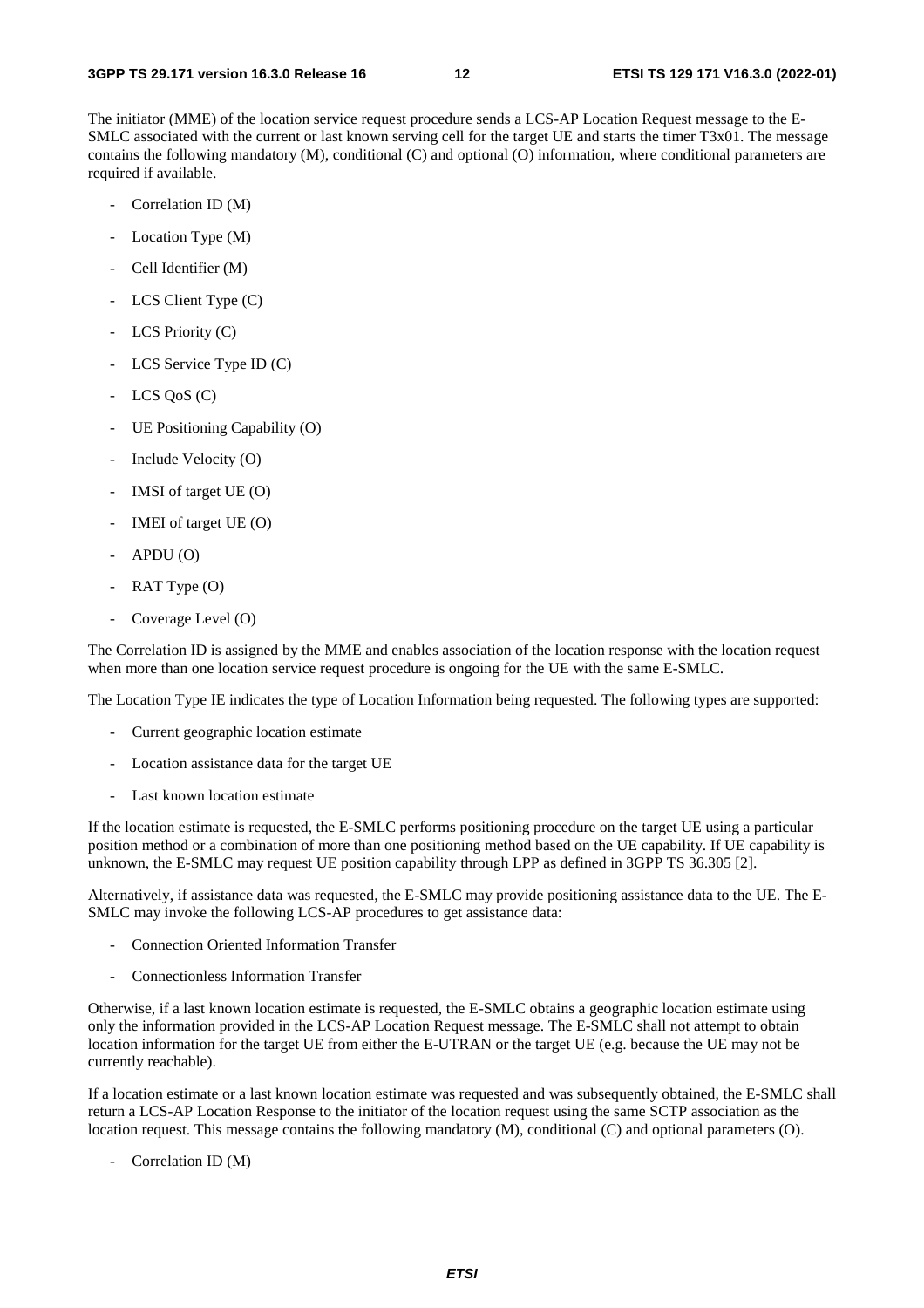- Location Estimate (M).
- Accuracy Fulfilment Indicator (O).
- Velocity estimate (C).
- Positioning Data (C).
- E-UTRAN Cell Identifier (O).
- Cell Portion ID (O).
- Civic Address (O).
- Barometric Pressure (O).

If assistance data was instead requested for an UE and the E-SMLC was able successfully to transfer this to the UE, the E-SMLC shall return a LCS-AP Location Response to the initiator of the location request (MME). This message shall contain no parameters. The absence of a LCS Cause parameter in this case implies that the transfer was successful.

If the MME receives the LCS-AP Location Response for corresponding request message, the MME shall stop the timer T3x01.

#### 6.2.1.3 Unsuccessful Operation

If the E-SMLC is unable to obtain any of the location information requested or if requested LCS assistance data could not be transferred, the E-SMLC shall return a LCS-AP Location Response to the initiator of the Location Request carrying the following parameters:

- Correlation ID (M)
- LCS Cause (M)
- Positioning Data (O)

The E-SMLC shall use the same SCTP association for the Location Response as was used for the request.

If the MME receives the LCS-AP Location Response for corresponding request message, the MME shall stop the timer T3x01.

On the expiry of the timer T3x01, the MME shall abort the procedure, release any resources allocated for this location request procedure and notify the node that triggered the Location Request about the error.

#### 6.2.2 Location Information Exchange

#### 6.2.2.1 Connection Oriented Information Transfer

6.2.2.1.1 General

The Connection Oriented Information transfer procedure enables two-way transfer of LPP and LPPa messages between an E-SMLC and a MME. The procedure is only valid while a location request procedure for the target UE is ongoing. This procedure makes use of the same SCTP association as the location request procedure for the particular target UE.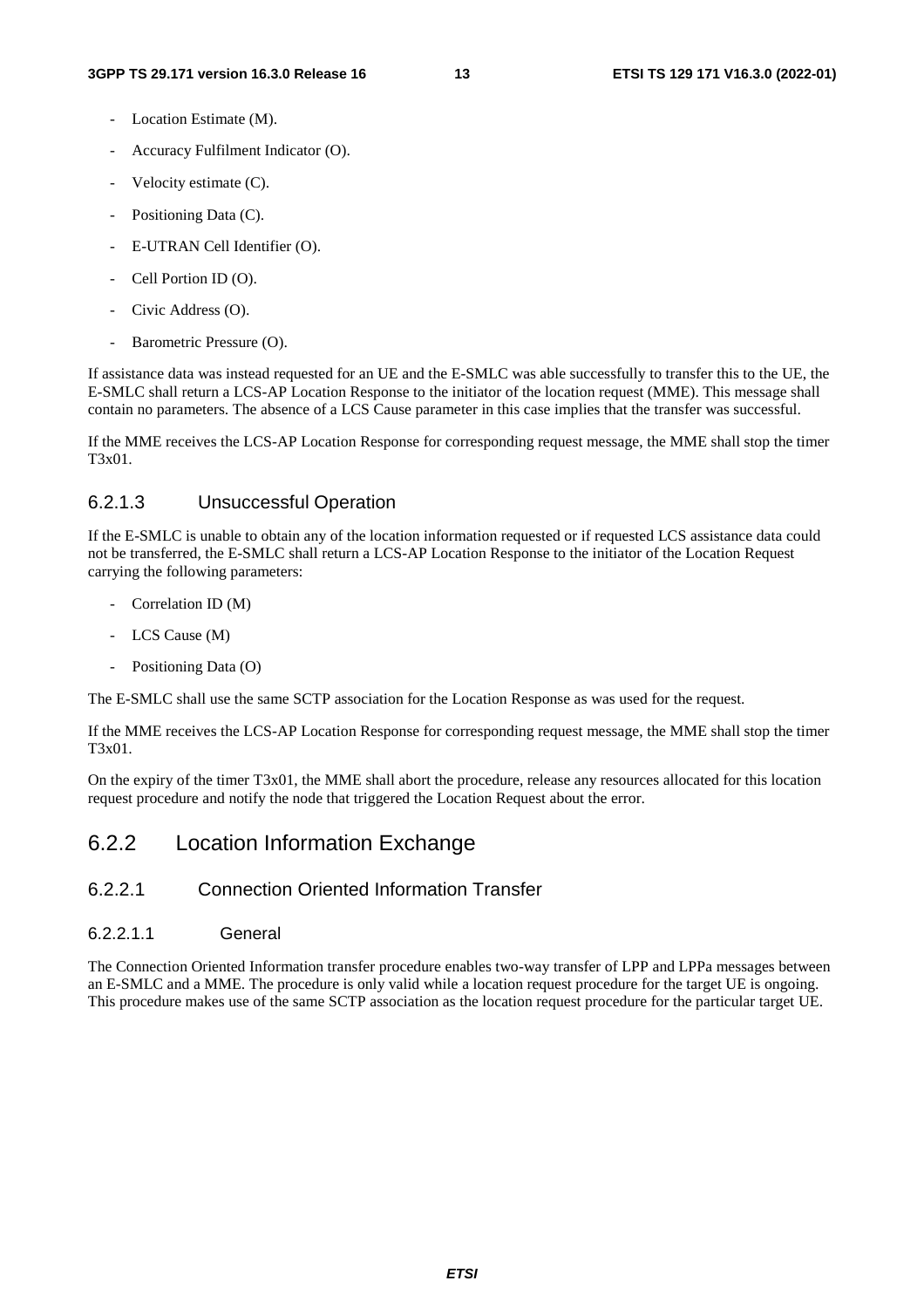#### 6.2.2.1.2 Successful Operation



**Figure 6.2.2.1.2-1 Connection Oriented Information, Successful Operation** 

The initiator of the procedure (E-SMLC or MME) with a LPP or LPPa message to transfer concerning a particular target UE sends a LCS-AP Connection Oriented Information message to a recipient carrying the following parameters:

- Correlation ID (M)
- Payload Type (M)
- APDU (M);

The Correlation ID in this message is the Correlation ID used for the Location Request. It shall be present for a message transfer from the E-SMLC to the MME and for a message transfer from the MME to the E-SMLC.

The Payload Type shall be present to indicate the type of the APDU. The supported information types are LPP and LPPa.

The APDU shall contain an LPP APDU when communicating between the E-SMLC and the target UE or an LPPa APDU when communicating between the E-SMLC and serving eNB. The MME shall forward this to the serving eNB for the target UE.

If the intended recipient is the E-SMLC for a target UE, the message is terminated in the E-SMLC. The E-SMLC shall then perform interpretation of the APDU.

#### 6.2.2.1.3 Abnormal Conditions

At an intermediate entity, if a received LCS-AP Connection Oriented Information message contains unrecognized information or if the message cannot be sent on, the message shall be discarded.

#### 6.2.2.2 Connectionless Information Transfer

#### 6.2.2.2.1 General

The Connectionless Information transfer procedure enables two-way transfer of LPPa messages between an E-SMLC and a MME when there is no existing signalling connection association. This procedure can be used to query eNBs for the information not related to a UE connection, such as Timing information on the eNB.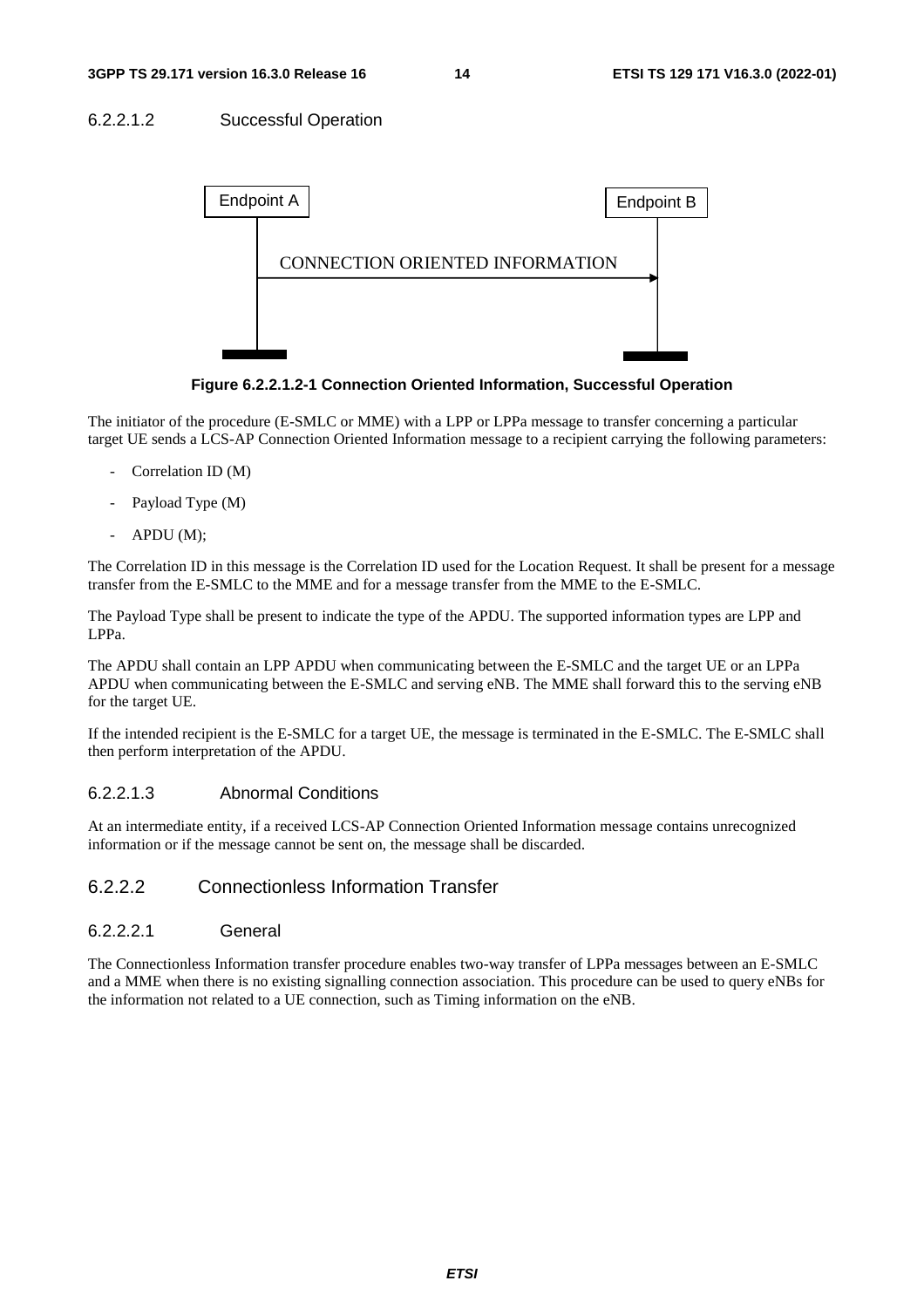



**Figure 6.2.2.2.2-1 Connectionless Information Procedure, Successful Operation** 

The initiator of the procedure (either E-SMLC or MME) sends a LCS-AP Connectionless Information message to a recipient carrying the following parameters:

- Source Entity (M)
- Destination Entity (M)
- APDU (M)
- Return Error Request (O)

The source entity identifies the sender. The recipient entity identifies the final destination. The APDU contains a LPPa APDU to be transferred. The Return Error Request may be included to request notification in the event of unsuccessful transfer and indicate the type of notification needed. If the recipient entity is not the final destination, the recipient shall transfer the LCS-AP Connectionless Information message to either the final destination or an intermediate entity capable of forward it to the final destination.

#### 6.2.2.2.3 Unsuccessful Operation

If the message cannot be transferred by an intermediate entity or destination entity and the Return Error Request is not included, the message shall be discarded. If the Return Error Request is included, the intermediate or destination entity shall, depending on the Return Error Request type, send a LCS-AP Connectionless Information message to, or towards, the original source containing the following parameters:

- Source Entity (M)
- Destination Entity (M)
- APDU (M)
- Return Error Cause (M)

The Source entity shall indicate the Destination Entity in the original received message. The Destination Entity shall indicate the Source Entity in the original message. The Return Error cause shall indicate the reason for unsuccessful transfer. The APDU shall contain any originally received APDU.

If a received LCS-AP Connectionless Information message containing a Return Error Cause cannot be transferred by an intermediate entity, it shall be discarded with no return error message.

#### 6.2.2.2.4 Abnormal Conditions

At an intermediate entity, if a received LCS-AP Connectionless Information message contains unrecognized or invalid information, the message shall be discarded.

At the recipient entity, if a received LCS-AP Connectionless Information message contains invalid or unrecognized information as defined for LCS-AP, the message shall be discarded.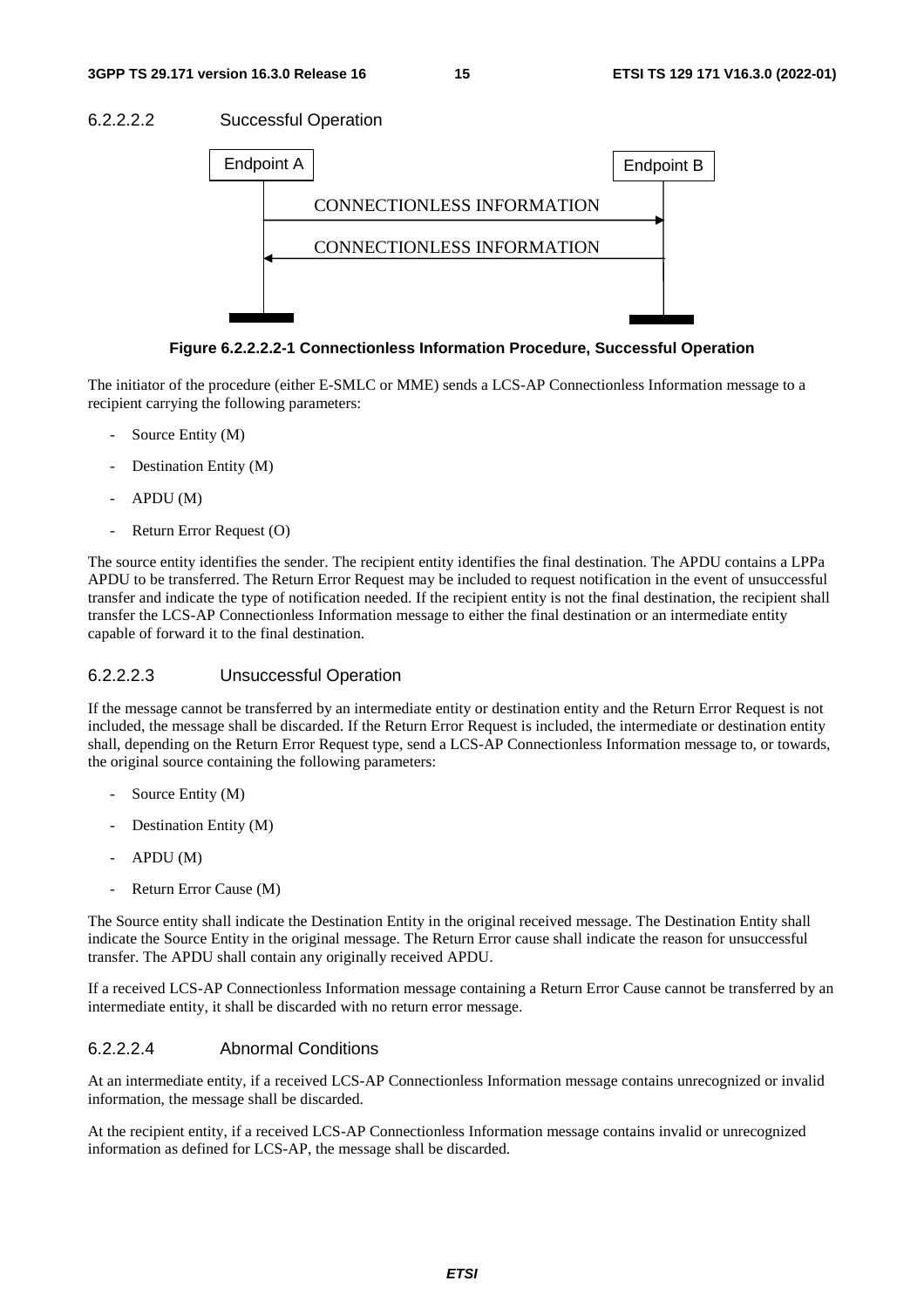### 6.2.3 Ciphering Keys Delivery

#### 6.2.3.1 General

The purpose of the ciphering keys delivery procedure is to enable the E-SMLC to send ciphering keys for broadcast assistance data to the MME so that the MME can then distribute the ciphering keys to suitably subscribed UEs.

#### 6.2.3.2 Successful Operation



**Figure 6.2.3.2-1 Ciphering Keys Delivery Procedure, Successful Operation** 

The initiator (E-SMLC) of the ciphering keys delivery procedure sends a Ciphering Key Data message to the MME and starts the timer T3x03. The message contains the following mandatory (M) information:

- Ciphering Data (M):

If the MME is able to successfully store all ciphering data sets included in the Ciphering Key Data message, the MME sends a Ciphering Key Data Result message. The message contains the following mandatory (M) information:

Ciphering Data Ack (M)

If the E-SMLC receives the Ciphering Key Data Result message, the E-SMLC shall stop the timer T3x03.

#### 6.2.3.3 Unsuccessful Operation

If the MME is unable to successfully store one or more ciphering data sets included in the Ciphering Key Data message, the MME shall return a Ciphering Key Data Result message carrying the following mandatory (M) information:

- Ciphering Data Error Report (M)

If the E-SMLC receives the Ciphering Key Data Result message message, the E-SMLC shall stop the timer T3x03.

On the expiry of the timer T3x03, the E-SMLC shall abort the procedure and release any resources allocated for this ciphering keys delivery procedure.

### 6.3 Exception Procedures

#### 6.3.1 Location Abort

#### 6.3.1.1 General

The purpose of the Location Abort procedure is to cancel an ongoing positioning attempt or the request for assistance data. This message can be sent from the MME to the E-SMLC. This procedure makes use of the same SCTP association as the location request procedure for the particular target UE.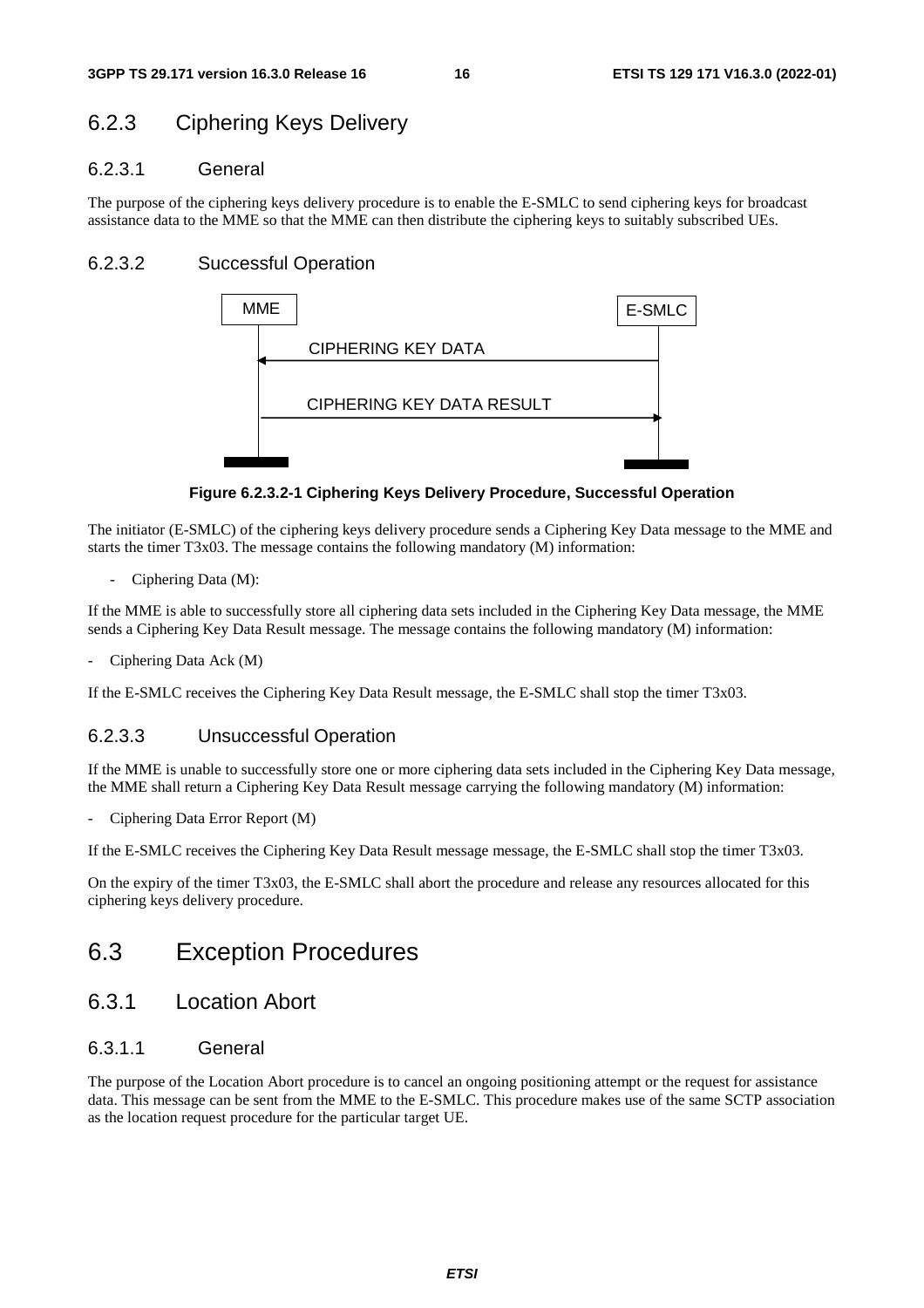#### 6.3.1.2 Normal Operation



**Figure 6.3.1.2-1 Location Abort Procedure, Normal Operation**

The MME sends a LCS-AP Location Abort Request message to the E-SMLC across the SLs interface. The message contains a LCS Cause parameter indicating the reason of cancellation.

On receipt of this message, the E-SMLC shall stop the positioning transactions of the target UE and may release any resources previously allocated. The E-SMLC shall return a LCS-AP Location Response message containing the LCS Cause received in Location Abort Request and, optionally, positioning data. The E-SMLC may also optionally include in this response any "best-effort" location estimate that it has already determined prior to receiving the LCS-AP Location Abort Request.

#### 6.3.1.3 Abnormal Conditions

At the recipient entity, if no ongoing location transaction for the target UE is found, the recipient entity shall discard the received LCS-AP Location Abort Request message with no return error message.

#### 6.3.2 Reset

#### 6.3.2.1 General

The Reset procedure is an optional procedure applicable to the LCS-AP. It enables an E-SMLC or a MME that has undergone a failure with loss of location service transactions to indicate this to a partner entity. The recipient entity can then release its own connection and transaction resources. The Reset procedure may not be applicable when only a limited part of an E-SMLC or a MME has suffered a failure, since error recovery procedures specific to individual connections and transactions may then be used. The Reset procedure applies to all transactions initiated on a single SCTP association.

#### 6.3.2.2 Normal Operation



**Figure 6.3.2.2-1 Reset Procedure, Normal Operation**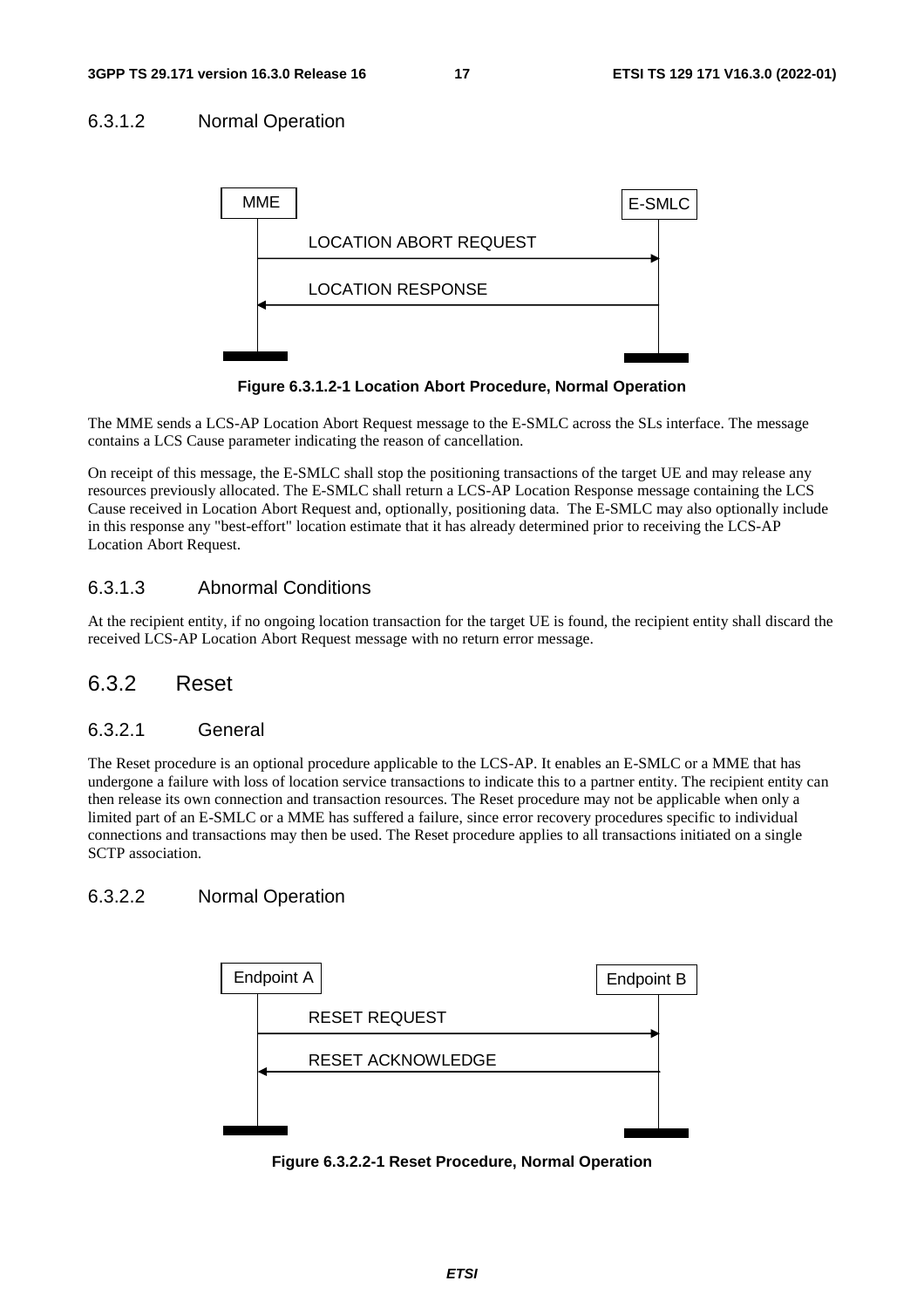In the event of a failure at an E-SMLC or a MME that results in the loss of location service transactions, a LCS-AP Reset Request message may be sent to the partner entity across the SLs interface. The message contains a LCS Cause parameter indicating the reason for the reset. The sending entity shall ensure that all information on location service transactions for the SCTP association on which the Reset Request was sent is reinitialized to indicate no existing transactions.

On receiving a LCS-AP Reset Request message, the recipient entity (E-SMLC or MME) shall clear all references and state information for the location service transactions on the SCTP association on which the Reset Request was received and shall release any associated resources. The recipient entity shall then return a LCS-AP Reset Acknowledge message using the same SCTP association as the Reset Request.

If the initiating entity (E-SMLC or MME) received the LCS-AP Reset Acknowledge message, it shall stop the timer T3x02.

#### 6.3.2.3 Abnormal Conditions

On the first expiry of the timer T3x02, the Source entity (E-SMLC or MME) shall resend the LCS-AP Reset Request message and shall reset and restart timer T3x02. This retransmission is repeated a maximum of "n" times, where "n" is an O&M administered parameter. Following "n" unsuccessful reset attempts, the procedure shall be terminated and maintenance shall be informed.

### 6.4 Error Handling

### 6.4.1 Abnormal Conditions

If an ongoing location request is pre-empted at the initiator by an inter-eNB handover and MME relocation, or if the main signalling link to the target UE is released by the MME, or if a main signalling link failure indicated by the serving eNodeB persists for more than a certain timeout interval or if there is a timeout waiting for the positioning response, or any other abnormal conditions for which the positioning procedure cannot be maintained, the MME shall send a LCS-AP Location Abort message to the E-SMLC to terminate the positioning procedure.

For Intra-MME handovers, the location session between the MME and E-SMLC is not affected. Application layer impacts on these handovers are handled by higher protocol layers.

If the E-SMLC cannot proceed with positioning due to some protocol violation or error condition (e.g. inter-eNB handover), it shall return a LCS-AP Location Response message to the initiator containing a LCS cause and, optionally, positioning data.

### 6.4.2 Overload

If an E-SMLC is in overload condition, it may reject a LCS-AP Location Request by returning a LCS-AP Location Response containing a LCS Cause parameter indicating congestion. The initiator of the location requests (i.e. MME) may reduce the frequency of later location requests until rejection due to overload has ceased. In reducing the frequency of location service requests, the MME shall reduce lower priority requests, to zero if necessary, before reducing the frequency of higher priority requests. An E-SMLC shall similarly reject location requests of a lower priority, to zero if necessary, due to overload before rejecting location requests of a higher priority. An E-SMLC in overload condition may optionally employ the following procedures to alleviate overload:

- a) Allow higher priority location service requests to pre-empt lower priority requests for which location service procedures are already in progress.
- b) Abort lower priority location service requests already in progress.
- c) Reduce the supported OoS for lower priority requests for a location estimate e.g. by reducing accuracy or increasing response time.
- d) Employ UE based positioning methods, where supported by the target UE and the E-SMLC, rather than UE assisted or network based methods (except TA).

The priority of a location request shall be defined according to the value in the LCS Priority parameter. If this parameter is absent in a LCS-AP Location Request, the lowest priority shall be assumed.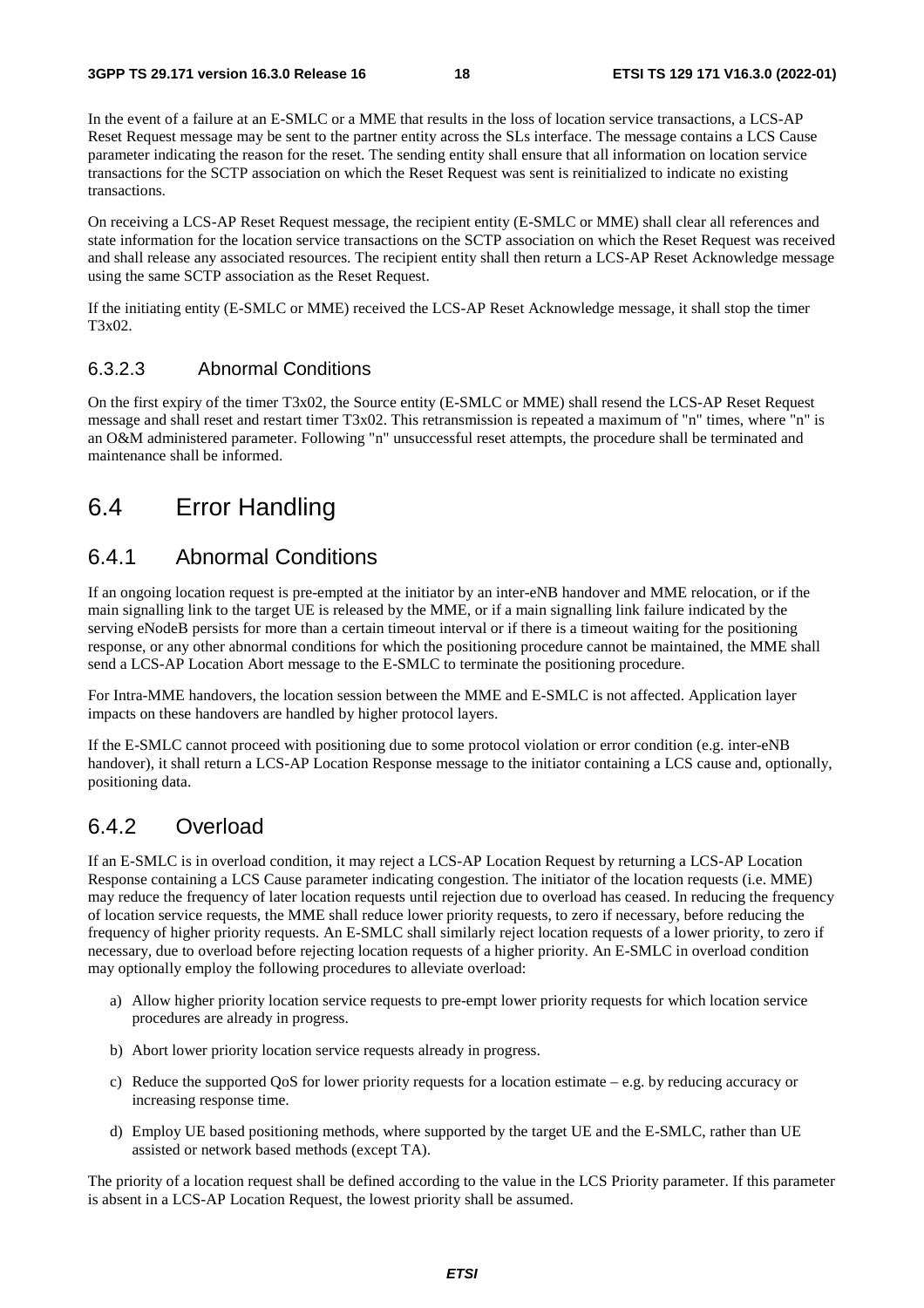## 7 LCS-AP Messages and Message Formats

### 7.1 General

This clause describes the structure of the messages and information elements required for the LCS-AP messages.

### 7.2 Message Formats

LCS-AP ASN.1 definition conforms to ITU-T Recommendations ITU-T Recommendation X.680 (07/2002) [8] and ITU-T Recommendation X.681 (07/2002) [9]. The ASN.1 definition specifies the structure and content of LCS-AP messages. The LCS-AP messages may contain any IEs specified in the object set definitions for that message without the order or number of occurrence being restricted by ASN.1. However, for this version of the standard, a sending entity shall construct a LCS-AP message according to the PDU definitions module and with the following additional rules (Note that in the following IE means an IE in the object set with an explicit id. If one IE needed to appear more than once in one object set, then the different occurrences have different IE ids):

- IEs shall be ordered (in an IE container) in the order they appear in object set definitions.
- Object set definitions specify how many times IEs may appear. An IE shall appear exactly once if the presence field in an object has value "mandatory". An IE may appear at most once if the presence field in an object has value "optional" or "conditional". If in a tabular format there is multiplicity specified for an IE (i.e. an IE list) then in the corresponding ASN.1 definition the list definition is separated into two parts. The first part defines an IE container list where the list elements reside. The second part defines list elements. The IE container list appears as an IE of its own. For this version of the standard an IE container list may contain only one kind of list elements.

If a LCS-AP message that is not constructed as defined above is received, this shall be considered as Abstract Syntax Error, and the message shall be handled as defined for Abstract Syntax error.

For the handling of unknown, unforeseen and erroneous protocol data, please refer to 3GPP TS 36.413 [7].

### 7.3 LCS-AP Messages

The following attributes are used for the tabular description of the messages and information elements: Presence, Range Criticality and Assigned Criticality. Their definition and use can be found in 3GPP TS 36.413 [7].

### 7.3.1 LCS-AP Location Request message

This message is sent by the MME to request a location estimate for a target UE and contains sufficient information to enable location according to the required QoS using any positioning method supported. The message is also used to request LCS assistance data transfer to an UE.

Direction:  $MME \rightarrow E-SMLC$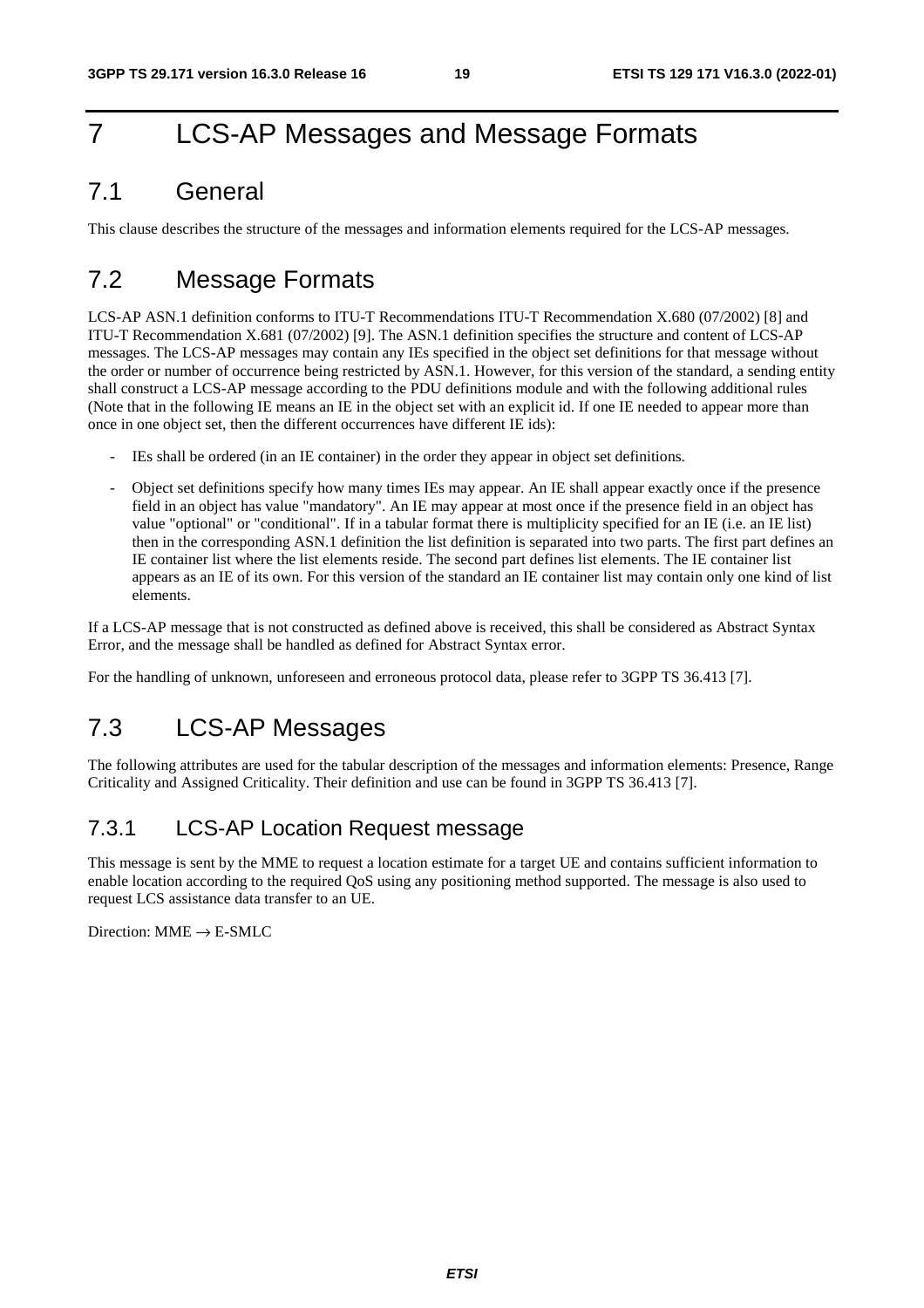| <b>IE/Group Name</b>                                                                                                   | <b>Presence</b> | Range | IE type and<br>reference | <b>Semantics</b><br>description | <b>Criticality</b> | <b>Assigned</b><br><b>Criticality</b> |  |
|------------------------------------------------------------------------------------------------------------------------|-----------------|-------|--------------------------|---------------------------------|--------------------|---------------------------------------|--|
| Message Type                                                                                                           | М               |       | 7.4.2                    |                                 | <b>YES</b>         | reject                                |  |
| Correlation ID                                                                                                         | M               |       | 7.4.28                   |                                 | YES                | reject                                |  |
| <b>Location Type</b>                                                                                                   | M               |       | 7.4.3                    |                                 | YES                | reject                                |  |
| E-UTRAN Cell Identifier                                                                                                | M               |       | $E-CGI / 7.4.4$          |                                 | YES                | ignore                                |  |
| <b>LCS Client Type</b>                                                                                                 | O               |       | 7.4.5                    |                                 | YES                | reject                                |  |
| <b>LCS Priority</b>                                                                                                    | O               |       | 7.4.6                    |                                 | YES                | reject                                |  |
| LCS QoS                                                                                                                | $\circ$         |       | 7.4.7                    |                                 | YES                | reject                                |  |
| LCS Service Type ID                                                                                                    | O               |       | 7.4.30                   |                                 | YES.               | ignore                                |  |
| <b>UE Positioning Capability</b>                                                                                       | O               |       | 7.4.8                    |                                 | YES                | reject                                |  |
| Include Velocity                                                                                                       | O               |       | 7.4.9                    |                                 | <b>YES</b>         | reject                                |  |
| IMSI                                                                                                                   | O               |       | 7.4.10                   |                                 | YES                | ignore                                |  |
| IMEI                                                                                                                   | O               |       | 7.4.11                   |                                 | YES.               | ignore                                |  |
| Multiple APDUs                                                                                                         |                 | 03    |                          |                                 |                    |                                       |  |
| APDU                                                                                                                   | M               |       | 7.4.18                   |                                 | <b>YES</b>         | reject                                |  |
| RAT Type                                                                                                               | O               |       | 7.4.34                   |                                 | YES.               | ignore                                |  |
| Coverage Level                                                                                                         | $\Omega$        |       | 7.4.35                   |                                 | <b>YES</b>         | ignore                                |  |
| The IMSI should be sent preferably if known. The IMEI may be sent if the IMSI is not known, or in addition to<br>NOTE: |                 |       |                          |                                 |                    |                                       |  |
| the IMSI for the purpose of allowing correlation between the two identities.                                           |                 |       |                          |                                 |                    |                                       |  |

**Table 7.3.1-1: Location Request message contents** 

### 7.3.2 LCS-AP Location Response message

This message is sent in response to a LCS-AP Location Request to return a successful location estimate for a target UE or to indicate some failure in obtaining this. The message is also sent in response to a LCS-AP Location Request to return an indication that LCS assistance data has been successfully delivered to an UE.

Direction: E-SMLC  $\rightarrow$  MME

| <b>IE/Group Name</b>                    | <b>Presence</b> | Range | IE type and<br>reference    | <b>Semantics</b><br>description | <b>Criticality</b> | <b>Assigned</b><br><b>Criticality</b> |
|-----------------------------------------|-----------------|-------|-----------------------------|---------------------------------|--------------------|---------------------------------------|
| Message Type                            | M               |       | 7.4.2                       |                                 | <b>YES</b>         | reject                                |
| Correlation ID                          | M               |       | 7.4.28                      |                                 | <b>YES</b>         | reject                                |
| <b>Location Estimate</b>                | O               |       | Geographic<br>Area / 7.4.12 |                                 | <b>YES</b>         | reject                                |
| <b>Positioning Data</b>                 | O               |       | 7.4.13                      |                                 | <b>YES</b>         | reject                                |
| <b>Velocity Estimate</b>                | O               |       | 7.4.14                      |                                 | <b>YES</b>         | reject                                |
| <b>Accuracy Fulfilment</b><br>Indicator | $\circ$         |       | 7.4.15                      |                                 | <b>YES</b>         | reject                                |
| <b>LCS Cause</b>                        | $\circ$         |       | 7.4.16                      |                                 | <b>YES</b>         | ignore                                |
| <b>E-UTRAN Cell Identifier</b>          | O               |       | $E-CGI / 7.4.4$             |                                 | <b>YES</b>         | ignore                                |
| Cell Portion ID                         | O               |       | 7.4.31                      |                                 | <b>YES</b>         | ignore                                |
| Civic Address                           | O               |       | 7.4.32                      |                                 | <b>YES</b>         | ignore                                |
| <b>Barometric Pressure</b>              | O               |       | 7.4.33                      |                                 | <b>YES</b>         | ignore                                |

**Table 7.3.2-1: Location Response message contents**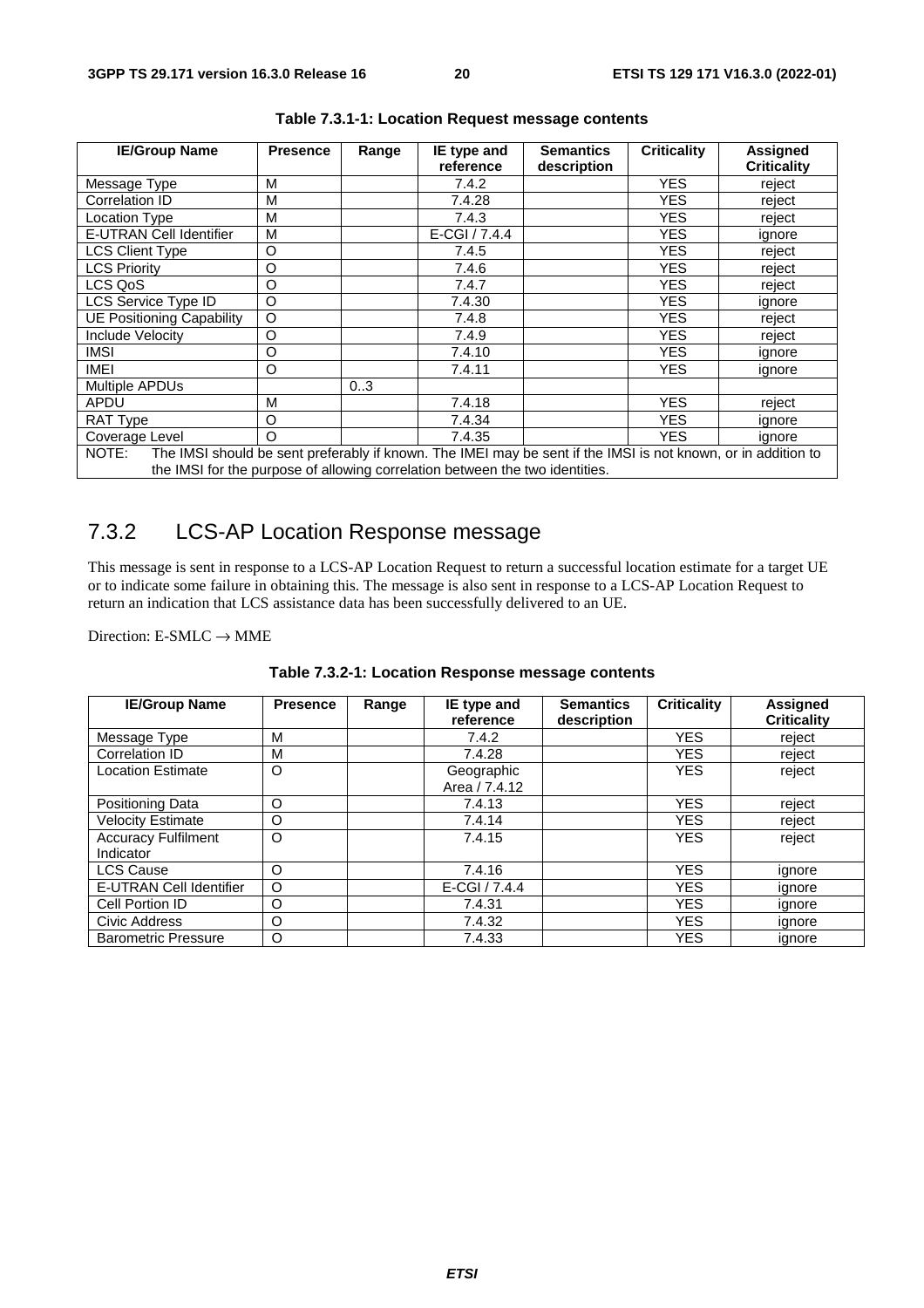### 7.3.3 LCS-AP Location Abort Request message

This message is sent by the MME to abort the positioning attempt or the request for assistance data.

Direction:  $MME \rightarrow E-SMLC$ 

| <b>IE/Group Name</b> | <b>Presence</b> | Range | IE type and<br>reference | <b>Semantics</b><br>description | <b>Criticality</b> | Assigned<br><b>Criticality</b> |
|----------------------|-----------------|-------|--------------------------|---------------------------------|--------------------|--------------------------------|
| Message Type         | М               |       | 7.4.2                    |                                 | YES                | reiect                         |
| Correlation ID       | M               |       | 7.4.28                   |                                 | YES                | reiect                         |
| <b>LCS Cause</b>     | M               |       | 7.4.16                   |                                 | YES                | ignore                         |

**Table 7.3.3-1: Location Abort Request message contents** 

### 7.3.4 LCS-AP Connection Oriented Information message

This message is sent in association with an existing signalling connection between an E-SMLC and another entity to transfer information between the E-SMLC and other entity belonging to a higher level protocol.

Direction:  $E\text{-SMLC} \rightarrow \text{MME}$  or  $\text{MME} \rightarrow E\text{-SMLC}$ 

**Table 7.3.4-1: Connection Oriented Information message contents** 

| <b>IE/Group Name</b> | <b>Presence</b> | Range | IE type and<br>reference | <b>Semantics</b><br>description | <b>Criticality</b> | Assigned<br><b>Criticality</b> |
|----------------------|-----------------|-------|--------------------------|---------------------------------|--------------------|--------------------------------|
| Message Type         | M               |       | 7.4.2                    |                                 | <b>YES</b>         | reiect                         |
| Correlation ID       | M               |       | 7.4.28                   |                                 | <b>YES</b>         | reiect                         |
| Payload Type         | M               |       | 7.4.17                   |                                 | <b>YES</b>         | reiect                         |
| <b>APDU</b>          | M               |       | 7.4.18                   |                                 | <b>YES</b>         | reiect                         |

### 7.3.5 LCS-AP Connectionless Information message

This message conveys signalling information associated with a higher protocol level between an E-SMLC and another entity when there is no existing signalling connection association.

Direction:  $E\text{-}SMLC \rightarrow MME$  or  $MME \rightarrow E\text{-}SMLC$ 

| <b>IE/Group Name</b>        | <b>Presence</b> | Range | IE type and<br>reference | <b>Semantics</b><br>description | <b>Criticality</b> | Assigned<br><b>Criticality</b> |
|-----------------------------|-----------------|-------|--------------------------|---------------------------------|--------------------|--------------------------------|
| Message Type                | M               |       | 7.4.2                    |                                 | <b>YES</b>         | reject                         |
| Source Identity             | M               |       | Network                  |                                 | <b>YES</b>         | reject                         |
|                             |                 |       | Element / 7.4.19         |                                 |                    |                                |
| Destination Identity        | M               |       | Network                  |                                 | <b>YES</b>         | reject                         |
|                             |                 |       | Element / 7.4.19         |                                 |                    |                                |
| APDU                        | M               |       | 7.4.18                   |                                 | <b>YES</b>         | reiect                         |
| <b>Return Error Request</b> | $\circ$         |       | 7.4.20                   |                                 | <b>YES</b>         | reject                         |
| <b>Return Error Cause</b>   |                 |       | 7.4.21                   |                                 | <b>YES</b>         | ignore                         |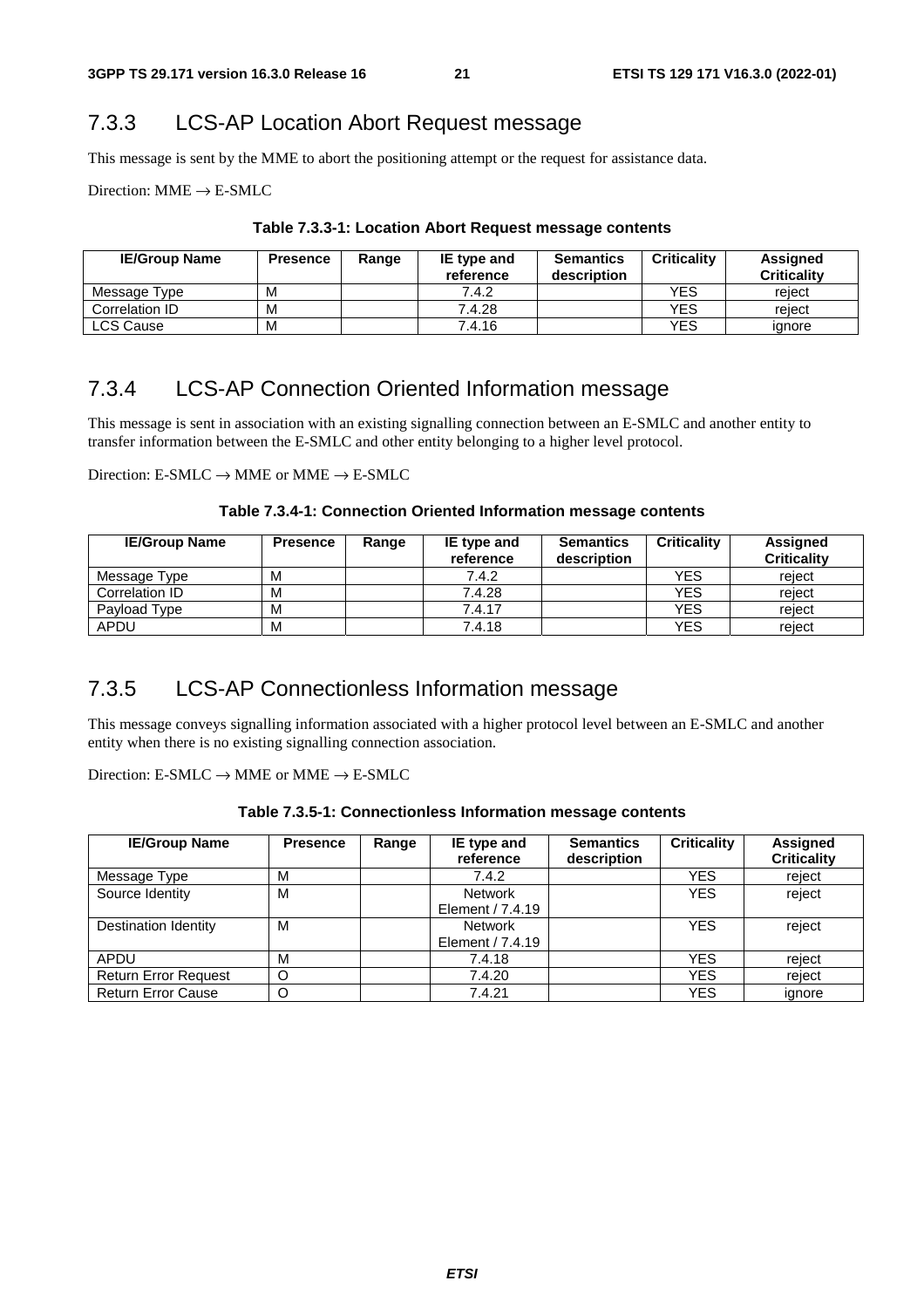### 7.3.6 LCS-AP Reset Request message

This message is sent to indicate a failure in the sending entity with loss of location service transactions that were established or were being established.

Direction: E-SMLC  $\rightarrow$  MME or MME  $\rightarrow$  E-SMLC

#### **Table 7.3.6-1: Reset Request message contents**

| <b>IE/Group Name</b> | <b>Presence</b> | Range | <b>IE</b> type and<br>reference | <b>Semantics</b><br>description | <b>Criticality</b> | Assianed<br><b>Criticality</b> |
|----------------------|-----------------|-------|---------------------------------|---------------------------------|--------------------|--------------------------------|
| Message Type         | M               |       | 7.4.2                           |                                 | YES                | reject                         |
| ∟CS Cause            | M               |       | 7.4.16                          |                                 | YES                | ignore                         |

### 7.3.7 LCS-AP Reset Acknowledge message

This message is sent in response to a LCS-AP Reset message to indicate that references and resources associated with location service transactions towards the entity sending the LCS-AP Reset have been released.

Direction:  $E\text{-}SMLC \rightarrow MME$  or  $MME \rightarrow E\text{-}SMLC$ 

#### **Table 7.3.7-1: Reset Acknowledge message contents**

| <b>IE/Group Name</b>         | Presence | Range | IE type and<br>reference | <b>Semantics</b><br>description | <b>Criticality</b> | <b>Assigned</b><br>Criticalitv |
|------------------------------|----------|-------|--------------------------|---------------------------------|--------------------|--------------------------------|
| Message <sup>-</sup><br>Tvpe | M        |       | 7.4.2                    |                                 | YES                | reiect                         |

### 7.3.8 LCS-AP Ciphering Key Data message

This message is used by the E-SMLC to send ciphering keys for broadcast assistance data to the MME.

Direction:  $E-SMLC \rightarrow MME$ 

#### **Table 7.3.8-1: Ciphering Key Data message contents**

| <b>IE/Group Name</b> | <b>Presence</b> | Range | <b>IE</b> type and<br>reference | <b>Semantics</b><br>description | <b>Criticality</b> | Assianed<br><b>Criticality</b> |
|----------------------|-----------------|-------|---------------------------------|---------------------------------|--------------------|--------------------------------|
| Message Type         | M               |       | 7.4.2                           |                                 | YES                | reiect                         |
| Ciphering Data       | M               |       | 7.4.36                          |                                 | YES                | reiect                         |

### 7.3.9 LCS-AP Ciphering Key Data Result message

This message is used by the MME to indicate to the E-SMLC whether the MME was able to successfully store the ciphering data sets received from the E-SMLC in a Ciphering Data Key message.

Direction:  $MME \rightarrow E-SMLC$ 

| <b>IE/Group Name</b>           | <b>Presence</b> | Range | IE type and<br>reference | <b>Semantics</b><br>description | <b>Criticality</b> | Assigned<br><b>Criticality</b> |
|--------------------------------|-----------------|-------|--------------------------|---------------------------------|--------------------|--------------------------------|
| Message Type                   | M               |       | 7.4.2                    |                                 | <b>YES</b>         | reject                         |
| Ciphering Data Ack             |                 |       | 7.4.37                   |                                 | <b>YES</b>         | reject                         |
| Ciphering Data Error<br>Report | ◡               |       | 7.4.38                   |                                 | <b>YES</b>         | reject                         |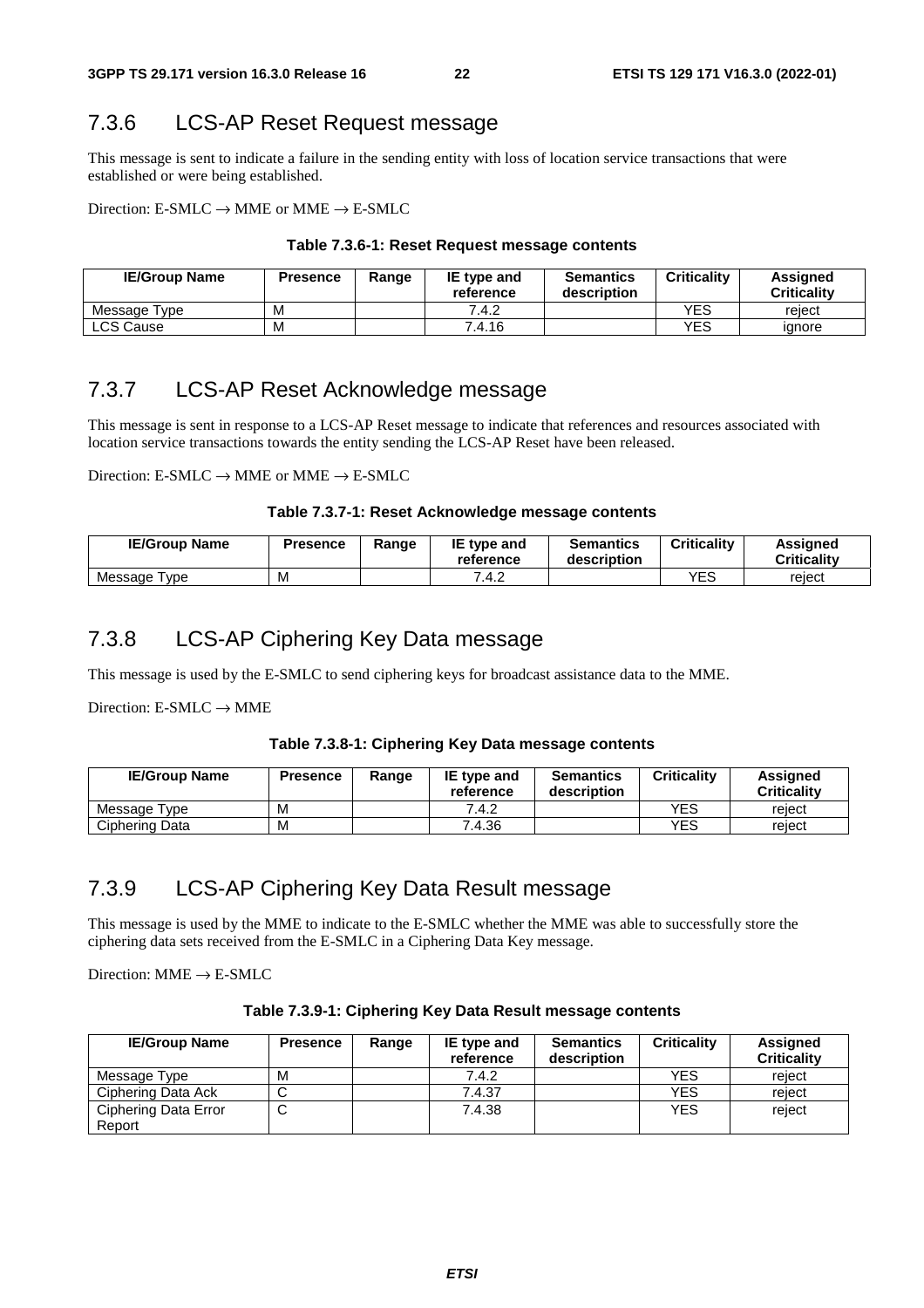### 7.4 Information Elements

### 7.4.1 General

When specifying information elements which are to be represented by bit strings, if not otherwise specifically stated in the semantics description of the concerned IE or elsewhere, the following principle applies with regards to the ordering of bits:

- The first bit (leftmost bit) contains the most significant bit (MSB)
- The last bit (rightmost bit) contains the least significant bit (LSB)
- When importing bit strings from other specifications, the first bit of the bit string contains the first bit of the concerned information

### 7.4.2 Message Type

The *Message Type* IE uniquely identifies the message being sent. It is mandatory for all messages.

| <b>IE/Group Name</b> | <b>Presence</b> | Range | IE type and reference                                                                                 | <b>Semantics description</b>                                                                                                                                                                                                                                                      |
|----------------------|-----------------|-------|-------------------------------------------------------------------------------------------------------|-----------------------------------------------------------------------------------------------------------------------------------------------------------------------------------------------------------------------------------------------------------------------------------|
| Procedure Code       | M               |       | <b>INTEGER (0255)</b>                                                                                 | $"0" = LCS-AP$ LOCATION SERVICE<br><b>REQUEST</b><br>$"1" = LCS-AP$ CONNECTION<br>ORIENTED INFORMATION<br><b>TRANSFER</b><br>"2" = LCS-AP CONNECTIONLESS<br><b>INFORMATION TRANSFER</b><br>"3" = LCS-AP LOCATION ABORT<br>$"4" = LCS-AP RESET$<br>"5" = LCS-AP CIPHERING KEY DATA |
| Type of Message      | M               |       | <b>ENUMERATED</b><br>(Initiating Message,<br>Successful Outcome,<br>Unsuccessful Outcome.<br>$\cdots$ |                                                                                                                                                                                                                                                                                   |

#### **Table 7.4.2-1: Message Type**

### 7.4.3 Location Type

This parameter defines the type of location information being requested.

#### **Table 7.4.3-1: Location Type**

| <b>IE/Group Name</b> | <b>Presence</b> | Range | IE type and reference                                          | <b>Semantics description</b> |
|----------------------|-----------------|-------|----------------------------------------------------------------|------------------------------|
| Location Type        | M               |       | ENUMERATED<br>(geographic location,<br>assistance information, |                              |
|                      |                 |       | <br>last known location)                                       |                              |

### 7.4.4 E-CGI

This parameter gives the current cell location of the target UE or the last known cell location for the case when the Location Type IE is set to last known location. The E-UTRAN Cell Global Identifier (ECGI) is used to globally identify a cell.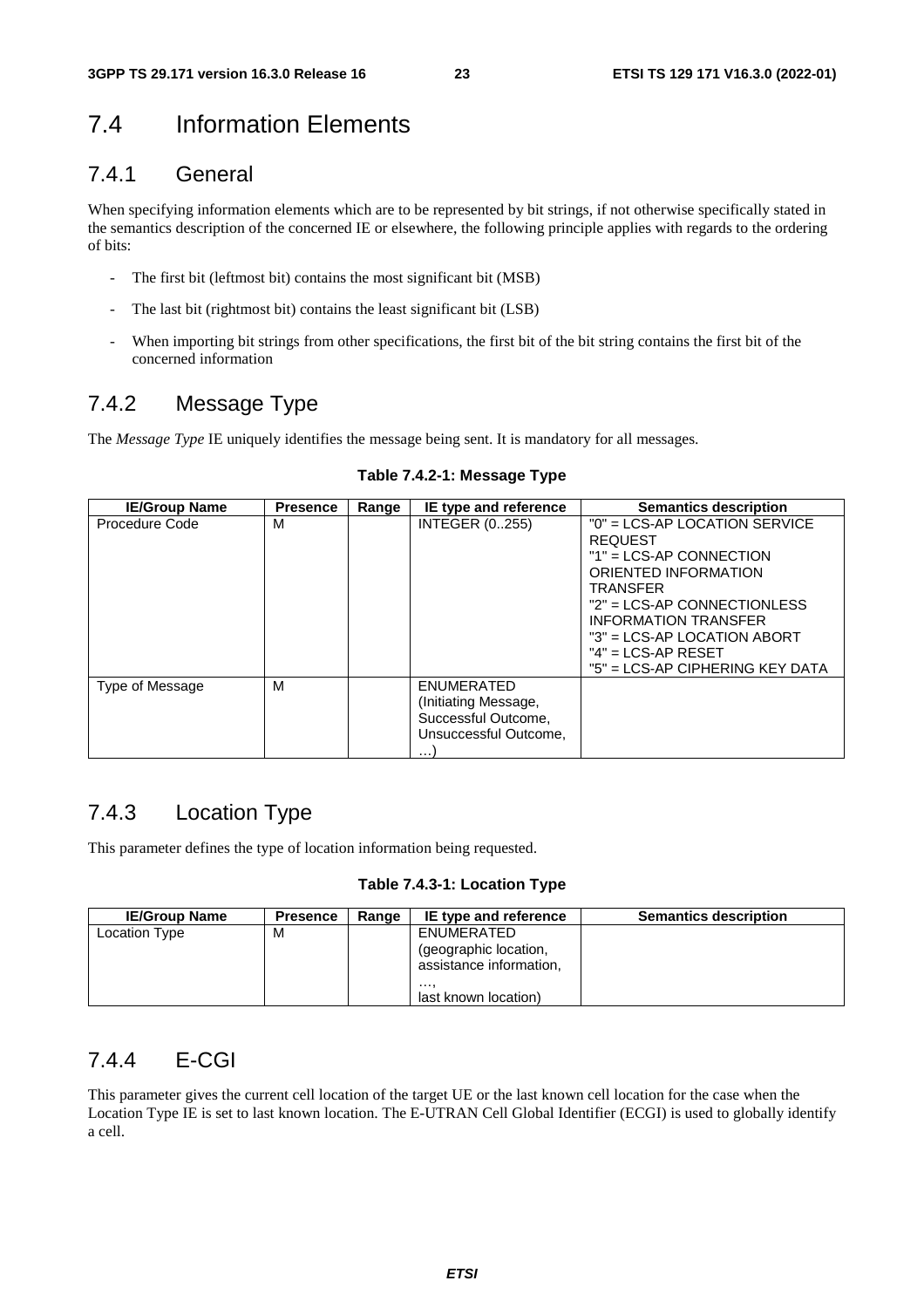| <b>IE/Group Name</b> | <b>Presence</b> | Range | IE type and<br>reference | <b>Semantics description</b>   |
|----------------------|-----------------|-------|--------------------------|--------------------------------|
| <b>PLMN Identity</b> | м               |       | 7.4.27                   |                                |
| Cell Identity        | м               |       | <b>BIT STRING</b>        | The leftmost bits of the Cell  |
|                      |                 |       | (28)                     | Identity correspond to the eNB |
|                      |                 |       |                          | ID (defined in 7.4.19).        |

**Table 7.4.4-1: ECGI** 

### 7.4.5 LCS Client Type

This parameter defines the type of the originating LCS Client. It shall be included if the Location Type indicates a request for a location estimate and may be included in other cases to assist an SMLC to appropriately prioritize a location request.

| <b>IE/Group Name</b> | <b>Presence</b> | Range | IE type and reference                                                                                                                                                                                                                                                                                            | <b>Semantics description</b>           |
|----------------------|-----------------|-------|------------------------------------------------------------------------------------------------------------------------------------------------------------------------------------------------------------------------------------------------------------------------------------------------------------------|----------------------------------------|
| <b>Client Type</b>   | M               |       | <b>ENUMERATED</b><br>(Emergency Services,<br>Value Added Services,<br><b>PLMN Operator</b><br>Services, Lawful<br>Intercept Services,<br>PLMN Operator -<br>broadcast services.<br>PLMN Operator - O&M,<br>PLMN Operator -<br>anonymous statistics,<br>PLMN Operator - Target<br>MS service support,<br>$\cdots$ | Identifies the category of LCS client. |

|  | Table 7.4.5-1: LCS Client Type |  |  |  |
|--|--------------------------------|--|--|--|
|--|--------------------------------|--|--|--|

### 7.4.6 LCS Priority

This parameter defines the priority of the location request.

#### **Table 7.4.6-1: LCS Priority**

| <b>IE/Group Name</b> | <b>Presence</b> | Range | IE type and reference | <b>Semantics description</b>  |
|----------------------|-----------------|-------|-----------------------|-------------------------------|
| <b>LCS Priority</b>  | М               |       | <b>OCTET STRING</b>   | $0=$ highest priority         |
|                      |                 |       | (SIZE(1))             | 1= normal priority            |
|                      |                 |       |                       | all other values treated as 1 |
|                      |                 |       |                       | For details, refer to 3GPP    |
|                      |                 |       |                       | TS 22.071 [10].               |

### 7.4.7 LCS QoS

This parameter provides the required Quality of Service for the LCS Request. Quality of Service may include horizontal accuracy, vertical accuracy and allowed response time.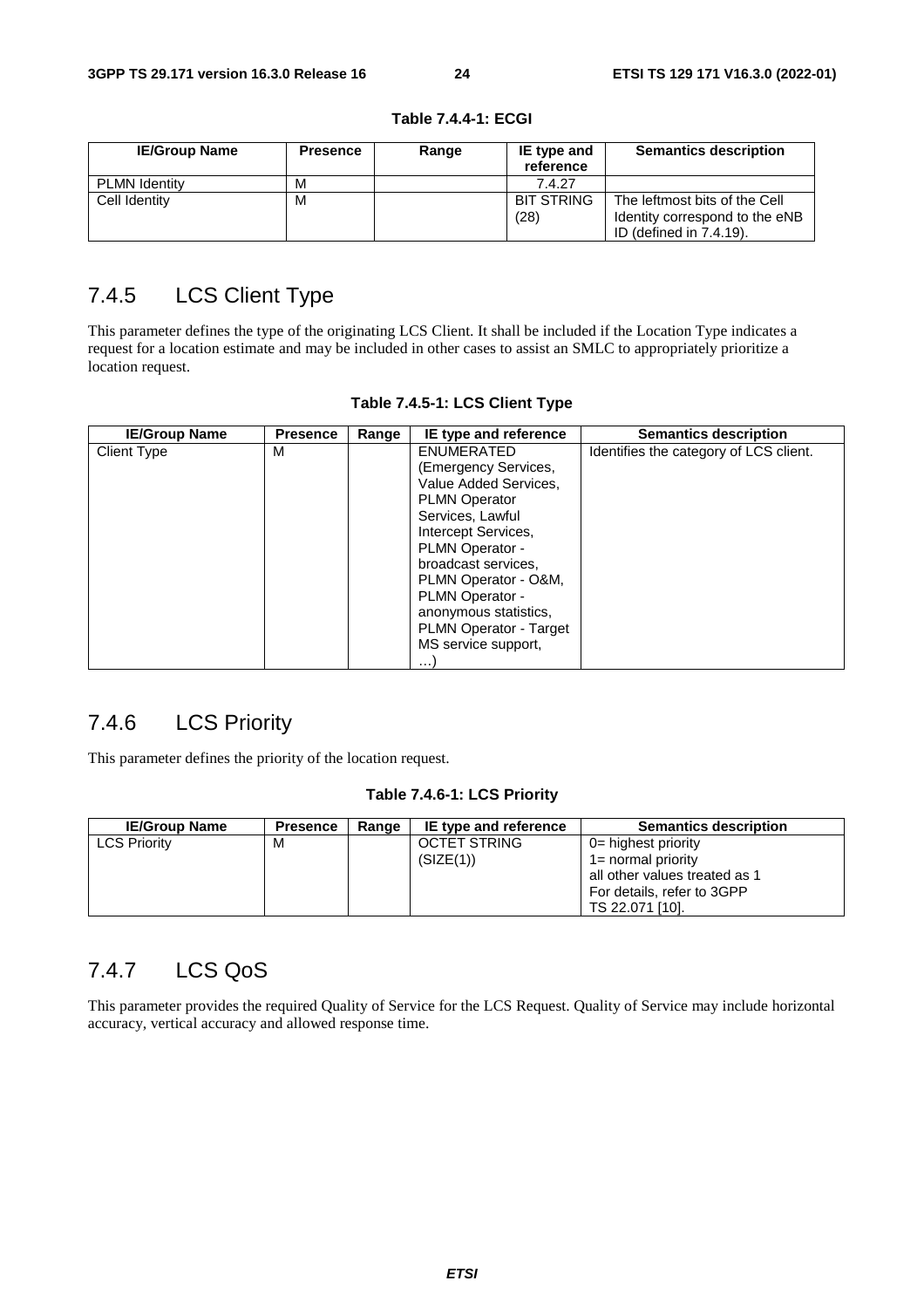| <b>IE/Group Name</b>       | <b>Presence</b> | Range | IE type and reference                                                                                                  | <b>Semantics description</b>                                                                                                                                                                                                                                                                                                                                           |
|----------------------------|-----------------|-------|------------------------------------------------------------------------------------------------------------------------|------------------------------------------------------------------------------------------------------------------------------------------------------------------------------------------------------------------------------------------------------------------------------------------------------------------------------------------------------------------------|
| <b>Horizontal Accuracy</b> | $\circ$         |       | INTEGER(<br>0.127                                                                                                      | bit $8 = 0$<br>bits $7-1 = 7$ bit Uncertainty Code<br>defined in 3GPP TS 23.032 [6].<br>The horizontal location error should be<br>less than the error indicated by the<br>uncertainty code with 67% confidence.                                                                                                                                                       |
| <b>Vertical Requested</b>  | O               |       | ENUMERATED(<br><b>Vertical Coordinate Is</b><br>Not Requested (0),<br><b>Vertical Coordinate Is</b><br>Requested (1) ) | Default value if this IE is not present is:<br>Vertical Coordinate Is Not Requested<br>(0).                                                                                                                                                                                                                                                                            |
| <b>Vertical Accuracy</b>   | $\Omega$        |       | INTEGER(<br>0.127                                                                                                      | bit $8 = 0$<br>bits $7-1 = 7$ bit Vertical Uncertainty<br>Code defined in 3GPP TS 23.032 [6].<br>The vertical location error should be<br>less than the error indicated by the<br>uncertainty code with 67% confidence.<br>If the vertical requested IE is not<br>present or present with a value of 0,<br>then this vertical accuracy will be<br>ignored, if present. |
| Response Time              | $\circ$         |       | <b>ENUMERATED</b><br>(Low Delay(0),<br>Delay Tolerant (1),<br>.                                                        | For details, refer to 3GPP<br>TS 22.071 [10].                                                                                                                                                                                                                                                                                                                          |

**Table 7.4.7-1: LCS QoS** 

### 7.4.8 UE Positioning Capability

This parameter provides information about the LCS capabilities of the target UE.

#### **Table 7.4.8-1: UE Positioning Capability**

| <b>IE/Group Name</b> | <b>Presence</b> | Range | <b>IE Type</b><br>and<br>Reference | <b>Semantics</b><br><b>Description</b>                                          | <b>Criticality</b> | <b>Assigned</b><br><b>Criticality</b> |
|----------------------|-----------------|-------|------------------------------------|---------------------------------------------------------------------------------|--------------------|---------------------------------------|
| <b>LPP Support</b>   | м               |       | <b>BOOLEAN</b>                     | Defines if the<br>UE supports<br>LPP or not.<br><b>TRUE</b> means<br>supported. |                    |                                       |

### 7.4.9 Include Velocity

This parameter indicates if the Velocity of the target UE is requested in the Location Response.

#### **Table 7.4.9-1: Include Velocity**

| <b>IE/Group Name</b> | <b>Presence</b> | Range | IE type and reference                            | <b>Semantics description</b>            |
|----------------------|-----------------|-------|--------------------------------------------------|-----------------------------------------|
| Velocity Indicator   |                 |       | ENUMERATED<br>(requested.<br>not requested,<br>. | Specify if Velocity of UE is requested. |

### 7.4.10 IMSI

This parameter identifies the IMSI of the target UE.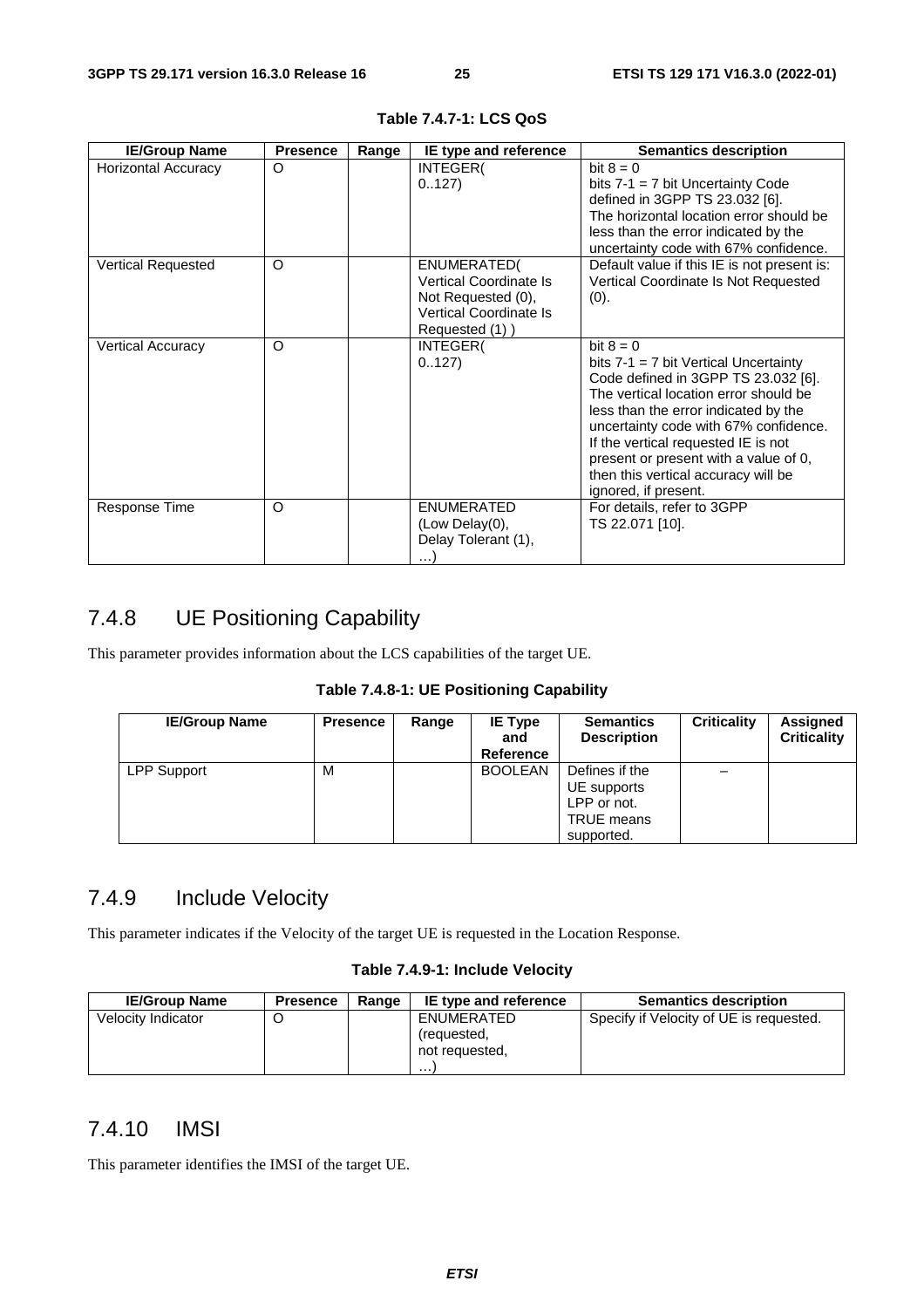| <b>IE/Group Name</b> | <b>Presence</b> | Range | IE type and reference     | <b>Semantics description</b>                                                        |
|----------------------|-----------------|-------|---------------------------|-------------------------------------------------------------------------------------|
| <b>IMSI</b>          | M               |       | <b>OCTET STRING (SIZE</b> | The number of decimal digits shall be                                               |
|                      |                 |       | (38)                      | from 6 to 15 starting with the digits from<br>the PLMN identity. It is encoded with |
|                      |                 |       |                           | TBCD String, two digits per octet.                                                  |

#### **Table 7.4.10-1: IMSI**

### 7.4.11 IMEI

This parameter identifies the IMEI of the target UE.

| <b>IE/Group Name</b> | <b>Presence</b> | Range | IE type and reference     | <b>Semantics description</b>                                                     |
|----------------------|-----------------|-------|---------------------------|----------------------------------------------------------------------------------|
| IMEI                 | м               |       | <b>OCTET STRING (SIZE</b> | Refers to International Mobile Station                                           |
|                      |                 |       | (8)                       | Equipment Identity and Software                                                  |
|                      |                 |       |                           | Version Number (SVN) defined in                                                  |
|                      |                 |       |                           | TS 3GPP TS 23.003 [11].                                                          |
|                      |                 |       |                           | This IE is 16 digits encoded with TBCD<br>String, two digits per octet.          |
|                      |                 |       |                           | If the SVN is not present the last octet<br>shall contain the digit 0 as filler. |
|                      |                 |       |                           | If present the SVN shall be included in                                          |
|                      |                 |       |                           | the last octet.                                                                  |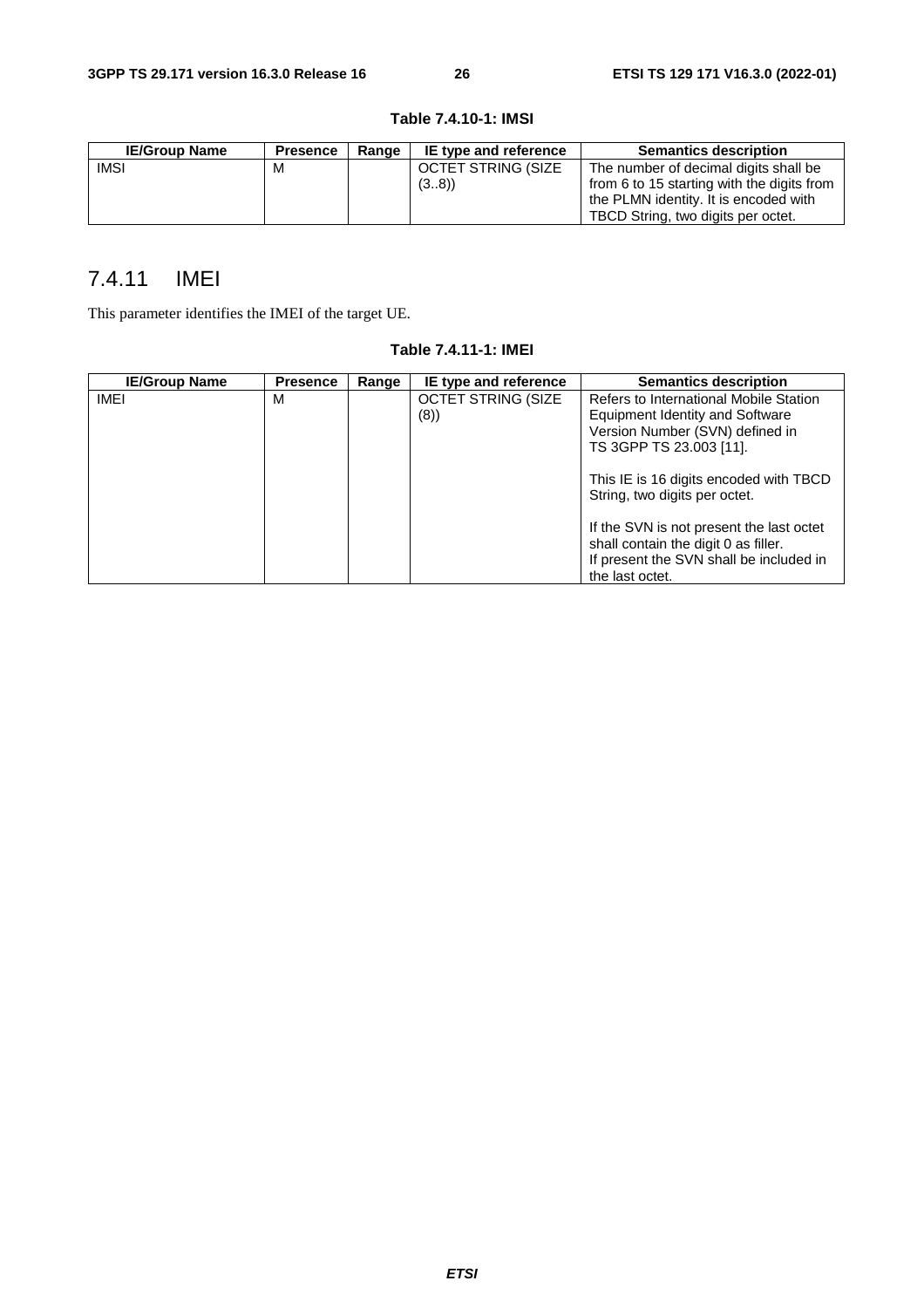## 7.4.12 Geographic Area

This parameter provides a location estimate for the target UE in the case of a successful location attempt.

**Table 7.4.12-1: Geographic Area**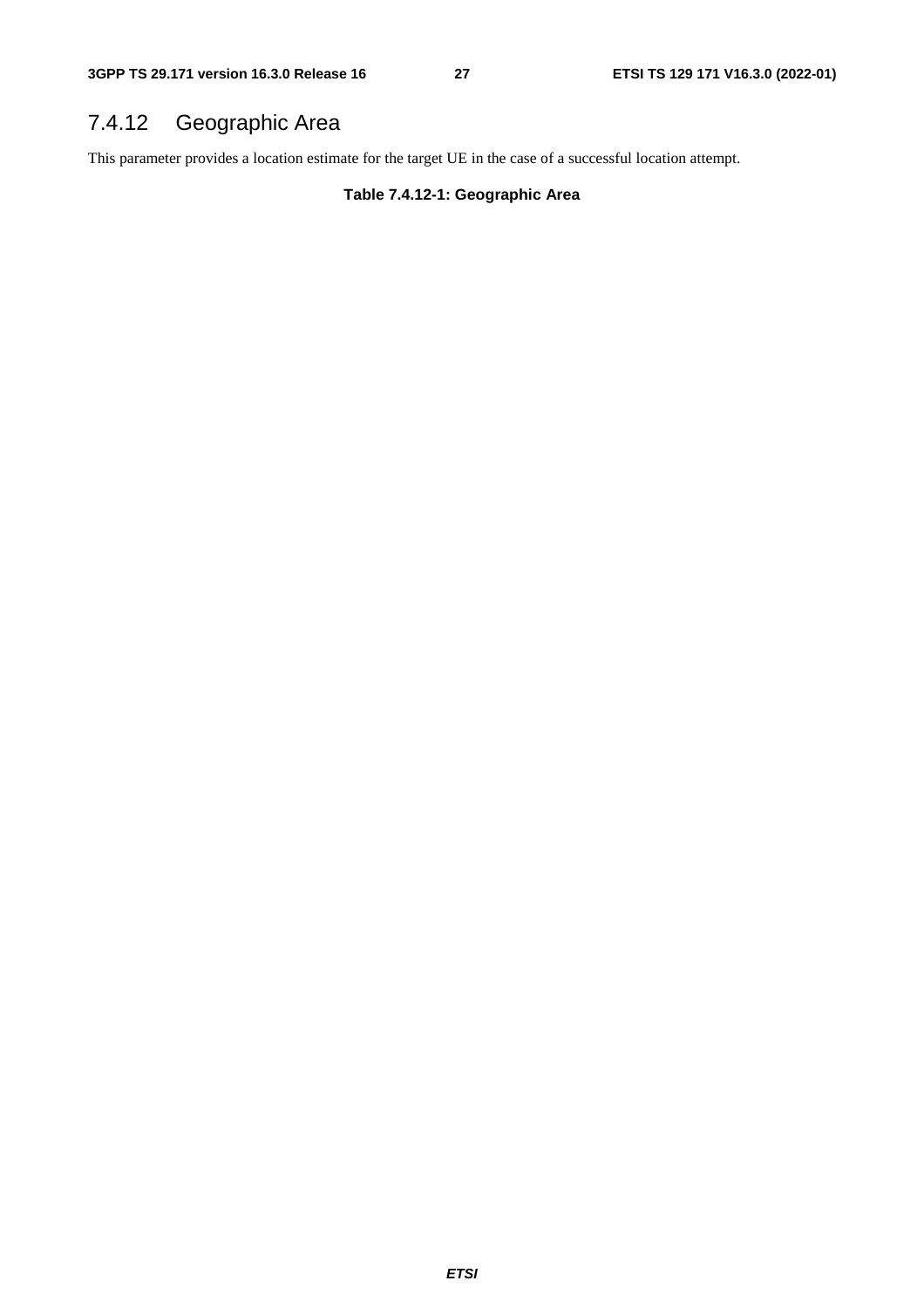| <b>IE/Group Name</b>                                           | <b>Presence</b> | Range                             | IE type and<br>reference    | <b>Semantics description</b>                                                                                                                                                                                                |
|----------------------------------------------------------------|-----------------|-----------------------------------|-----------------------------|-----------------------------------------------------------------------------------------------------------------------------------------------------------------------------------------------------------------------------|
| CHOICE Geographical Area                                       |                 |                                   |                             |                                                                                                                                                                                                                             |
| >Point                                                         |                 |                                   |                             | Ellipsoid point                                                                                                                                                                                                             |
| >>Geographical<br>Coordinates                                  | M               |                                   | 7.4.23                      |                                                                                                                                                                                                                             |
| >Point With Uncertainty                                        |                 |                                   |                             | Ellipsoid point with<br>uncertainty circle                                                                                                                                                                                  |
| >>Geographical<br>Coordinates                                  | M               |                                   | 7.4.23                      |                                                                                                                                                                                                                             |
| >>Uncertainty Code                                             | M               |                                   | INTEGER (<br>0.127)         | The uncertainty "r"<br>expressed in meters is<br>derived from the<br>"Uncertainty Code" k by<br>$r = 10x(1.1k-1)$                                                                                                           |
| >Ellipsoid point with<br>uncertainty Ellipse                   |                 |                                   |                             |                                                                                                                                                                                                                             |
| >>Geographical<br>Coordinates                                  | M               |                                   | 7.4.23                      |                                                                                                                                                                                                                             |
| >>Uncertainty Ellipse                                          | M               |                                   | 7.4.24                      |                                                                                                                                                                                                                             |
| >>Confidence                                                   | M               |                                   | <b>INTEGER (</b><br>0.100   | In percentage                                                                                                                                                                                                               |
| >Polygon                                                       |                 |                                   |                             | List of Ellipsoid points                                                                                                                                                                                                    |
| >>Polygon Point                                                |                 | 1 <maxnoofpoints></maxnoofpoints> |                             | The minimum number of<br>points allowed is 3.                                                                                                                                                                               |
| >>>Geographical<br>Coordinates                                 | M               |                                   | 7.4.23                      |                                                                                                                                                                                                                             |
| >Ellipsoid point with<br>altitude                              |                 |                                   |                             |                                                                                                                                                                                                                             |
| >>Geographical<br>Coordinates                                  | M               |                                   | 7.4.23                      |                                                                                                                                                                                                                             |
| >>Altitude and direction                                       | $\overline{M}$  |                                   | 7.4.22                      |                                                                                                                                                                                                                             |
| >Ellipsoid point with<br>altitude and uncertainty<br>Ellipsoid |                 |                                   |                             |                                                                                                                                                                                                                             |
| >>Geographical<br>Coordinates                                  | M               |                                   | 7.4.23                      |                                                                                                                                                                                                                             |
| >>Altitude and direction                                       | M               |                                   | 7.4.22                      |                                                                                                                                                                                                                             |
| >>Uncertainty Ellipse                                          | $\overline{M}$  |                                   | 7.4.24                      |                                                                                                                                                                                                                             |
| >>Uncertainty Altitude                                         | M               |                                   | <b>INTEGER (</b><br>0.127)  | The uncertainty altitude<br>"h" expressed in metres<br>is derived from the<br>"Uncertainty Altitude" k,<br>by:<br>$h=45x(1.025k-1)$                                                                                         |
| >>Confidence                                                   | M               |                                   | <b>INTEGER (</b><br>0100)   | In percentage                                                                                                                                                                                                               |
| >Ellipsoid Arc                                                 |                 |                                   |                             |                                                                                                                                                                                                                             |
| >>Geographical<br>Coordinates                                  | M               |                                   | 7.4.23                      |                                                                                                                                                                                                                             |
| >>Inner radius                                                 | M               |                                   | INTEGER (<br>$02^{16} - 1)$ | The relation between the<br>value (N) and the radius<br>(r) in meters it describes<br>is $5N \le r < 5(N+1)$ , except<br>for $N=2^{16}$ -1 for which the<br>range is extended to<br>include all grater values<br>of $(r)$ . |
| >>Uncertainty radius                                           | M               |                                   | INTEGER (<br>0.127)         | The uncertainty "r" is<br>derived from the<br>"Uncertainty radius" k by<br>$r = 10x(1.1k-1)$                                                                                                                                |
| >>Offset angle                                                 | м               |                                   | INTEGER (<br>0.179          | The relation between the<br>value (N) and the angle<br>(a) in degrees it<br>describes is<br>$2N \le a < 2(N+1)$                                                                                                             |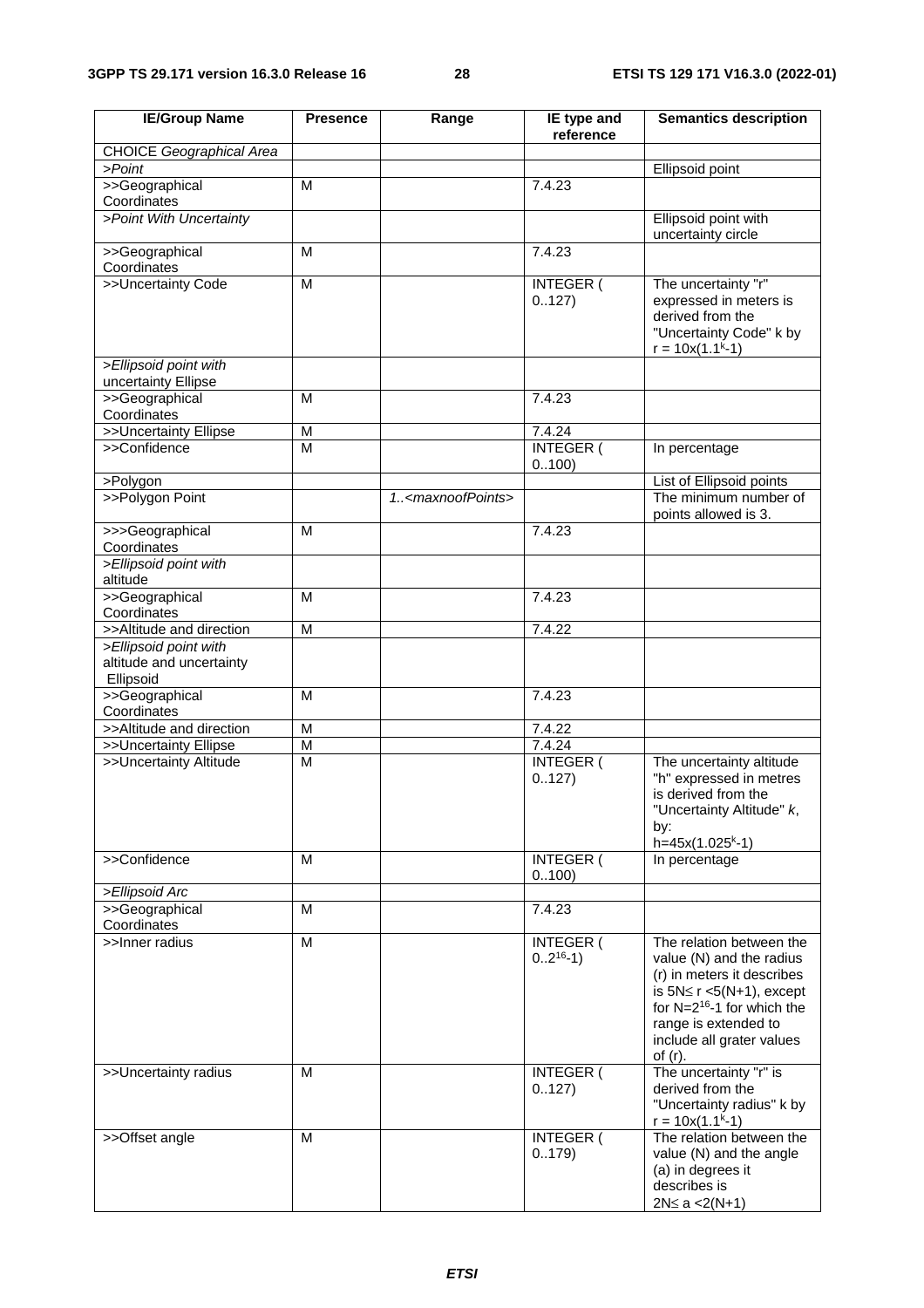| <b>IE/Group Name</b>                                                         | <b>Presence</b> | Range | IE type and<br>reference   | <b>Semantics description</b>                                                                                                                                       |
|------------------------------------------------------------------------------|-----------------|-------|----------------------------|--------------------------------------------------------------------------------------------------------------------------------------------------------------------|
| >>Included angle                                                             | M               |       | INTEGER (<br>0.179         | The relation between the<br>value (N) and the angle<br>(a) in degrees it<br>describes is<br>2N< $a \leq 2(N+1)$                                                    |
| >>Confidence                                                                 | M               |       | <b>INTEGER (</b><br>0100)  |                                                                                                                                                                    |
| >High Accuracy Ellipsoid                                                     |                 |       |                            |                                                                                                                                                                    |
| point with uncertainty Ellipse                                               |                 |       |                            |                                                                                                                                                                    |
| >>High Accuracy<br><b>Geographical Coordinates</b>                           | M               |       | 7.4.41                     |                                                                                                                                                                    |
| >>High Accuracy Uncertainty                                                  | M               |       | 7.4.42                     |                                                                                                                                                                    |
| Ellipse                                                                      |                 |       |                            |                                                                                                                                                                    |
| >>Confidence                                                                 | M               |       | <b>INTEGER (</b><br>0.100  | In percentage                                                                                                                                                      |
| >High Accuracy Ellipsoid<br>point with Scalable<br>uncertainty Ellipse       |                 |       |                            |                                                                                                                                                                    |
| >>High Accuracy<br><b>Geographical Coordinates</b>                           | M               |       | 7.4.41                     |                                                                                                                                                                    |
| >>High Accuracy Scalable<br><b>Uncertainty Ellipse</b>                       | M               |       | 7.4.45                     |                                                                                                                                                                    |
| >>Confidence                                                                 | M               |       | <b>INTEGER (</b><br>0.100  | In percentage                                                                                                                                                      |
| >High Accuracy Ellipsoid<br>point with altitude and<br>uncertainty Ellipsoid |                 |       |                            |                                                                                                                                                                    |
| >>High Accuracy<br><b>Geographical Coordinates</b>                           | M               |       | 7.4.41                     |                                                                                                                                                                    |
| >>High Accuracy Altitude                                                     | M               |       | 7.4.43                     |                                                                                                                                                                    |
| >>High Accuracy Uncertainty<br>Ellipse                                       | M               |       | 7.4.42                     |                                                                                                                                                                    |
| >>Confidence                                                                 | M               |       | <b>INTEGER (</b><br>0.100  | In percentage                                                                                                                                                      |
| >>High Accuracy Uncertainty<br>Altitude                                      | M               |       | INTEGER (<br>0.255)        | The high accuracy<br>uncertainty altitude "h"<br>expressed in metres is<br>derived from the high<br>accuracy uncertainty<br>code " $k$ ", by:<br>$h=0.3x(1.02k-1)$ |
| >>Vertical Confidence                                                        | M               |       | <b>INTEGER (</b><br>0.100  | In percentage                                                                                                                                                      |
| >High Accuracy Ellipsoid<br>point with altitude and                          |                 |       |                            |                                                                                                                                                                    |
| scalable uncertainty Ellipsoid<br>>>High Accuracy                            | M               |       | 7.4.41                     |                                                                                                                                                                    |
| <b>Geographical Coordinates</b>                                              |                 |       |                            |                                                                                                                                                                    |
| >>High Accuracy Altitude                                                     | M               |       | 7.4.43                     |                                                                                                                                                                    |
| >>High Accuracy Scalable                                                     | M               |       | 7.4.45                     |                                                                                                                                                                    |
| <b>Uncertainty Ellipse</b>                                                   |                 |       |                            |                                                                                                                                                                    |
| >>Confidence                                                                 | M               |       | <b>INTEGER (</b><br>0.100  | In percentage                                                                                                                                                      |
| >>High Accuracy Scalable                                                     | M               |       | 7.4.46                     |                                                                                                                                                                    |
| <b>Uncertainty Altitude</b>                                                  |                 |       |                            |                                                                                                                                                                    |
| >>Vertical Confidence                                                        | M               |       | <b>INTEGER (</b><br>0.100) | In percentage                                                                                                                                                      |

#### **Table 7.4.12-2: Range bound**

| . <i>.</i>                 | --                                                                                          |
|----------------------------|---------------------------------------------------------------------------------------------|
| .                          | $- - -$                                                                                     |
| nai                        | танон                                                                                       |
| .<br>oints<br>. .≀01 ⊢<br> | . –<br>polvaon.<br>points<br>/alue<br>ır<br>no<br>$\sim$<br>Μa<br>ו זרי<br>imum<br>15<br>ιv |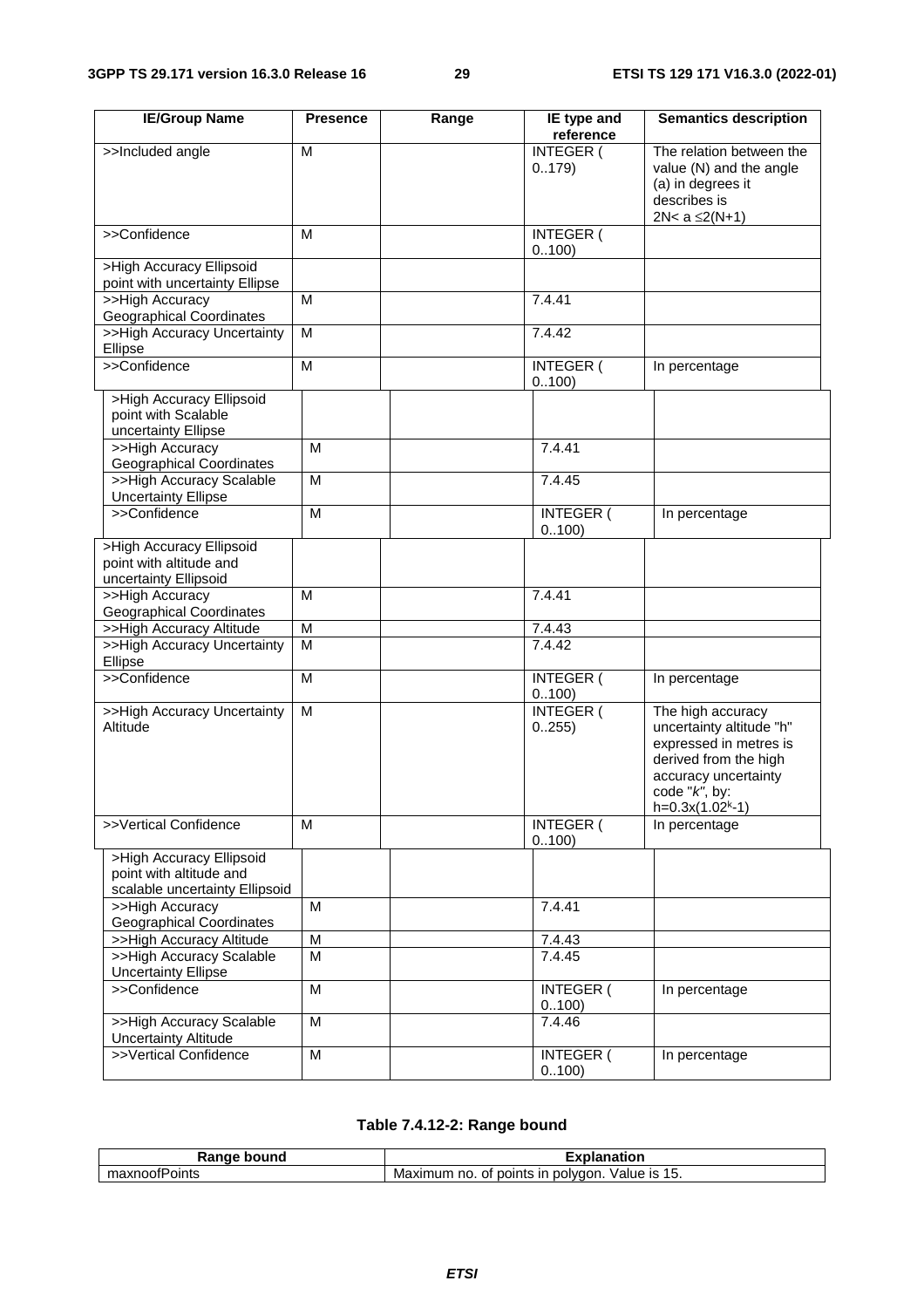### 7.4.13 Positioning Data

This parameter provides additional information for the positioning attempt from the E-SMLC.

**Table 7.4.13-1: Positioning Data**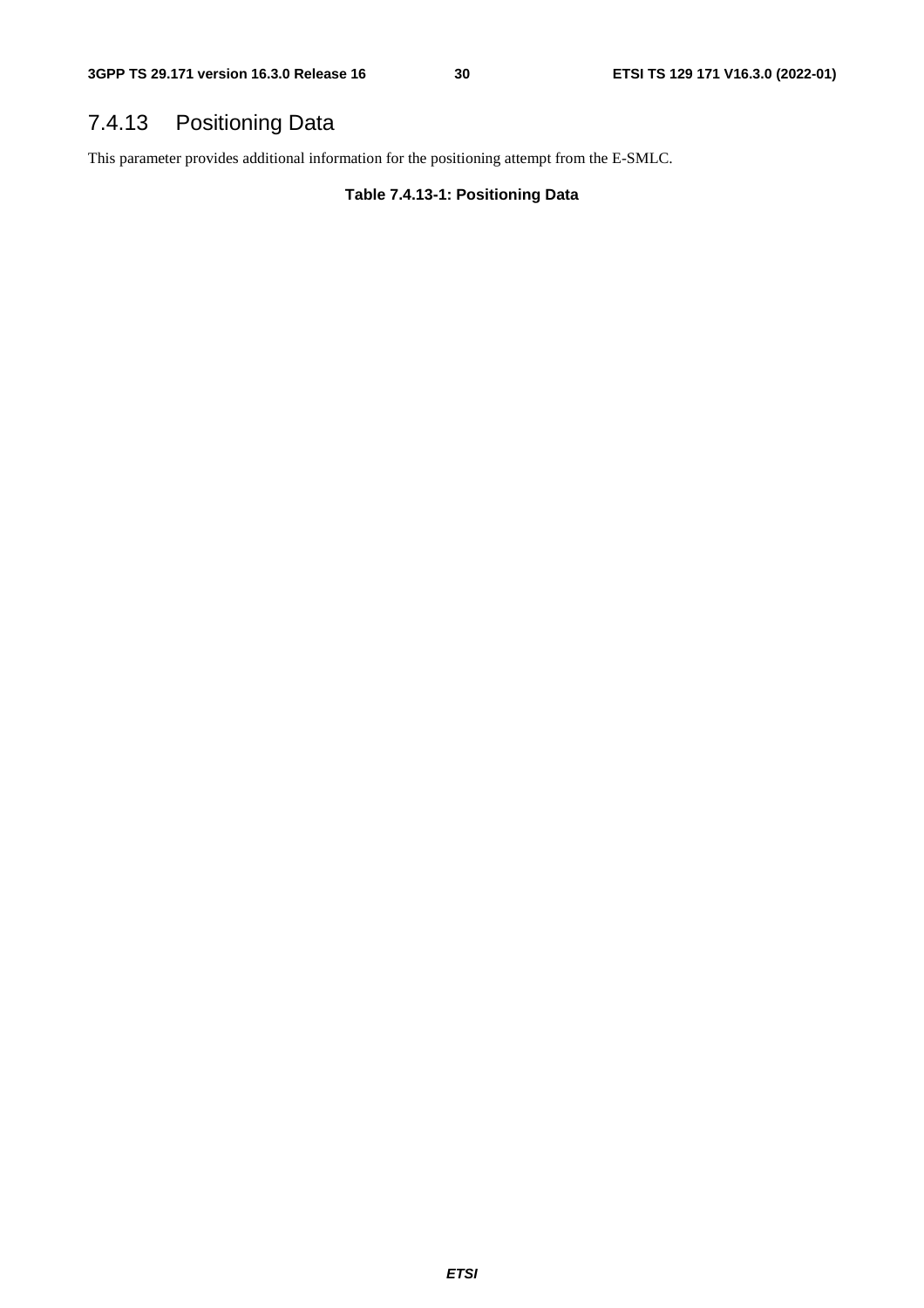#### **3GPP TS 29.171 version 16.3.0 Release 16 31 ETSI TS 129 171 V16.3.0 (2022-01)**

| <b>IE/Group Name</b>                                   | <b>Presence</b> | Range              | IE type and                | <b>Semantics description</b>                                                                                                                                                                                                                                                                                                                                                                                                                                                                                                                                                                                                                                                                                                                                                                                                                                                                                                                                                                            |
|--------------------------------------------------------|-----------------|--------------------|----------------------------|---------------------------------------------------------------------------------------------------------------------------------------------------------------------------------------------------------------------------------------------------------------------------------------------------------------------------------------------------------------------------------------------------------------------------------------------------------------------------------------------------------------------------------------------------------------------------------------------------------------------------------------------------------------------------------------------------------------------------------------------------------------------------------------------------------------------------------------------------------------------------------------------------------------------------------------------------------------------------------------------------------|
|                                                        |                 |                    | reference                  |                                                                                                                                                                                                                                                                                                                                                                                                                                                                                                                                                                                                                                                                                                                                                                                                                                                                                                                                                                                                         |
| <b>Position Data</b>                                   | M               |                    |                            |                                                                                                                                                                                                                                                                                                                                                                                                                                                                                                                                                                                                                                                                                                                                                                                                                                                                                                                                                                                                         |
| >Positioning Data<br>Set                               | O               |                    |                            |                                                                                                                                                                                                                                                                                                                                                                                                                                                                                                                                                                                                                                                                                                                                                                                                                                                                                                                                                                                                         |
| >>Positioning<br>Method and Usage<br>>GNSS Positioning | O               | $1.5$ cma<br>xSet> | <b>OCTET</b><br>STRING (1) | Coding of positioning<br>method (bits 8-4):<br>00000 Cell ID<br>00001 Reserved<br>00010 E-CID<br>00011 Reserved<br>00100 OTDOA<br>00101 Reserved<br>00110 Reserved<br>00111 Reserved<br>01000 U-TDOA<br>01001 Reserved<br>01010 Reserved<br>01011 Reserved<br>01100 to 01111 reserved<br>for other location<br>technologies<br>10000 to 11111 reserved<br>for network specific<br>positioning methods<br>Coding of usage (bits 3-<br>$1)$ :<br>000 Attempted<br>unsuccessfully due to<br>failure or interruption -<br>not used.<br>001 Attempted<br>successfully: results not<br>used to generate location<br>- not used.<br>010 Attempted<br>successfully: results<br>used to verify but not<br>generate location - not<br>used.<br>011 Attempted<br>successfully: results<br>used to generate<br>location.<br>100 Attempted<br>successfully: case where<br>UE supports multiple<br>mobile based positioning<br>methods and the actual<br>method or methods used<br>by the UE cannot be<br>determined. |
| Data Set                                               |                 |                    |                            |                                                                                                                                                                                                                                                                                                                                                                                                                                                                                                                                                                                                                                                                                                                                                                                                                                                                                                                                                                                                         |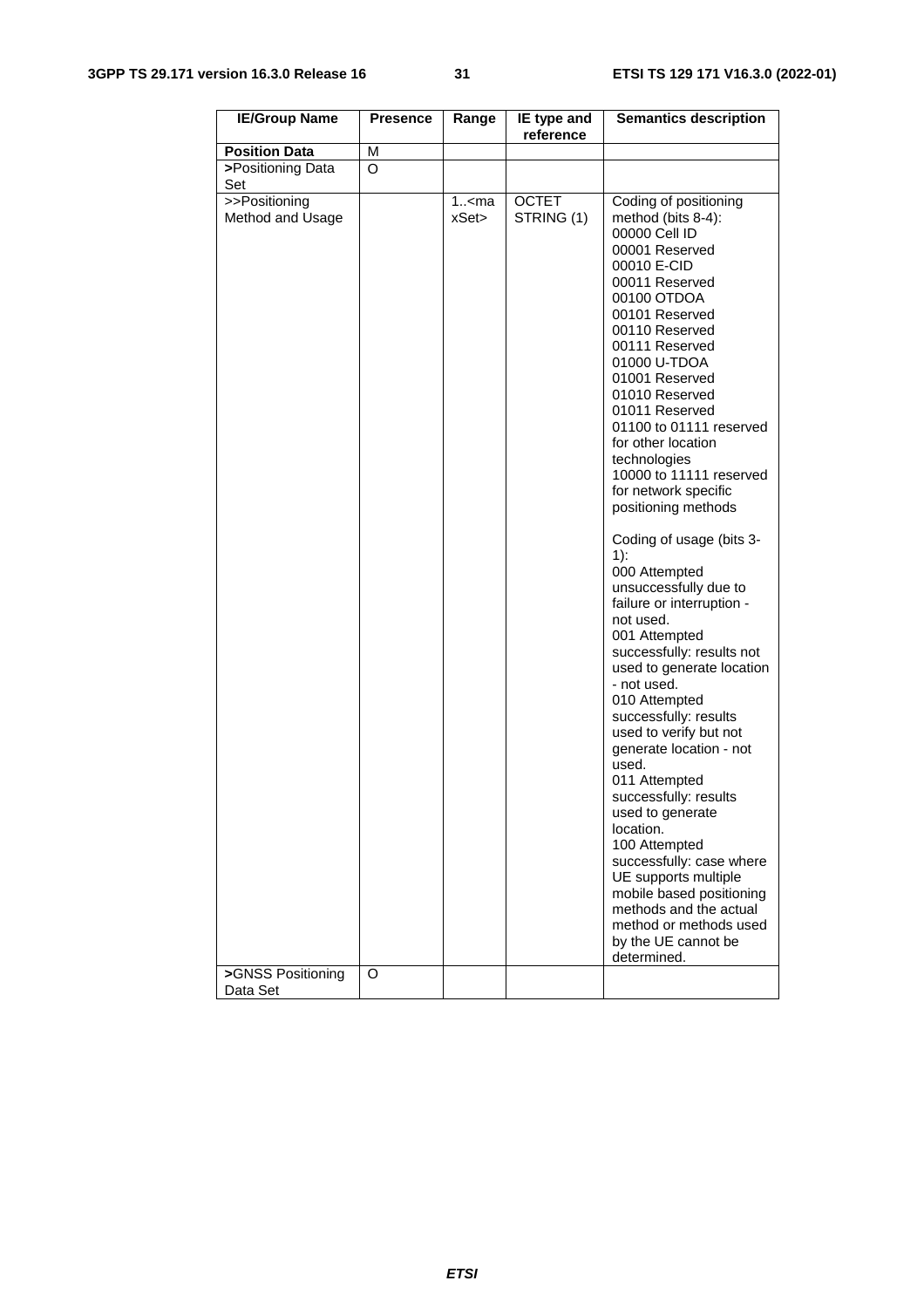#### **3GPP TS 29.171 version 16.3.0 Release 16 32 ETSI TS 129 171 V16.3.0 (2022-01)**

| >>GNSS<br>Positioning Method<br>and Usage<br>>Additional | O<br>O | 1 <ma<br><b>xGNS</b><br/>SSet&gt;</ma<br> | <b>OCTET</b><br>STRING (1) | Coding of Method (Bits<br>$8-7$ :<br>00: UE-Based<br>01: UE-Assisted<br>10 : Conventional<br>11: Reserved<br>Coding of GNSS ID (Bits<br>$6-4$ ):<br>000 : GPS<br>001 : Galileo<br>010: SBAS<br>011 : Modernized GPS<br>100 : QZSS<br>101: GLONASS<br>other values reserved<br>Coding of usage (bits 3-<br>$1$ :<br>000<br>Attempted<br>unsuccessfully due to<br>failure or interruption<br>Attempted<br>001<br>successfully: results not<br>used to generate location<br>010<br>Attempted<br>successfully: results<br>used to verify but not<br>generate location<br>011 Attempted<br>successfully: results<br>used to generate location<br>100 Attempted<br>successfully: case where<br>UE supports multiple<br>mobile based positioning<br>methods and the actual<br>method or methods used<br>by the UE cannot be<br>determined. |
|----------------------------------------------------------|--------|-------------------------------------------|----------------------------|-------------------------------------------------------------------------------------------------------------------------------------------------------------------------------------------------------------------------------------------------------------------------------------------------------------------------------------------------------------------------------------------------------------------------------------------------------------------------------------------------------------------------------------------------------------------------------------------------------------------------------------------------------------------------------------------------------------------------------------------------------------------------------------------------------------------------------------|
| Positioning Data                                         |        |                                           |                            |                                                                                                                                                                                                                                                                                                                                                                                                                                                                                                                                                                                                                                                                                                                                                                                                                                     |
| Set                                                      |        |                                           |                            |                                                                                                                                                                                                                                                                                                                                                                                                                                                                                                                                                                                                                                                                                                                                                                                                                                     |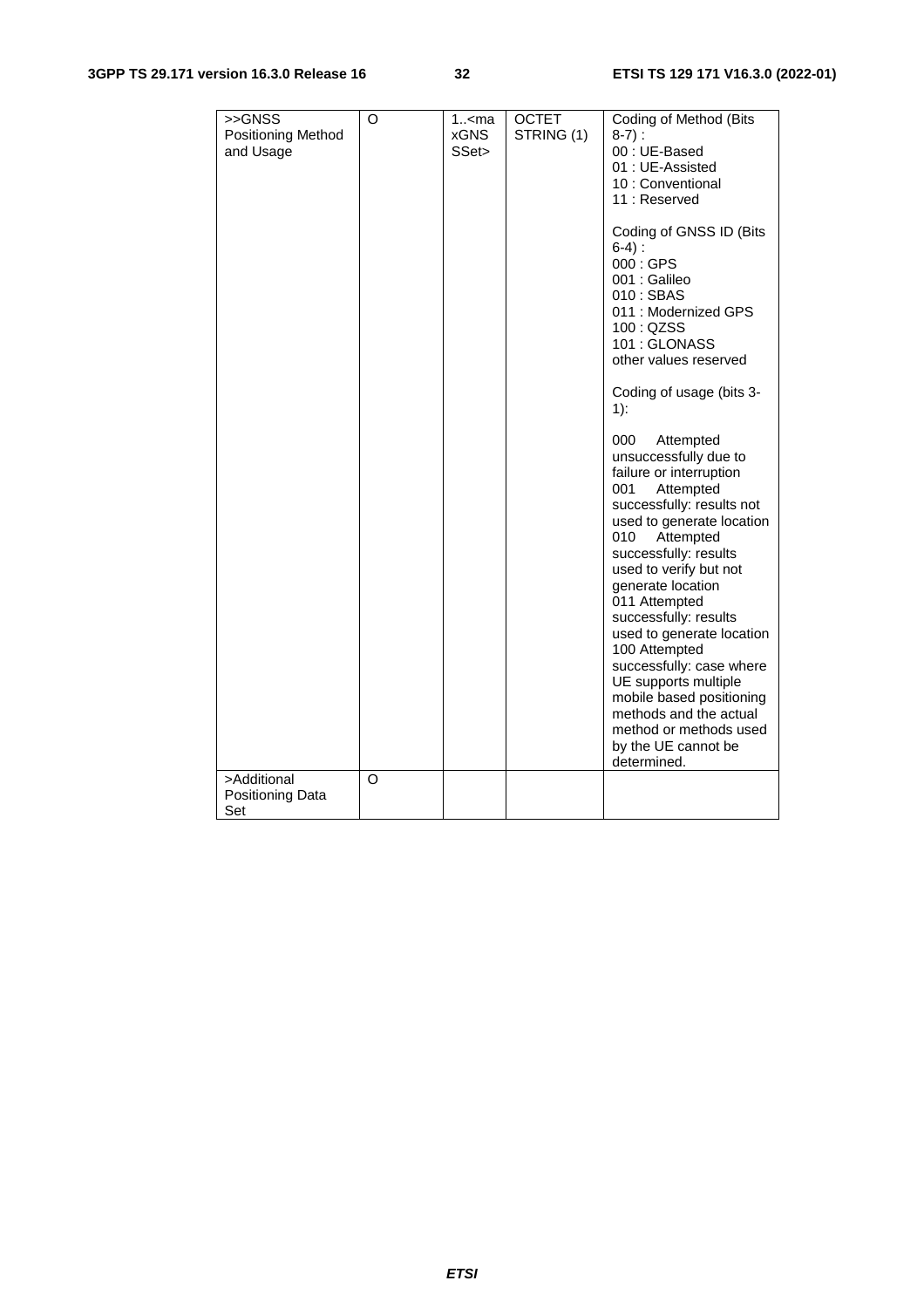#### **3GPP TS 29.171 version 16.3.0 Release 16 33 ETSI TS 129 171 V16.3.0 (2022-01)**

| >>Additional<br>Positioning Method<br>and Usage | 1 to<br><maxa<br>ddPos<br/>Set&gt;</maxa<br> | <b>OCTET</b><br><b>STRING</b><br>(SIZE(1)) | Coding of positioning<br>method (bits 8-7):<br>00 UE-Based;<br>01 UE-Assisted;<br>10 Standalone;<br>11 Reserved.<br>Coding of Additional<br>Positioning ID (bits 6-4):<br>000 Barometric<br>Pressure:<br>001 WLAN;<br>010 Bluetooth;<br>011 MBS;<br>100 Motion-Sensor(s);<br>other values reserved.<br>Coding of usage (bits 3-<br>$1)$ :<br>000<br>Attempted<br>unsuccessfully due to<br>failure or interruption<br>001<br>Attempted<br>successfully: results not<br>used to generate location<br>010<br>Attempted<br>successfully: results<br>used to verify but not<br>generate location<br>011 Attempted<br>successfully: results<br>used to generate location<br>100 Attempted<br>successfully: case where<br>UE supports multiple |
|-------------------------------------------------|----------------------------------------------|--------------------------------------------|-----------------------------------------------------------------------------------------------------------------------------------------------------------------------------------------------------------------------------------------------------------------------------------------------------------------------------------------------------------------------------------------------------------------------------------------------------------------------------------------------------------------------------------------------------------------------------------------------------------------------------------------------------------------------------------------------------------------------------------------|
|                                                 |                                              |                                            | mobile based positioning<br>methods and the actual<br>method or methods used<br>by the UE cannot be<br>determined.                                                                                                                                                                                                                                                                                                                                                                                                                                                                                                                                                                                                                      |

### **Table 7.4.13-2: Range bound**

| Range bound  | <b>Explanation</b>                        |  |  |
|--------------|-------------------------------------------|--|--|
| maxSet       | Maximum size of the data set. Value is 9. |  |  |
| maxGNSSSet   | Maximum size of the data. Value is 9.     |  |  |
| maxAddPosSet | Maximum size of the data Value is 8.      |  |  |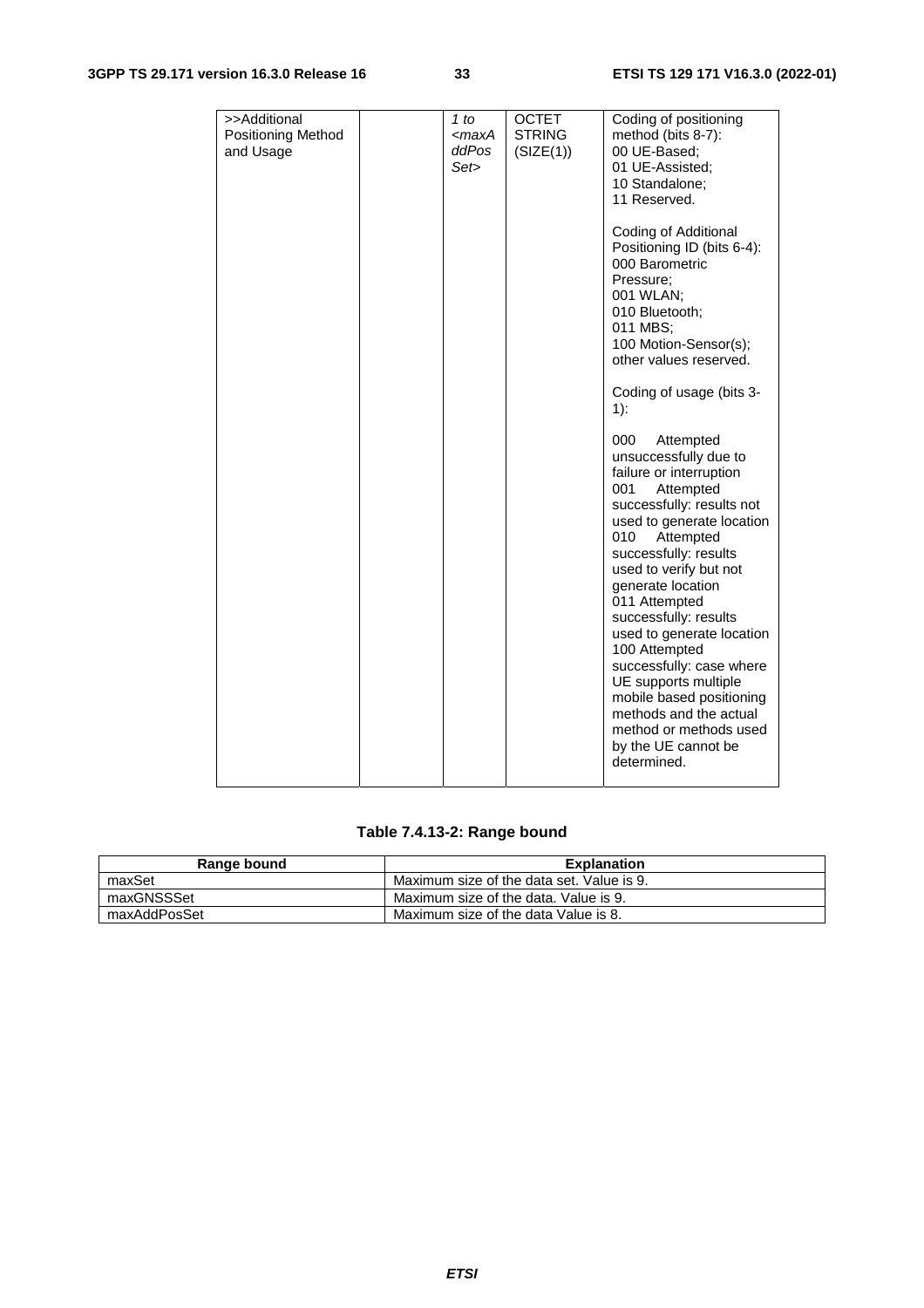### 7.4.14 Velocity Estimate

This parameter provides the velocity estimate for the target UE.

**Table 7.4.14-1: Velocity Estimate** 

| <b>IE/Group Name</b>                                  | <b>Presence</b> | Range | IE type and<br>reference | <b>Semantics description</b>                                                                                                                                                                                                                                 |
|-------------------------------------------------------|-----------------|-------|--------------------------|--------------------------------------------------------------------------------------------------------------------------------------------------------------------------------------------------------------------------------------------------------------|
| Choice Velocity Estimate                              |                 |       |                          |                                                                                                                                                                                                                                                              |
| >Horizontal Velocity                                  |                 |       |                          | Horizontal speed and bearing<br>(the direction of travel).                                                                                                                                                                                                   |
| >>Horizontal Speed and<br>Bearing                     | M               |       | 7.4.25                   |                                                                                                                                                                                                                                                              |
| >Horizontal with Vertical<br>Velocity                 |                 |       |                          | Horizontal speed and bearing<br>(the direction of travel) as well<br>as vertical speed and the<br>direction (upward or downward)                                                                                                                             |
| >>Horizontal Speed and<br>Bearing                     | M               |       | 7.4.25                   |                                                                                                                                                                                                                                                              |
| >>Vertical Velocity                                   | M               |       | 7.4.26                   |                                                                                                                                                                                                                                                              |
| >Horizontal Velocity with<br>Uncertainty              |                 |       |                          | Horizontal speed, bearing (the<br>direction of travel), and the<br>uncertainty of the reported<br>speed.                                                                                                                                                     |
| >>Horizontal Speed and<br><b>Bearing</b>              | М               |       | 7.4.25                   |                                                                                                                                                                                                                                                              |
| >>Uncertainty Speed                                   | M               |       | <b>INTEGER</b><br>(0255) | Uncertainty speed is encoded in<br>increments of 1 kilometer per<br>hour using an 8 bit binary coded<br>number (N). The value of N<br>gives the uncertainty speed<br>except for N=255 which<br>indicates that the uncertainty is<br>not specified            |
| >Horizontal with Vertical<br>Velocity and Uncertainty |                 |       |                          | Horizontal speed and bearing<br>(the direction of travel) as well<br>as vertical speed and the<br>direction (upward or downward)<br>and the uncertainty of the<br>reported speed.                                                                            |
| >>Horizontal Speed and<br>Bearing                     | M               |       | 7.4.25                   |                                                                                                                                                                                                                                                              |
| >>Vertical Velocity                                   | M               |       | 7.4.26                   |                                                                                                                                                                                                                                                              |
| >>Horizontal Uncertainty<br>Speed                     | M               |       | <b>INTEGER</b><br>(0255) | Horizontal Uncertainty Speed is<br>encoded in increments of 1<br>kilometer per hour using an 8 bit<br>binary coded number (N). The<br>value of N gives the uncertainty<br>speed except for N=255 which<br>indicates that the uncertainty is<br>not specified |
| >>Vertical Uncertainty Speed                          | M               |       | <b>INTEGER</b><br>(0255) | Vertical Uncertainty Speed is<br>encoded in increments of 1<br>kilometer per hour using an 8 bit<br>binary coded number (N). The<br>value of N gives the uncertainty<br>speed except for N=255 which<br>indicates that the uncertainty is<br>not specified   |

### 7.4.15 Accuracy Fulfilment Indicator

This parameter whether the returned position estimate satisfies the requested accuracy or not.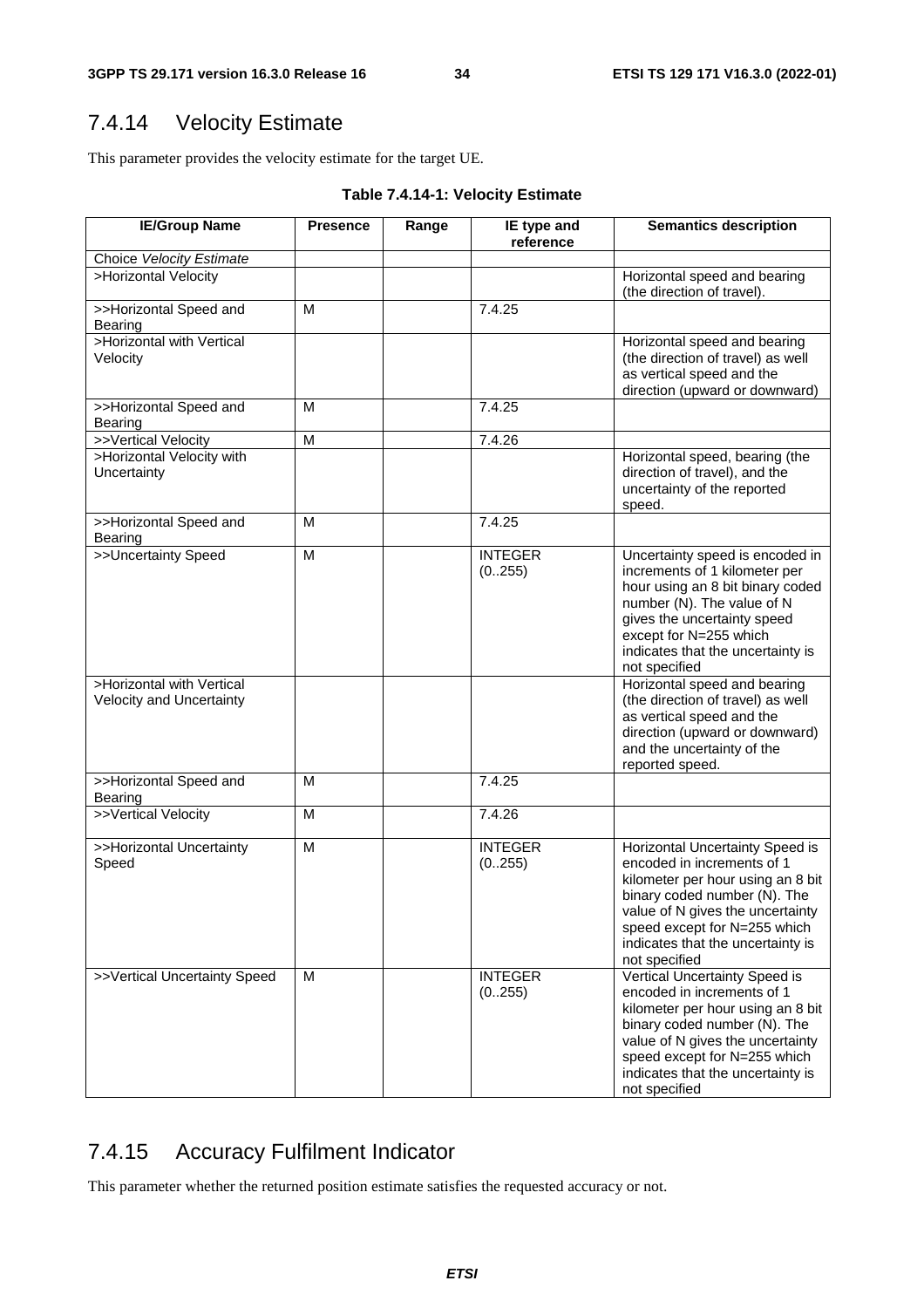| <b>IE/Group Name</b>       | <b>Presence</b> | Range | IE type and reference  | <b>Semantics description</b>           |
|----------------------------|-----------------|-------|------------------------|----------------------------------------|
| <b>Accuracy Fulfilment</b> |                 |       | ENUMERATED             | Indicates if the requested accuracy is |
| Indicator                  |                 |       | (requested accuracy    | fulfilled or not.                      |
|                            |                 |       | fulfilled.             |                                        |
|                            |                 |       | requested accuracy not |                                        |
|                            |                 |       | fulfilled.             |                                        |
|                            |                 |       | .                      |                                        |

#### **Table 7.4.15-1: Accuracy Fulfilment Indicator**

### 7.4.16 LCS Cause

The LCS Cause is included if and only if a requested location estimate was not successfully obtained (e.g. location estimate not available), requested LCS assistance data was not successfully transferred to the UE or location-related data has been lost. The parameter provides the reason for the failure.

| M | <b>ENUMERATED</b>                                                                                                                                                                                                     |                                                                              |
|---|-----------------------------------------------------------------------------------------------------------------------------------------------------------------------------------------------------------------------|------------------------------------------------------------------------------|
|   | Unspecified                                                                                                                                                                                                           |                                                                              |
|   | . )                                                                                                                                                                                                                   |                                                                              |
|   |                                                                                                                                                                                                                       |                                                                              |
| M | <b>ENUMERATED</b>                                                                                                                                                                                                     |                                                                              |
|   |                                                                                                                                                                                                                       |                                                                              |
|   |                                                                                                                                                                                                                       |                                                                              |
|   |                                                                                                                                                                                                                       |                                                                              |
| M | <b>ENUMERATED</b><br>(Transfer Syntax Error,<br>Abstract Syntax Error (Reject),<br>Abstract Syntax Error (Ignore and<br>Notify).<br>Message not Compatible with<br>Receiver State.<br>Semantic Error,<br>Unspecified, |                                                                              |
|   | Abstract Syntax Error (Falsely<br>Constructed Message),                                                                                                                                                               |                                                                              |
|   |                                                                                                                                                                                                                       |                                                                              |
| M | <b>ENUMERATED</b><br>(Processing Overload,<br>Hardware Failure.<br>O&M Intervention,<br>Unspecified,                                                                                                                  |                                                                              |
|   |                                                                                                                                                                                                                       | (Transport Resource Unavailable,<br>Unspecified,<br>Ciphering Key Data Lost) |

#### **Table 7.4.16-1: LCS Cause**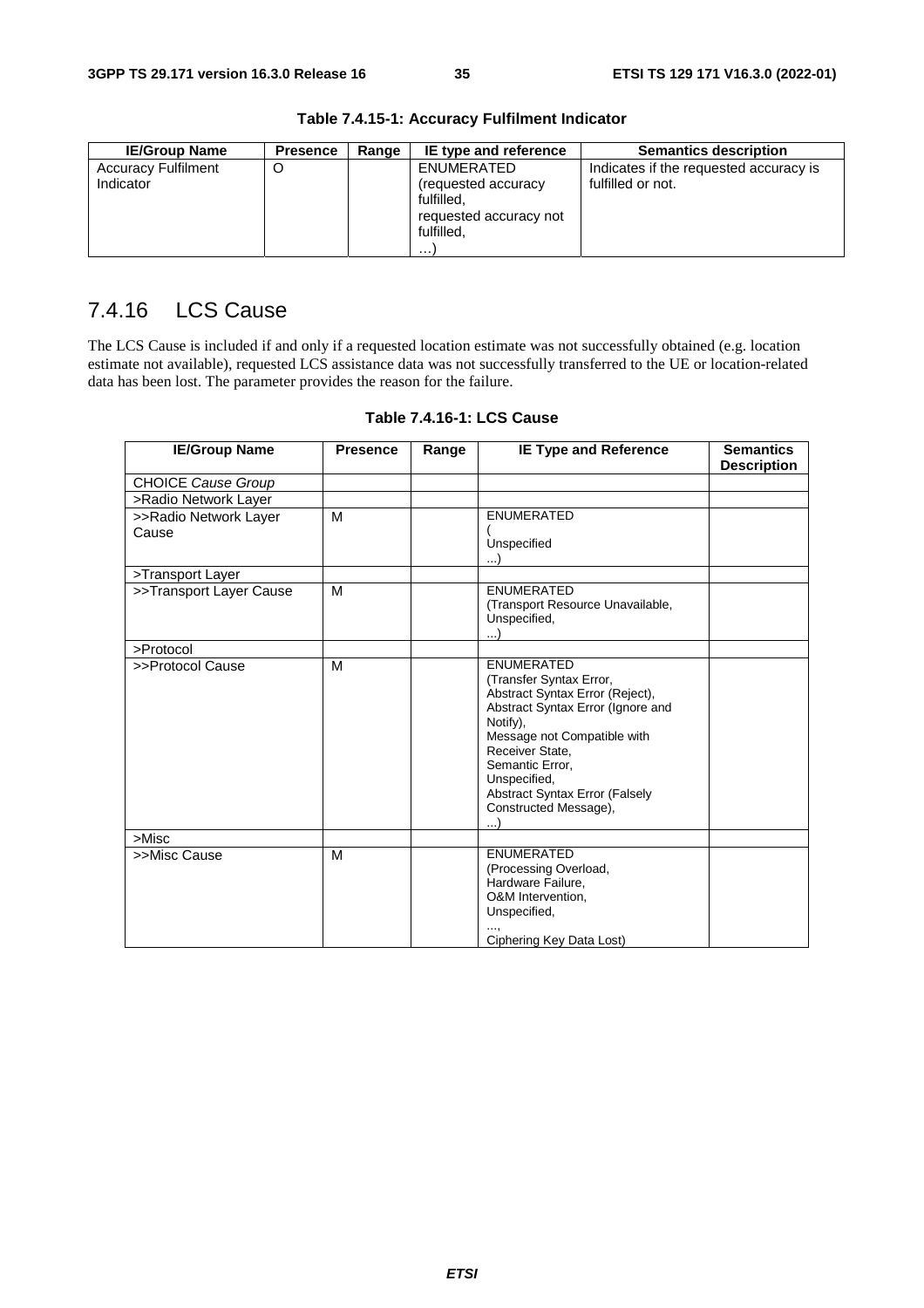# 7.4.17 Payload Type

This parameter indicates the type of APDU included in LCS-AP Connected Oriented Information message. The supported information types are LPP and LPPa.

| <b>IE/Group Name</b> | <b>Presence</b> | Range | IE type and reference            | <b>Semantics description</b> |
|----------------------|-----------------|-------|----------------------------------|------------------------------|
| Payload Type         | м               |       | ENUMERATED<br>(LPP<br>LPPa.<br>. |                              |

#### **Table 7.4.17-1: Payload Type**

### 7.4.18 APDU

This parameter contains an embedded APDU. For information transfer between an E-SMLC and an eNB this shall be an LPPa APDU. For information transfer between an E-SMLC and a target UE, this shall be an LPP APDU.

#### **Table 7.4.18-1: APDU**

| <b>IE/Group Name</b> | <b>Presence</b> | Range | IE type and reference | <b>Semantics description</b>                                                                           |
|----------------------|-----------------|-------|-----------------------|--------------------------------------------------------------------------------------------------------|
| APDU                 | M               |       | <b>OCTET STRING</b>   | This IE contains a message whose<br>content and encoding are defined<br>according to the Payload Type. |

#### 7.4.19 Network Element

This parameter identifies the source or destination of the message. The network element is identified by association with either an eNB ID or the identity of an E-SMLC.

#### **Table 7.4.19-1: Network Element**

| <b>IE/Group Name</b>          | <b>Presence</b> | Range | IE type and reference | <b>Semantics description</b>                                                     |
|-------------------------------|-----------------|-------|-----------------------|----------------------------------------------------------------------------------|
| <b>CHOICE Network Element</b> | м               |       |                       |                                                                                  |
| >Global eNB ID                |                 |       |                       | The global identity of the eNB                                                   |
| >>PLMN Identity               |                 |       | 7.4.27                |                                                                                  |
| >>eNBID                       |                 |       | 7.4.29                |                                                                                  |
| >E-SMLC Identity              |                 |       | <b>INTEGER (0255)</b> | The identity of the E-SMLC (an index to<br>identify an specific E-SMLC among all |
|                               |                 |       |                       | the available E-SMLCs in the network)                                            |

### 7.4.20 Return Error Request

This parameter may be included to request an error response if LCS-AP message cannot be delivered successfully to its final destination. This parameter shall not be included if the Return Error cause is present.

#### **Table 7.4.20-1: Return Error Type**

| <b>IE/Group Name</b> | <b>Presence</b> | Range | IE type and reference | <b>Semantics description</b> |
|----------------------|-----------------|-------|-----------------------|------------------------------|
| Return Error Type    | М               |       | ENUMERATED (          |                              |
|                      |                 |       | Yes.                  |                              |
|                      |                 |       | <b>No</b>             |                              |
|                      |                 |       |                       |                              |

## 7.4.21 Return Error Cause

This parameter indicates an error response for a LCS-AP connectionless information message that could not be delivered to its final destination. The APDU should be present and the same as the APDU in the original undelivered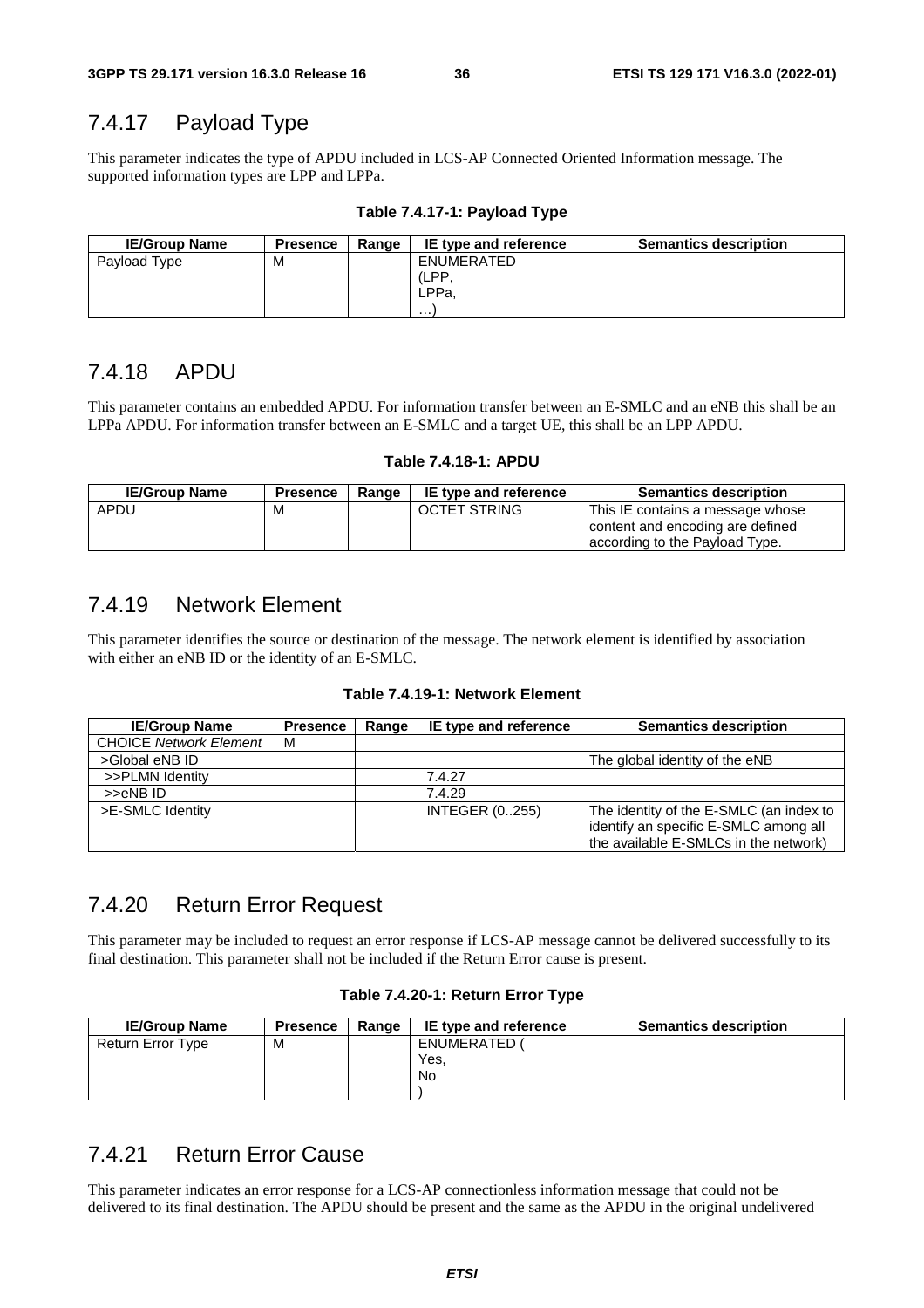message. The source and destination identities shall be included and the same as the destination and source identities, respectively, in the original undelivered message.

| <b>IE/Group Name</b>      | <b>Presence</b> | Range | IE type and reference   | <b>Semantics description</b> |
|---------------------------|-----------------|-------|-------------------------|------------------------------|
| <b>Return Error Cause</b> | M               |       | ENUMERATED              |                              |
|                           |                 |       | (systemfailure,         |                              |
|                           |                 |       | protocolerror,          |                              |
|                           |                 |       | destinationunkown,      |                              |
|                           |                 |       | destinationunreachable, |                              |
|                           |                 |       | congestion,             |                              |

**Table 7.4.21-1: Return Error Cause** 

## 7.4.22 Altitude and direction

| Table 7.4.22-1: Altitude and direction |  |  |
|----------------------------------------|--|--|
|----------------------------------------|--|--|

| <b>IE/Group Name</b>  | <b>Presence</b> | Range | IE type and<br>reference             | <b>Semantics description</b>                                                                                                                                                                                               |
|-----------------------|-----------------|-------|--------------------------------------|----------------------------------------------------------------------------------------------------------------------------------------------------------------------------------------------------------------------------|
| Direction of Altitude | м               |       | <b>ENUMERATED</b><br>(Height, Depth) |                                                                                                                                                                                                                            |
| Altitude              | м               |       | <b>INTEGER (</b><br>$02^{15}-1)$     | The relation between the<br>value (N) and the altitude<br>(a) in meters it describes<br>is $N \le a < N+1$ , except for<br>$N=2^{15}$ -1 for which the<br>range is extended to<br>include all greater values<br>of $(a)$ . |

## 7.4.23 Geographical Coordinates

This IE contains the geographical coordinates.

| Table 7.4.23-1: Geographical Coordinates |  |  |
|------------------------------------------|--|--|
|------------------------------------------|--|--|

| <b>IE/Group Name</b> | <b>Presence</b> | Range | IE type and<br>reference                          | <b>Semantics description</b>                                                                                                                |
|----------------------|-----------------|-------|---------------------------------------------------|---------------------------------------------------------------------------------------------------------------------------------------------|
| Latitude Sign        | м               |       | <b>ENUMERATED</b><br>(North, South)               |                                                                                                                                             |
| Degrees Of Latitude  | M               |       | <b>INTEGER (</b><br>$02^{23} - 1$                 | The IE value $(N)$ is<br>derived by this formula:<br>$N \leq 2^{23}$ X /90 < N+1<br>X being the latitude in<br>degree $(0^\circ, 90^\circ)$ |
| Degrees Of Longitude | M               |       | <b>INTEGER (</b><br>$-2^{23}$ 2 <sup>23</sup> -1) | The IE value (N) is<br>derived by this formula:<br>$N \leq 2^{24}$ X /360 < N+1<br>X being the longitude in<br>degree (-180°+180°)          |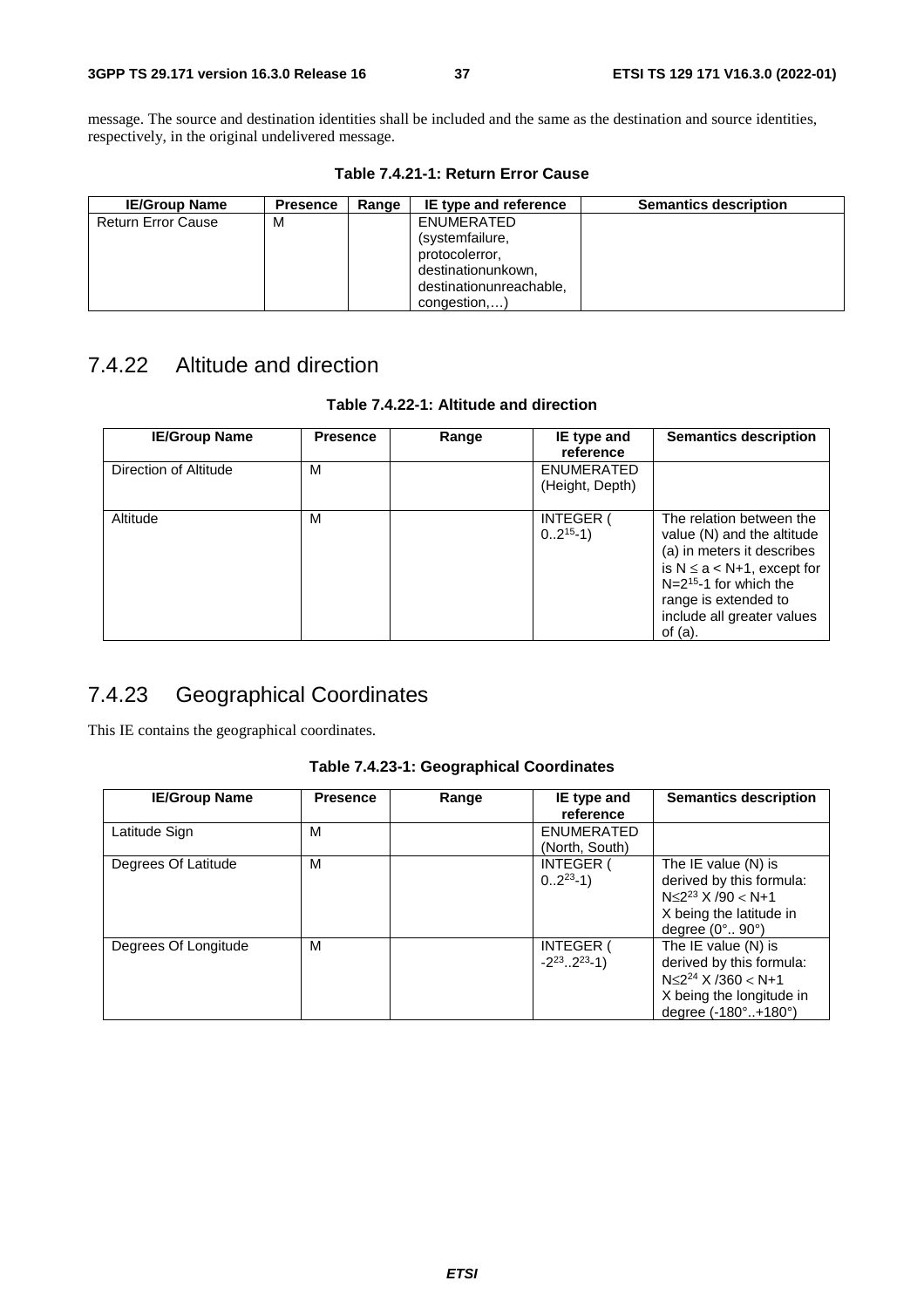## 7.4.24 Uncertainty Ellipse

This IE contains the uncertainty ellipse of a geographical area.

**Table 7.4.24-1: Uncertainty Ellipse** 

| <b>IE/Group Name</b>      | <b>Presence</b> | Range | IE type and<br>reference  | <b>Semantics description</b>                                                                                          |
|---------------------------|-----------------|-------|---------------------------|-----------------------------------------------------------------------------------------------------------------------|
| Uncertainty semi-major    | м               |       | <b>INTEGER</b><br>(0.127) | The uncertainty "r" is derived<br>from the "uncertainty code" k<br>by $r = 10x(1.1k-1)$                               |
| Uncertainty semi-minor    | м               |       | <b>INTEGER</b><br>(0.127) | The uncertainty "r" is derived<br>from the "uncertainty code" k<br>by $r = 10x(1.1k-1)$                               |
| Orientation of major axis | M               |       | <b>INTEGER</b><br>(089)   | The relation between the IE<br>value $(N)$ and the angle $(a)$ in<br>degrees it describes is<br>$2N \le a \le 2(N+1)$ |

## 7.4.25 Horizontal Speed and Bearing

This IE contains the two components of horizontal velocity: speed and bearing

| <b>IE/Group Name</b>    | <b>Presence</b> | Range | IE type and<br>reference            | <b>Semantics description</b>                                                                                                                                                                                                   |
|-------------------------|-----------------|-------|-------------------------------------|--------------------------------------------------------------------------------------------------------------------------------------------------------------------------------------------------------------------------------|
| <b>Bearing</b>          | M               |       | <b>INTEGER</b><br>(0359)            | The direction of movement is<br>given in degrees where '0'<br>represents North, '90'<br>represents East, etc.                                                                                                                  |
| <b>Horizontal Speed</b> | M               |       | <b>INTEGER</b><br>$(0.5 < 211 - 1)$ | The relationship between (N)<br>and the horizontal speed (h) in<br>kilometers per hour it<br>describes is:<br>$N \le h < N + 0.5$ (N=0)<br>$N - 0.5 \leq h < N + 0.5$<br>$(0 < N < 211 - 1)$<br>$N - 0.5 \leq h(N = 2^{11}-1)$ |

**Table 7.4.25-1: Horizontal Speed and Bearing** 

## 7.4.26 Vertical Velocity

This IE contains the two components of vertical velocity: speed and direction

| <b>IE/Group Name</b>            | <b>Presence</b> | Range | IE type and<br>reference      | <b>Semantics description</b>                                                                                                                                                                                            |
|---------------------------------|-----------------|-------|-------------------------------|-------------------------------------------------------------------------------------------------------------------------------------------------------------------------------------------------------------------------|
| <b>Vertical Speed</b>           | M               |       | <b>INTEGER</b><br>$(028-1)$   | The relationship between (N)<br>and the vertical speed (v) in<br>kilometers per hour it describes<br>is:<br>$N \le v < N + 0.5$ (N = 0)<br>$N - 0.5 \le v < N + 0.5$ (0 < N <<br>$2^8-1$<br>$N - 0.5 \leq v (N = 28-1)$ |
| <b>Vertical Speed Direction</b> |                 |       | <b>ENUMERATED</b><br>(upward, |                                                                                                                                                                                                                         |
|                                 |                 |       | downward)                     |                                                                                                                                                                                                                         |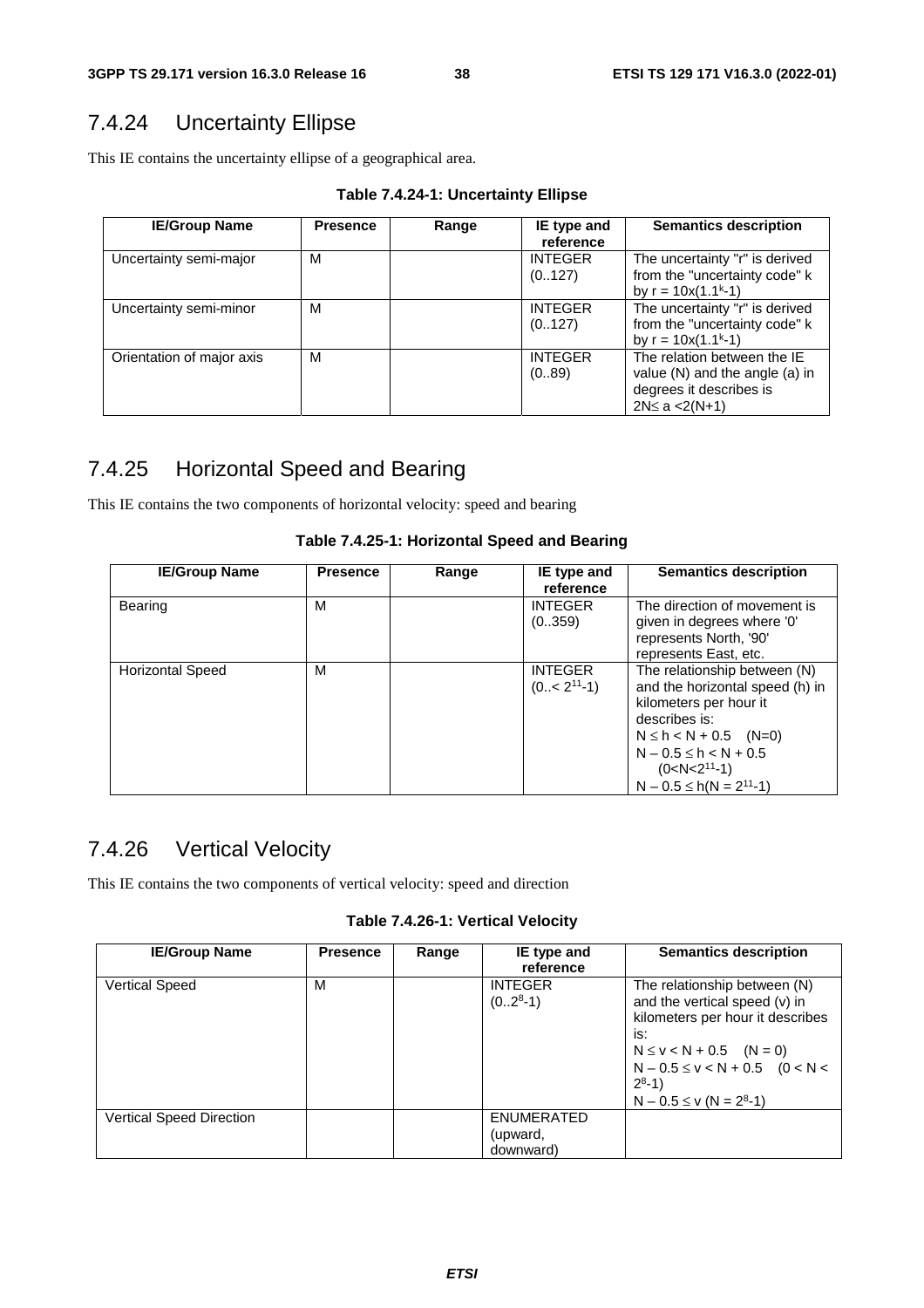# 7.4.27 PLMN Identity

This information element indicates the PLMN Identity.

| <b>IE/Group Name</b> | <b>Presence</b> | Range | IE type and<br>reference          | <b>Semantics description</b>                                                                                                                                                                                           |
|----------------------|-----------------|-------|-----------------------------------|------------------------------------------------------------------------------------------------------------------------------------------------------------------------------------------------------------------------|
| <b>PLMN</b> identity | м               |       | <b>OCTET STRING</b><br>(SIZE (3)) | - digits 0 to 9, encoded<br>0000 to 1001,<br>- 1111 used as filler digit,<br>two digits per octet,<br>- bits 4 to 1 of octet n<br>encoding digit 2n-1<br>- bits 8 to 5 of octet n<br>encoding digit 2n                 |
|                      |                 |       |                                   | -The Selected PLMN<br>identity consists of 3 digits<br>from MCC followed by<br>either<br>-a filler digit plus 2 digits<br>from MNC (in case of 2<br>digit MNC) or<br>-3 digits from MNC (in case<br>of a 3 digit MNC). |

# 7.4.28 Correlation ID

This IE indicates a specific location session. It is used in order to correlate request/response and an ongoing location session.

|  |  | Table 7.4.28-1: Correlation ID |
|--|--|--------------------------------|
|--|--|--------------------------------|

| <b>IE/Group Name</b> | <b>Presence</b> | Range | IE type and reference     | <b>Semantics description</b>                                                                                                                      |
|----------------------|-----------------|-------|---------------------------|---------------------------------------------------------------------------------------------------------------------------------------------------|
| Correlation ID       | М               |       | OCTET STRING (SIZE<br>(4) | The identifier of a location session in E-<br>UTRAN. It should be unique for all<br>concurrently active location sessions in<br>a particular MME. |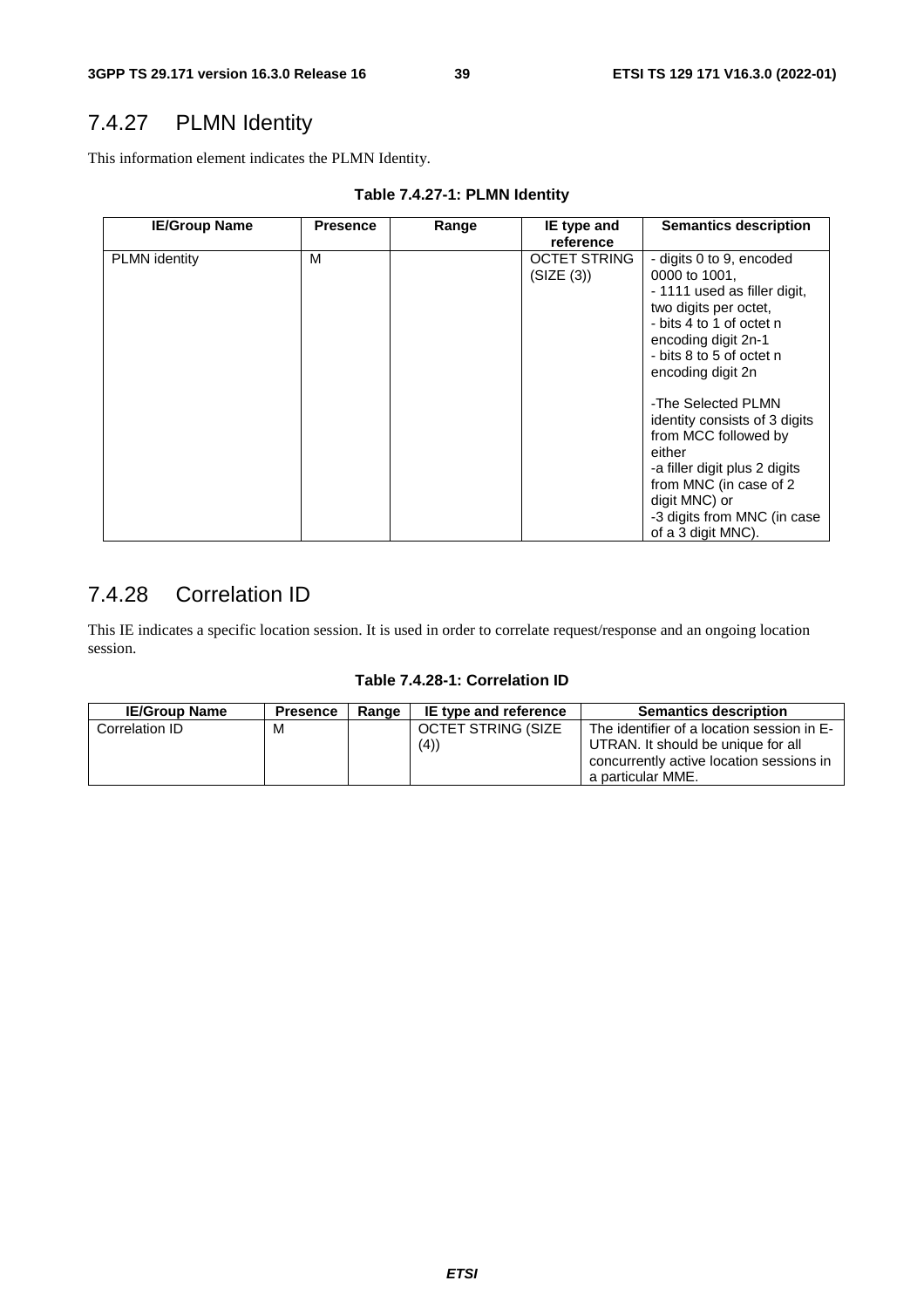### 7.4.29 eNB ID

This information element is used to identify an eNB.

| <b>IE/Group Name</b> | <b>Presence</b> | Range | IE type and<br>reference  | <b>Semantics description</b>                                                                                                                         |
|----------------------|-----------------|-------|---------------------------|------------------------------------------------------------------------------------------------------------------------------------------------------|
| CHOICE eNB ID        |                 |       |                           |                                                                                                                                                      |
| >Macro eNB ID        | м               |       | <b>BIT STRING</b><br>(20) | Equal to the 20 leftmost bits of the<br>Cell Identity IE contained in the $E$ -<br>UTRAN CGI IE (see clause 7.4.4)<br>of each cell served by the eNB |
| >Home eNB ID         | М               |       | <b>BIT STRING</b><br>(28) | Equal to the Cell Identity IE<br>contained in the E-UTRAN CGI IE<br>(see clause 7.4.4) of the cell<br>served by the eNB                              |
| >Short Macro eNB ID  | М               |       | <b>BIT STRING</b><br>(18) | Equal to the 18 leftmost bits of the<br>Cell Identity IE contained in the E-<br>UTRAN CGI IE (see clause 7.4.4)<br>of each cell served by the eNB    |
| >Long Macro eNB ID   | M               |       | <b>BIT STRING</b><br>(21) | Equal to the 21 leftmost bits of the<br>Cell Identity IE contained in the E-<br>UTRAN CGI IE (see clause 7.4.4)<br>of each cell served by the eNB    |

#### **Table 7.4.29-1: eNB ID**

## 7.4.30 LCS Service Type ID

This parameter defines the service type ID for the location request.

|  | Table 7.4.30-1: LCS Service Type ID |  |  |  |
|--|-------------------------------------|--|--|--|
|--|-------------------------------------|--|--|--|

| <b>IE/Group Name</b> | <b>Presence</b> | Range | IE type and reference | <b>Semantics description</b>                                                                                                     |
|----------------------|-----------------|-------|-----------------------|----------------------------------------------------------------------------------------------------------------------------------|
| LCS Service Type ID  |                 |       | INTEGER(<br>0.127     | Identifies the type of service requested.<br>The meaning of the different service<br>types is defined in 3GPP<br>TS 22.071 [10]. |

### 7.4.31 Cell Portion ID

This parameter gives the current Cell Portion location of the target UE. The Cell Portion ID is the unique identifier for a cell portion within a cell.

#### **Table 7.4.31-1: Cell Portion**

| <b>IE/Group Name</b> | <b>Presence</b> | Range | IE type and<br>reference | <b>Semantics description</b> |
|----------------------|-----------------|-------|--------------------------|------------------------------|
| Cell Portion ID      | M               |       | <b>INTEGER</b>           |                              |
|                      |                 |       | (0255,,                  |                              |
|                      |                 |       | 256.4095)                |                              |

### 7.4.32 Civic Address

This information element contains a location estimate for the target UE expressed as a Civic address.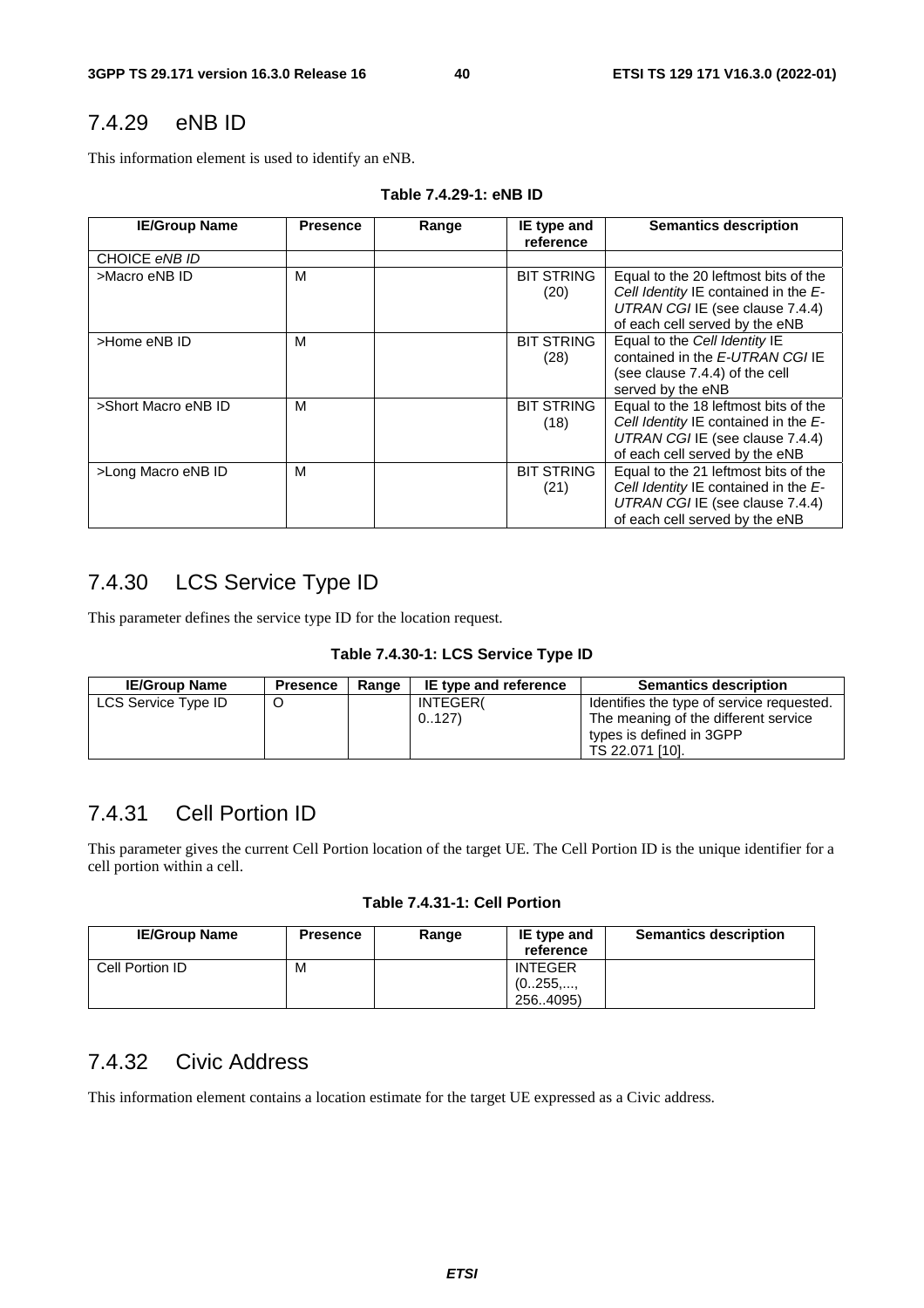| <b>IE/Group Name</b> | <b>Presence</b> | Range | IE type and reference | <b>Semantics description</b>             |
|----------------------|-----------------|-------|-----------------------|------------------------------------------|
| Civic Address        | O               |       | <b>OCTET STRING</b>   | This IE contains a UTF-8 encoded         |
|                      |                 |       |                       | PIDF-LO XML document as defined in       |
|                      |                 |       |                       | IETF RFC 4119 [13]. The document         |
|                      |                 |       |                       | shall only contain a civic address using |
|                      |                 |       |                       | the namespaces                           |
|                      |                 |       |                       | "urn:ietf:params:xml:ns:pidf:geopriv10:c |
|                      |                 |       |                       | ivicAddr" per IETF RFC 5139 [14] and     |
|                      |                 |       |                       | "urn:ietf:params:xml:ns:pidf:geopriv10:c |
|                      |                 |       |                       | ivicAddr:ext" per IETF RFC 6848 [15].    |

#### **Table 7.4.32-1: Civic Address**

#### 7.4.33 Barometric Pressure

This information element contains the barometric pressure measurement as reported by the target UE.

#### **Table 7.4.33-1: Barometric Pressure**

| <b>IE/Group Name</b>       | <b>Presence</b> | Range | IE type and reference | <b>Semantics description</b>       |
|----------------------------|-----------------|-------|-----------------------|------------------------------------|
| <b>Barometric Pressure</b> |                 |       | <b>INTEGER</b>        | This IE specifies the measured     |
|                            |                 |       | (30000115000)         | uncompensated atmospheric pressure |
|                            |                 |       |                       | in units of Pascal (Pa).           |

### 7.4.34 RAT Type

This parameter provides the serving RAT type for the target UE or the last known serving RAT type for the case when the Location Type IE is set to last known location.

#### **Table 7.4.34-1: RAT Type**

| <b>IE/Group Name</b> | <b>Presence</b> | Range | <b>IE type and reference</b> | <b>Semantics description</b>           |
|----------------------|-----------------|-------|------------------------------|----------------------------------------|
| RAT<br>Ivpe          |                 |       | ENUMERATED (Ite-wb,          | This IE provides the serving RAT type. |
|                      |                 |       | $nb$ -iot. Ite-m. $\dots$ )  |                                        |

### 7.4.35 Coverage Level

This parameter defines the type of coverage level being requested.

#### **Table 7.4.35-1: Coverage Level**

| <b>IE/Group Name</b> | <b>Presence</b> | Range | IE type and reference | <b>Semantics description</b> |
|----------------------|-----------------|-------|-----------------------|------------------------------|
| Coverage Level       |                 |       | ENUMERATED            |                              |
|                      |                 |       | (Extended Coverage,   |                              |
|                      |                 |       | .                     |                              |

## 7.4.36 Ciphering Data

This parameter contains the ciphering data sets sent by the E-SMLC to the MME.

**Table 7.4.36-1: Ciphering Data** 

| <b>IE/Group Name</b>  | <b>Presence</b> | Range                            | IE type and<br>reference | <b>Semantics description</b> |
|-----------------------|-----------------|----------------------------------|--------------------------|------------------------------|
| <b>Ciphering Data</b> | м               |                                  |                          |                              |
| >Ciphering Data Set   | м               | 1 <ma<br>xCiphe<br/>rSet</ma<br> | 7.4.39                   |                              |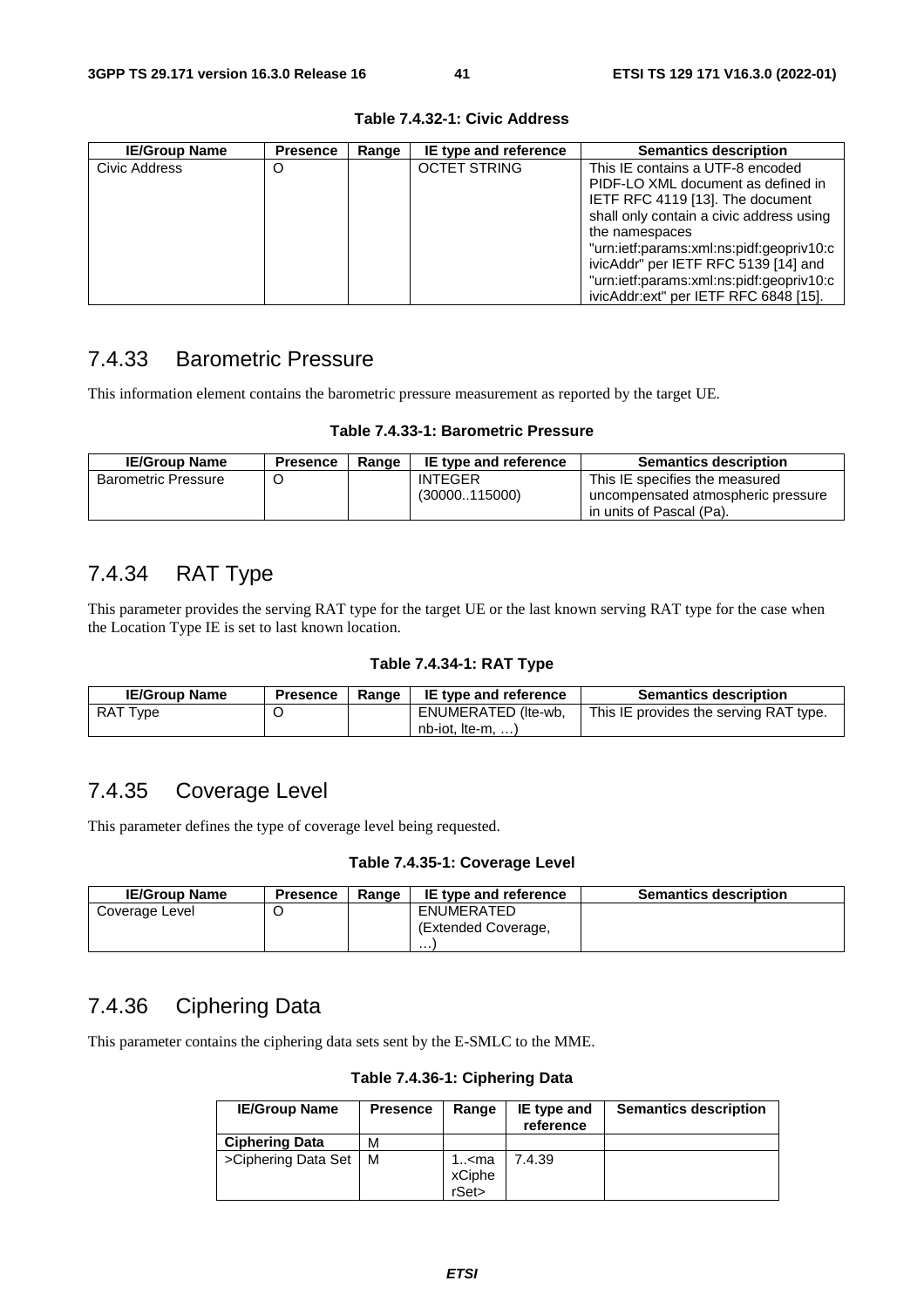#### **Table 7.4.36-2: Range bound**

| $-1$<br>้านทด<br>nni<br>.  | -----<br>nation                                               |
|----------------------------|---------------------------------------------------------------|
| л<br>ı<br>эe<br><b>ild</b> | 16<br>Value<br>≧data set.<br>the<br>Maximum<br>IS.<br>size of |

## 7.4.37 Ciphering Data Ack

This parameter contains the ciphering data acknowledgement information sent by the MME to the E-SMLC.

**Table 7.4.37-1: Ciphering Data Ack** 

| <b>IE/Group Name</b>         | <b>Presence</b> | Range                                | IE type and                | <b>Semantics description</b>                                                                               |
|------------------------------|-----------------|--------------------------------------|----------------------------|------------------------------------------------------------------------------------------------------------|
|                              |                 |                                      | reference                  |                                                                                                            |
| <b>Ciphering Data</b><br>Ack | М               |                                      |                            | This IE contains the list<br>of ciphering set IDs for<br>which the MME is<br>sending an<br>acknowledgement |
| >Ciphering Set ID            | M               | 1 <ma<br>xCiphe<br/>rSet&gt;</ma<br> | <b>INTEGER</b><br>(065535) |                                                                                                            |

#### **Table 7.4.37-2: Range bound**

| -----<br>bound<br>nae          | tior                                                                |
|--------------------------------|---------------------------------------------------------------------|
| <br>max<br>.<br>эe<br>one<br>ᆅ | 16<br>`set.<br>Value<br>IS.<br>ึกนท<br>the data<br>size of<br>Maxım |

## 7.4.38 Ciphering Data Error Report

This parameter contains a list of ciphering data sets with the associated outcome of storage attempt at the MME.

**Table 7.4.38-1: Ciphering Data Error Report** 

| <b>IE/Group Name</b>                               | <b>Presence</b> | Range                                | IE type and<br>reference | <b>Semantics description</b> |
|----------------------------------------------------|-----------------|--------------------------------------|--------------------------|------------------------------|
| <b>Ciphering Data</b><br><b>Error Report</b>       | м               |                                      |                          |                              |
| >Ciphering Data<br><b>Error Report</b><br>Contents | м               | 1 <ma<br>xCiphe<br/>rSet&gt;</ma<br> | 7.4.40                   |                              |

**Table 7.4.38-2: Range bound** 

| Range bound       | ınation                                              |
|-------------------|------------------------------------------------------|
| شipherSet<br>max0 | 16<br>Value is<br>י size of the data set.<br>Maximum |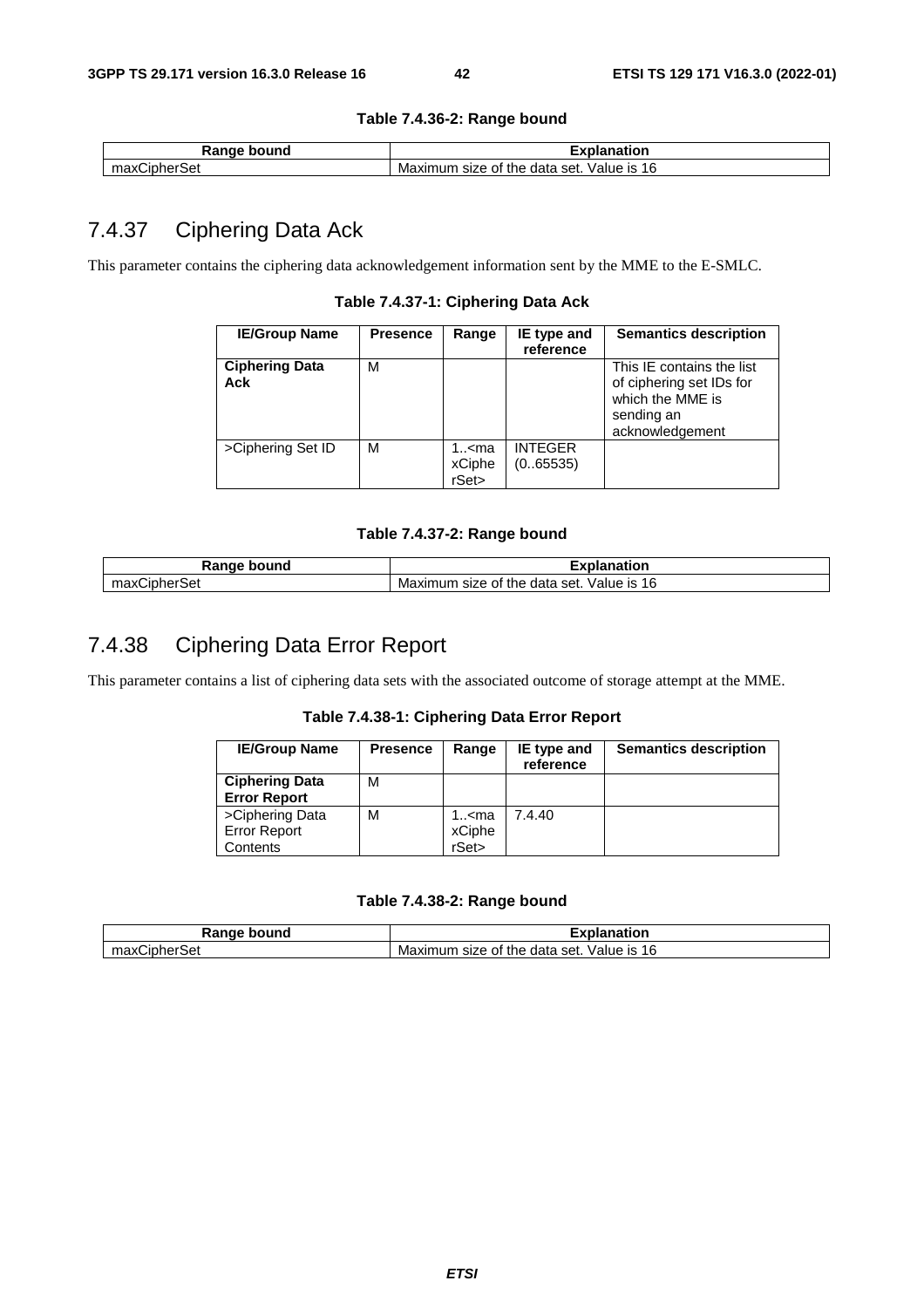# 7.4.39 Ciphering Data Set

This parameter contains a ciphering data set sent by the E-SMLC to the MME.

**Table 7.4.39-1: Ciphering Data Set**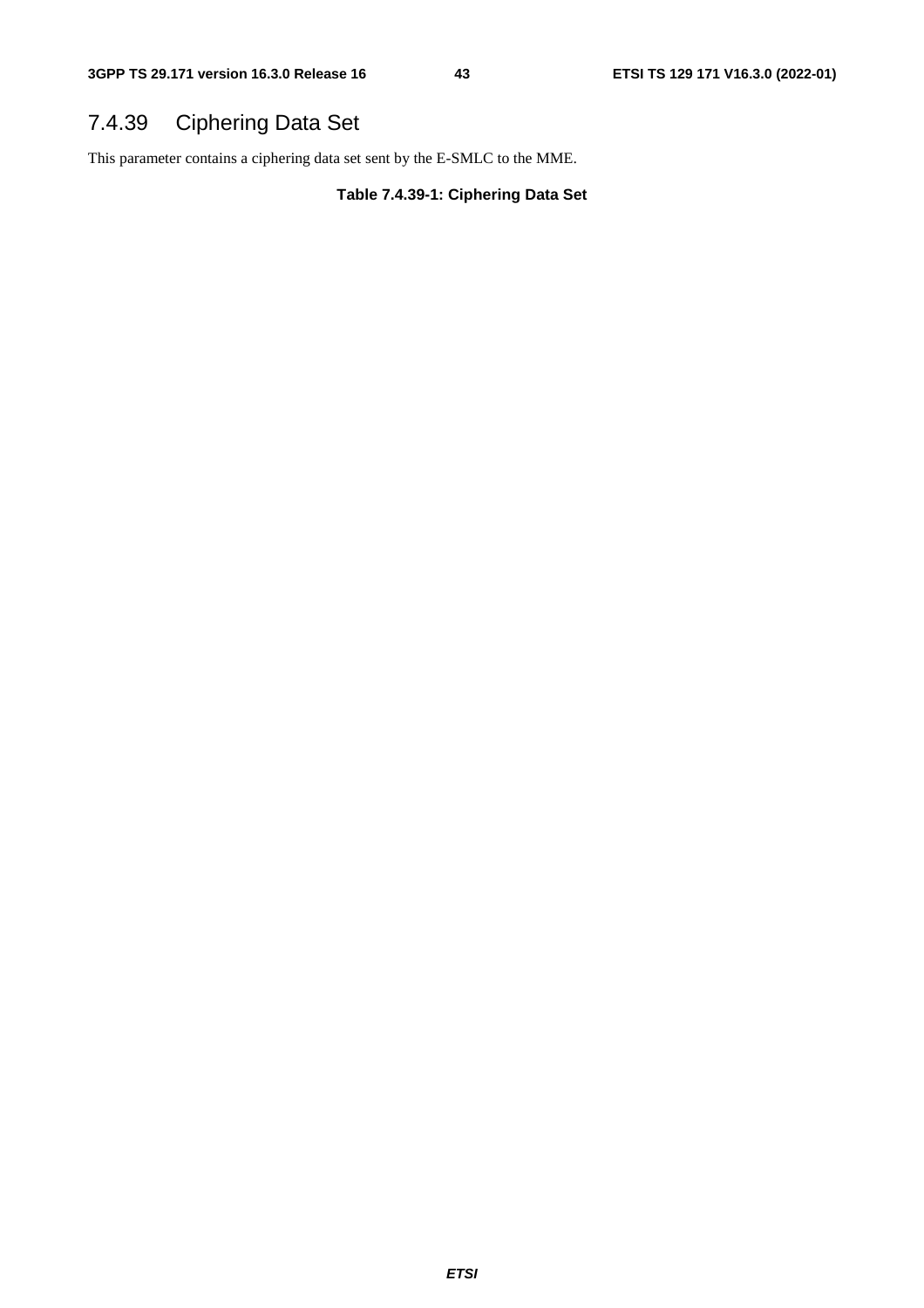| <b>IE/Group Name</b>      | <b>Presence</b> | Range | IE type and<br>reference                    | <b>Semantics description</b> |
|---------------------------|-----------------|-------|---------------------------------------------|------------------------------|
| <b>Ciphering Data Set</b> | М               |       |                                             |                              |
| >Ciphering Set ID         | М               |       | <b>INTEGER</b><br>(0.65535)                 |                              |
| >Ciphering Key            | м               |       | <b>OCTET</b><br><b>STRING</b><br>(SIZE(16)) |                              |
| > <sub>co</sub>           | M               |       | <b>BIT STRING</b><br>(SIZE<br>(1128)        |                              |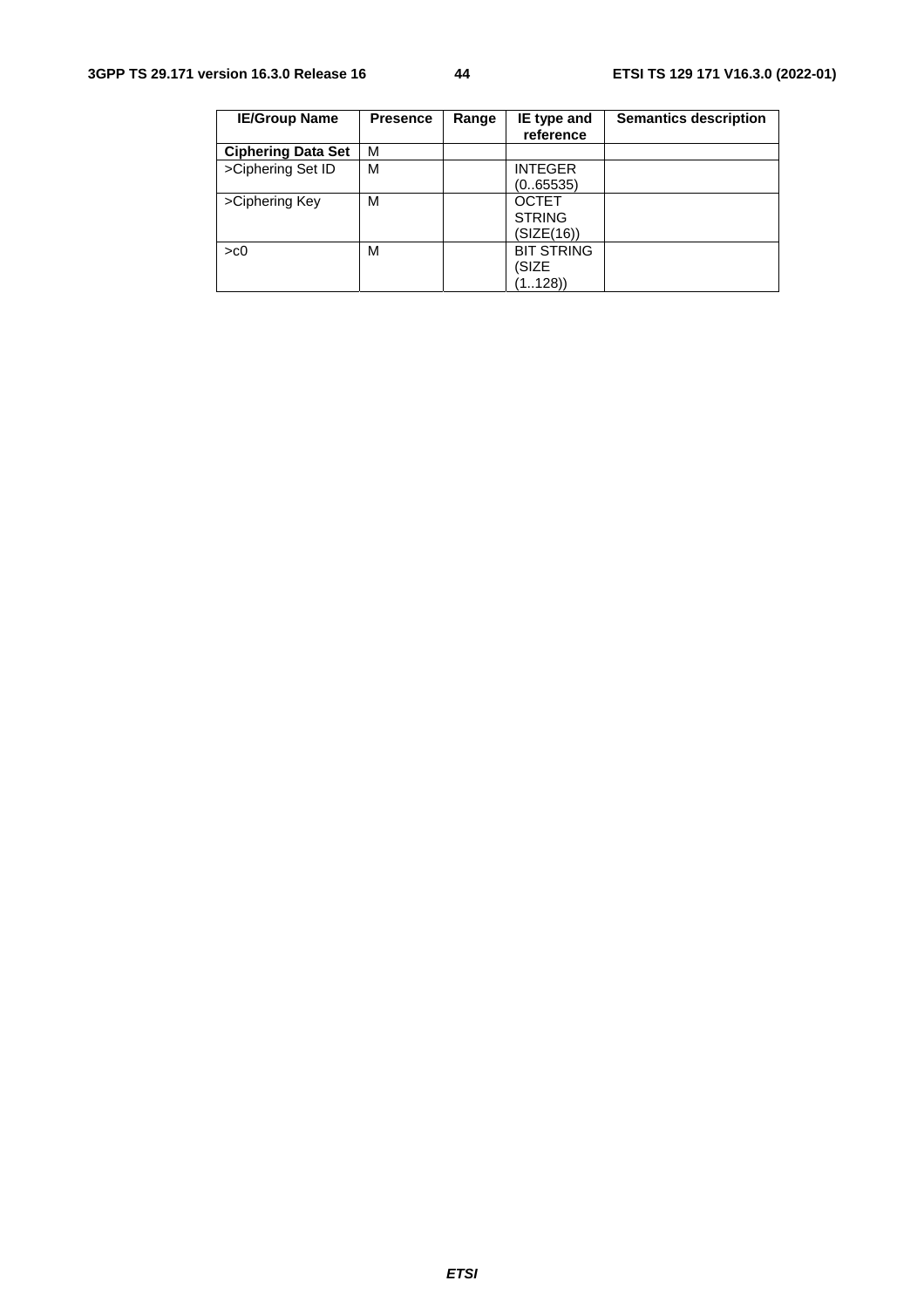#### **3GPP TS 29.171 version 16.3.0 Release 16 45 ETSI TS 129 171 V16.3.0 (2022-01)**

| >SIB Types | M | <b>OCTET</b><br><b>STRING</b><br>(SIZE(4)) | This IE contains a bitmap<br>indicating the positioning<br>SIB types for which the<br>ciphering data set is<br>applicable:<br>a bit set to 0 indicates<br>that the ciphering data<br>set is not applicable to<br>the corresponding<br>positioning SIB type<br>a bit set to 1 indicates<br>that the ciphering data<br>set is applicable to the<br>corresponding<br>positioning SIB type                                                                                                                                                                                             |
|------------|---|--------------------------------------------|------------------------------------------------------------------------------------------------------------------------------------------------------------------------------------------------------------------------------------------------------------------------------------------------------------------------------------------------------------------------------------------------------------------------------------------------------------------------------------------------------------------------------------------------------------------------------------|
|            |   |                                            | The mapping of the bits<br>to the positioning SIB<br>types is as follows:                                                                                                                                                                                                                                                                                                                                                                                                                                                                                                          |
|            |   |                                            | -- bit 8 in the first octet<br>maps to positioning SIB<br>Type 1-1<br>-- bit 7 in the first octet<br>maps to positioning SIB<br>Type $1-2$<br>-- bit 6 in the first octet<br>maps to positioning SIB<br>Type 1-3<br>bit 5 in the first octet<br>maps to positioning SIB<br>Type 1-4<br>-- bit 4 in the first octet<br>maps to positioning SIB<br>Type $1-5$<br>bit 3 in the first octet<br>maps to positioning SIB<br>Type $1-6$<br>bit 2 in the first octet<br>$-$<br>maps to positioning SIB<br>Type 1-7<br>-- bit 1 in the first octet<br>maps to positioning SIB<br>Type $2-1$ |
|            |   |                                            | bit 8 in the second<br>octet maps to positioning<br>SIB Type 2-2<br>bit 7 in the second<br>octet maps to positioning<br>SIB Type 2-3<br>-- bit 6 in the second<br>octet maps to positioning<br>SIB Type 2-4                                                                                                                                                                                                                                                                                                                                                                        |
|            |   |                                            | bit 5 in the second<br>--<br>octet maps to positioning<br>SIB Type 2-5<br>-- bit 4 in the second<br>octet maps to positioning<br>SIB Type 2-6<br>-- bit 3 in the second<br>octet maps to positioning<br>SIB Type 2-7<br>-- bit 2 in the second<br>octet maps to positioning<br>SIB Type 2-8                                                                                                                                                                                                                                                                                        |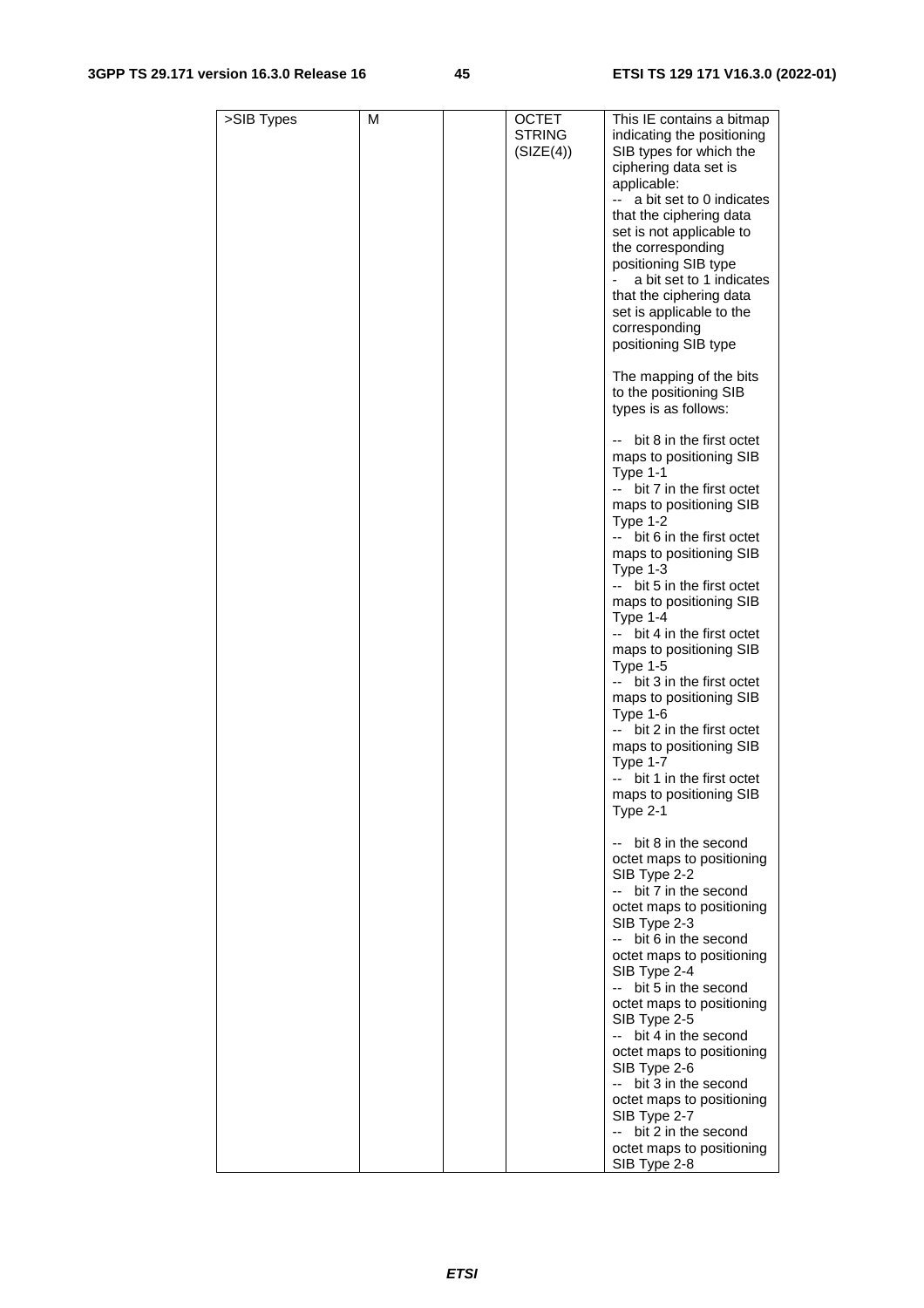|  | -- bit 1 in the second                          |
|--|-------------------------------------------------|
|  | octet maps to positioning                       |
|  | SIB Type 2-9                                    |
|  |                                                 |
|  | -- bit 8 in the third octet                     |
|  | maps to positioning SIB                         |
|  | <b>Type 2-10</b>                                |
|  | -- bit 7 in the third octet                     |
|  | maps to positioning SIB                         |
|  | <b>Type 2-11</b>                                |
|  | -- bit 6 in the third octet                     |
|  | maps to positioning SIB                         |
|  | <b>Type 2-12</b>                                |
|  | bit 5 in the third octet<br>$ -$                |
|  | maps to positioning SIB                         |
|  | <b>Type 2-13</b>                                |
|  | -- bit 4 in the third octet                     |
|  | maps to positioning SIB                         |
|  | <b>Type 2-14</b>                                |
|  | -- bit 3 in the third octet                     |
|  | maps to positioning SIB                         |
|  | <b>Type 2-15</b>                                |
|  | bit 2 in the third octet<br>$ -$                |
|  |                                                 |
|  | maps to positioning SIB                         |
|  | <b>Type 2-16</b><br>-- bit 1 in the third octet |
|  |                                                 |
|  | maps to positioning SIB                         |
|  | <b>Type 2-17</b>                                |
|  |                                                 |
|  | -- bit 8 in the fourth                          |
|  | octet maps to positioning                       |
|  | SIB Type 2-18                                   |
|  | bit 7 in the fourth                             |
|  | octet maps to positioning                       |
|  | SIB Type 2-19                                   |
|  | -- bit 6 in the fourth                          |
|  | octet maps to positioning                       |
|  | SIB Type 3-1                                    |
|  | Bits 5 to 1 in the fourth                       |
|  | octets are spare and                            |
|  | shall be coded as zero.                         |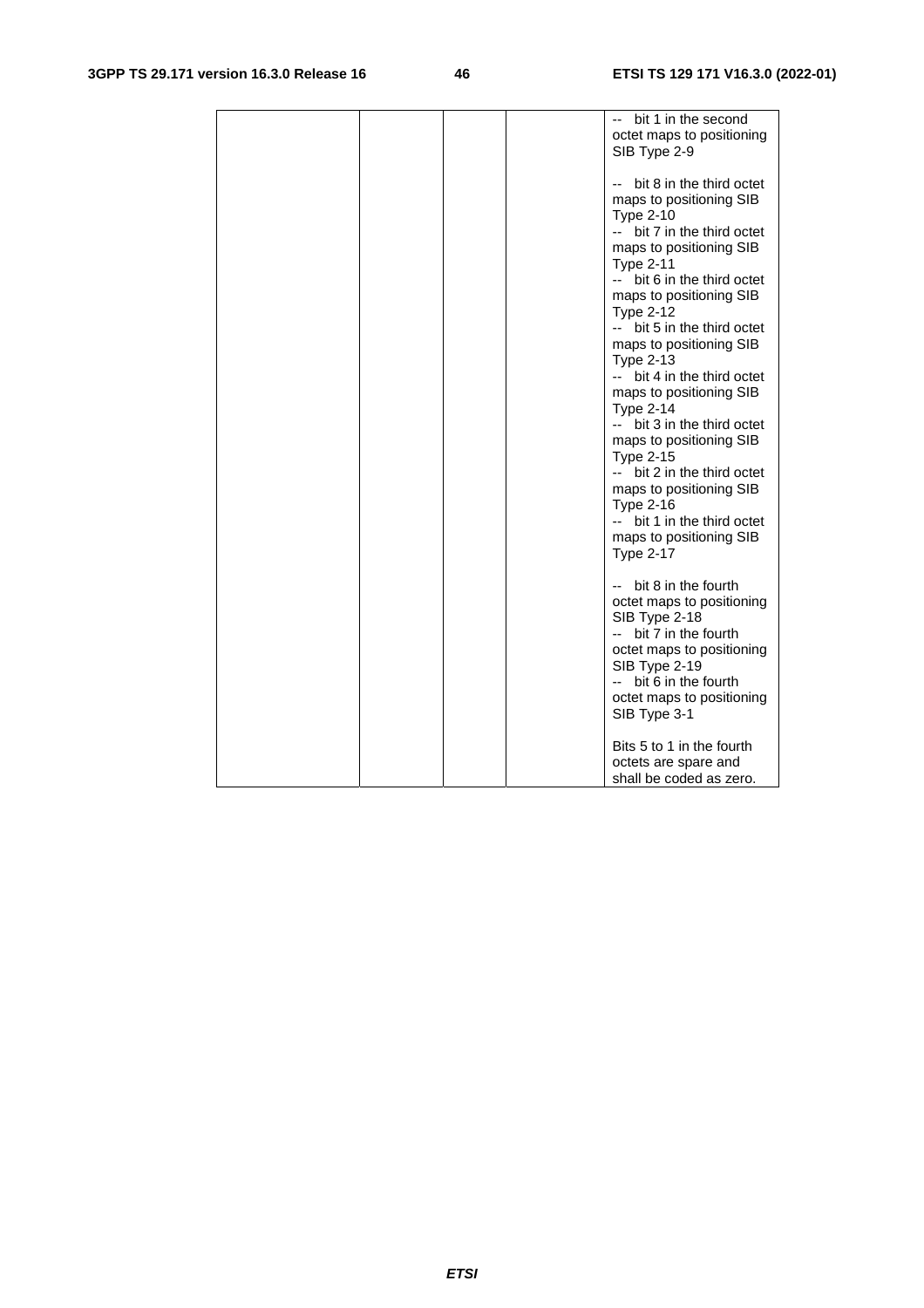#### **3GPP TS 29.171 version 16.3.0 Release 16 47 ETSI TS 129 171 V16.3.0 (2022-01)**

| >SIB Types Ext | O | <b>OCTET</b><br><b>STRING</b><br>(SIZE(4)) | This IE contains<br>extension of the bitmap<br>SIB Types indicating the<br>positioning SIB types for<br>which the ciphering data<br>set is applicable:<br>-- a bit set to 0 indicates<br>that the ciphering data<br>set is not applicable to<br>the corresponding<br>positioning SIB type<br>-- a bit set to 1 indicates<br>that the ciphering data<br>set is applicable to the<br>corresponding<br>positioning SIB type |
|----------------|---|--------------------------------------------|--------------------------------------------------------------------------------------------------------------------------------------------------------------------------------------------------------------------------------------------------------------------------------------------------------------------------------------------------------------------------------------------------------------------------|
|                |   |                                            | The mapping of the bits<br>to the positioning SIB<br>types is as follows:                                                                                                                                                                                                                                                                                                                                                |
|                |   |                                            | -- bit 8 in the first octet<br>maps to positioning SIB<br>Type 1-8                                                                                                                                                                                                                                                                                                                                                       |
|                |   |                                            | -- bit 7 in the first octet<br>maps to positioning SIB<br><b>Type 2-20</b>                                                                                                                                                                                                                                                                                                                                               |
|                |   |                                            | -- bit 6 in the first octet<br>maps to positioning SIB<br><b>Type 2-21</b>                                                                                                                                                                                                                                                                                                                                               |
|                |   |                                            | $-$ bit 5 in the first octet<br>maps to positioning SIB<br><b>Type 2-22</b>                                                                                                                                                                                                                                                                                                                                              |
|                |   |                                            | -- bit 4 in the first octet<br>maps to positioning SIB<br><b>Type 2-23</b>                                                                                                                                                                                                                                                                                                                                               |
|                |   |                                            | -- bit 3 in the first octet<br>maps to positioning SIB<br><b>Type 2-24</b>                                                                                                                                                                                                                                                                                                                                               |
|                |   |                                            | -- bit 2 in the first octet<br>maps to positioning SIB<br><b>Type 2-25</b>                                                                                                                                                                                                                                                                                                                                               |
|                |   |                                            |                                                                                                                                                                                                                                                                                                                                                                                                                          |
|                |   |                                            | Any unassigned bits are<br>spare and shall be coded<br>as zero. In the absence<br>of this IE, the ciphering<br>data set is not applicable<br>for any of the positioning<br>SIB types mapped by<br>this IE.                                                                                                                                                                                                               |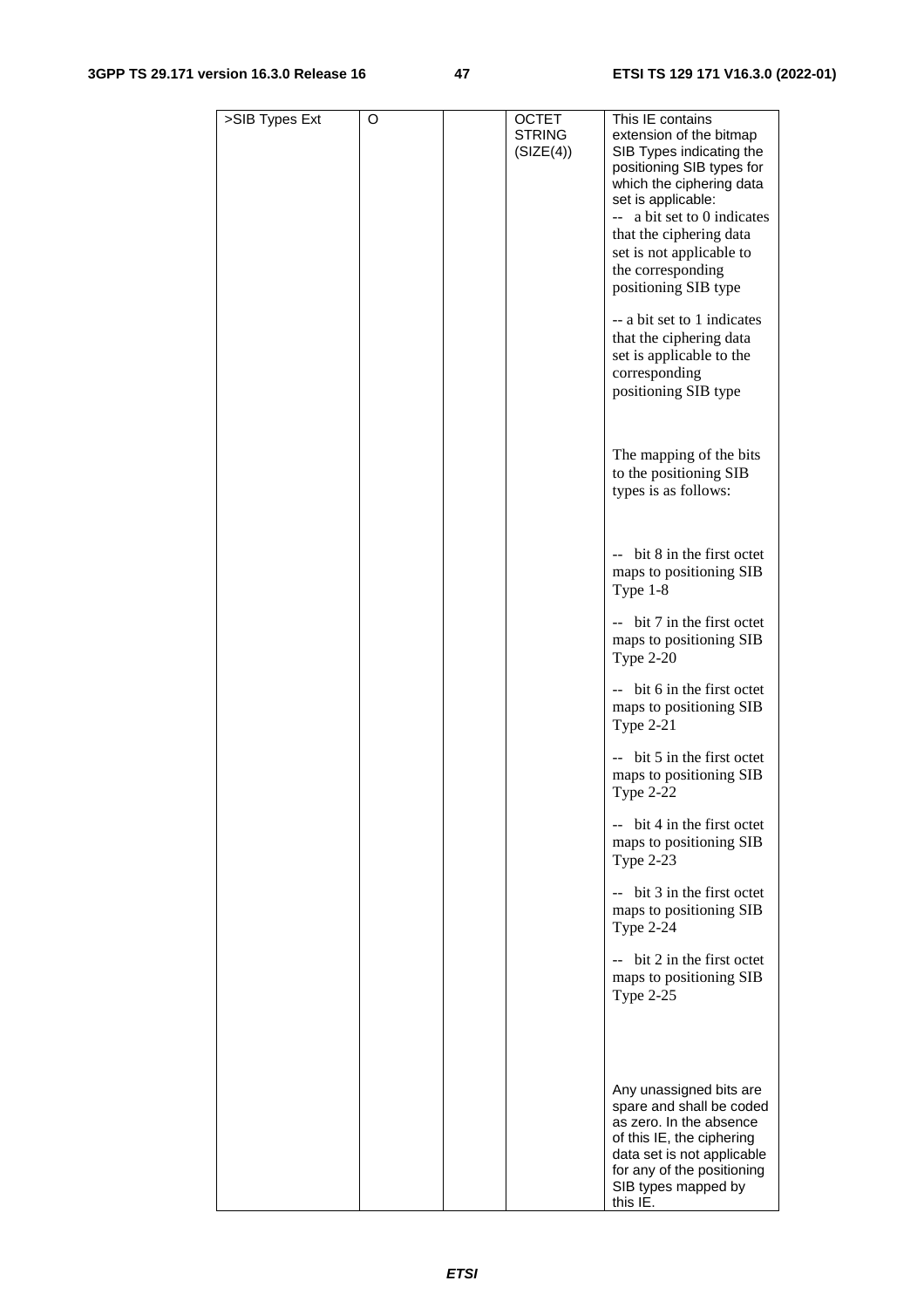| >Validity Start time | м        | <b>OCTET</b><br><b>STRING</b><br>(SIZE(4))      | This IE contains the UTC<br>time when the ciphering<br>data set becomes valid,<br>encoded in the same<br>format as the first four<br>octets of the 64-bit<br>timestamp format as<br>defined in clause 6 of<br>IETF RFC 5905 [16].                                                                                                     |
|----------------------|----------|-------------------------------------------------|---------------------------------------------------------------------------------------------------------------------------------------------------------------------------------------------------------------------------------------------------------------------------------------------------------------------------------------|
| >Validity Duration   | м        | <b>INTEGER</b><br>(065535)                      | In minutes                                                                                                                                                                                                                                                                                                                            |
| $>\tau$ AIs List     | $\Omega$ | <b>OCTET</b><br><b>STRING</b><br>(SIZE<br>(797) | This IE contains the TAIs<br>of the tracking areas for<br>which the ciphering data<br>set is applicable. It is<br>encoded as octets 2 to n<br>of the Tracking area<br>identity list IE specified in<br>clause 9.9.3.33 of 3GPP<br>TS 24.301 [17].<br>If this IE is omitted, the<br>ciphering data set is valid<br>in the entire PLMN. |

## 7.4.40 Ciphering Data Error Report Contents

This parameter contains a ciphering data set ID with the associated outcome of storage attempt at the MME.

**Table 7.4.40-1: Ciphering Data Error Report Contents** 

| <b>IE/Group Name</b>                                            | <b>Presence</b> | Range | IE type and<br>reference                         | <b>Semantics description</b>                                                                               |
|-----------------------------------------------------------------|-----------------|-------|--------------------------------------------------|------------------------------------------------------------------------------------------------------------|
| <b>Ciphering Data</b><br><b>Error Report</b><br><b>Contents</b> | M               |       |                                                  |                                                                                                            |
| >Ciphering Set ID                                               | M               |       | <b>INTEGER</b><br>(0.65535)                      | This IE contains the list<br>of ciphering set IDs for<br>which the MME is<br>sending an<br>acknowledgement |
| $\geq$ Storage outcome                                          | M               |       | <b>ENUMERAT</b><br>ED (<br>Successful,<br>Failed |                                                                                                            |

# 7.4.41 High Accuracy Geographical Coordinates

This IE contains the high accuracy geographical coordinates.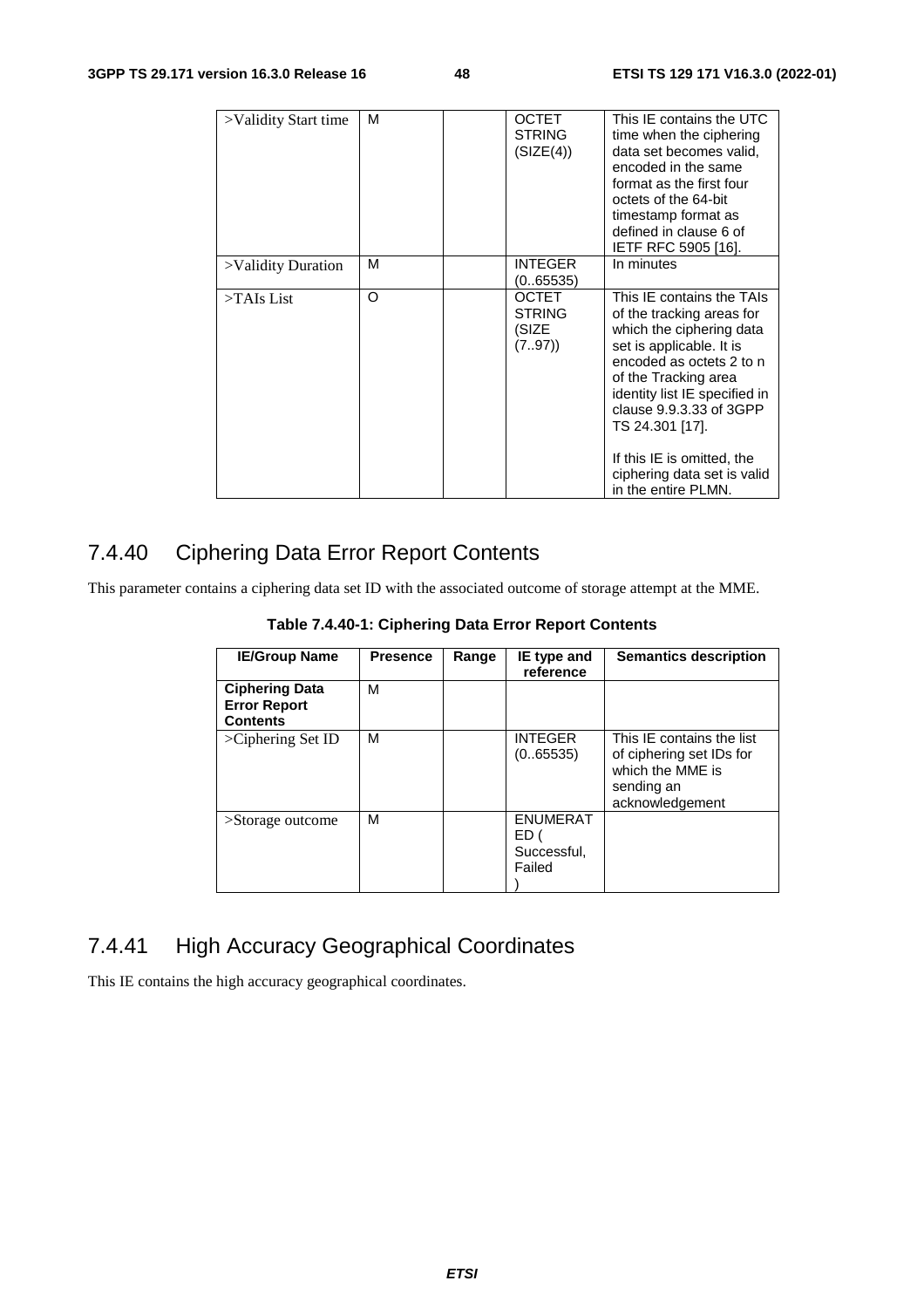| <b>IE/Group Name</b>                  | <b>Presence</b> | Range | IE type and<br>reference                          | <b>Semantics description</b>                                                                                                             |
|---------------------------------------|-----------------|-------|---------------------------------------------------|------------------------------------------------------------------------------------------------------------------------------------------|
| High Accuracy Degrees Of<br>Latitude  | м               |       | <b>INTEGER (</b><br>$-2^{31}$ 2 <sup>31</sup> -1) | The IE value (N) is<br>derived by this formula:<br>$N = 2^{31}$ X /90<br>X being the latitude in<br>degree $(-90^{\circ}$ $+90^{\circ})$ |
| High Accuracy Degrees Of<br>Longitude | м               |       | <b>INTEGER (</b><br>$-2^{31}$ 2 <sup>31</sup> -1) | The IE value (N) is<br>derived by this formula:<br>$N = 2^{31}$ X /180<br>X being the longitude in<br>degree (-180°+180°)                |

**Table 7.4.41-1: High Accuracy Geographical Coordinates** 

# 7.4.42 High Accuracy Uncertainty Ellipse

This IE contains the high accuracy uncertainty ellipse of a geographical area, using the range (0..255) for high-accuracy uncertainty code "k", as specified in 3GPP TS 23.032 [6].

#### **Table 7.4.42-1: High Accuracy Uncertainty Ellipse**

| <b>IE/Group Name</b>                           | <b>Presence</b> | Range | IE type and<br>reference  | <b>Semantics description</b>                                                                                                 |
|------------------------------------------------|-----------------|-------|---------------------------|------------------------------------------------------------------------------------------------------------------------------|
| <b>High Accuracy Uncertainty</b><br>semi-major | M               |       | <b>INTEGER</b><br>(0255)  | The high accuracy uncertainty<br>"r" is derived from the high<br>accuracy uncertainty code "k"<br>by:<br>$r = 0.3x(1.02k-1)$ |
| <b>High Accuracy Uncertainty</b><br>semi-minor | M               |       | <b>INTEGER</b><br>(0255)  | The high accuracy uncertainty<br>"r" is derived from the high<br>accuracy uncertainty code "k"<br>by:<br>$r = 0.3x(1.02k-1)$ |
| Orientation of major axis                      | M               |       | <b>INTEGER</b><br>(0.179) | Angle in degrees between the<br>major axis and north                                                                         |

## 7.4.43 High Accuracy Altitude

#### **Table 7.44.3-1: High Accuracy Altitude**

| <b>IE/Group Name</b>   | <b>Presence</b> | Range | IE type and<br>reference          | <b>Semantics description</b>                                                                                                                                 |
|------------------------|-----------------|-------|-----------------------------------|--------------------------------------------------------------------------------------------------------------------------------------------------------------|
| High Accuracy Altitude | м               |       | <b>INTEGER (-</b><br>64000128000) | The relation between the<br>IE value $(N)$ and the<br>altitude a (in metres) it<br>encodes is described by<br>the following equation:<br>$a=N \times 2^{-7}$ |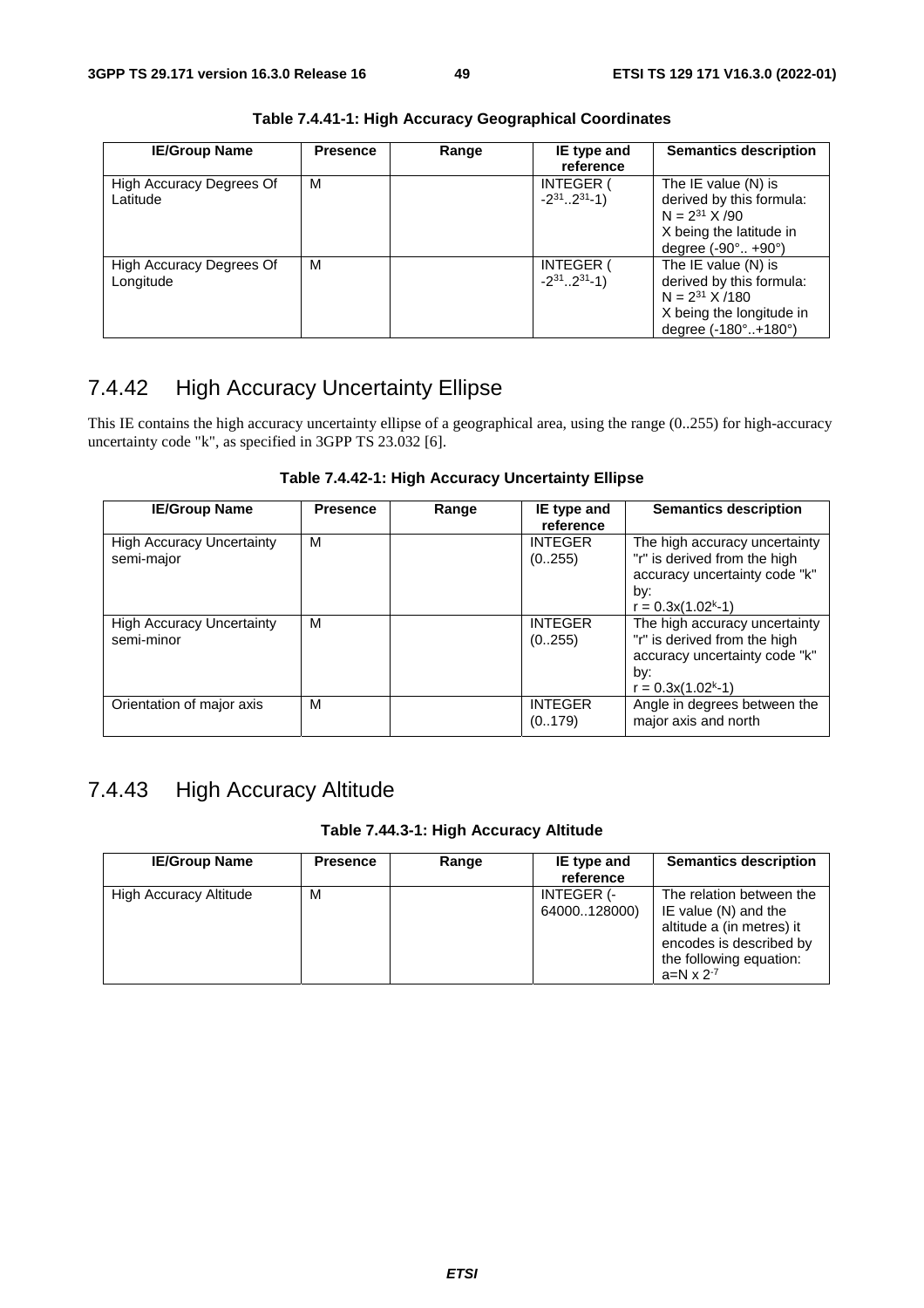## 7.4.44 High Accuracy Extended Uncertainty Ellipse

This IE contains the high accuracy extended uncertainty ellipse of a geographical area, using the range (0..255) for High Accuracy Extended Uncertainty code "k", as specified in 3GPP TS 23.032 [6].

| <b>IE/Group Name</b>                                    | <b>Presence</b> | Range | IE type and<br>reference | <b>Semantics description</b>                                                                                                                                  |
|---------------------------------------------------------|-----------------|-------|--------------------------|---------------------------------------------------------------------------------------------------------------------------------------------------------------|
| High Accuracy Extended<br>Uncertainty semi-major        | м               |       | <b>INTEGER</b><br>(0255) | The high accuracy extended<br>uncertainty "r" is derived from<br>the high accuracy extended<br>uncertainty code "k", as<br>specified in<br>3GPP TS 23.032 [6] |
| <b>High Accuracy Extended</b><br>Uncertainty semi-minor | м               |       | <b>INTEGER</b><br>(0255) | The high accuracy extended<br>uncertainty "r" is derived from<br>the high accuracy extended<br>uncertainty code "k", as<br>specified in<br>3GPP TS 23.032 [6] |
| Orientation of major axis                               | м               |       | <b>INTEGER</b><br>(0179) | Angle in degrees between the<br>major axis and north                                                                                                          |

**Table 7.4.44-1: High Accuracy Extended Uncertainty Ellipse** 

#### 7.4.45 High Accuracy Scalable Uncertainty Ellipse

**Table 7.4.45-1: High Accuracy Scalable Uncertainty Ellipse** 

| <b>IE/Group Name</b>                                               | <b>Presence</b> | Range | IE type and<br>reference | <b>Semantics description</b> |
|--------------------------------------------------------------------|-----------------|-------|--------------------------|------------------------------|
| <b>CHOICE High Accuracy</b><br><b>Scalable Uncertainty Ellipse</b> |                 |       |                          |                              |
| >High Accuracy Uncertainty<br>Ellipse                              | м               |       | 7.4.42                   |                              |
| >High Accuracy Extended<br><b>Uncertainty Ellipse</b>              | м               |       | 7.4.44                   |                              |

## 7.4.46 High Accuracy Scalable Uncertainty Altitude

**Table 7.4.46-1: High Accuracy Scalable Uncertainty Altitude** 

| <b>IE/Group Name</b>                                  | <b>Presence</b> | Range                     | <b>IE</b> type and<br>reference | <b>Semantics description</b>                                                                                                                                    |
|-------------------------------------------------------|-----------------|---------------------------|---------------------------------|-----------------------------------------------------------------------------------------------------------------------------------------------------------------|
| CHOICE High Accuracy<br>Scalable Uncertainty Altitude |                 |                           |                                 |                                                                                                                                                                 |
| >High Accuracy Uncertainty<br>Altitude                | м               | <b>INTEGER (</b><br>0.255 |                                 | The high accuracy uncertainty<br>altitude "h" expressed in<br>metres is derived from the<br>high accuracy uncertainty<br>code " $k$ ", by:<br>$h=0.3x(1.02k-1)$ |
| >High Accuracy Extended<br>Uncertainty Altitude       | м               |                           | <b>INTEGER (</b><br>0.255       | The high accuracy extended<br>uncertainty "r" is derived from<br>the high accuracy extended<br>uncertainty code "k", as<br>specified in<br>3GPP TS 23.032 [6]   |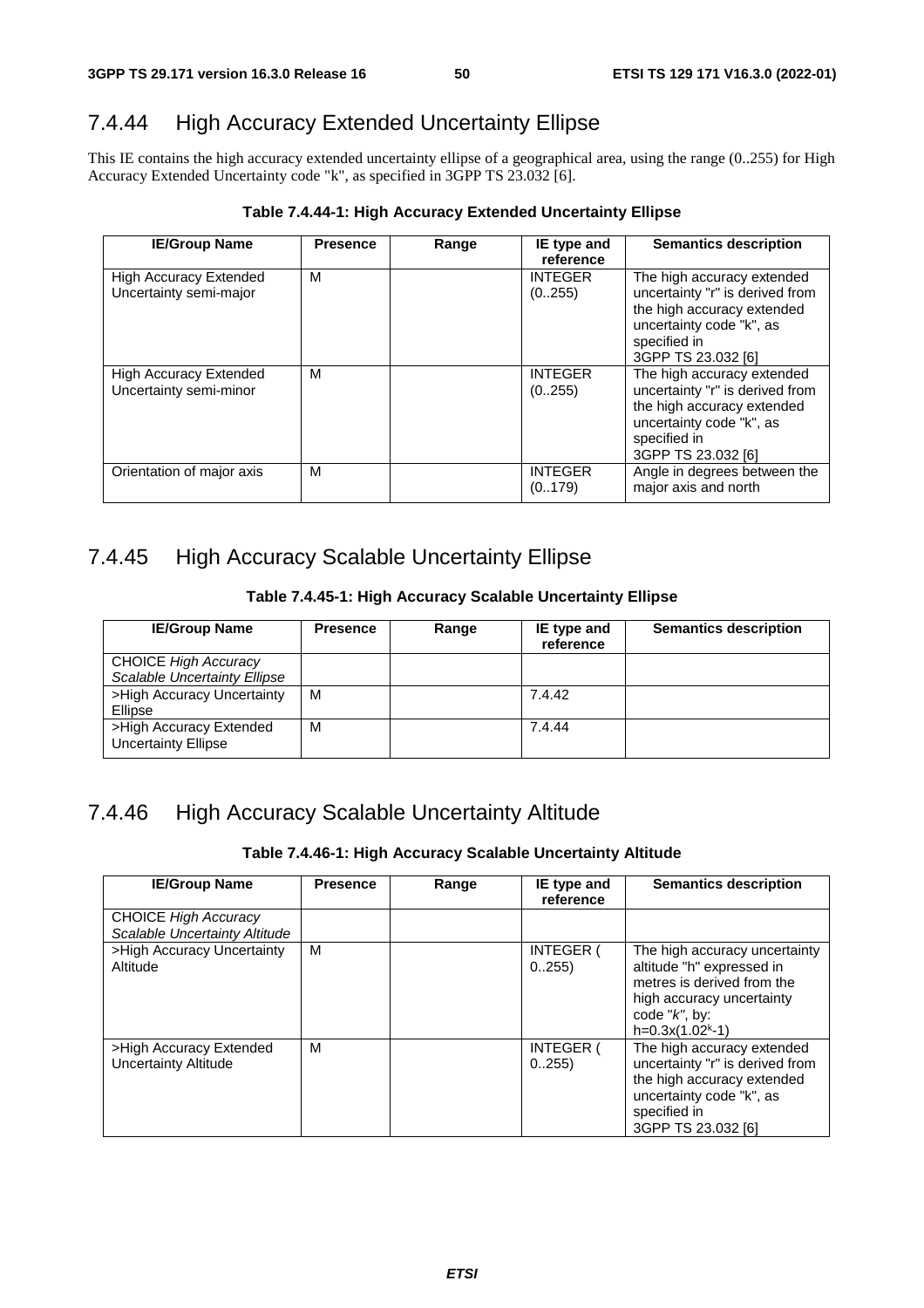## 7.5 Message and information element abstract syntax

#### 7.5.1 General

LCS-AP ASN.1 definition conforms to [8] and [9].

The ASN.1 definition specifies the structure and content of LCS-AP messages. LCS-AP messages can contain any IEs specified in the object set definitions for that message without the order or number of occurrence being restricted by ASN.1. However, for this version of the standard, a sending entity shall construct a LCS-AP message according to the PDU definitions module and with the following additional rules (Note that in the following IE means an IE in the object set with an explicit id. If one IE needed to appear more than once in one object set, then the different occurrences have different IE ids):

- IEs shall be ordered (in an IE container) in the order they appear in object set definitions.
- Object set definitions specify how many times IEs may appear. An IE shall appear exactly once if the presence field in an object has value "mandatory". An IE may appear at most once if the presence field in an object has value "optional" or "conditional". If in a tabular format there is multiplicity specified for an IE (i.e. an IE list) then in the corresponding ASN.1 definition the list definition is separated into two parts. The first part defines an IE container list where the list elements reside. The second part defines list elements. The IE container list appears as an IE of its own. For this version of the standard an IE container list may contain only one kind of list elements.

If a LCS-AP message that is not constructed as defined above is received, this shall be considered as Abstract Syntax Error, and the message shall be handled as defined for Abstract Syntax error in clause 10 of [7].

#### 7.5.2 Usage of protocol extension mechanism for non-standard use

The protocol extension mechanism for non-standard use may be used:

- for special operator- (and/or vendor) specific features considered not to be part of the basic functionality, i.e. the functionality required for a complete and high-quality specification in order to guarantee multi-vendor interoperability.
- by vendors for research purposes, e.g. to implement and evaluate new algorithms/features before such features are proposed for standardisation.

The extension mechanism shall not be used for basic functionality. Such functionality shall be standardised.

#### 7.5.3 Elementary procedure definitions

```
-- ************************************************************** 
-- 
-- Elementary Procedure definitions 
-- 
-- ************************************************************** 
LCS-AP-PDU-Descriptions { 
itu-t (0) identified-organization (4) etsi (0) mobileDomain (0) 
eps-Access (21) modules (3) lcs-AP (4) version1 (1) lcs-AP-PDU-Descriptions (0)} 
DEFINITIONS AUTOMATIC TAGS ::= 
BEGIN 
  -- ************************************************************** 
-- 
-- IE parameter types from other modules. 
-- 
-- ************************************************************** 
IMPORTS 
     Criticality, 
    ProcedureCode 
FROM LCS-AP-CommonDataTypes
```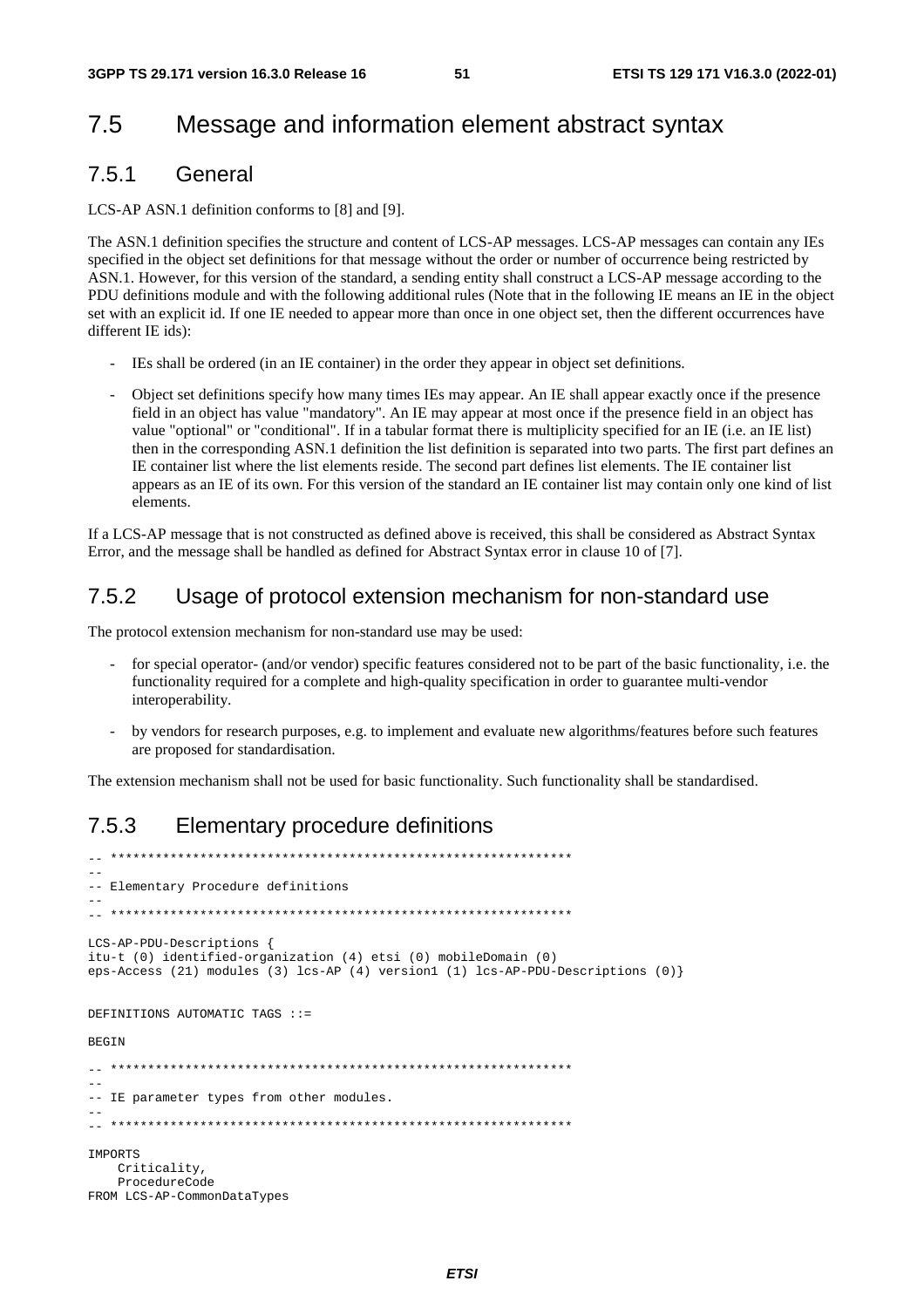Location-Request, Location-Response, Location-Abort-Request, Connection-Oriented-Information, Connectionless-Information, Reset-Request, Reset-Acknowledge, Ciphering-Key-Data, Ciphering-Key-Data-Result FROM LCS-AP-PDU-Contents id-Location-Service-Request, id-Connection-Oriented-Information-Transfer, id-Connectionless-Information-Transfer, id-Location-Abort, id-Reset, id-Ciphering-Key-Data-Delivery FROM LCS-AP-Constants;  $\sim$   $\sim$ -- Interface Elementary Procedure Class LCS-AP-ELEMENTARY-PROCEDURE ::= CLASS { OPTIONAL. &UnsuccessfulOutcome OPTIONAL, &procedureCode ProcedureCode **INTOHE** &criticality Criticality DEFAULT ignore WITH SYNTAX { INITIATING MESSAGE & Initiating Message [SUCCESSFUL OUTCOME & SuccessfulOutcome] [UNSUCCESSFUL OUTCOME & UnsuccessfulOutcome] PROCEDURE CODE & procedureCode [CRITICALITY &criticality]  $\left\{ \right\}$ -- Interface PDU Definition  $\verb|LCS-AP-PDU| := \verb|CHOICE| \{$ initiatingMessage InitiatingMessage,<br>successfulOutcome SuccessfulOutcome, unsuccessfulOutcome UnsuccessfulOutcome,  $\sim$   $\sim$   $\sim$  $\}$ InitiatingMessage ::= SEQUENCE { procedureCode LCS-AP-ELEMENTARY-PROCEDURE.&procedureCode ({LCS-AP-ELEMENTARY-PROCEDURES}), .<br>criticality LCS-AP-ELEMENTARY-PROCEDURE.&criticality ({LCS-AP-ELEMENTARY-PROCEDURES } {@procedureCode}), LCS-AP-ELEMENTARY-PROCEDURE.&InitiatingMessage ({LCS-AP-ELEMENTARYvalue PROCEDURES } {@procedureCode}) <sup>-</sup>} SuccessfulOutcome ::= SEQUENCE { procedureCode LCS-AP-ELEMENTARY-PROCEDURE.&procedureCode ({LCS-AP-ELEMENTARY-PROCEDURES}), criticality LCS-AP-ELEMENTARY-PROCEDURE.&criticality ({LCS-AP-ELEMENTARY-PROCEDURES}{@procedureCode}), value LCS-AP-ELEMENTARY-PROCEDURE. & SuccessfulOutcome ({LCS-AP-ELEMENTARY-PROCEDURES } { @procedureCode } )  $\rightarrow$ UnsuccessfulOutcome ::= SEQUENCE { procedureCode LCS-AP-ELEMENTARY-PROCEDURE.&procedureCode ({LCS-AP-ELEMENTARY-PROCEDURES}), criticality LCS-AP-ELEMENTARY-PROCEDURE.&criticality ({LCS-AP-ELEMENTARY-PROCEDURES } {@procedureCode}), LCS-AP-ELEMENTARY-PROCEDURE. & UnsuccessfulOutcome ({LCS-AP-ELEMENTARYvalue PROCEDURES } { @procedureCode } )  $\rightarrow$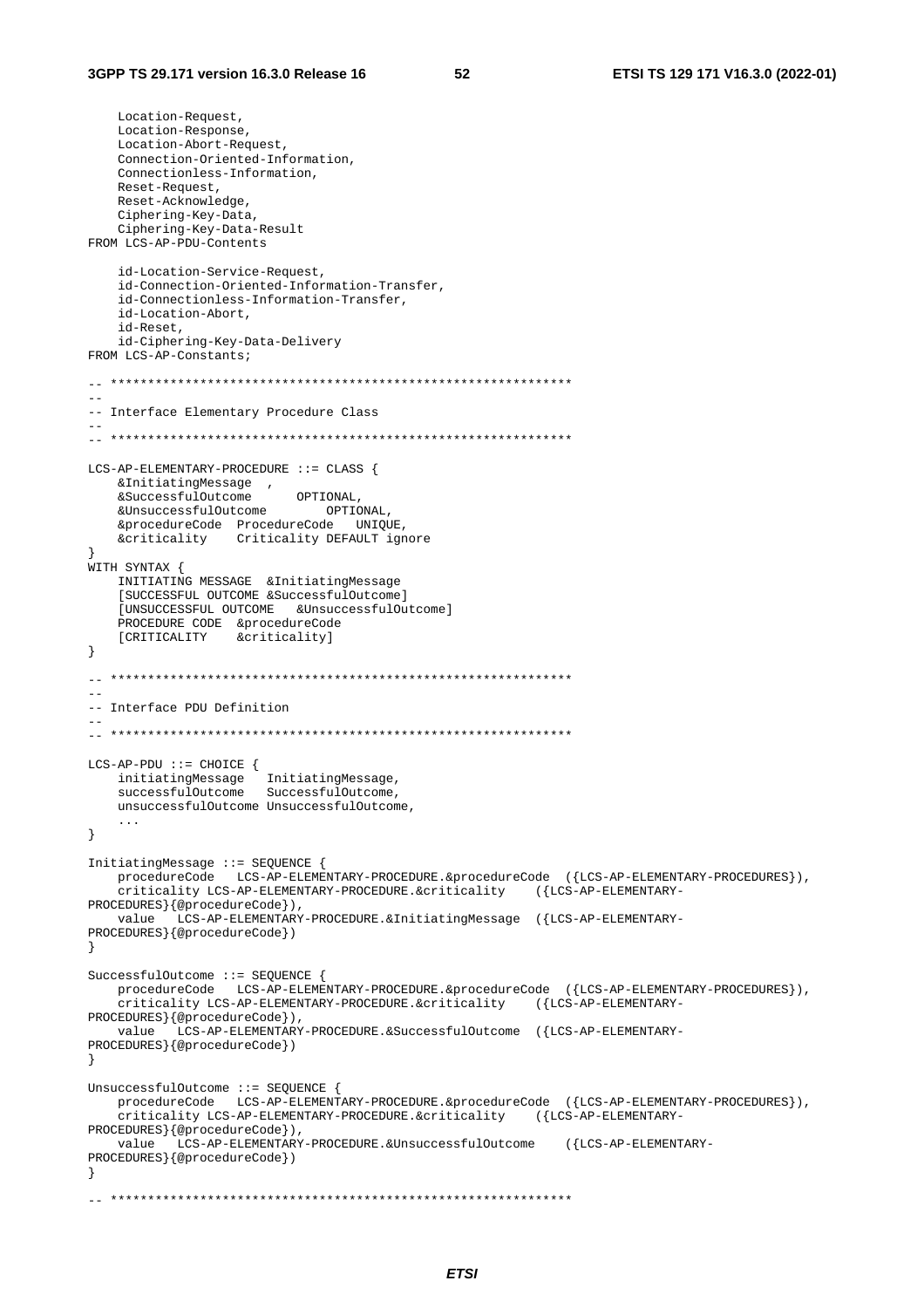```
-- 
-- Interface Elementary Procedure List 
-- 
-- ************************************************************** 
LCS-AP-ELEMENTARY-PROCEDURES LCS-AP-ELEMENTARY-PROCEDURE ::= { 
     LCS-AP-ELEMENTARY-PROCEDURES-CLASS-1 | 
    LCS-AP-ELEMENTARY-PROCEDURES-CLASS-2 , 
     ... 
} 
LCS-AP-ELEMENTARY-PROCEDURES-CLASS-1 LCS-AP-ELEMENTARY-PROCEDURE ::= { 
     location-Service-Request | 
     connectionless-Information-Transfer | 
     location-Abort | 
    reset | 
     ciphering-Key-Data-Delivery , 
     ... 
} 
LCS-AP-ELEMENTARY-PROCEDURES-CLASS-2 LCS-AP-ELEMENTARY-PROCEDURE ::= { 
   connection-Oriented-Information-Transfer ,
     ... 
} 
-- ************************************************************** 
-- 
-- Interface Elementary Procedures 
-- 
-- ************************************************************** 
location-Service-Request LCS-AP-ELEMENTARY-PROCEDURE ::= { 
 INITIATING MESSAGE Location-Request 
 SUCCESSFUL OUTCOME Location-Response 
     UNSUCCESSFUL OUTCOME Location-Response 
    PROCEDURE CODE id-Location-Service-Request 
     CRITICALITY reject 
} 
connection-Oriented-Information-Transfer LCS-AP-ELEMENTARY-PROCEDURE ::= { 
     INITIATING MESSAGE Connection-Oriented-Information 
     PROCEDURE CODE id-Connection-Oriented-Information-Transfer 
     CRITICALITY reject 
} 
connectionless-Information-Transfer LCS-AP-ELEMENTARY-PROCEDURE ::= { 
     INITIATING MESSAGE Connectionless-Information 
     UNSUCCESSFUL OUTCOME Connectionless-Information 
     PROCEDURE CODE id-Connectionless-Information-Transfer 
     CRITICALITY reject 
} 
location-Abort LCS-AP-ELEMENTARY-PROCEDURE ::= { 
     INITIATING MESSAGE Location-Abort-Request 
     SUCCESSFUL OUTCOME Location-Response 
     PROCEDURE CODE id-Location-Abort 
    CRITICALITY reject 
} 
reset LCS-AP-ELEMENTARY-PROCEDURE ::= { 
 INITIATING MESSAGE Reset-Request 
 SUCCESSFUL OUTCOME Reset-Acknowledge 
     PROCEDURE CODE id-Reset 
     CRITICALITY reject 
} 
ciphering-Key-Data-Delivery LCS-AP-ELEMENTARY-PROCEDURE ::= { 
     INITIATING MESSAGE Ciphering-Key-Data 
     SUCCESSFUL OUTCOME Ciphering-Key-Data-Result 
     UNSUCCESSFUL OUTCOME Ciphering-Key-Data-Result 
     PROCEDURE CODE id-Ciphering-Key-Data-Delivery 
     CRITICALITY reject 
} 
END
```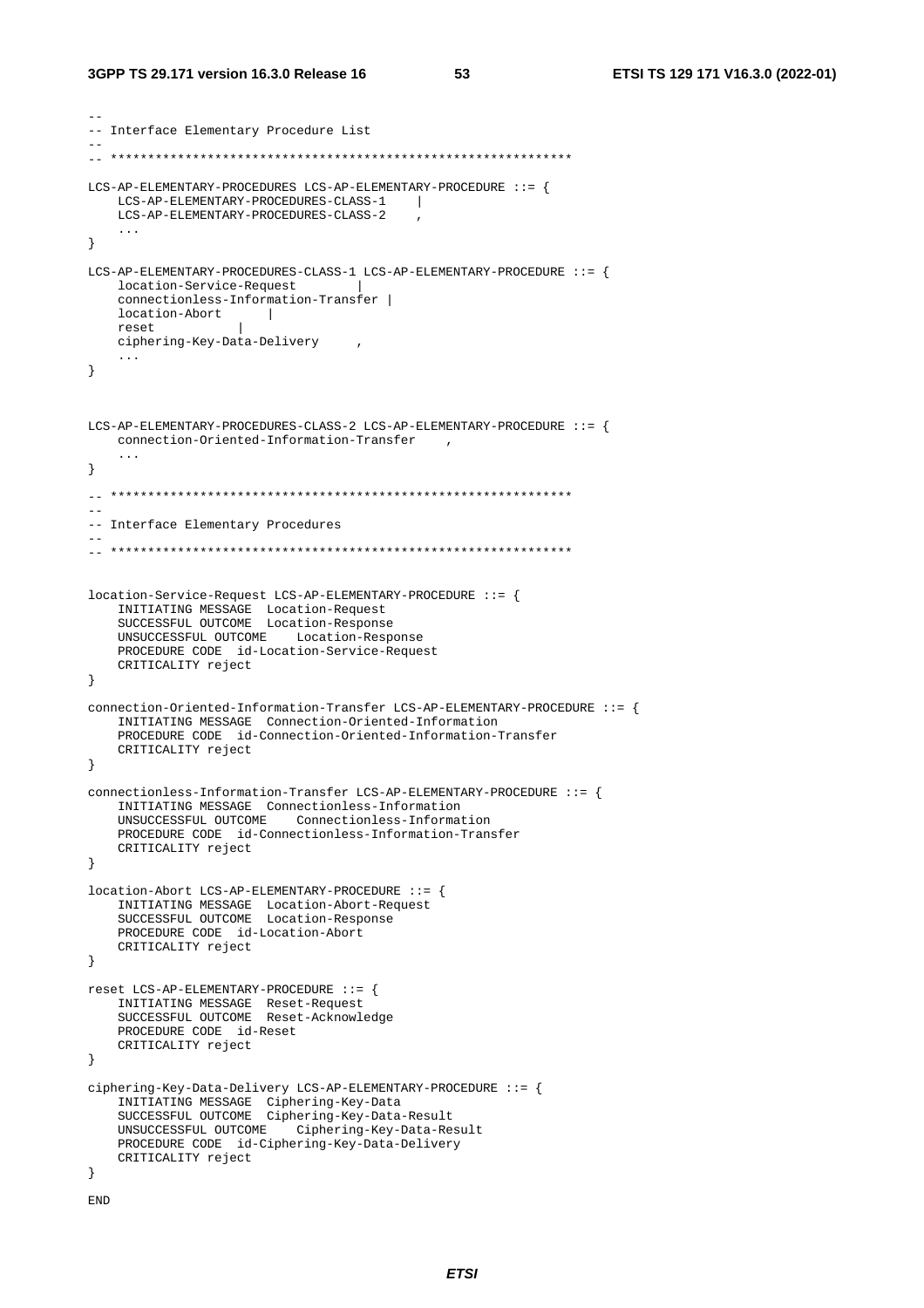54

#### 7.5.4 **PDU** definitions

 $\equiv$ -- PDU definitions for LCS-AP. LCS-AP-PDU-Contents { itu-t (0) identified-organization (4) etsi (0) mobileDomain (0) eps-Access (21) modules (3)  $lcs-AP$  (4) version1 (1)  $lcs-AP-PDU$ -Contents (1) } DEFINITIONS AUTOMATIC TAGS ::= **BEGIN**  $\frac{1}{2}$ -- IE parameter types from other modules. IMPORTS APDU. Accuracy-Fulfillment-Indicator, Barometric-Pressure, Cell-Portion-ID, Ciphering-Data, Ciphering-Data-Ack, Ciphering-Data-Error-Report, Civic-Address, Correlation-ID, Coverage-Level,  $E-CGI$ . Geographical-Area, IMSI, IMEI, Include-Velocity,  $LCS-Causs$ . LCS-Client-Type, LCS-Service-Type-ID, LCS-Priority,  $LCS-QoS$ , Location-Type, MultipleAPDUs, Network-Element, Payload-Type, Positioning-Data, RAT-Type, Return-Error-Type, Return-Error-Cause, UE-Positioning-Capability, Velocity-Estimate FROM LCS-AP-IES ProtocolExtensionContainer{},  $ProtocolIE-Container{}$ , LCS-AP-PROTOCOL-EXTENSION

LCS-AP-PROTOCOL-IES FROM LCS-AP-Containers

```
id-Accuracy-Fulfillment-Indicator,
id-APDIL.
id-Barometric-Pressure,
id-Cell-Portion-ID,
id-Ciphering-Data,
id-Ciphering-Data-Ack,
id-Ciphering-Data-Error-Report,
id-Civic-Address.
id-Correlation-ID,
id-Coverage-Level,
id-Destination-ID,
id-E-UTRAN-Cell-Identifier,
id-Include-Velocity,
```

```
id-IMEI,
```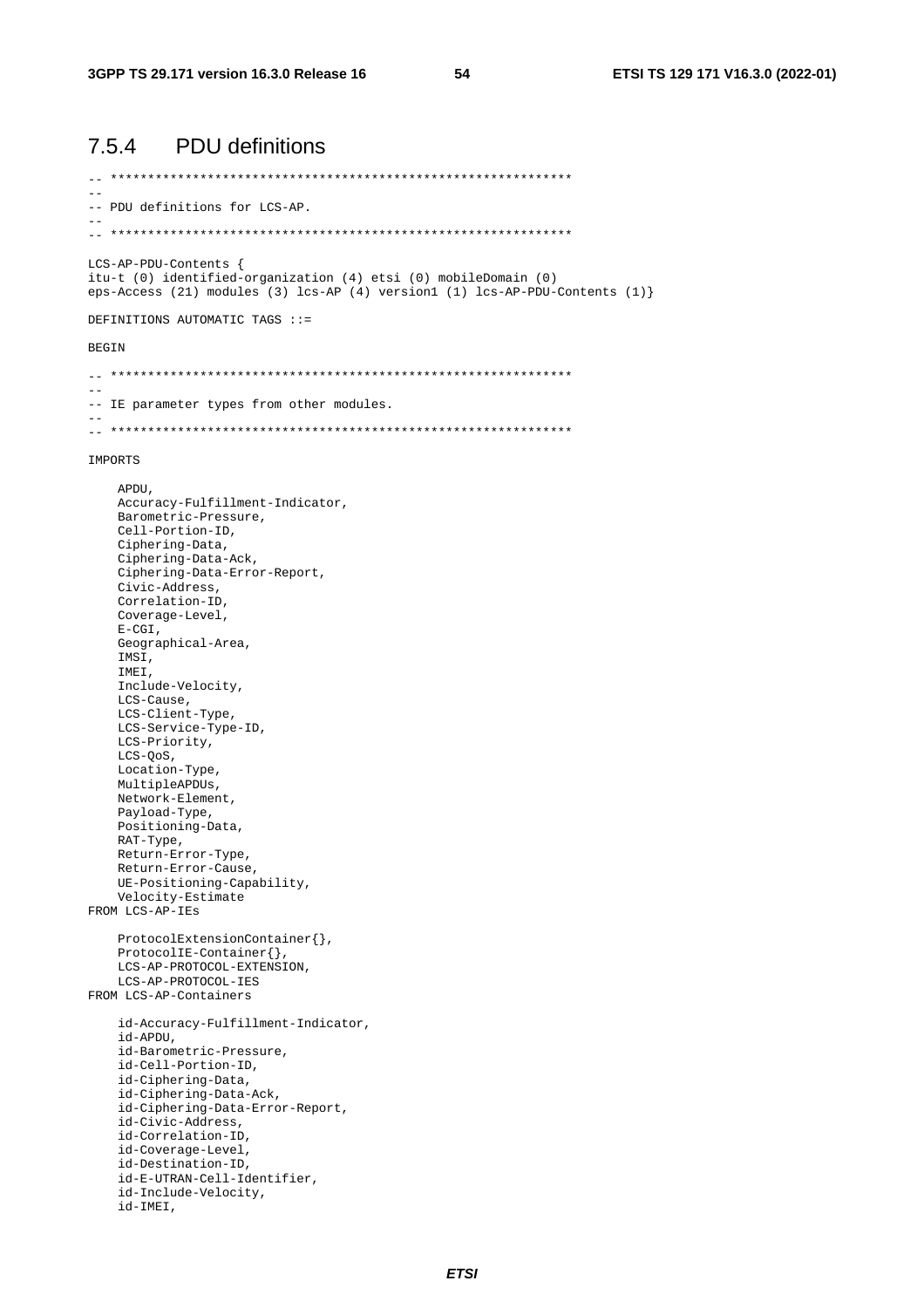id-IMSI, id-LCS-Client-Type, id-LCS-Priority, id-LCS-QOS, id-LCS-Cause, id-LCS-Service-Type-ID, id-Location-Estimate, id-Location-Type, id-MultipleAPDUs, id-Payload-Type, id-Positioning-Data, id-RAT-Type, id-Return-Error-Request, id-Return-Error-Cause, id-Source-Identity, id-UE-Positioning-Capability, id-Velocity-Estimate FROM LCS-AP-Constants; -- \*\*\*\*\*\*\*\*\*\*\*\*\*\*\*\*\*\*\*\*\*\*\*\*\*\*\*\*\*\*\*\*\*\*\*\*\*\*\*\*\*\*\*\*\*\*\*\*\*\*\*\*\*\*\*\*\*\*\*\*\*\* -- -- Location-Request -- -- \*\*\*\*\*\*\*\*\*\*\*\*\*\*\*\*\*\*\*\*\*\*\*\*\*\*\*\*\*\*\*\*\*\*\*\*\*\*\*\*\*\*\*\*\*\*\*\*\*\*\*\*\*\*\*\*\*\*\*\*\*\* Location-Request ::= SEQUENCE { protocolIEs ProtocolIE-Container { { Location-Request-IEs} }, protocolExtensions ProtocolExtensionContainer { { Location-Request-Extensions} } OPTIONAL, ... } Location-Request-IEs LCS-AP-PROTOCOL-IES ::= { { ID id-Correlation-ID CRITICALITY reject TYPE Correlation-ID PRESENCE mandatory } |  ${\frac{1}{3}}$  ID id-Location-Type CRITICALITY reject TYPE Location-Type PRESENCE mandatory  ${\frac{1}{3}}$  { ID id-E-UTRAN-Cell-Identifier CRITICALITY ignore TYPE E-CGI PRESENCE mandatory } | { ID id-LCS-Client-Type CRITICALITY reject TYPE LCS-Client-Type PRESENCE optional } | { ID id-LCS-Priority CRITICALITY reject TYPE LCS-Priority PRESENCE optional } | { ID id-LCS-QOS CRITICALITY reject TYPE LCS-QoS PRESENCE optional } | { ID id-UE-Positioning-Capability CRITICALITY reject TYPE UE-Positioning-Capability PRESENCE optional } |<br>{ ID id-Include-Velocity  $CRITICALITY$  reject TYPE Include-Velocity PRESENCE optional  $| |$  { ID id-IMSI CRITICALITY ignore TYPE IMSI PRESENCE optional } | { ID id-IMEI CRITICALITY ignore TYPE IMEI PRESENCE optional } | { ID id-MultipleAPDUs CRITICALITY reject TYPE MultipleAPDUs PRESENCE optional } | { ID id-RAT-Type CRITICALITY ignore TYPE RAT-Type PRESENCE optional } | { ID id-Coverage-Level CRITICALITY ignore TYPE Coverage-Level PRESENCE optional}, ... } Location-Request-Extensions LCS-AP-PROTOCOL-EXTENSION ::= { { ID id-LCS-Service-Type-ID CRITICALITY ignore EXTENSION LCS-Service-Type-ID PRESENCE optional }, ... } -- \*\*\*\*\*\*\*\*\*\*\*\*\*\*\*\*\*\*\*\*\*\*\*\*\*\*\*\*\*\*\*\*\*\*\*\*\*\*\*\*\*\*\*\*\*\*\*\*\*\*\*\*\*\*\*\*\*\*\*\*\*\* -- -- Location-Response -- -- \*\*\*\*\*\*\*\*\*\*\*\*\*\*\*\*\*\*\*\*\*\*\*\*\*\*\*\*\*\*\*\*\*\*\*\*\*\*\*\*\*\*\*\*\*\*\*\*\*\*\*\*\*\*\*\*\*\*\*\*\*\* Location-Response ::= SEQUENCE { protocolIEs ProtocolIE-Container  $\{$  {Location-Response-IEs} }, protocolExtensions ProtocolExtensionContainer { {Location-Response-Extensions} } OPTIONAL, ... } Location-Response-IEs LCS-AP-PROTOCOL-IES ::= { { ID id-Correlation-ID CRITICALITY reject TYPE Correlation-ID PRESENCE mandatory } | { ID id-Location-Estimate CRITICALITY reject TYPE Geographical-Area PRESENCE optional } | { ID id-Positioning-Data CRITICALITY reject TYPE Positioning-Data PRESENCE optional } | { ID id-Velocity-Estimate CRITICALITY reject TYPE Velocity-Estimate PRESENCE optional } |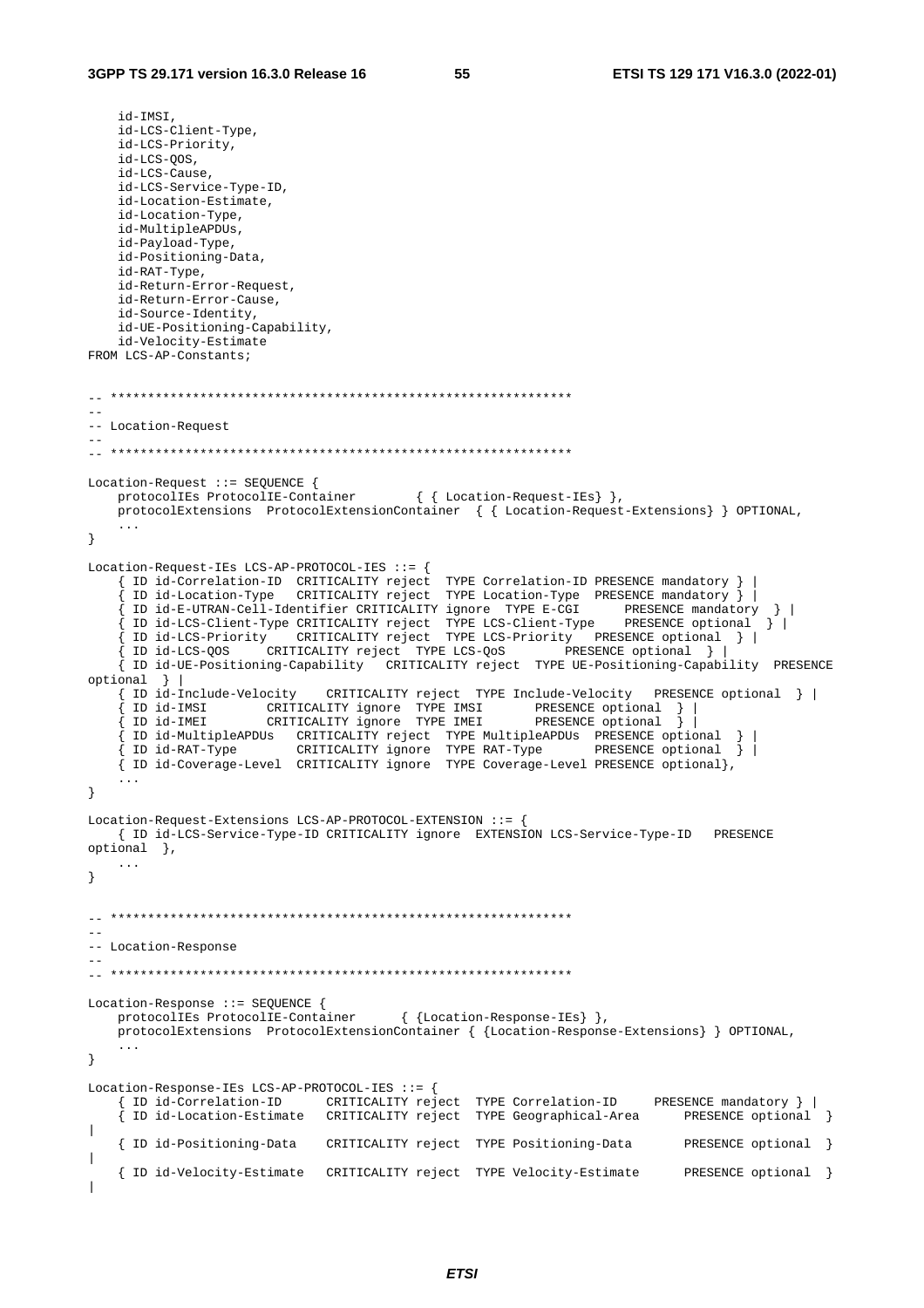**3GPP TS 29.171 version 16.3.0 Release 16 56 ETSI TS 129 171 V16.3.0 (2022-01)**

```
 { ID id-Accuracy-Fulfillment-Indicator CRITICALITY reject TYPE Accuracy-Fulfillment-Indicator
    PRESENCE optional } | 
                            { ID id-LCS-Cause CRITICALITY ignore TYPE LCS-Cause PRESENCE optional } , 
... 
} 
Location-Response-Extensions LCS-AP-PROTOCOL-EXTENSION ::= { 
{ ID id-E-UTRAN-Cell-Identifier CRITICALITY ignore EXTENSION E-CGI PRESENCE optional } | 
{ ID id-Cell-Portion-ID CRITICALITY ignore EXTENSION Cell-Portion-ID PRESENCE optional } | 
{ ID id-Civic-Address CRITICALITY ignore EXTENSION Civic-Address PRESENCE optional } | 
{ ID id-Barometric-Pressure CRITICALITY ignore EXTENSION Barometric-Pressure PRESENCE 
optional }, 
    ... 
} 
\hspace{1.3cm} - \hspace{1.3cm} - \hspace{1.3cm}-- Location-Abort
-- 
-- ************************************************************** 
Location-Abort-Request ::= SEQUENCE { 
   protocolIEs ProtocolIE-Container { {Location-Abort-Request-IEs} },
    protocolExtensions ProtocolExtensionContainer { {Location-Abort-Request-Extensions} } OPTIONAL, 
 ... 
} 
Location-Abort-Request-IEs LCS-AP-PROTOCOL-IES ::= { 
     { ID id-Correlation-ID CRITICALITY reject TYPE Correlation-ID PRESENCE mandatory } | 
     { ID id-LCS-Cause CRITICALITY ignore TYPE LCS-Cause PRESENCE mandatory } , 
     ... 
} 
Location-Abort-Request-Extensions LCS-AP-PROTOCOL-EXTENSION ::= { 
 ... 
} 
-- ************************************************************** 
-- 
-- Connection-Oriented-Information
-- 
-- ************************************************************** 
Connection-Oriented-Information ::= SEQUENCE { 
   protocolIEs ProtocolIE-Container { {Connection-Oriented-Information-IEs} },
    protocolExtensions ProtocolExtensionContainer { {Connection-Oriented-Information-Extensions} } 
OPTIONAL, 
    ... 
} 
Connection-Oriented-Information-IEs LCS-AP-PROTOCOL-IES ::= { 
 { ID id-Correlation-ID CRITICALITY reject TYPE Correlation-ID PRESENCE optional } | 
 { ID id-Payload-Type CRITICALITY reject TYPE Payload-Type PRESENCE optional } | 
     { ID id-APDU CRITICALITY reject TYPE APDU PRESENCE optional } , 
     ... 
} 
Connection-Oriented-Information-Extensions LCS-AP-PROTOCOL-EXTENSION ::= { 
 ... 
} 
-- ************************************************************** 
--- Connectionless-Information
-- 
-- ************************************************************** 
Connectionless-Information ::= SEQUENCE { 
    protocolIEs ProtocolIE-Container { {Connectionless-Information-IEs} }, 
    protocolExtensions ProtocolExtensionContainer { {Connectionless-Information-Extensions} } 
OPTIONAL, 
    ... 
} 
Connectionless-Information-IEs LCS-AP-PROTOCOL-IES ::= { 
 { ID id-Source-Identity CRITICALITY reject TYPE Network-Element PRESENCE mandatory } | 
 { ID id-Destination-ID CRITICALITY reject TYPE Network-Element PRESENCE mandatory } |
```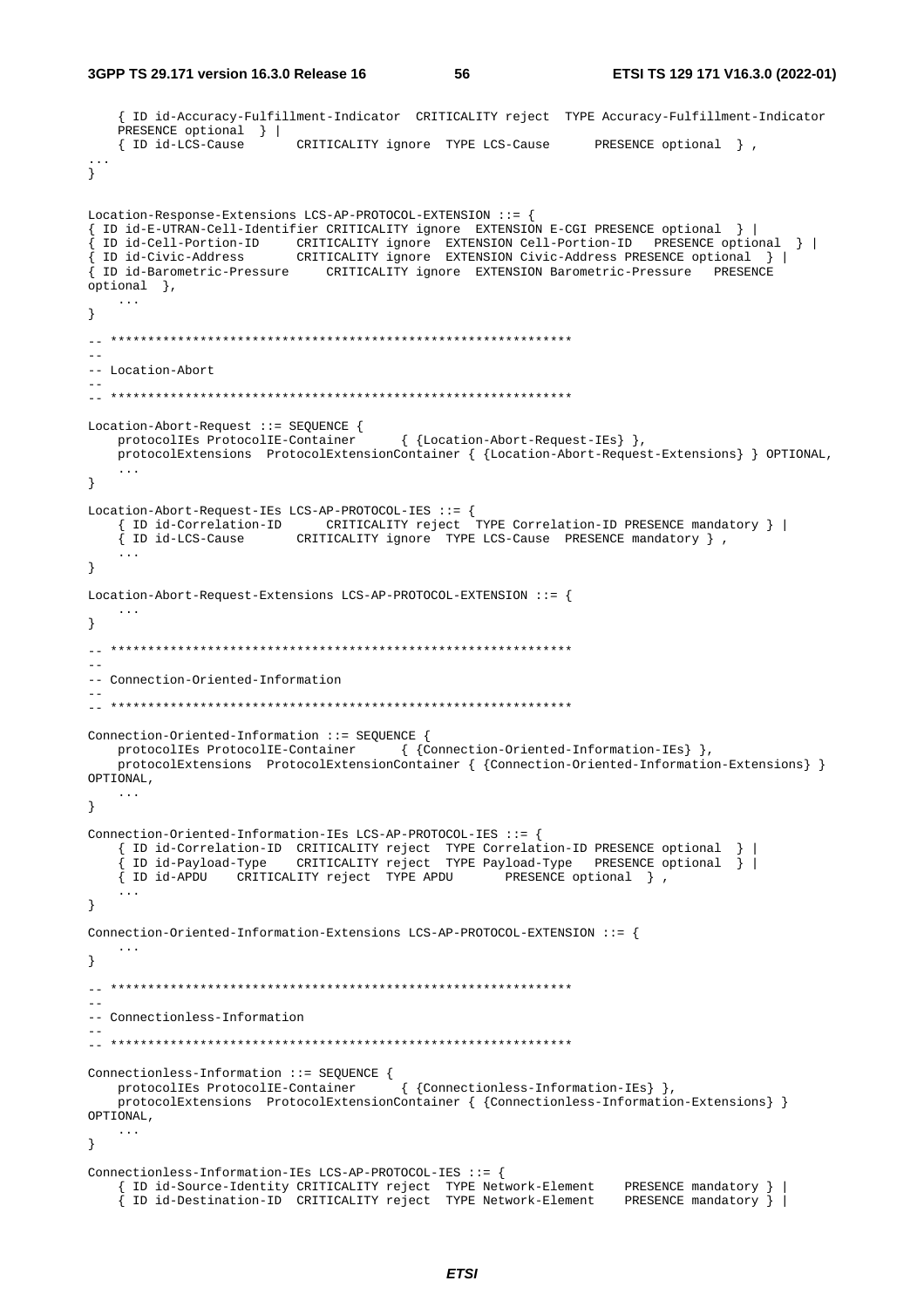3GPP TS 29.171 version 16.3.0 Release 16

57

```
{ ID id-APDU CRITICALITY reject TYPE APDU
                                                    PRESENCE mandatory } |
   { ID id-Return-Error-Request CRITICALITY reject TYPE Return-Error-Type PRESENCE optional }
\begin{array}{c} \hline \end{array}{ ID id-Return-Error-Cause CRITICALITY ignore TYPE Return-Error-Cause PRESENCE optional } ,
   \ddotsc\left\{ \right\}Connectionless-Information-Extensions LCS-AP-PROTOCOL-EXTENSION ::= {
   \ldots\}\sim -
-- Reset-Request
\equivReset-Request ::= SEQUENCE {
   protocolIEs ProtocolIE-Container { {Reset-Request-IEs} },
   ProtocolExtensions ProtocolExtensionContainer { {Reset-Request-Extensions} } OPTIONAL,
   \sim \sim \sim\}\texttt{Reset-Request-IES}\ \texttt{LCS-AP-PROTOCOL-IES}\ \texttt{::=}\ \{\footnotesize{ ID id-LCS-Cause CRITICALITY ignore TYPE LCS-Cause PRESENCE mandatory },
   \sim \sim \sim\left\{ \right.Reset-Request-Extensions LCS-AP-PROTOCOL-EXTENSION ::= {
  \sim \sim \sim \sim\mathcal{E}\equiv-- Reset-Acknowledge
Reset-Acknowledge ::= SEQUENCE {
   protocolIEs ProtocolIE-Container { { Reset-Acknowledge-IEs} },
   protocolExtensions ProtocolExtensionContainer { { Reset-Acknowledge-Extensions} } OPTIONAL,
   \sim .
\left\{ \right.Reset-Acknowledge-IEs LCS-AP-PROTOCOL-IES ::= {
   \sim \sim \sim\}Reset-Acknowledge-Extensions LCS-AP-PROTOCOL-EXTENSION ::= {
\mathcal{E}-- Ciphering-Key-Data
Ciphering-Key-Data ::= SEQUENCE {
   protocolIEs ProtocolIE-Container { {Ciphering-Key-Data-IEs} },
   protocolExtensions ProtocolExtensionContainer { {Ciphering-Key-Data-Extensions} } OPTIONAL,
   \ldots\left\{ \right\}Ciphering-Key-Data-IEs LCS-AP-PROTOCOL-IES ::= {
   { ID id-Ciphering-Data CRITICALITY reject TYPE Ciphering-Data PRESENCE mandatory },
   \sim . \sim\left\{ \right\}Ciphering-Key-Data-Extensions LCS-AP-PROTOCOL-EXTENSION ::= {
   \cdots\rightarrow
```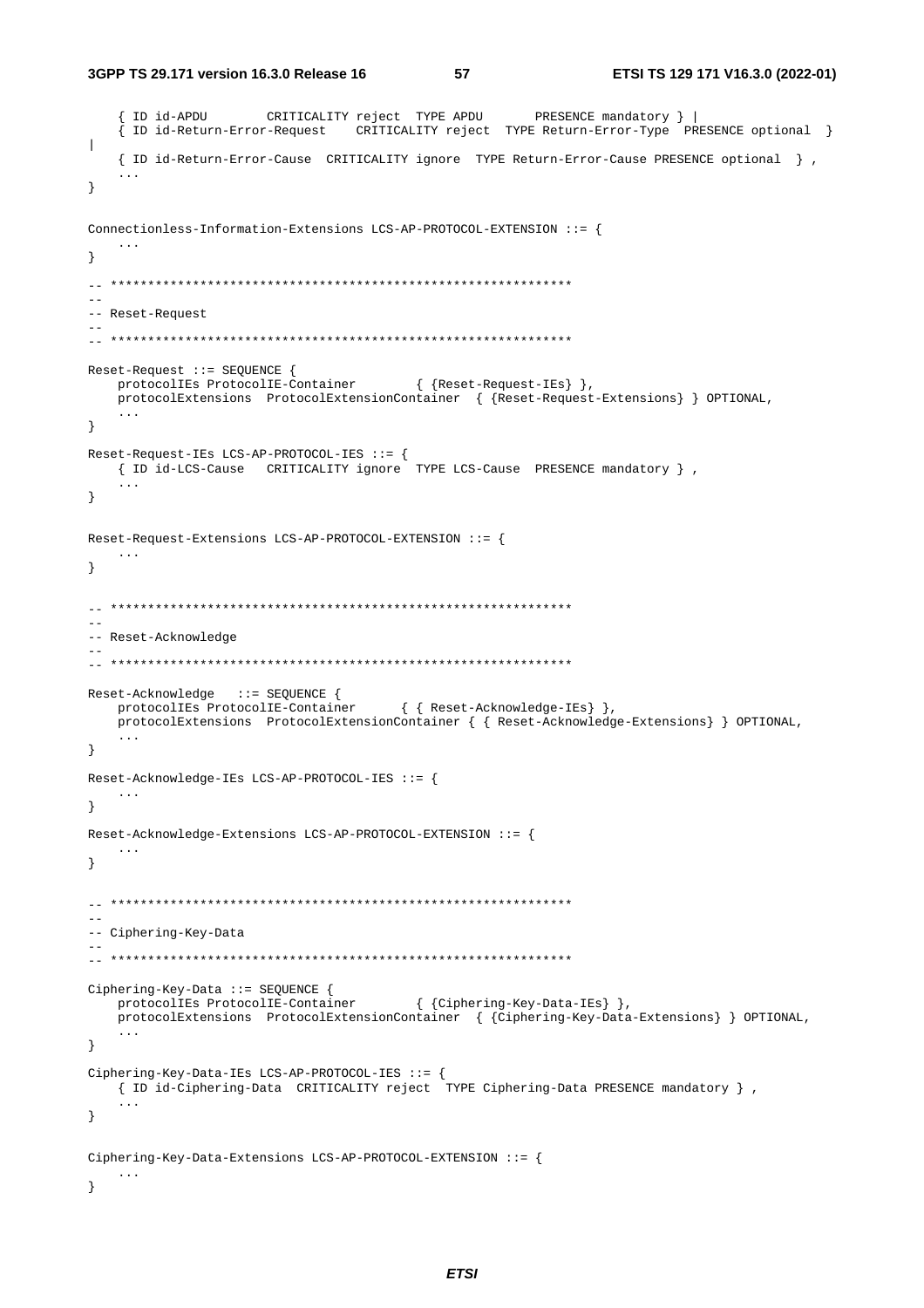```
\sim-- Ciphering-Key-Data-Result
Ciphering-Key-Data-Result ::= SEQUENCE {
                                     { {Ciphering-Key-Data-Result-IEs} },
   protocolIEs ProtocolIE-Container
   protocolExtensions ProtocolExtensionContainer { {Ciphering-Key-Data-Result-Extensions} }
OPTIONAL,
   \sim .
\}Ciphering-Key-Data-Result-IEs LCS-AP-PROTOCOL-IES ::= {
   { ID id-Ciphering-Data-Ack CRITICALITY reject TYPE Ciphering-Data-Ack PRESENCE conditional } |
   { ID id-Ciphering-Data-Error-Report CRITICALITY reject TYPE Ciphering-Data-Error-Report
   PRESENCE conditional } ,
   \ddots\left\{ \right\}Ciphering-Key-Data-Result-Extensions LCS-AP-PROTOCOL-EXTENSION ::= {
\left\{ \right\}
```
**END** 

#### Information element definitions 755

```
-- Information Element Definitions
\simLCS-AP-IES {
itu-t (0) identified-organization (4) etsi (0) mobileDomain (0)
eps-Access (21) modules (3) lcs-AP (4) version1 (1) lcs-AP-IEs (2)}
DEFINITIONS AUTOMATIC TAGS ::=
BEGIN
IMPORTS
   max-No-Of-Points,
   max-Set,
   max-GNSS-Set,
   max-Add-Pos-Set,
   max-Cipher-Set
   id-Additional-PositioningDataSet
FROM LCS-AP-Constants
   Criticality,
   ProcedureCode,
   TriggeringMessage,
   ProtocolIE-ID
FROM LCS-AP-CommonDataTypes
   ProtocolExtensionContainer{},
   LCS-AP-PROTOCOL-EXTENSION
FROM LCS-AP-Containers;
--- AAPDU
     ::= OCTET STRING
Accuracy-Fulfillment-Indicator ::= ENUMERATED {
   requested-accuracy-fulfilled,
   requested-accuracy-not-fulfilled,
```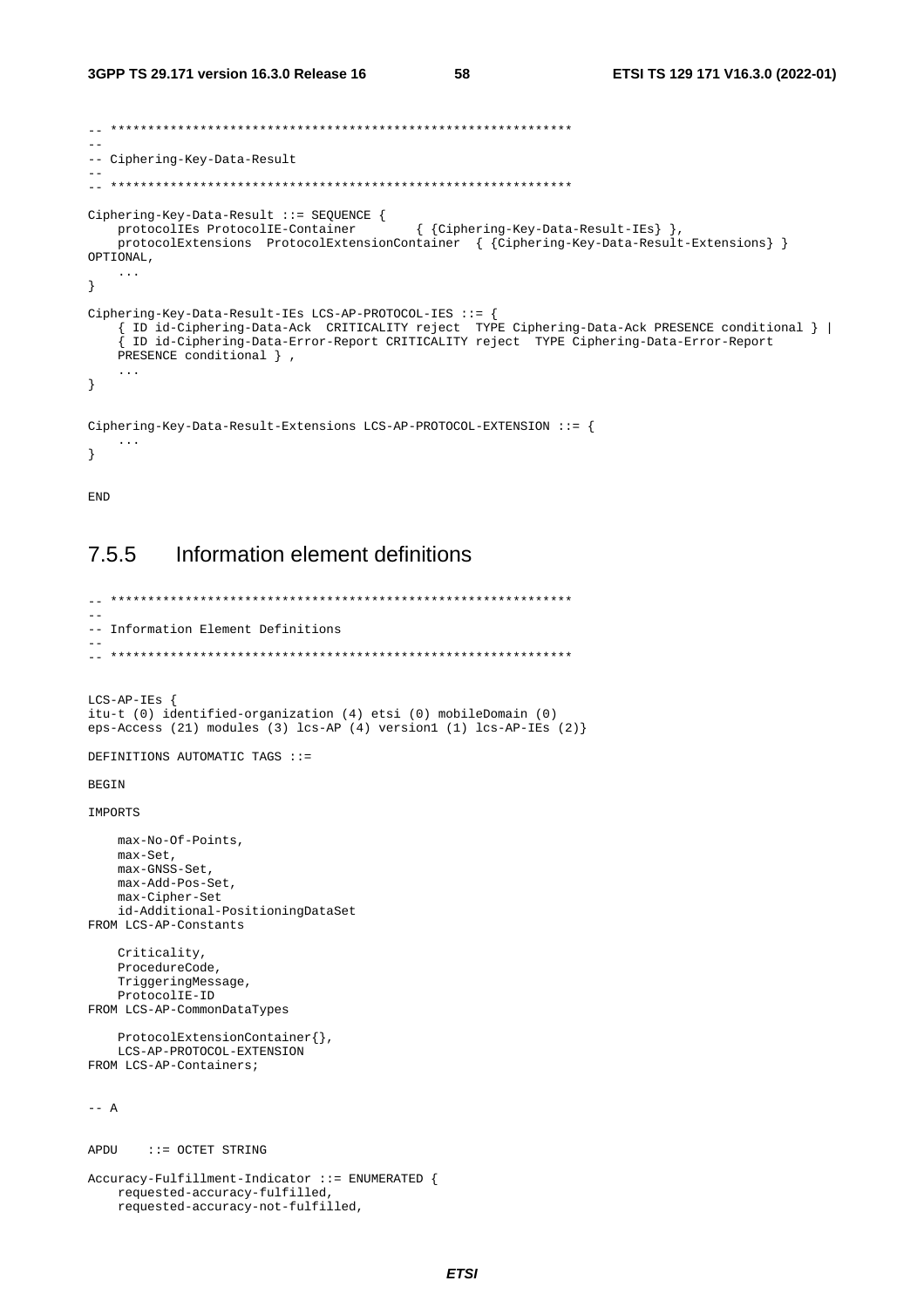```
 ... 
} 
Additional-PositioningDataSet ::= SEQUENCE(SIZE(1..max-Add-Pos-Set)) OF Additional-
PositioningMethodAndUsage 
Additional-PositioningMethodAndUsage ::= OCTET STRING (SIZE(1)) 
Altitude ::= INTEGER (0..65535) 
-- The valid value for this IE is 0 to 32767. 
-- Reception of value greater than 32767 shall be mapped to the value 32767. 
Altitude-And-Direction ::= SEQUENCE { 
   direction-Of-Altitude Direction-Of-Altitude,
    altitude Altitude, 
 ... 
} 
Angle ::= INTEGER (0..179) 
-- B 
Barometric-Pressure ::= INTEGER (30000..115000) 
Bearing ::= INTEGER (0..359)--- CC0 ::= BIT STRING (SIZE (1..128)) 
CellIdentity ::= BIT STRING (SIZE (28)) 
Cell-Portion-ID ::= INTEGER (0..255,..., 256..4095) 
Ciphering-Data ::= SEQUENCE(SIZE(1..max-Cipher-Set)) OF Ciphering-Data-Set 
Ciphering-Data-Ack ::= SEQUENCE(SIZE(1..max-Cipher-Set)) OF Ciphering-Set-ID 
Ciphering-Data-Error-Report ::= SEQUENCE(SIZE(1..max-Cipher-Set)) OF Ciphering-Data-Error-Report-
Contents 
Ciphering-Data-Set ::= SEQUENCE { 
     ciphering-Set-ID Ciphering-Set-ID, 
     ciphering-Key Ciphering-Key, 
 c0 C0, 
 sib-Types SIB-Types, 
     validity-Start-Time Validity-Start-Time, 
     validity-Duration Validity-Duration, 
     tais-List TAIs-List, 
     ... 
     } 
Ciphering-Data-Error-Report-Contents ::= SEQUENCE { 
     ciphering-Set-ID Ciphering-Set-ID, 
     storage-Outcome Storage-Outcome, 
 ... 
    \frac{1}{2}Ciphering-Set-ID ::= INTEGER (0..65535) 
Ciphering-Key ::= OCTET STRING (SIZE (16)) 
Civic-Address ::= OCTET STRING 
Confidence ::= INTEGER (0..100) 
Correlation-ID ::= OCTET STRING (SIZE (4)) 
-- D 
DegreesLatitude ::= INTEGER (0..8388607) -- 23 bit field 
DegreesLongitude ::= INTEGER (-8388608..8388607) -- 24 bit field
```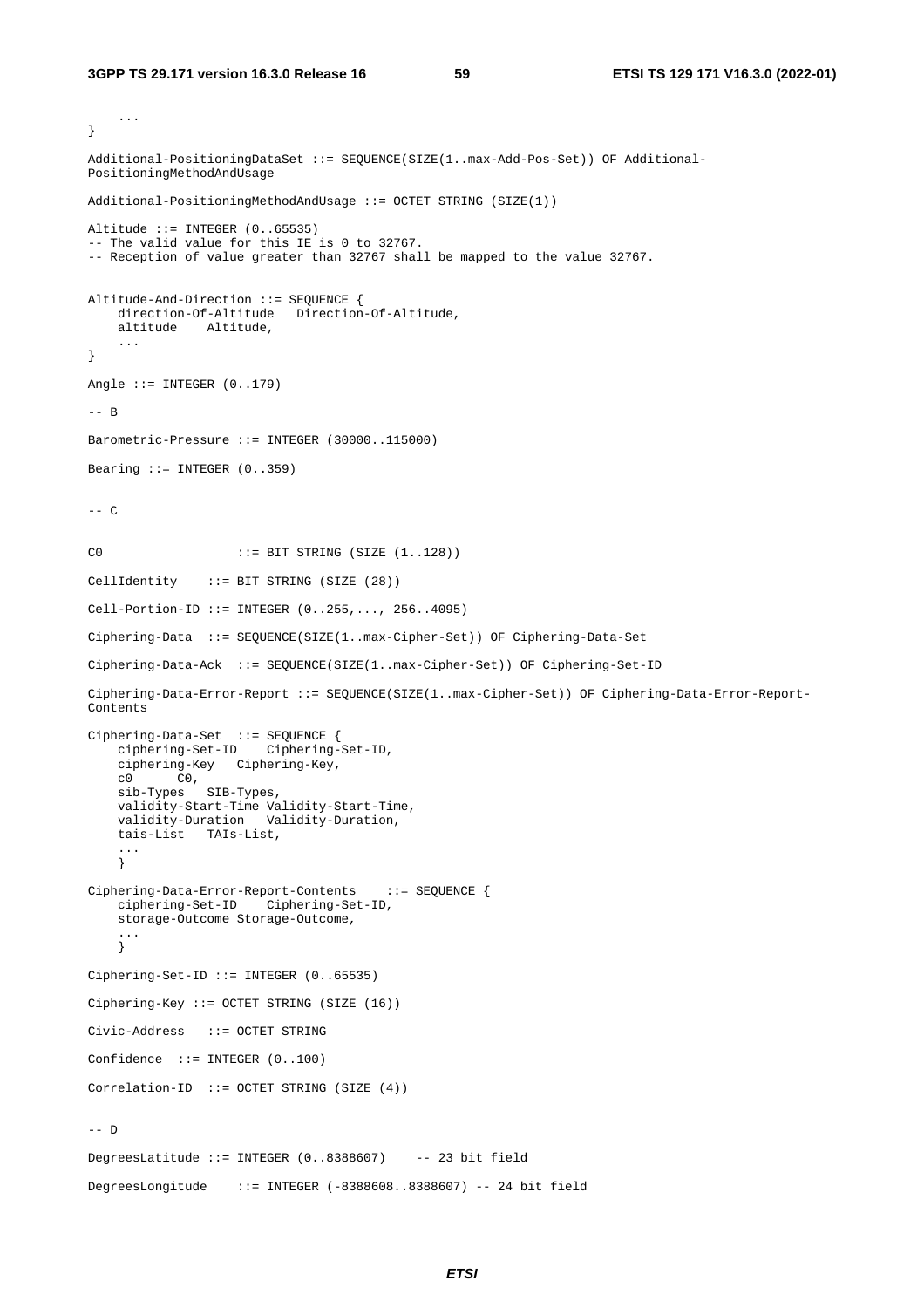```
Direction-Of-Altitude ::= ENUMERATED { 
    height, 
    depth 
} 
-- E 
E-CGI ::= SEOUENCE {
    pLMNidentity PLMN-ID, 
     cell-ID CellIdentity, 
     iE-Extensions ProtocolExtensionContainer { { E-CGI-ExtIEs} } OPTIONAL, 
     ...} 
E-CGI-ExtIEs LCS-AP-PROTOCOL-EXTENSION ::= { 
     ... 
} 
Coverage-Level ::= ENUMERATED { 
       extendedcoverage, 
     ... 
} 
Ellipsoid-Point-With-Uncertainty-Ellipse ::= SEQUENCE { 
     geographical-Coordinates Geographical-Coordinates, 
     uncertainty-Ellipse Uncertainty-Ellipse, 
 confidence Confidence, 
 iE-Extensions ProtocolExtensionContainer { { Ellipsoid-Point-With-Uncertainty-Ellipse-ExtIEs} 
} OPTIONAL, 
     ...} 
Ellipsoid-Point-With-Uncertainty-Ellipse-ExtIEs LCS-AP-PROTOCOL-EXTENSION ::= { 
     ... 
} 
Ellipsoid-Point-With-Altitude ::= SEQUENCE { 
     geographical-Coordinates Geographical-Coordinates, 
     altitude-And-Direction Altitude-And-Direction, 
     iE-Extensions ProtocolExtensionContainer { { Ellipsoid-Point-With-Altitude-ExtIEs} } OPTIONAL, 
     ...} 
Ellipsoid-Point-With-Altitude-ExtIEs LCS-AP-PROTOCOL-EXTENSION ::= { 
 ... 
} 
Ellipsoid-Point-With-Altitude-And-Uncertainty-Ellipsoid ::= SEQUENCE { 
     geographical-Coordinates Geographical-Coordinates, 
     altitude-And-Direction Altitude-And-Direction, 
     uncertainty-Ellipse Uncertainty-Ellipse, 
     uncertainty-Altitude Uncertainty-Altitude, 
    confidence Confidence,<br>iE-Extensions Protocol -<br>psoid-F------
                    ProtocolExtensionContainer { { Ellipsoid-Point-With-Altitude-And-Uncertainty-
Ellipsoid-ExtIEs} } OPTIONAL, 
     ...} 
Ellipsoid-Point-With-Altitude-And-Uncertainty-Ellipsoid-ExtIEs LCS-AP-PROTOCOL-EXTENSION ::= { 
 ... 
} 
Ellipsoid-Arc ::= SEQUENCE {<br>geographical-Coordinates Geo
                               Geographical-Coordinates,
     inner-Radius Inner-Radius, 
     uncertainty-Radius Uncertainty-Code, 
     offset-Angle Angle, 
     included-Angle Angle, 
     confidence Confidence, 
     iE-Extensions ProtocolExtensionContainer { { Ellipsoid-Arc-ExtIEs} } OPTIONAL, 
     ... 
} 
Ellipsoid-Arc-ExtIEs LCS-AP-PROTOCOL-EXTENSION ::= { 
     ... 
}
```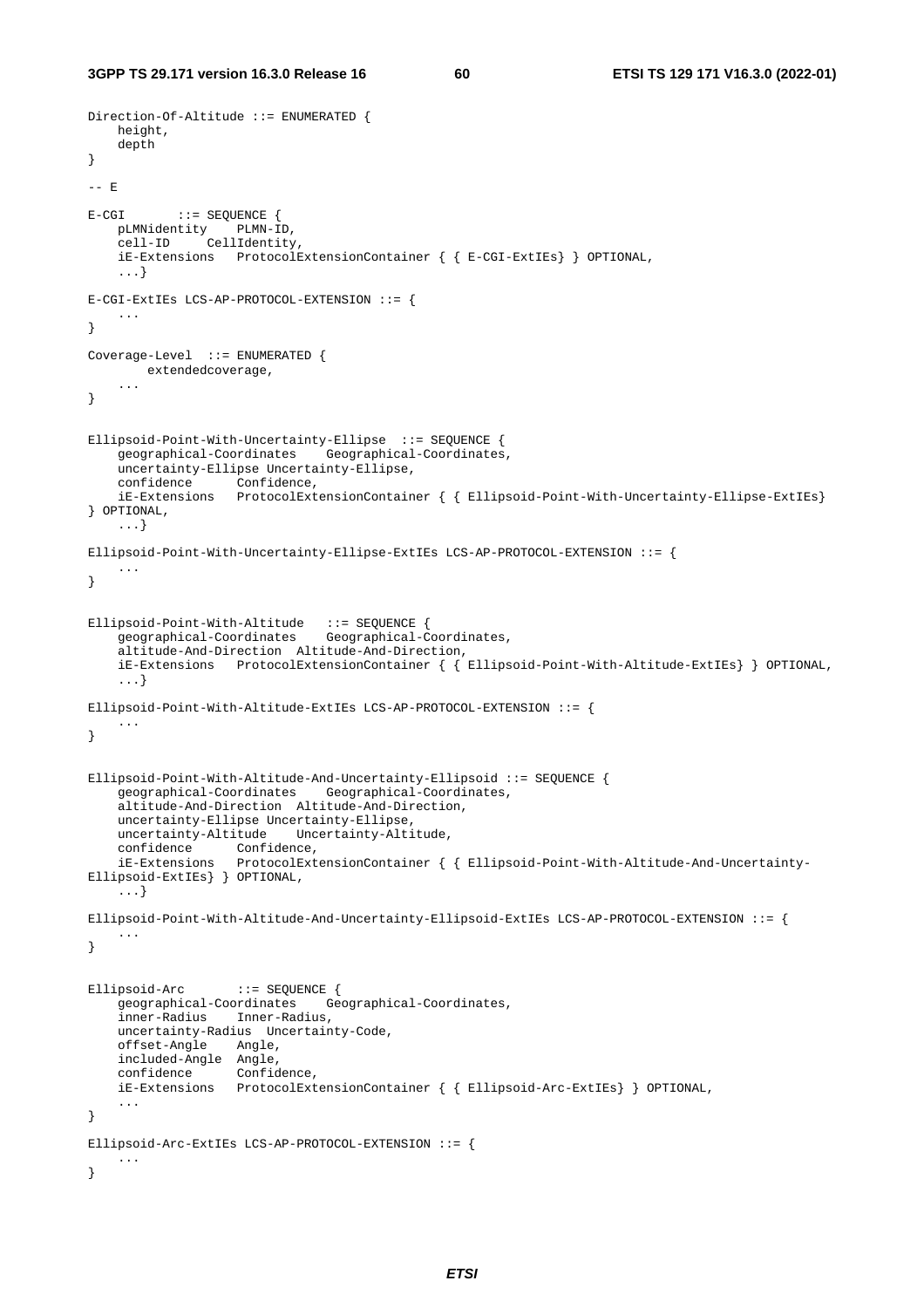```
END-ID ::= CHOICE {
    macro-eNB-ID Macro-eNB-ID, 
    home-eNB-ID Home-eNB-ID, 
     ..., 
     short-macro-eNB-ID Short-Macro-eNB-ID, 
    long-macro-eNB-ID Long-Macro-eNB-ID 
} 
E-SMLC-ID ::= INTEGR (0..255)-- F 
--- G
Geographical-Area ::= CHOICE {
   point Point,
    point-With-Uncertainty Point-With-Uncertainty, 
     ellipsoidPoint-With-Uncertainty-Ellipse Ellipsoid-Point-With-Uncertainty-Ellipse, 
    polygon Polygon, 
     ellipsoid-Point-With-Altitude Ellipsoid-Point-With-Altitude, 
     ellipsoid-Point-With-Altitude-And-Uncertainty-Ellipsoid Ellipsoid-Point-With-Altitude-And-
Uncertainty-Ellipsoid, 
    ellipsoid-Arc Ellipsoid-Arc, 
 ..., 
    high-Accuracy-Ellipsoid-Point-With-Uncertainty-Ellipse High-Accuracy-Ellipsoid-Point-With-
Uncertainty-Ellipse, 
    high-Accuracy-Ellipsoid-Point-With-Altitude-And-Uncertainty-Ellipsoid High-Accuracy-Ellipsoid-
Point-With-Altitude-And-Uncertainty-Ellipsoid, 
    high-Accuracy-Ellipsoid-Point-With-Scalable-Uncertainty-Ellipse High-Accuracy-Ellipsoid-Point-
With-Scalable-Uncertainty-Ellipse, 
    high-Accuracy-Ellipsoid-Point-With-Altitude-And-Scalable-Uncertainty-Ellipsoid High-Accuracy-
Ellipsoid-Point-With-Scalable-Altitude-And-Uncertainty-Ellipsoid 
} 
Geographical-Coordinates ::= SEQUENCE { 
     latitudeSign LatitudeSign, 
     degreesLatitude DegreesLatitude, 
     degreesLongitude DegreesLongitude, 
     iE-Extensions ProtocolExtensionContainer { {Geographical-Coordinates-ExtIEs} } OPTIONAL, 
     ... 
} 
Geographical-Coordinates-ExtIEs LCS-AP-PROTOCOL-EXTENSION ::= { 
 ... 
} 
Global-eNB-ID ::= SEQUENCE { 
    pLMN-ID PLMN-ID, 
     eNB-ID ENB-ID 
} 
GNSS-Positioning-Method-And-Usage ::= OCTET STRING (SIZE (1)) 
GNSS-Positioning-Data-Set ::= SEQUENCE (SIZE (1..max-GNSS-Set)) OF GNSS-Positioning-Method-And-Usage 
-- H 
High-Accuracy-Altitude ::= INTEGER (-64000..128000) 
High-Accuracy-DegreesLatitude ::= INTEGER(-2147483648..2147483647) 
High-Accuracy-DegreesLongitude ::= INTEGER(-2147483648..2147483647) 
High-Accuracy-Ellipsoid-Point-With-Uncertainty-Ellipse ::= SEQUENCE { 
    high-Accuracy-Geographical-Coordinates High-Accuracy-Geographical-Coordinates, 
    high-Accuracy-Uncertainty-Ellipse High-Accuracy-Uncertainty-Ellipse, 
     confidence Confidence, 
     iE-Extensions ProtocolExtensionContainer { { High-Accuracy-Ellipsoid-Point-With-Uncertainty-
Ellipse-ExtIEs} } OPTIONAL, 
     ...}
```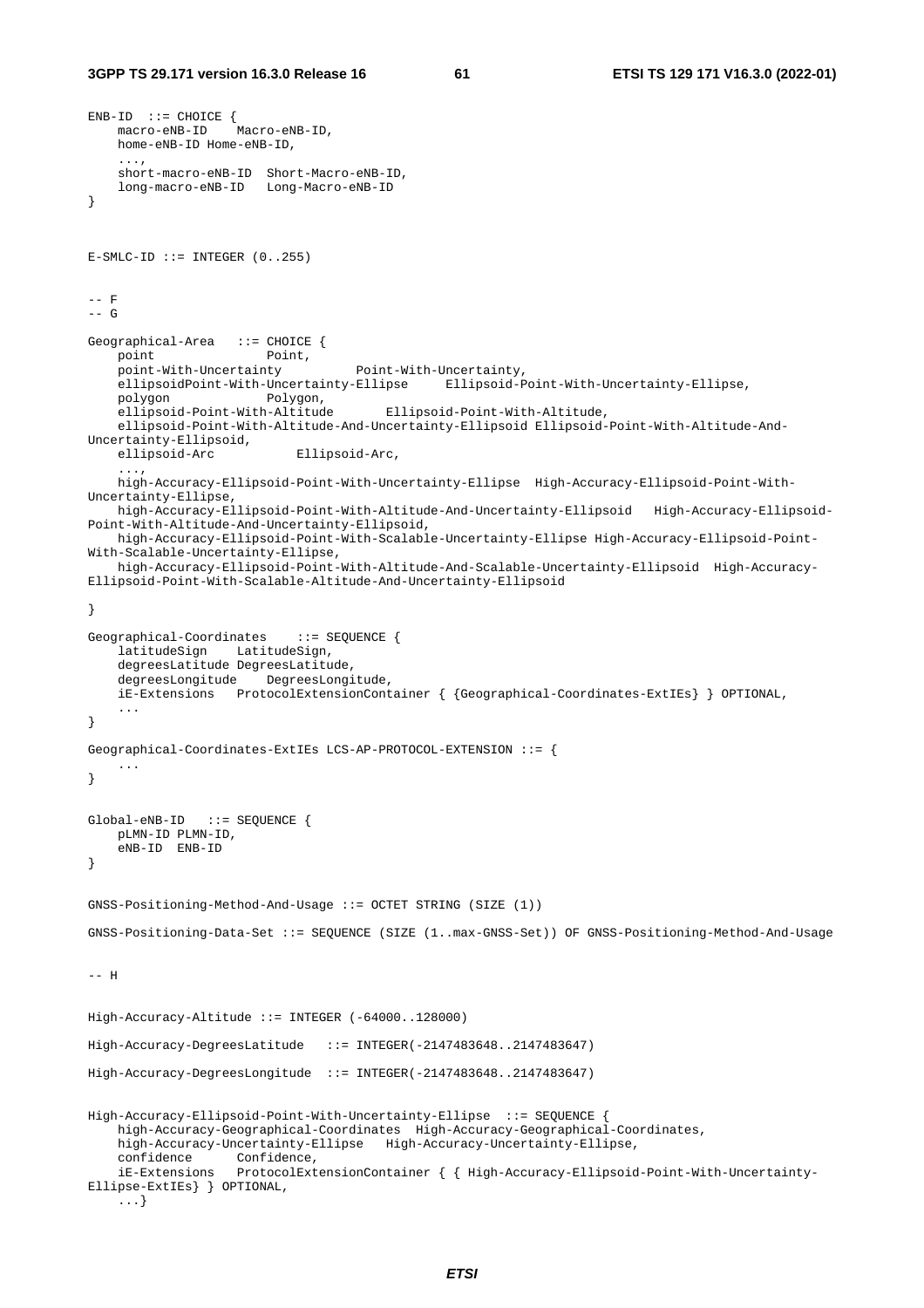```
High-Accuracy-Ellipsoid-Point-With-Uncertainty-Ellipse-ExtIEs LCS-AP-PROTOCOL-EXTENSION ::= { 
    ... 
} 
High-Accuracy-Ellipsoid-Point-With-Scalable-Uncertainty-Ellipse ::= SEQUENCE { 
     high-Accuracy-Geographical-Coordinates High-Accuracy-Geographical-Coordinates, 
    high-Accuracy-Scalable-Uncertainty-Ellipse High-Accuracy-Scalable-Uncertainty-Ellipse, 
    confidence Confidence,
     iE-Extensions ProtocolExtensionContainer { { High-Accuracy-Ellipsoid-Point-With-Scalable-
Uncertainty-Ellipse-ExtIEs} } OPTIONAL, 
     ...} 
High-Accuracy-Ellipsoid-Point-With-Scalable-Uncertainty-Ellipse-ExtIEs LCS-AP-PROTOCOL-EXTENSION ::= 
{ 
 ... 
} 
High-Accuracy-Ellipsoid-Point-With-Altitude-And-Uncertainty-Ellipsoid ::= SEQUENCE { 
    high-Accuracy-Geographical-Coordinates High-Accuracy-Geographical-Coordinates, 
     high-Accuracy-Altitude High-Accuracy-Altitude, 
     high-Accuracy-Uncertainty-Ellipse High-Accuracy-Uncertainty-Ellipse, 
     confidence Confidence, 
    high-Accuracy-Uncertainty-Altitude High-Accuracy-Uncertainty-Code, 
     vertical-Confidence Confidence, 
     iE-Extensions ProtocolExtensionContainer { { High-Accuracy-Ellipsoid-Point-With-Altitude-And-
Uncertainty-Ellipsoid-ExtIEs} } OPTIONAL, 
     ...} 
High-Accuracy-Ellipsoid-Point-With-Altitude-And-Uncertainty-Ellipsoid-ExtIEs LCS-AP-PROTOCOL-
EXTENSION ::= {
     ... 
} 
High-Accuracy-Ellipsoid-Point-With-Altitude-And-Scalable-Uncertainty-Ellipsoid ::= SEQUENCE { 
     high-Accuracy-Geographical-Coordinates High-Accuracy-Geographical-Coordinates, 
    high-Accuracy-Altitude High-Accuracy-Altitude, 
    high-Accuracy-Scalable-Uncertainty-Ellipse High-Accuracy-Scalable-Uncertainty-Ellipse, 
     confidence Confidence, 
    high-Accuracy-Scalable-Uncertainty-Altitude High-Accuracy-Scalable-Uncertainty-Altitude, 
     vertical-Confidence Confidence, 
     iE-Extensions ProtocolExtensionContainer { { High-Accuracy-Ellipsoid-Point-With-Altitude-And-
Scalable-Uncertainty-Ellipsoid-ExtIEs } } OPTIONAL,
     ...} 
High-Accuracy-Ellipsoid-Point-With-Altitude-And-Scalable-Uncertainty-Ellipsoid-ExtIEs LCS-AP-
PROTOCOL-EXTENSION ::= { 
    ... 
} 
High-Accuracy-Geographical-Coordinates ::= SEQUENCE { 
 high-Accuracy-DegreesLatitude High-Accuracy-DegreesLatitude, 
 high-Accuracy-DegreesLongitude High-Accuracy-DegreesLongitude, 
     iE-Extensions ProtocolExtensionContainer { { High-Accuracy-Geographical-Coordinates-ExtIEs} } 
OPTIONAL, 
     ... 
} 
High-Accuracy-Geographical-Coordinates-ExtIEs LCS-AP-PROTOCOL-EXTENSION ::= { 
 ... 
} 
High-Accuracy-Uncertainty-Code ::= INTEGER (0..255) 
High-Accuracy-Extended-Uncertainty-Code ::= INTEGER (0..255) 
High-Accuracy-Uncertainty-Ellipse ::= SEQUENCE { 
    high-Accuracy-Uncertainty-SemiMajor High-Accuracy-Uncertainty-Code, 
    high-Accuracy-Uncertainty-SemiMinor High-Accuracy-Uncertainty-Code, 
     orientation-Major-Axis INTEGER (0..179), 
     iE-Extensions ProtocolExtensionContainer { { High-Accuracy-Uncertainty-Ellipse-ExtIEs} } 
OPTIONAL, 
     ...
```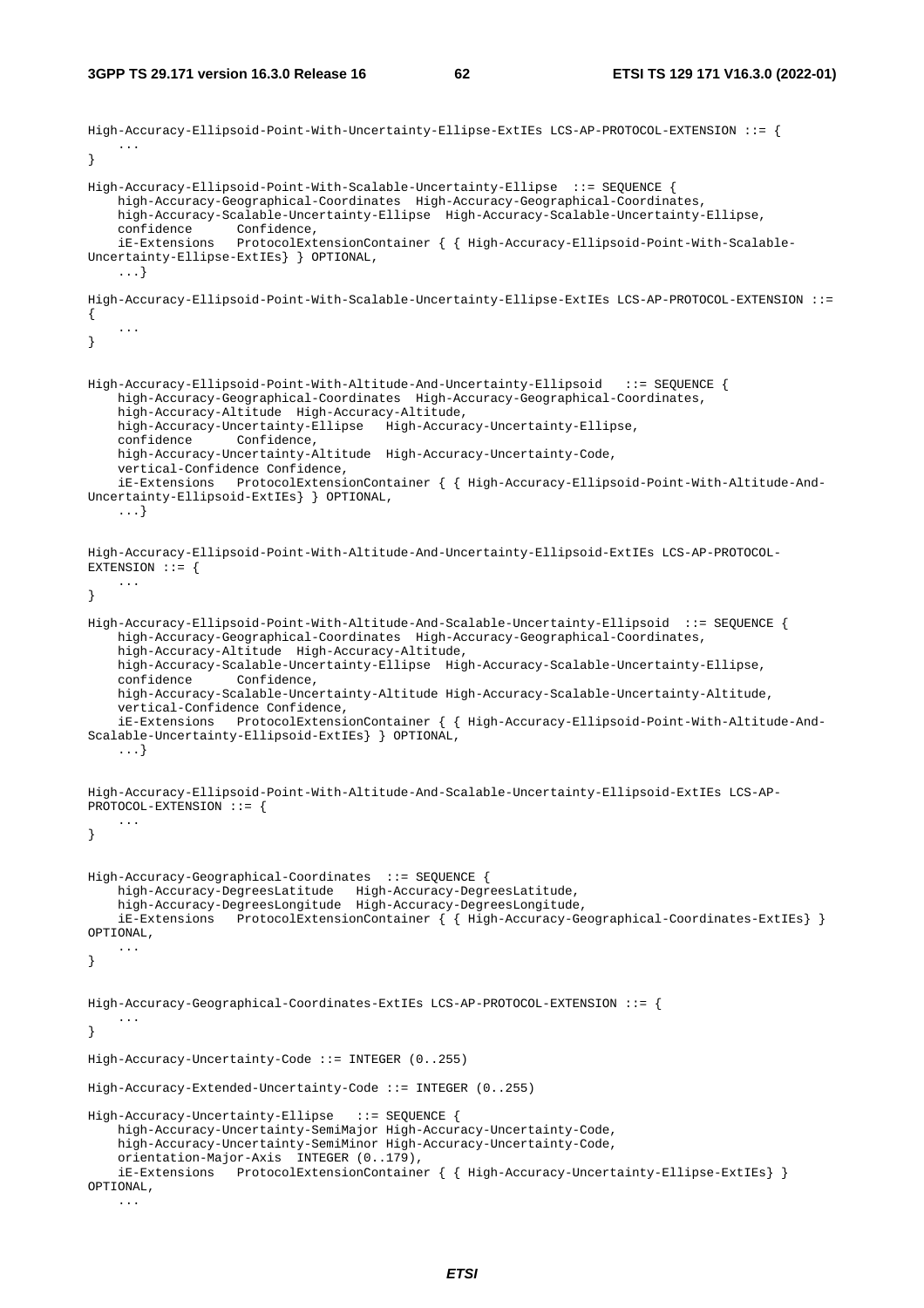```
} 
High-Accuracy-Uncertainty-Ellipse-ExtIEs LCS-AP-PROTOCOL-EXTENSION ::= { 
 ... 
} 
High-Accuracy-Extended-Uncertainty-Ellipse ::= SEQUENCE { 
   high-Accuracy-Extended-Uncertainty-SemiMajor<br>high-Accuracy-Extended-Uncertainty-SemiMinor
                                                     high-Accuracy-Extended-Uncertainty-SemiMinor High-Accuracy-Extended-Uncertainty-Code, 
     orientation-Major-Axis INTEGER (0..179), 
     iE-Extensions ProtocolExtensionContainer { { High-Accuracy-Extended-Uncertainty-Ellipse-
ExtIEs} } OPTIONAL, 
    ... 
} 
High-Accuracy-Extended-Uncertainty-Ellipse-ExtIEs LCS-AP-PROTOCOL-EXTENSION ::= { 
 ... 
} 
High-Accuracy-Scalable-Uncertainty-Ellipse ::= CHOICE { 
high-Accuracy-Uncertainty-Ellipse High-Accuracy-Uncertainty-Ellipse, 
high-Accuracy-Extended-Uncertainty-Ellipse High-Accuracy-Extended-Uncertainty-Ellipse 
} 
High-Accuracy-Scalable-Uncertainty-Altitude ::= CHOICE { 
high-Accuracy-Uncertainty-Altitude High-Accuracy-Uncertainty-Code, 
high-Accuracy-Extended-Uncertainty-Altitude High-Accuracy-Extended-Uncertainty-Code 
} 
Home-eNB-ID ::= BIT STRING (SIZE (28))Horizontal-Accuracy ::= INTEGER (0..127) 
Horizontal-Speed-And-Bearing ::= SEQUENCE { 
   bearing INTEGER (0..359),
    horizontal-Speed INTEGER (0..2047) 
} 
Horizontal-Velocity ::= SEQUENCE {<br>horizontal-Speed-And-Bearing
                                      horizontal-Speed-And-Bearing Horizontal-Speed-And-Bearing, 
     iE-Extensions ProtocolExtensionContainer { { Horizontal-Velocity-ExtIEs} } OPTIONAL, 
     ... 
} 
Horizontal-Velocity-ExtIEs LCS-AP-PROTOCOL-EXTENSION ::= { 
    ... 
} 
Horizontal-With-Vertical-Velocity ::= SEQUENCE { 
 horizontal-Speed-And-Bearing Horizontal-Speed-And-Bearing, 
 vertical-Velocity Vertical-Velocity, 
 iE-Extensions ProtocolExtensionContainer { { Horizontal-With-Vertical-Velocity-ExtIEs} } 
OPTIONAL, 
     ... 
} 
Horizontal-With-Vertical-Velocity-ExtIEs LCS-AP-PROTOCOL-EXTENSION ::= { 
 ... 
} 
Horizontal-Velocity-With-Uncertainty ::= SEQUENCE { 
    horizontal-Speed-And-Bearing Horizontal-Speed-And-Bearing, 
uncertainty-Speed INTEGER (0..255),
 iE-Extensions ProtocolExtensionContainer { { Horizontal-Velocity-With-Uncertainty-ExtIEs} 
} OPTIONAL, 
     ... 
} 
Horizontal-Velocity-With-Uncertainty-ExtIEs LCS-AP-PROTOCOL-EXTENSION ::= { 
 ... 
} 
Horizontal-With-Vertical-Velocity-And-Uncertainty ::= SEQUENCE { 
    horizontal-Speed-And-Bearing Horizontal-Speed-And-Bearing, 
     vertical-Velocity Vertical-Velocity,
```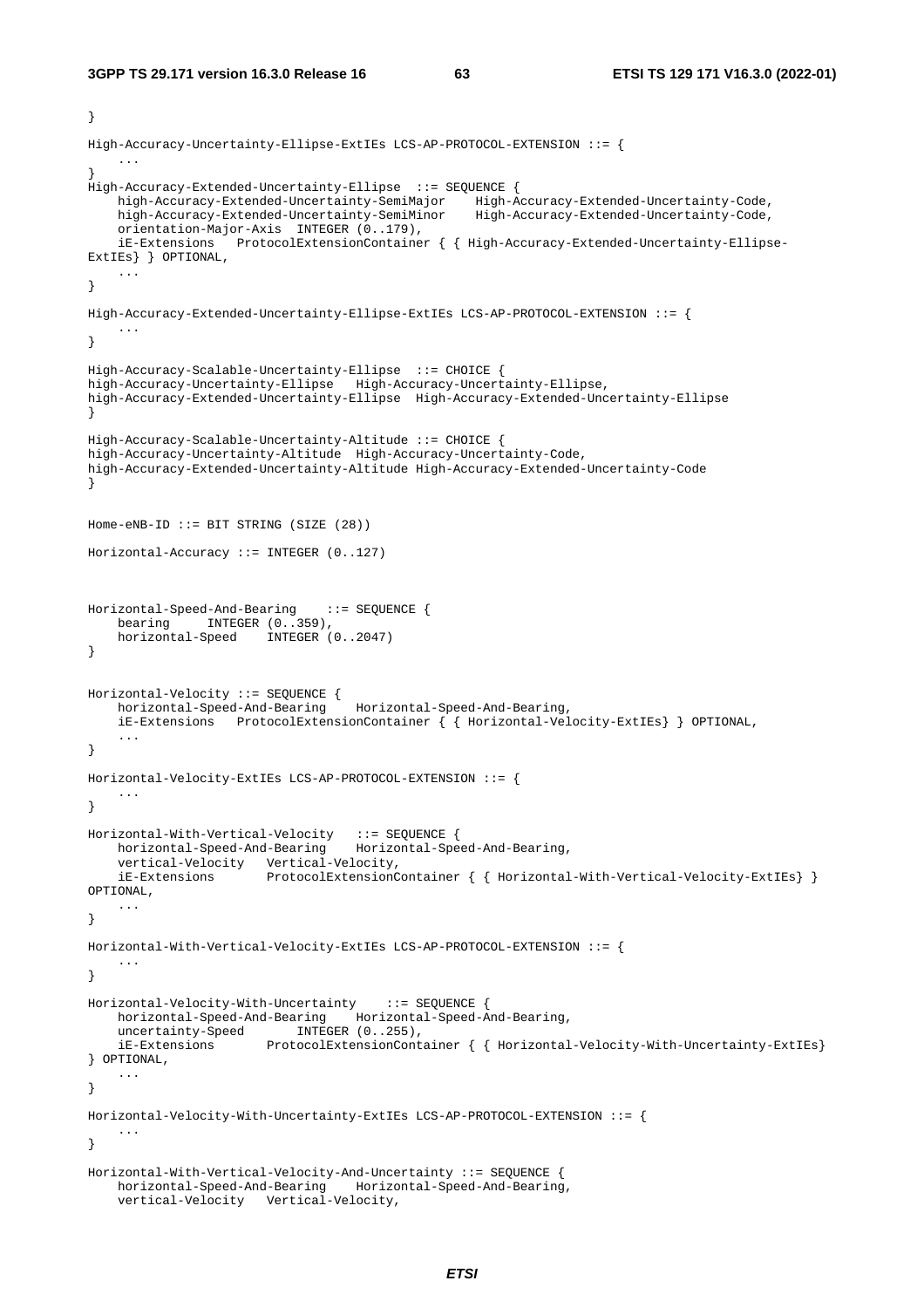```
horizontal-Uncertainty-Speed INTEGER (0..255),
     vertical-Uncertainty-Speed INTEGER (0..255), 
     iE-Extensions ProtocolExtensionContainer { { Horizontal-With-Vertical-Velocity-And-
Uncertainty-ExtIEs} } OPTIONAL, 
     ... 
} 
Horizontal-With-Vertical-Velocity-And-Uncertainty-ExtIEs LCS-AP-PROTOCOL-EXTENSION ::= { 
    ... 
} 
-- I 
IMSI ::= OCTET STRING (SIZE (3..8)) 
IMEI ::= OCTET STRING (SIZE (8)) 
Include-Velocity ::= ENUMERATED { 
   requested, 
    not-Requested, 
... 
} 
Inner-Radius ::= INTEGER (0..65535) -- 16 bit field 
-- JT
-- K 
-- L 
LatitudeSign ::= ENUMERATED { 
    north, 
     south 
} 
Location-Type ::= ENUMERATED { 
    geographic-Information, 
     assistance-Information, 
     ..., 
     last-known-location 
} 
LCS-Cause ::= CHOICE { 
radio-Network-Layer Radio-Network-Layer-Cause, 
transport-Layer Transport-Layer-Cause, 
protocol Protocol-Cause, 
misc Misc-Cause 
} 
LCS-Client-Type ::= ENUMERATED { 
     emergency-Services, 
     value-Added-Services, 
    pLMN-Operator-Services, 
     lawful-Intercept-Services, 
    pLMN-Operator-broadcast-Services, 
    pLMN-Operator-OM, 
     pLMN-Operator-Anonymous-Statistics, 
    pLMN-Operator-Target-MS-Service-Support, 
     ... 
} 
LCS-Priority ::= OCTET STRING (SIZE (1))
LCS-QoS ::= SEQUENCE { 
    horizontal-Accuracy Horizontal-Accuracy OPTIONAL, 
 vertical-Requested Vertical-Requested OPTIONAL, 
 vertical-Accuracy Vertical-Accuracy OPTIONAL, 
     response-Time Response-Time OPTIONAL, 
     ... 
}
```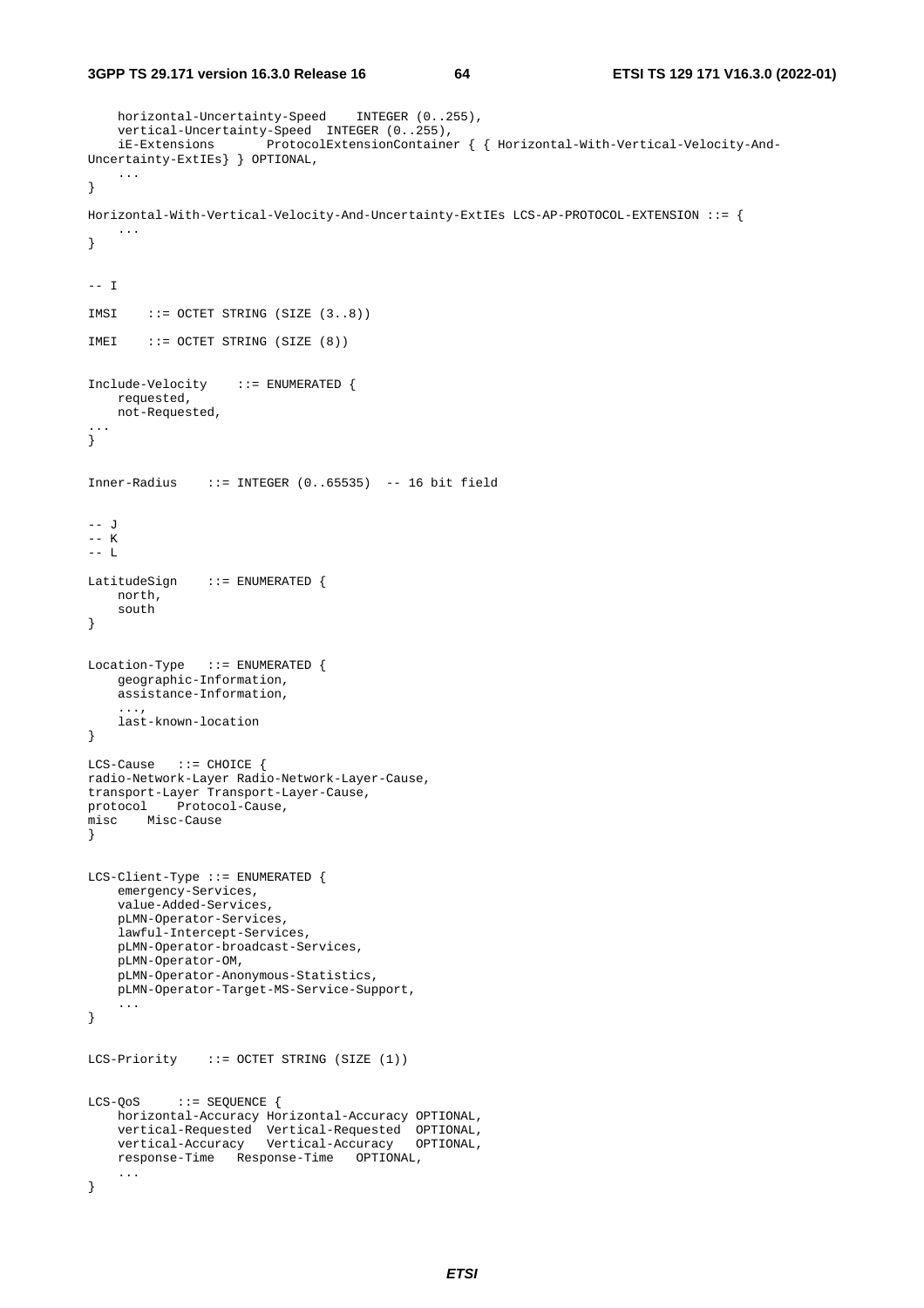```
LCS-Service-Type-ID ::= INTEGER (0..127) 
Long-Macro-eNB-ID ::= BIT STRING (SIZE (21)) 
--- MMaccro-eNB-ID ::= BIT STRING (SIZE (20))Message-Identifier ::= BIT STRING (SIZE (16)) 
Misc-Cause ::= ENUMERATED { 
    processing-Overload, 
    hardware-Failure, 
     o-And-M-Intervention, 
    unspecified, 
..., 
     ciphering-key-data-lost 
} 
MultipleAPDUs ::= SEQUENCE (SIZE (1.. 3)) OF APDU 
-- N 
Network-Element ::= CHOICE { 
global-eNB-ID Global-eNB-ID, 
e-SMLC-ID E-SMLC-ID 
} 
--- 0Orientation-Major-Axis ::= INTEGER (0..89) 
--- PPayload-Type ::= ENUMERATED { 
lPP, 
lPPa, 
... 
} 
PLMN-ID ::= TBCD-STRING 
Point ::= SEQUENCE {
    geographical-Coordinates Geographical-Coordinates, 
     iE-Extensions ProtocolExtensionContainer { {Point-ExtIEs} } OPTIONAL, 
 ... 
} 
Point-ExtIEs LCS-AP-PROTOCOL-EXTENSION ::= { 
    ... 
} 
Point-With-Uncertainty ::= SEQUENCE { 
     geographical-Coordinates Geographical-Coordinates, 
     uncertainty-Code Uncertainty-Code, 
     iE-Extensions ProtocolExtensionContainer { {Point-With-Uncertainty-ExtIEs} } OPTIONAL, 
     ...} 
Point-With-Uncertainty-ExtIEs LCS-AP-PROTOCOL-EXTENSION ::= { 
     ... 
} 
Polygon ::= SEQUENCE (SIZE (1..max-No-Of-Points)) OF Polygon-Point 
Polygon-Point ::= SEQUENCE {<br>geographical-Coordinates
                                 Geographical-Coordinates,
     iE-Extensions ProtocolExtensionContainer { {Polygon-Point-ExtIEs} } OPTIONAL, 
 ... 
 } 
Polygon-Point-ExtIEs LCS-AP-PROTOCOL-EXTENSION ::= { 
     ... 
}
```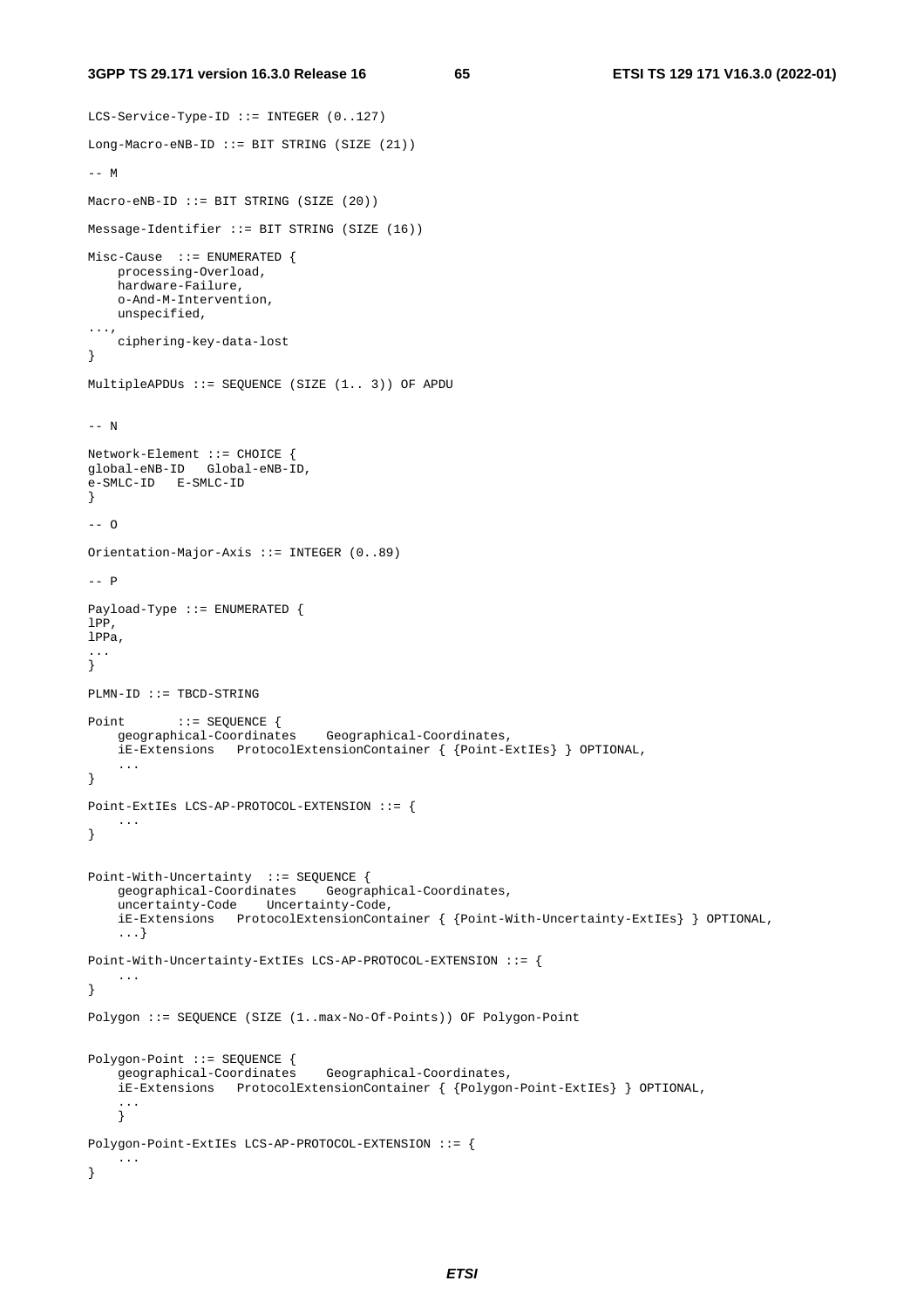```
Positioning-Data ::= SEQUENCE { 
    positioning-Data-Set Positioning-Data-Set OPTIONAL, 
     gNSS-Positioning-Data-Set GNSS-Positioning-Data-Set OPTIONAL, 
     iE-Extensions ProtocolExtensionContainer { { Positioning-Data-ExtIEs} } OPTIONAL, 
 ... 
 } 
Positioning-Data-ExtIEs LCS-AP-PROTOCOL-EXTENSION ::= { 
    { ID id-Additional-PositioningDataSet CRITICALITY ignore EXTENSION Additional-
PositioningDataSet PRESENCE optional }, 
     ... 
} 
Positioning-Data-Set ::= SEQUENCE (SIZE (1..max-Set)) OF Positioning-Method-And-Usage 
Positioning-Method-And-Usage ::= OCTET STRING (SIZE (1)) 
Protocol-Cause ::= ENUMERATED { 
transfer-Syntax-Error, 
abstract-Syntax-Error-Reject, 
abstract-Syntax-Error-Ignore-And-Notify, 
message-Not-Compatible-With-Receiver-State, 
semantic-Error, 
unspecified, 
abstract-Syntax-Error, 
... 
} 
-- \circ--- RRadio-Network-Layer-Cause ::= ENUMERATED { 
unspecified, 
... 
} 
RAT-Type ::= ENUMERATED {
    lte-wb, 
    nb-iot, 
     ..., 
     lte-m 
} 
Response-Time ::= ENUMERATED { 
    low-Delay(0), 
     delay-Tolerant(1), 
... 
} 
Return-Error-Type ::= ENUMERATED { 
yes, 
no 
} 
Return-Error-Cause ::= ENUMERATED { 
system-Failure, 
protocol-Error, 
destination-Unknown, 
destination-Unreachable, 
congestion, 
... 
} 
-- S 
Short-Macro-eNB-ID ::= BIT STRING (SIZE (18)) 
SIB-Types ::= OCTET STRING (SIZE (4))Storage-Outcome ::= ENUMERATED { 
successful, 
failed 
} 
-- T 
TAIs-List ::= OCTET STRING (SIZE (7..97))
```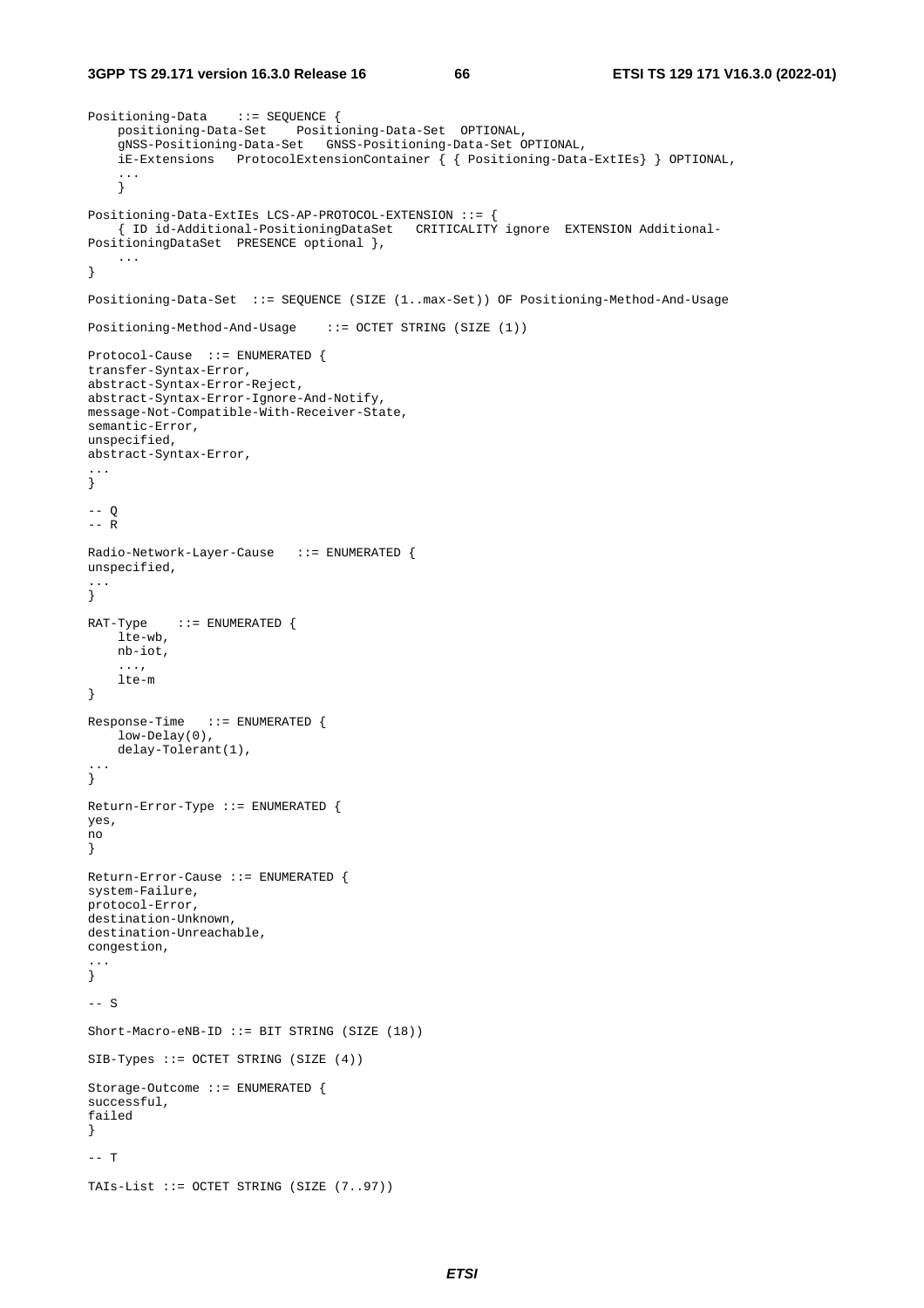**3GPP TS 29.171 version 16.3.0 Release 16 67 ETSI TS 129 171 V16.3.0 (2022-01)**

```
TBCD-STRING ::= OCTET STRING (SIZE (3)) 
Transport-Layer-Cause ::= ENUMERATED { 
tranport-Resource-Unavailable, 
unspecified, 
... 
} 
-- U
Uncertainty-Altitude ::= INTEGER (0..127) 
Uncertainty-Code ::= INTEGER (0..127) 
Uncertainty-Ellipse ::= SEQUENCE { 
    uncertainty-SemiMajor Uncertainty-Code, 
 uncertainty-SemiMinor Uncertainty-Code, 
 orientation-Major-Axis Orientation-Major-Axis 
} 
UE-Positioning-Capability ::= SEQUENCE { 
    lPP BOOLEAN, 
    ... 
} 
--- VValidity-Duration ::= INTEGER (0..65535) 
Validity-Start-Time ::= OCTET STRING (SIZE (4)) 
Velocity-Estimate ::= CHOICE {<br>horizontal-Velocity
                                Horizontal-Velocity,
 horizontal-With-Vertical-Velocity Horizontal-With-Vertical-Velocity, 
 horizontal-Velocity-With-Uncertainty Horizontal-Velocity-With-Uncertainty, 
    horizontal-With-Vertical-Velocity-And-Uncertainty Horizontal-With-Vertical-Velocity-And-
Uncertainty, 
     ... 
} 
Vertical-Requested ::= ENUMERATED { 
    vertical-coordinate-Is-Not-Requested(0), 
     vertical-coordinate-Is-Requested(1) 
} 
Vertical-Accuracy ::= INTEGER (0..127) 
Vertical-Velocity ::= SEQUENCE { 
    vertical-Speed INTEGER (0..255),
     vertical-Speed-Direction Vertical-Speed-Direction 
} 
Vertical-Speed-Direction ::= ENUMERATED { 
     upward, 
    downward 
} 
-- W 
-- X 
-- Y
END
```
## 7.5.6 Common definitions

```
-- ************************************************************** 
-- 
-- Common definitions 
-- 
\hspace{1.3cm} - \hspace{1.3cm} - \hspace{1.3cm}LCS-AP-CommonDataTypes { 
itu-t (0) identified-organization (4) etsi (0) mobileDomain (0) 
eps-Access (21) modules (3) lcs-AP (4) version1 (1) lcs-AP-CommonDataTypes (3)} 
DEFINITIONS AUTOMATIC TAGS ::=
```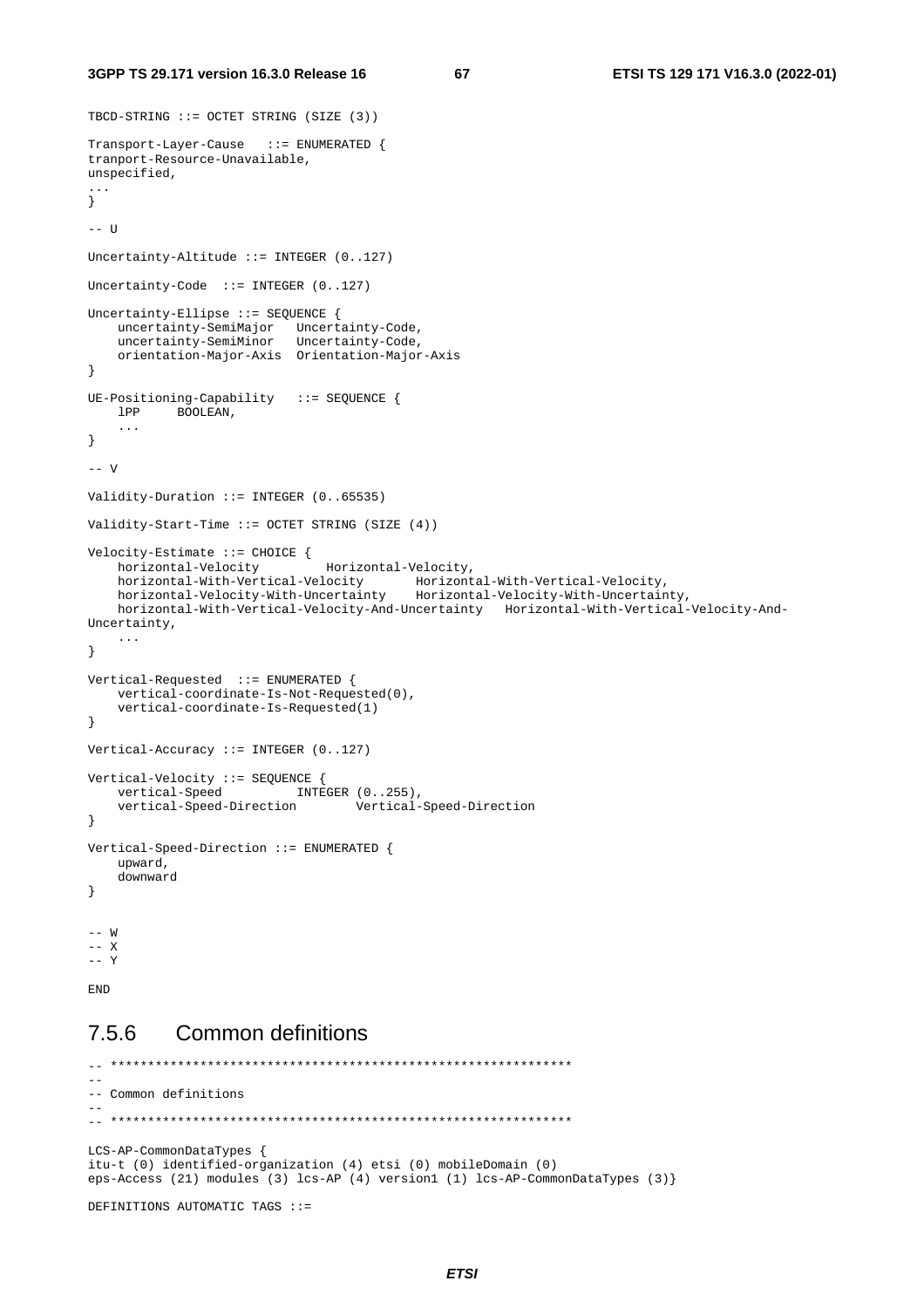68

```
BEGIN
Criticality ::= ENUMERATED { reject, ignore, notify }
Presence ::= ENUMERATED { optional, conditional, mandatory }
ProcedureCode ::= INTEGER (0..255)
ProtocolExtensionID ::= INTEGER (0..65535)
ProtocolIE-ID ::= INTEGER (0..65535)TriggeringMessage ::= ENUMERATED {initiating-message, successful-outcome, unsuccessful-outcome,
outcome}
```

```
END
```
#### **Constant definitions** 757

```
-- Constant definitions
LCS-AP-Constants {
itu-t (0) identified-organization (4) etsi (0) mobileDomain (0)
eps-Access (21) modules (3) lcs-AP (4) version1 (1) lcs-AP-Constants (4) }
DEFINITIONS AUTOMATIC TAGS ::=
BEGIN
\sim-- Elementary Procedures
id-Location-Service-Request
                            INTER :: = 0id-Connection-Oriented-Information-Transfer INTEGER ::= 1
id-Connectionless-Information-Transfer INTEGER ::= 2
id-Location-Abort INTEGER ::= 3
id-Reset
                 INTEGER ::= 4id-Ciphering-Key-Data-Delivery
                                INTEGER ::= 5-- IEs
\sim \simid-Accuracy-Fulfillment-Indicator \quad INTEGR :: = 0id-APDU
         INTER :: = 1id-Correlation-ID INTEGER ::= 2<br>id-Destination-ID INTEGER ::= 3
id-E-UTRAN-Cell-Identifier INTEGER ::= 4
id-Include-Velocity INTEGER ::= 5
id-IMEI INTEGER ::= 6<br>id-IMEI INTEGER ::= 7
1d-Insider Integer ::= 8<br>
id-LCS-Client-Type INTEGER ::= 8<br>
id-LCS-Priority INTEGER ::= 9<br>
id-LCS-Cos INTEGER ::= 10<br>
id-LCS-Cause INTEGER ::= 11
14 Location-Estimate INTEGER ::= 12<br>
id-Location-Type INTEGER ::= 13<br>
id-MultipleAPDUs INTEGER ::= 14<br>
id-Payload-Type INTEGER ::= 15
id-Positioning-Data INTEGER ::= 16
id-Return-Error-Request INTEGER ::= 17
id-Return-Error-Cause INTEGER ::= 18
                    INTER :: = 19id-Source-Identity
```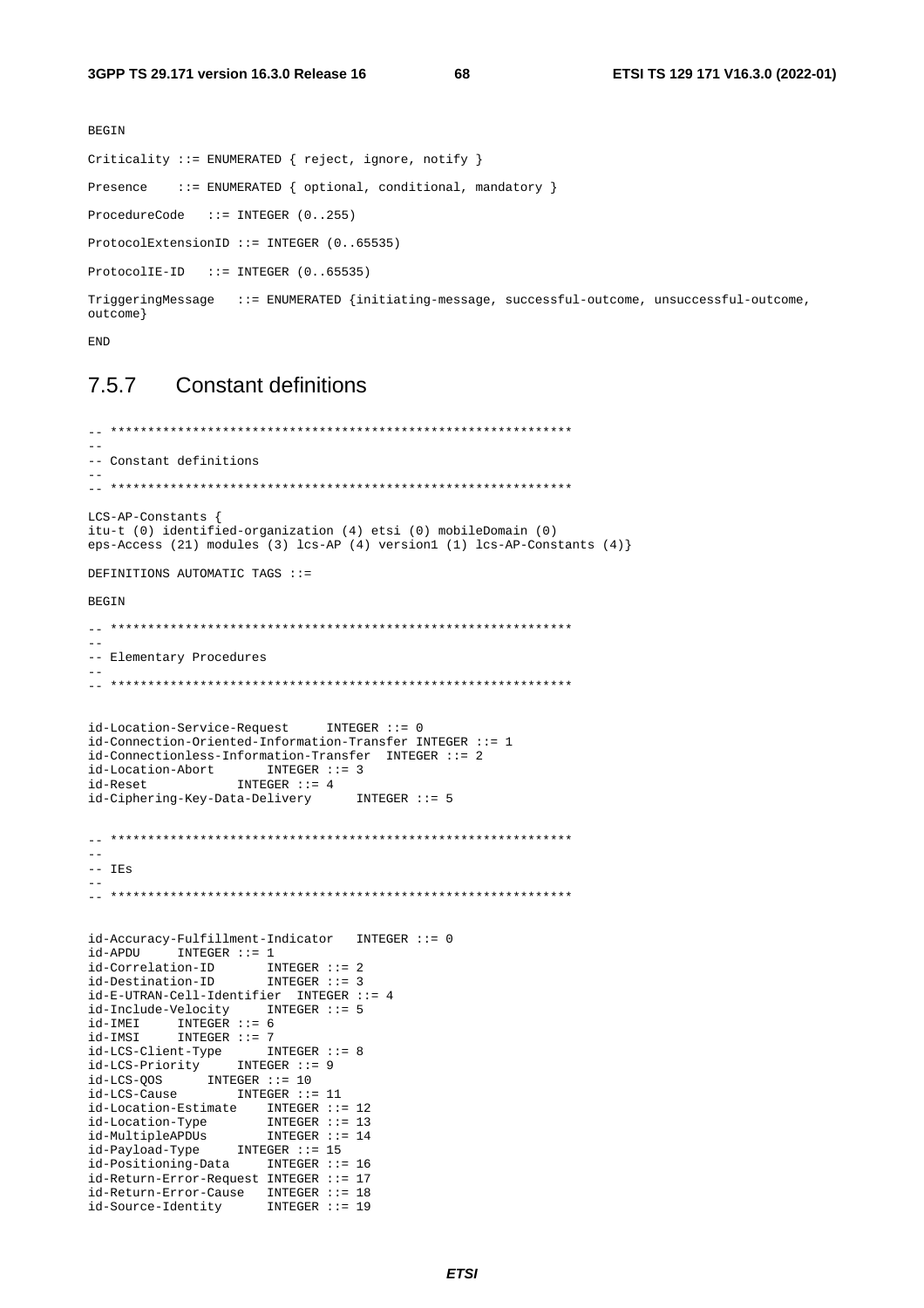69

```
id-UE-Positioning-Capability
                        INTER :: = 20id-Velocity-Estimate INTEGER ::= 21<br>id-LCS-Service-Type-ID INTEGER ::= 22
id-Cell-portion-ID INTEGER ::= 23<br>
id-Civic-Address INTEGER ::= 24
id-Barometric-Pressure INTEGER ::= 25
id-Additional-PositioningDataSet
                            INTEGER ::= 26id-RAT-Type INTEGER ::= 27
id-Ciphering-Data INTEGER ::= 28<br>id-Ciphering-Data INTEGER ::= 29
id-Ciphering-Data-Error-Report INTEGER ::= 30
id-Coverage-Level
                 INTER :: = 31-- Extension constants
-- Lists
max-No-Of-Points
              INTER :: = 15max-Set INTEGER ::= 9
max-GNSS-Set INTEGER ::= 9
max-Add-Pos-Set INTEGER ::= 8
max-Cipher-Set INTEGER ::= 16
maxProtocolExtensions INTEGER ::= 65535
maxProtocolIES INTEGER ::= 65535
```
**END** 

#### 758 **Container Definitions**

```
-- Container definitions
LCS-AP-Containers {
itu-t (0) identified-organization (4) etsi (0) mobileDomain (0)
eps-Access (21) modules (3) lcs-AP (4) version1 (1) lcs-AP-Containers (5)}
DEFINITIONS AUTOMATIC TAGS ::=
BEGIN
-- IE parameter types from other modules.
TMPORTS
  Criticality,
  Presence.
  ProtocolExtensionID,
  ProtocolIE-ID
FROM LCS-AP-CommonDataTypes
  maxProtocolExtensions.
  maxProtocolIEs
FROM LCS-AP-Constants;
\sim-- Class Definition for Protocol IEs
```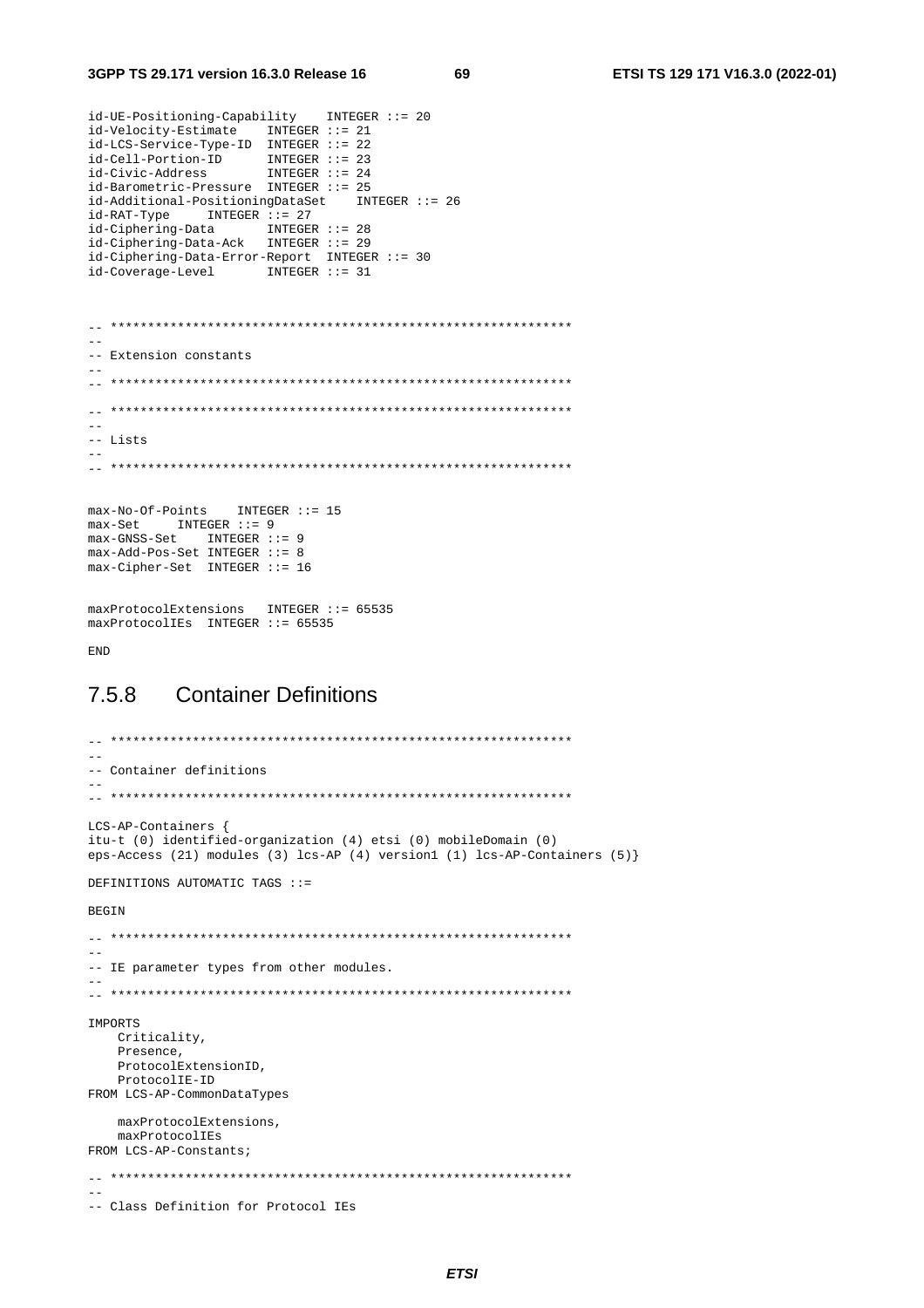#### 3GPP TS 29.171 version 16.3.0 Release 16

70

```
\begin{minipage}{0.9\linewidth} \verb|LCS-AP-PROTOCOL-IES| := CLASS { \verb| \& id ProtocolIE-ID| UNIQUE|, } \end{minipage}&criticality Criticality DEFAULT ignore,
   &Value,
   &presence Presence
\rightarrowWITH SYNTAX {
  ID &id
   CRITICALITY &criticality
   TYPE &Value
   PRESENCE & presence
\left\{ \right\}-- Class Definition for Protocol Extensions
LCS-AP-PROTOCOL-EXTENSION ::= CLASS {
   &id ProtocolExtensionID UNIQUE,
   &criticality Criticality DEFAULT ignore,
   &Extension,
   &presence Presence
WITH SYNTAX {
        hia
   TDCRITICALITY &criticality
   EXTENSION & Extension
   PRESENCE & presence
\left\{ \right\}-- Container for Protocol IEs
ProtocolIE-Container {LCS-AP-PROTOCOL-IES : IEsSetParam} ::=
   SEQUENCE (SIZE (0..maxProtocolIEs)) OF<br>ProtocolIE-Field {{IESSetParam}}
ProtocolIE-Field {LCS-AP-PROTOCOL-IES : IEsSetParam} ::= SEQUENCE {
  id LCS-AP-PROTOCOL-IES.&id ({IESSetParam}),
   criticality LCS-AP-PROTOCOL-IES.&criticality
                                         ({\{IESSetParam\}}\{@id\}),
   value LCS-AP-PROTOCOL-IES.&Value ({IEsSetParam}{@id})
\}\sim \sim-- Container Lists for Protocol IE Containers
ProtocolIE-ContainerList {INTEGER : lowerBound, INTEGER : upperBound, LCS-AP-PROTOCOL-IES :
IESSetParam: :=
   SEOUENCE (SIZE (lowerBound..upperBound)) OF
   ProtocolIE-Container { {IESSetParam}}
--- Container for Protocol Extensions
\frac{1}{2}ProtocolExtensionContainer {LCS-AP-PROTOCOL-EXTENSION : ExtensionSetParam} ::=
   SEQUENCE (SIZE (1..maxProtocolExtensions)) OF
   ProtocolExtensionField {{ExtensionSetParam}}
ProtocolExtensionField {LCS-AP-PROTOCOL-EXTENSION : ExtensionSetParam} : := SEQUENCE {
   id LCS-AP-PROTOCOL-EXTENSION.&id ({ExtensionSetParam}),
   criticality LCS-AP-PROTOCOL-EXTENSION.&criticality ({ExtensionSetParam}{@id}),
   extensionValue LCS-AP-PROTOCOL-EXTENSION.&Extension ({ExtensionSetParam}{@id})
\left\{ \right\}
```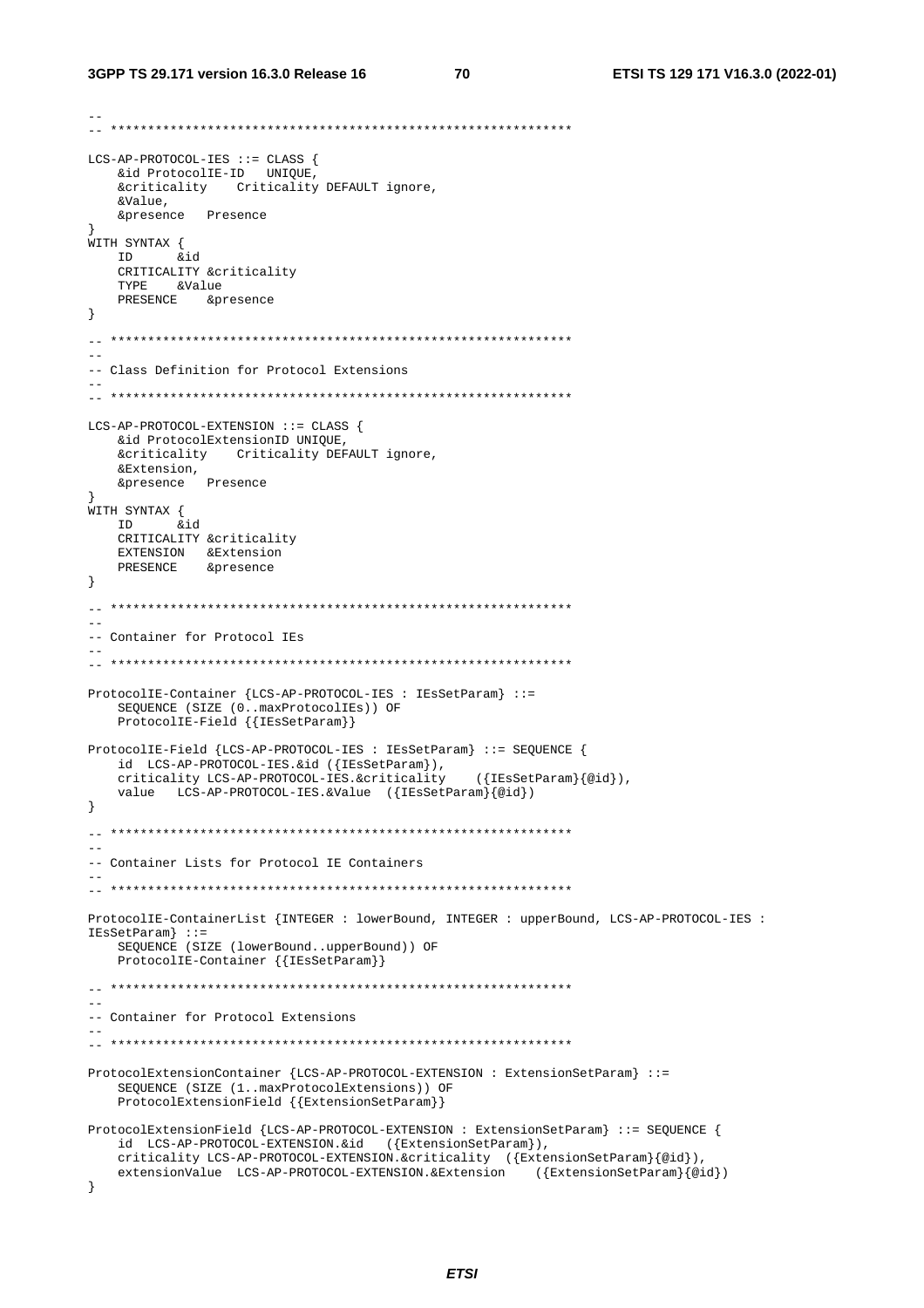resources allocated for the procedure

END

# 7.5.9 Message transfer syntax

LCS-AP shall use the ASN.1 Basic Packed Encoding Rules (BASIC-PER) Aligned Variant as transfer syntax as specified in ITU-T Recommendation X.691 [12].

## 7.6 Handling of unknown, unforeseen and erroneous protocol data

Clause 10 of 3GPP TS 36.413 [7] is applicable for the purposes of the present document.

# 8 LCS-AP Timers

## 8.1 General

The description of timers in the following tables should be considered a brief summary.

# 8.2 Timers of LCS-AP

| 1 <i>a</i> ui <del>c</del> 0.4.1. LGJ-AF (1111613 |                                                                                            |                                                                                                                       |                                                                              |                                                                         |  |  |
|---------------------------------------------------|--------------------------------------------------------------------------------------------|-----------------------------------------------------------------------------------------------------------------------|------------------------------------------------------------------------------|-------------------------------------------------------------------------|--|--|
| TIMER NUM.                                        | <b>TIMER VALUE</b>                                                                         | <b>CAUSE OF START</b>                                                                                                 | <b>NORMAL STOP</b>                                                           | <b>ON</b>                                                               |  |  |
|                                                   |                                                                                            |                                                                                                                       |                                                                              | <b>EXPIRY</b>                                                           |  |  |
| T3x01                                             | This value can be<br>operator configurable,<br>based on the received<br>QoS response time. | A Location Request   Location Response<br>procedure started in   message is received  Abort message to E-<br>the MME. |                                                                              | MME shall send<br>SMLC and return<br>lerror to the<br>requesting entity |  |  |
| T3x02                                             | 3 seconds                                                                                  | A Reset message is<br>sent                                                                                            | Reset Acknowledge Retransmission of<br>message is received the Reset message |                                                                         |  |  |
| T3x03                                             | This value can be<br>operator configurable                                                 | A Ciphering Keys<br>Delivery procedure<br>started in the E-                                                           | Ciphering Key Data   E-SMLC shall abort<br>Result message is<br>received     | the procedure and<br>release any                                        |  |  |

SMLC

**Table 8.2.1: LCS-AP timers**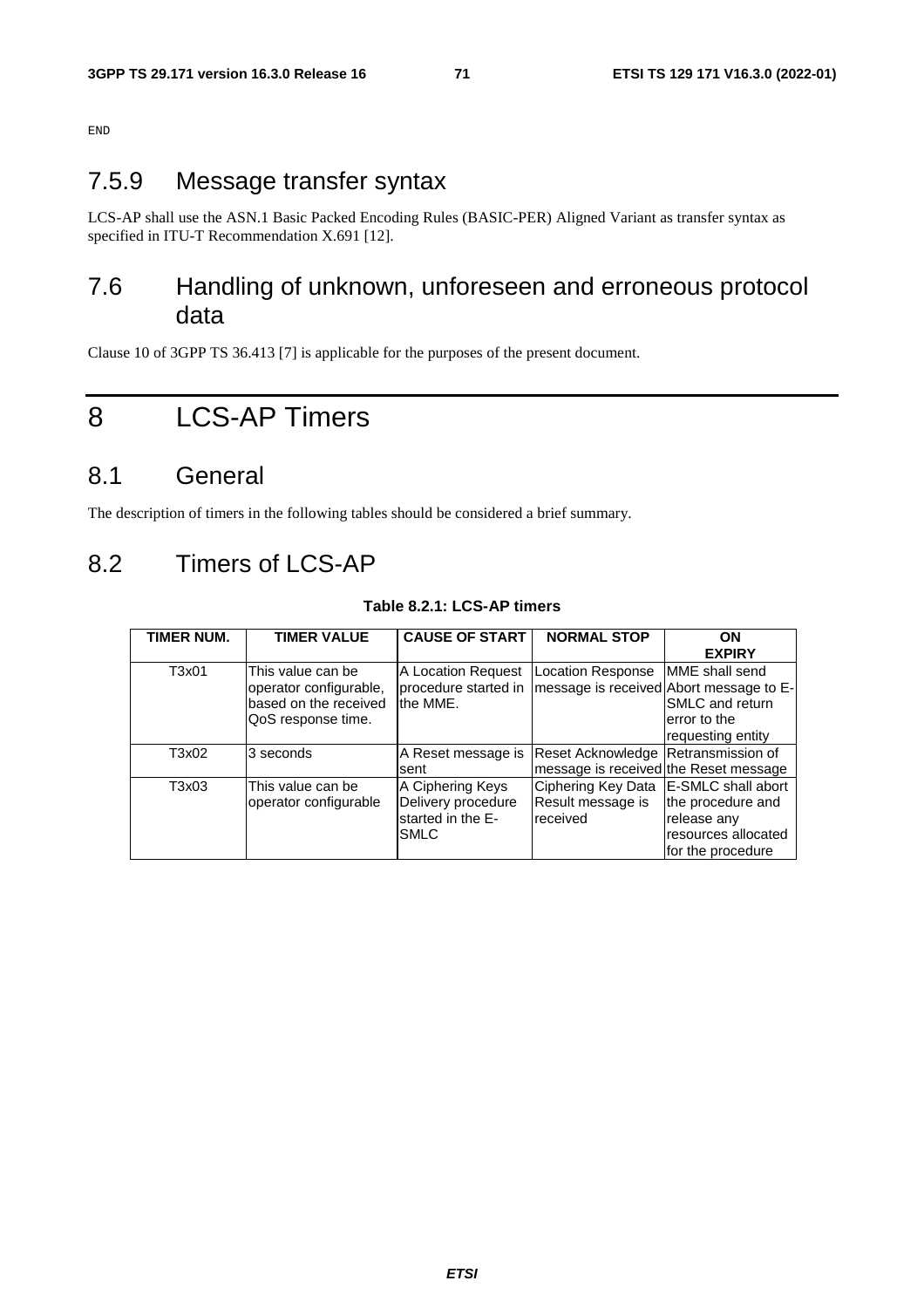## Annex A (informative): Change history

| <b>Date</b> | TSG#         | <b>TSG Doc.</b> | <b>CR</b> |                |                | Rev   Cev   Subject/Comment                                                            | <b>New</b> |
|-------------|--------------|-----------------|-----------|----------------|----------------|----------------------------------------------------------------------------------------|------------|
| 2010-03     | <b>CP-47</b> | CP-100054       |           |                |                | 3GPP TS presented for approval in CT#47                                                | 9.0.0      |
| 2010-06     | <b>CP-48</b> | CP-100286       | 0001      |                | F              | Correction to Positioning Data Element                                                 | 9.1.0      |
|             |              |                 | 0003      |                | F              | Correction to Cell ID Category                                                         |            |
| 2010-06     | <b>CP-48</b> | CP-100417       | 0002      | 3              | F              | Provide Service Type ID to E-SMLC                                                      | 10.0.0     |
| 2010-09     | CP-49        | CP-100463       | 0006      | $\mathbf{1}$   | F              | Define message transfer syntax in LCS-AP                                               | 10.1.0     |
|             |              |                 |           |                | F              | Add LCS-AP port identifier, payload protocol identifier and                            |            |
|             |              |                 |           |                |                | Elementary Procedure number                                                            |            |
| 2011-03     | $CP-51$      | CP-110054       | 0014      | $\overline{2}$ | F              | Fix mismatches between technical description and ASN.1 coding                          | 10.2.0     |
| 2011-06     | CP-52        | CP-110365 0016  |           | 1              | F              | Protocol Layering for LCS-AP                                                           | 10.3.0     |
| 2011-09     | CP-53        | CP-110579       | 0020      | 1              | F              | Polygon encoding correction                                                            | 11.0.0     |
| 2012-03     | $CP-55$      | CP-120038 0021  |           | $\overline{2}$ | F              | Use of multiple SCTP associations between MME and E-SMLC                               | 11.1.0     |
| 2012-12     | $CP-58$      | CP-120880 0023  |           | $\mathbf{1}$   | F              | Mandatory Correlation ID in Connection Oriented Information                            | 11.2.0     |
| 2013-06     | CP-60        | CP-130287 0024  |           | $\mathbf{1}$   | F              | APDU in Connection Oriented Information message                                        | 11.3.0     |
| 2013-12     | CP-62        | CP-130631       | 0025      | $\mathbf{1}$   | F              | Adding E-SMLC provided Cell info and Cell Portion                                      | 12.0.0     |
| 2014-06     | CP-64        | CP-140269       | 0026      |                | F              | Value range of Cell-Portion-ID                                                         | 12.1.0     |
| 2015-09     | CP-69        | CP-150441       | 0027      |                | F              | Clarification on the MME behaviour upon expiration of timer T3x01                      | 13.0.0     |
| 2015-12     | CP-70        | CP-150740       | 0033      |                | F              | <b>ASN.1 Corrections</b>                                                               | 13.1.0     |
| 2015-12     | CP-70        | CP-150766 0029  |           | $\overline{2}$ | F              | Indoor Positioning support in LCS-AP                                                   | 13.1.0     |
| 2016-03     | CP/71        | CP-160024       | 0034      |                | F              | Implementation Error in CR#29                                                          | 13.2.0     |
| 2016-12     | CT#74        | CP-160668 0035  |           | 1              | F              | Consistency for UE-Based positioning method in LPP                                     | 14.0.0     |
| 2016-12     | CT#74        | CP-160668       | 0036      | $\mathbf{1}$   | F              | Cell Portion ID Extension                                                              | 14.0.0     |
| 2017-06     | CT#76        | CP-171030       | 0037      | 3              | F              | Enhancements to Location Services for CloT                                             | 14.1.0     |
| 2017-06     | CT#76        | CP-171030       | 0038      | $\mathbf{1}$   | F              | Location service message size adaptation according to coverage<br>level                | 14.1.0     |
| 2017-06     | CT#76        | CP-171025       | 0039      | $\overline{2}$ | F              | <b>LCS-AP</b> corrections                                                              | 14.1.0     |
| 2017-12     | CT#78        | CP-173020       | 0042      | L.             | F              | Introduction of New types of eNB ID                                                    | 14.2.0     |
| 2018-06     | CT#80        | CP-181124       | 0043      | $\mathbf{1}$   | F              | Ciphering keys delivery to support broadcast of ciphered assistance<br>data in E-UTRAN | 15.0.0     |
| 2018-09     | CT#81        | CP-182077       | 0045      |                | F              | Update of SIB Types information in Ciphering Data Set                                  | 15.1.0     |
| 2019-03     | CT#83        | CP-190034 0046  |           | 1              | F              | LTE-M RAT Type                                                                         | 15.2.0     |
| 2019-09     | CT#85        | CP-192095 0047  |           |                | F              | Ciphering key lost                                                                     | 15.3.0     |
| 2019-09     | CT#85        | CP-192095       | 0050      | 1              | F              | Correction of ASN.1 errors                                                             | 15.3.0     |
| 2019-09     | CT#85        | CP-192095       | 0051      | 1              | F              | Addition of High Accuracy location estimates                                           | 15.3.0     |
| 2019-09     | CT#85        | CP-192093       | 0053      |                | F              | Correction on Coverage Level                                                           | 15.3.0     |
| 2019-12     | CT#86        | CP-193034       | 0054      |                | F              | <b>Adding Motion-Sensor Method</b>                                                     | 15.4.0     |
| 2020-07     | CT#88e       |                 |           |                |                | Update to Rel-16 version (MCC)                                                         | 16.0.0     |
| 2020-09     | CT#89e       | CP-202112       | 0055      | $\mathbf{1}$   | F              | Updating positioning SIBs in Ciphering Data Set                                        | 16.1.0     |
| 2020-12     | CT#90e       | CP-203023       | 0058      | $\mathbf{1}$   | A              | Essential Corrections to "High Accuracy Uncertainty Ellipse" type<br>definition        | 16.2.0     |
| 2021-12     | CT#94e       | CP-213142 0059  |           | 1              | $\overline{F}$ | High Accuracy GAD Shape with Scalable Uncertainty                                      | 16.3.0     |